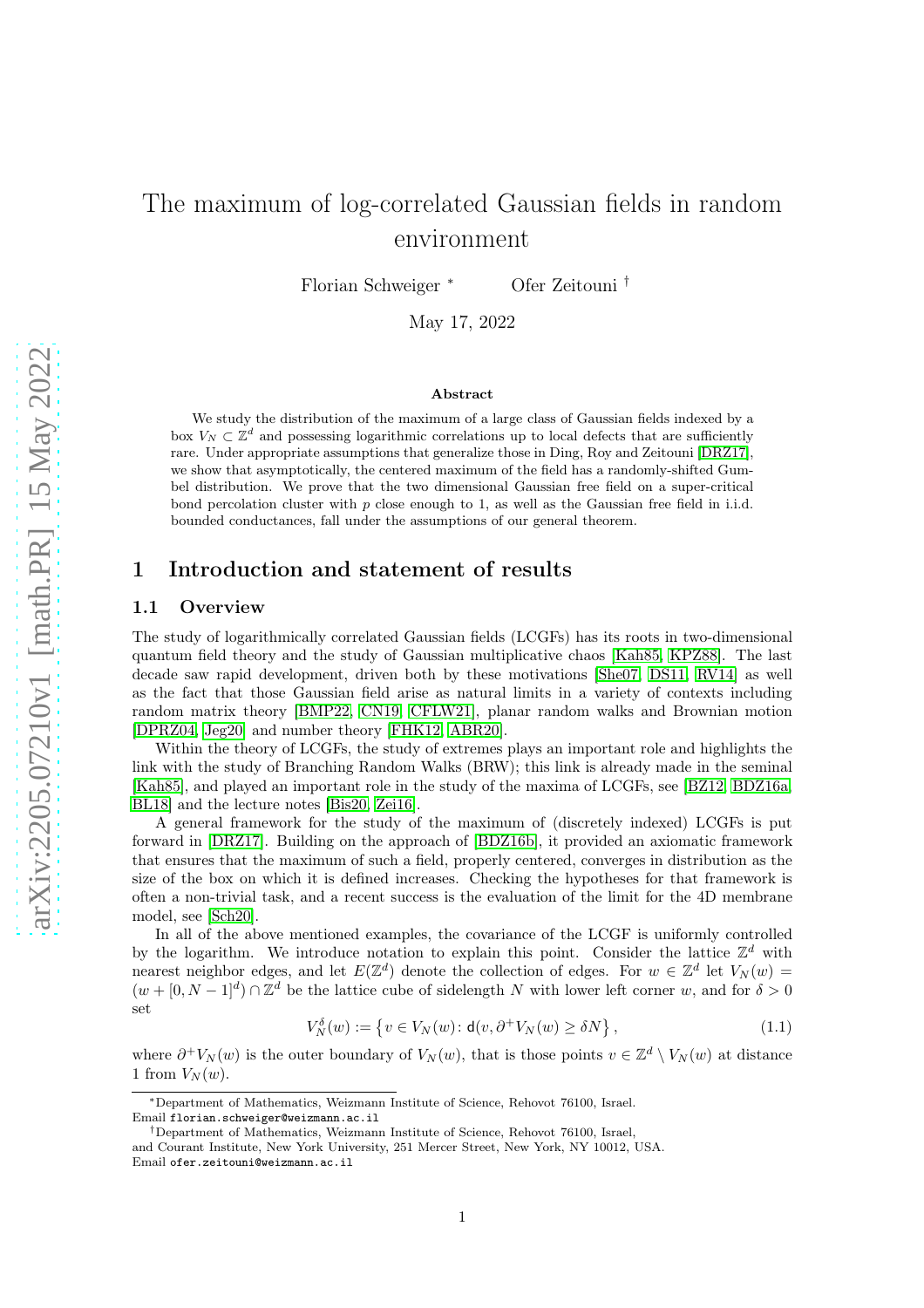For  $N \in \mathbb{N}$  and  $w \in \mathbb{Z}^d$ , we consider a centered Gaussian field  $\varphi^{N,w} = (\varphi^{N,w}_v)_{v \in V_N(w)}$  on  $V_N(w)$ with variance and covariance

$$
Cov^{N,w}(v,u) = \mathbb{E}\varphi_v^{N,w}\varphi_u^{N,w}, \quad v, u \in V_N, \quad \text{Var}^{N,w}(u) = \text{Cov}^{N,w}(u,u),\tag{1.2}
$$

and law  $\mathbb{P}^{N,w}$ . Throughout, when  $w=0$  we omit it from the notation. We say that  $(\varphi_v^N)_{v\in V_N}$  is a LCGF if for any  $\delta > 0$  there exists  $C_{\delta} < \infty$  so that

<span id="page-1-0"></span>
$$
\left|\operatorname{Cov}^N(v, u) - \log N + \log_+|u - v|\right| \le C_\delta, \quad u, v \in V_N^\delta,\tag{1.3}
$$

where  $\log_+ x := \max(\log x, 0)$ .

Our goal in this paper is to extend the theory of the extrema of LCGFs in the direction of Gaussian fields defined in a random environment, for which [\(1.3\)](#page-1-0) does not hold uniformly. We describe below in Theorem [1.4](#page-3-0) a general result in that direction, but as the result is rather technical, we present first two main applications. The first application is the Gaussian free field with i.i.d uniformly elliptic conductances, i.e. the Gaussian field whose covariance corresponds to random walk in i.i.d. bounded random conductances. Throughout, we consider  $\mathbb{Z}^2$  as a graph with nearest-neighbour edges, and write  $E(G)$  for the edges of a graph  $G$ .

<span id="page-1-1"></span>**Theorem 1.1.** Fix  $0 < \Lambda^- \leq \Lambda^+$  and let **P** be an i.i.d. probability measure on  $[\Lambda^-,\Lambda^+]^{E(\mathbb{Z}^2)}$ . For each sample **a** from  $\overline{P}$  construct the family of Gaussian fields  $\varphi^{a,N}$  on  $V_N$  with law

$$
\begin{split} &\mathbb{P}^{{\bf a},N}(\mathrm{d}\varphi^{{\bf a},N})\\ &=\frac{1}{Z^{V_N}_{{\bf a}}}\exp\left(-\frac{1}{2}\sum_{\{u,v\}\in E(\mathbb{Z}^2)}{\bf a}(\{u,v\})(\varphi^{{\bf a},N}_u-\varphi^{{\bf a},N}_v)^2\right)\prod_{v\in V_N}\,\mathrm{d}\varphi^{{\bf a},N}_v\prod_{v\not\in V_N}\,\mathrm{d}\delta_0(\mathrm{d}\varphi^{{\bf a},N}_v). \end{split}
$$

Then there is a deterministic constant  $\overline{\mathbf{a}} \in [\Lambda^-, \Lambda^+]$  such that for **P**-almost every **a**, the sequence of random variables

$$
\max_{v \in V_N} \varphi_v^{\mathbf{a}, N} - \sqrt{\frac{2}{\pi \mathbf{a}}} \left( \log N - \frac{3}{8} \log \log N \right)
$$

converges in law as  $N \to \infty$  to a deterministic limit.

Theorem [1.1](#page-1-1) resolves a version of [\[Bis11,](#page-61-8) Problem 1.23], where the conductances  $\kappa$  in the notation there are i.i.d.

Our second application is concerned with the Gaussian free field on the infinite cluster of supercritical Bernoulli percolation with parameter sufficiently close to 1. Recall, see [\[Kes80\]](#page-62-11), that for every  $p > 1/2$ , under the the law  $P_p$  of Bernoulli bond percolation on  $\mathbb{Z}^2$ , there is almost surely a unique infinite cluster  $\mathcal{C}_{\infty}$  of open edges.

<span id="page-1-2"></span>**Theorem 1.2.** There is  $1/2 \le p_* < 1$  with the following property. For  $p > p_*$ , construct a family of Gaussian fields  $\varphi^{c_{\infty},N}$  on  $V_N \cap C_{\infty}$  with law

$$
\begin{split} &\mathbb{P}^{\mathcal{C}_\infty, N}(\mathrm{d} \varphi^{\mathcal{C}_\infty, N}) \\ &= \frac{1}{Z_{\mathcal{C}_\infty}^{V_N}} \exp \left(-\frac{1}{2} \sum_{\{u,v\} \in E(\mathcal{C}_\infty)} (\varphi_u^{\mathcal{C}_\infty, N} - \varphi_v^{\mathcal{C}_\infty, N})^2\right) \prod_{v \in V_N(w) \cap \mathcal{C}_\infty} \mathrm{d} \varphi_v^{\mathcal{C}_\infty, N} \prod_{v \not\in V_N(w) \cap \mathcal{C}_\infty} \mathrm{d} \delta_0(\mathrm{d} \varphi_v^{\mathcal{C}_\infty, N}). \end{split}
$$

Then there is  $a_p$  depending on p only such that for  $P_p$ -almost every realization of  $\mathcal{C}_{\infty}$ , the sequence of random variables

$$
\max_{v \in V_N} \varphi_v^{\mathcal{C}_{\infty},N} - \sqrt{\frac{2}{\pi a_p}} \left( \log N - \frac{3}{8} \log \log N \right)
$$

converges in law as  $N \to \infty$  to a deterministic limit.

As in the case of LCGF's, we also have a description of the limits in Theorem [1.2](#page-1-2) and [1.2](#page-1-2) as a randomly shifted Gumbel distribution.

Before proceeding, we explain the emergence of the constants  $\bar{a}$  and  $a_p$  in Theorems [1.1](#page-1-1) and [1.2,](#page-1-2) as well as the intuition why should one expect these results. Recall that the covariance of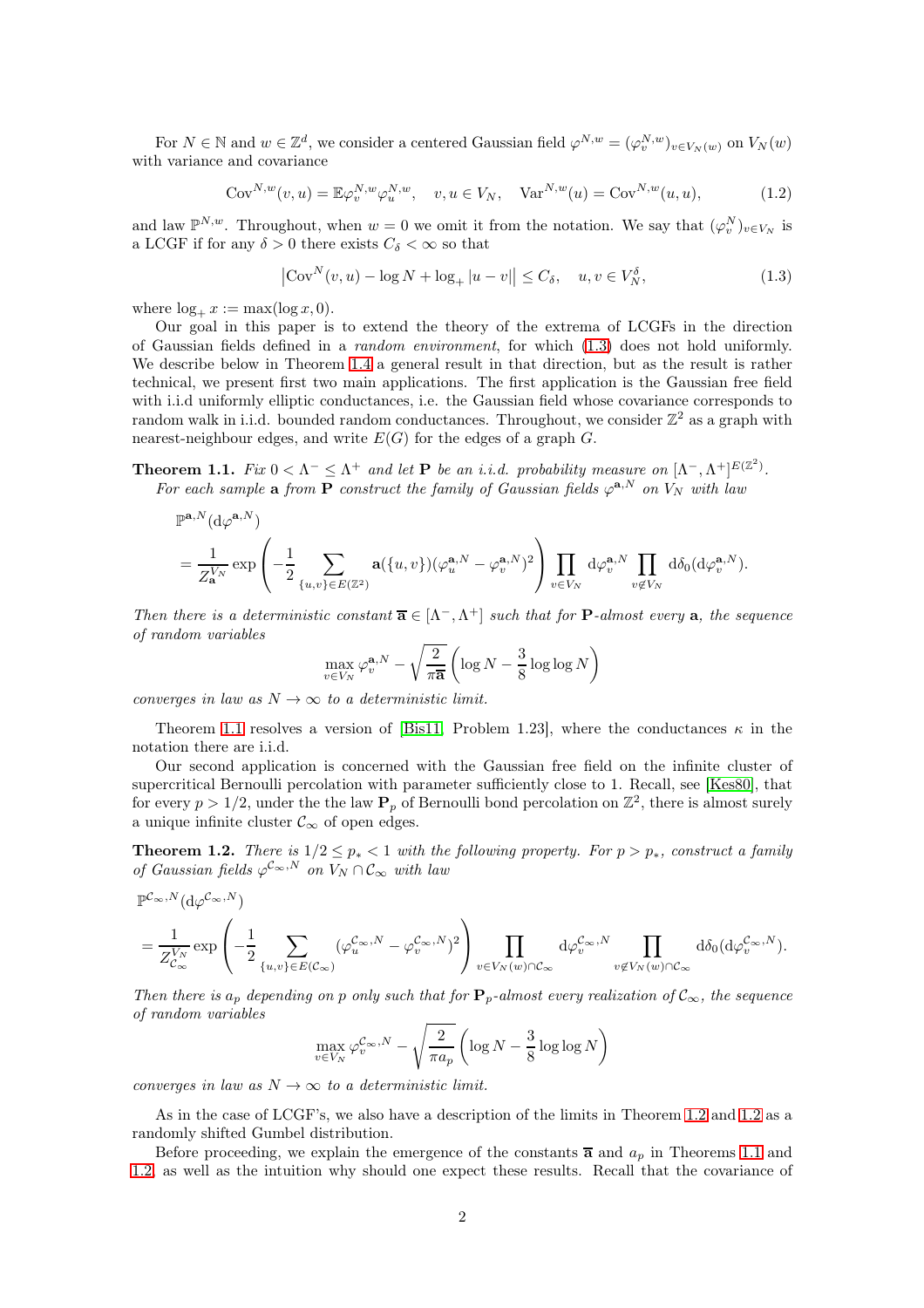the Gaussian fields  $\varphi^{a,N}$  in the theorems is given by the Green function of a random walk on the random-conductance graph given by a, killed when hitting  $\partial^+ V_N$ . It is natural then to ask for the scaling limit (on the infinite lattice) of the random walk, and homogenization theory gives that scaling limit. More precisely, building on the Kipnis-Varadhan theory, it is proved in [\[DMFGW88\]](#page-62-12) that the random walk converges (under the so called averaged law, that is under the law which is the semidirect product of  $P$  (or  $P_p$ ) with the law of the random walk), to a Brownian motion of diffusivity  $\bar{a}$  (or  $a_p$ ). Convergence to Brownian motion in the random conductance model of Theorem [1.1](#page-1-1) under the *quenched* law (that is, for  $P$  almost every a) appears (with some restrictions) in [\[Koz85\]](#page-62-13), and in full generality in [\[SS04\]](#page-62-14), where the percolation case is also handled, but only in dimension  $d \geq 4$ ; the analogous result for percolation clusters in all dimensions  $d \geq 2$  was settled in [\[BB07,](#page-61-9) [MP07\]](#page-62-15), building on earlier heat kernel estimates in [\[Bar04\]](#page-61-10) and [\[MR04\]](#page-62-16). See [\[Bis11\]](#page-61-8) for a review.

With the invariance principle (and related heat kernel estimates) in place, it is then natural to expect the scaled Green function for the random walk to be related to that for Brownian motion. Indeed, the (quenched) invariance principle is enough for proving that macroscopic averages of the Green function behave like macroscopic averages of the covariance of a LCGF (cf. [\[ADS20\]](#page-61-11)); in particular, this makes the statements in Theorems [1.1](#page-1-1) and [1.2](#page-1-2) plausible. However, for our needs much more quantitative estimates are needed. For these, we rely on recently developed versions of homogenization theory, such as developed in [\[GNO15,](#page-62-17) [AKM17,](#page-61-12) [AKM19\]](#page-61-13). We note that convergence at the level of the associated Gaussian fields is proved (in the continuous setup) in [\[CR22\]](#page-61-14). Further details are provided below in Section [4.](#page-36-0)

Theorems [1.1](#page-1-1) and [1.2](#page-1-2) both are consequence of Theorem [1.9](#page-5-0) below, which utilizes quantitative homogenization in checking the general hypotheses of our main result, Theorem [1.4.](#page-3-0) We note that the latter is expected to be useful also in other contexts, and we list some examples in Section [1.3.](#page-5-1)

## 1.2 Maxima of Gaussian fields under non-uniform log-correlation assumptions

We next turn to the general result alluded to above, and begin by introducing notation and assumptions. For  $L \leq N$  set

<span id="page-2-4"></span>
$$
\mathcal{W}_{N,L}(w) = \{ w' \in \mathbb{Z}^d : w' - w \in L\mathbb{Z}^d, V_L(w') \subset V_N(w) \}.
$$
\n(1.4)

For any Polish space X, we let  $\mathcal{M}_1(\mathcal{X})$  denote the space of probability measures on X, equipped with the topology of weak convergence. For  $w \in \mathbb{Z}^d$ , we let  $\tau_w$  denote the shift by w on  $\mathbb{Z}^d$  (i.e.  $\tau_w(v) = v + w$ ), and also the shift on  $\mathbb{R}^{\mathbb{Z}^d}$  (i.e.  $\tau_w F(\cdot) = F(\tau_w(\cdot))$ ).

For  $N \in \mathbb{N}$  and  $w \in \mathbb{Z}^d$ , we consider a centered Gaussian field  $\varphi^{N,w} = (\varphi^{N,w}_v)_{v \in V_N(w)}$  on  $V_N$ with law  $\mathbb{P}^{N,w}$ .

<span id="page-2-0"></span>**Assumption 1.3.** There exist functions  $T, R^{(1)}, R^{(2)}: \mathbb{Z}^d \rightarrow [0, \infty)$  so that the variances and covariances  $\text{Var}^{N,w}(\cdot)$ ,  $\text{Cov}^{N,w}(\cdot, \cdot)$  of  $\varphi^{N,w}$  satisfy the following.

<span id="page-2-1"></span>(A.1) (Logarithmic upper bounds on the covariances) For all N, all  $w \in \mathbb{Z}^d$  and for all  $u, v \in V_N(w)$ ,

$$
\text{Var}^{N,w}(v) \le \log N + \mathsf{T}_v
$$

and

$$
Var^{N,w}(v) - Cov^{N,w}(u, v) \le \log_+ |u - v| + T_u + T_v.
$$

<span id="page-2-2"></span>(A.2) (Logarithmic bounds on the covariances away from the boundary) For every  $\delta > 0$ there is an increasing function  $\alpha_{\delta} : [0, \infty) \to [0, \infty)$  such that for all  $N$ , all  $w \in \mathbb{Z}^d$  and for all  $u, v \in V_N^{\delta}(w)$ ,

$$
\left| \text{Cov}^{N,w}(u,v) - \log N + \log_+ |u - v| \right| \leq \alpha_{\delta}(\mathsf{R}_u^{(1)}) + \alpha_{\delta}(\mathsf{R}_v^{(1)}).
$$

<span id="page-2-3"></span> $(A.3)$  (Approximation on a microscopic scale near the diagonal) There are a continuous function  $f: (0,1)^d \to \mathbb{R}$  which is bounded from above and a function  $g: \mathbb{Z}^d \times \mathbb{Z}^d \to \mathbb{R}$  such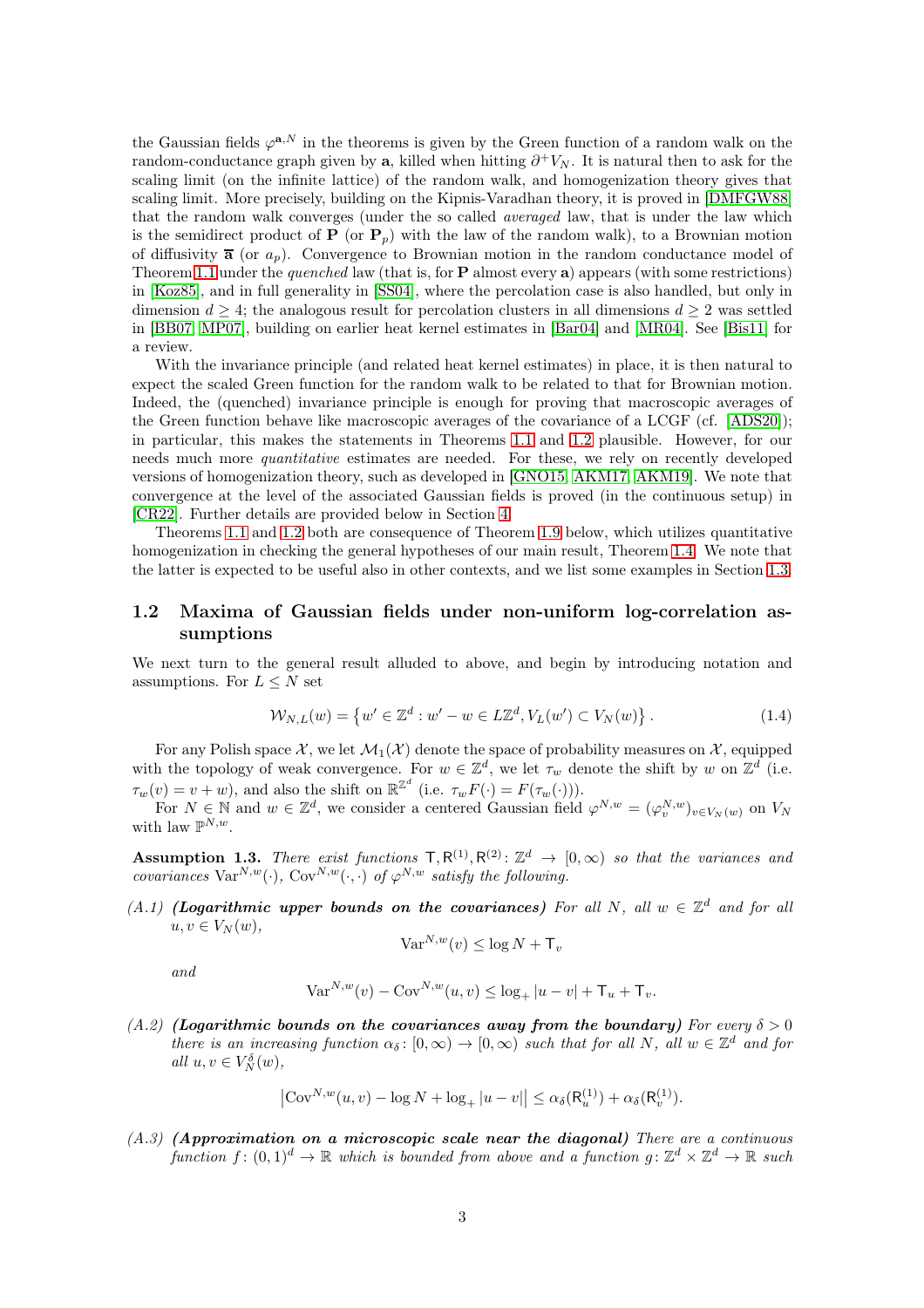that the following holds. For all  $L, \delta, \varepsilon > 0$  there is  $N_{A,3}$  such that for  $N \ge N_{A,3}$ ,  $w \in \mathbb{Z}^d$ and for all  $u, v \in V_N^{\delta}(w)$  with  $|u - v|_{\infty} \leq L$  and  $\mathsf{R}_u^{(1)} \vee \mathsf{R}_v^{(1)} \leq \delta N$ ,  $\mathsf{R}_w^{(2)} \leq N$  we have

$$
\left| \text{Cov}^{N,w}(u,v) - \log N - f\left(\frac{v-w}{N}\right) - g(u,v) \right| \le \varepsilon.
$$

<span id="page-3-2"></span> $(A.4)$  (Approximation on a macroscopic scale off the diagonal) There is a continuous function  $h: (0,1)^d \times (0,1)^d \setminus \{(x,x): x \in (0,1)^d\} \to \mathbb{R}$  such that the following holds. For all  $L, \delta, \varepsilon > 0$  there is  $N_{A,4}$  such that for  $N \ge N_{A,4}$ ,  $w \in \mathbb{Z}^d$  and for all  $u, v \in V_N^{\delta}(w)$  with  $|u - v|_{\infty} \ge N/L$  and  $\mathsf{R}_u^{(1)} \vee \mathsf{R}_v^{(1)} \le (\delta N) \wedge (N/L)$ ,  $\mathsf{R}_w^{(2)} \le N$  we have

$$
\left| \text{Cov}^{N,w}(u,v) - h\left(\frac{u-w}{N}, \frac{v-w}{N}\right) \right| \le \varepsilon.
$$

<span id="page-3-1"></span>Additionally, the following holds for  $w = 0$ .

(B.1) (Quantitative sparsity of large values of T) There are  $\varepsilon > 0$ ,  $C > 0$  such that the following holds. For every  $L, N \in \mathbb{N}$ , for any  $T \ge 1$  and for any  $w' \in \mathcal{W}_{N, \lfloor \frac{N}{L} \rfloor}$  we have that

$$
\left| \left\{ v \in V_{\left\lfloor \frac{N}{L} \right\rfloor}(w') \colon \mathsf{T}_v \ge T \right\} \right| \le C \left( \frac{N}{L} \right)^d e^{-(d+\varepsilon)T}.
$$

<span id="page-3-3"></span>(B.2) (Qualitative sparsity of large values of  $R^{(1)}$  and  $R^{(2)}$ ) We have that

$$
\limsup_{R \to \infty} \limsup_{L \in \mathbb{N}} \limsup_{N \to \infty} \left( \frac{L}{N} \right)^d w' \in \mathcal{W}_{N, \left\lfloor \frac{N}{L} \right\rfloor}(w_N) \left| \left\{ v \in V_{\left\lfloor \frac{N}{L} \right\rfloor}(w') : \mathsf{R}_v^{(1)} > R \right\} \right| = 0,
$$
\n
$$
\sup_{L \in \mathbb{N}} \limsup_{L' \to \infty} \limsup_{N \to \infty} \left( \frac{LL'}{N} \right)^d w' \in \mathcal{W}_{N, \left\lfloor \frac{N}{L} \right\rfloor}(w_N) \left| \left\{ w'' \in \mathcal{W}_{\left\lfloor \frac{N}{L} \right\rfloor, L'}(w') : \mathsf{R}_{w''}^{(2)} > L' \right\} \right| = 0.
$$

<span id="page-3-4"></span>(B.3) (Law of large numbers for the local behaviour) For every  $L' \in \mathbb{N}$  there is a probability measure  $\nu_{L'} \in \mathcal{M}_1(\mathcal{M}_1(\mathbb{R}^{V_{L'}(0)}))$  such that for any  $L \in \mathbb{N}$ , for every  $a \in V_L$ , setting  $w'_{a,N} =$  $a\left\lfloor \frac{N}{L} \right\rfloor$  and

$$
\mu_{N,a} = \frac{1}{\left|\mathcal{W}_{\left\lfloor \frac{N}{L} \right\rfloor, L'}\right|} \sum_{w'' \in \mathcal{W}_{\left\lfloor \frac{N}{L} \right\rfloor, L'}(w'_{N,a})} \delta_{\mathbb{P}^{L',w''}(\tau_{w''}(\cdot))}
$$

then the sequence  $\mu_{N,a}$  converges weakly to  $\nu_{L'}$ .

In Assumption [1.3,](#page-2-0) one thinks of the variables  $R_v^{(1)}$  as the scale at which covariance estimates for Cov<sup>N,w</sup>(v, ·) hold,  $R_w^{(2)}$  as the scale at which homogenization applies for random walk started at w, and  $\mathsf{T}_v$  as the local maximal error for estimates on the covariance  $\text{Cov}^{N,w}(v, \cdot)$ .

<span id="page-3-0"></span>**Theorem 1.4.** Let Assumption [1.3](#page-2-0) hold. Set  $M_N := \max_{v \in V_N} \varphi_v^N$ , and define the sequence

$$
m_N := \sqrt{2d} \log N - \frac{3}{2\sqrt{2d}} \log \log N.
$$

Then  $M_N - m_N$  converges in distribution to a limit that is given as a randomly shifted Gumbel distribution. That is, there exists a positive number  $\beta^*$  and a random variable Z so that, for any  $t \in \mathbb{R}$ ,

$$
\lim_{N \to \infty} \mathbb{P}^N(M_N - m_N \le t) = \mathbb{E}\left(e^{-\beta^* Z e^{-\sqrt{2d}t}}\right)
$$

.

Moreover, Z is the weak limit of the sequence  $Z_N$  defined by

$$
Z_N = \sum_{v \in V_N} (\sqrt{2d} \log N - \varphi_v^N) e^{-2d \log N + \sqrt{2d} \varphi_v^N}.
$$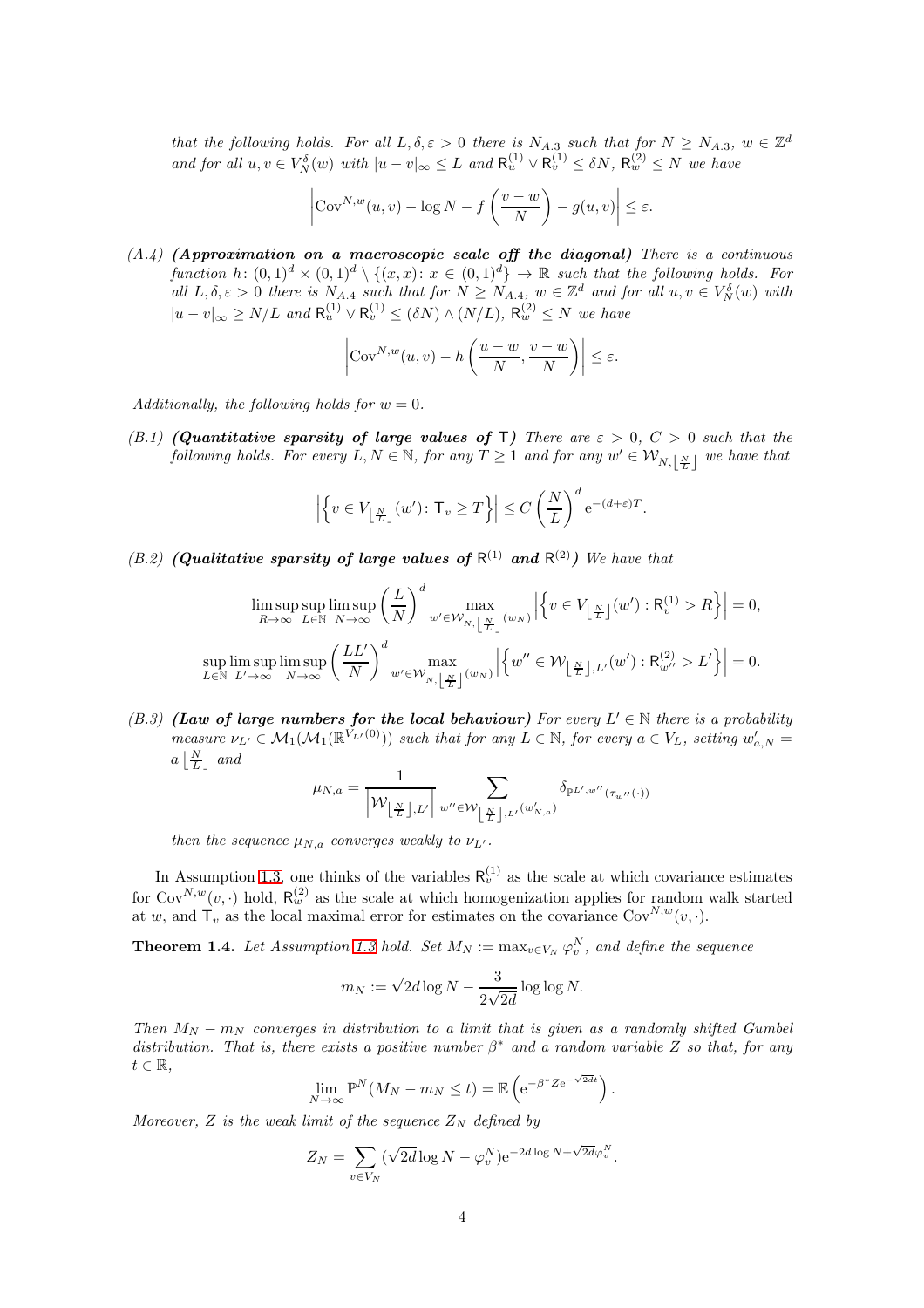As discussed in  $[DRZ17]$ ,  $Z_N$  resembles the derivative martingale which occurs in the study of various branching processes. In our setting,  $Z_N$  is not necessarily a martingale. Nonetheless we expect that many of the properties of  $Z_N$  and its limit in the case of the two-dimensional Gaussian free field carry over to our setting. In particular, in analogy to [\[BL16\]](#page-61-15), there should actually exist a random measure  $\mathcal Z$  on  $[0,1]^d$  with  $Z = \mathcal Z([0,1]^d)$  that encodes the locations of near-maximizers of the fields and has a number of other interesting properties. However, we do not pursue this description in the current paper.

We next explain in more detail the role of the different parts of Assumption [1.3.](#page-2-0) First, one should compare our assumptions to those in [\[DRZ17\]](#page-62-0), which are similar to those in part A of Assumption [1.3](#page-2-0) (we kept similar notation to allow for easy comparison). In fact, as we explain in Remark [1.6](#page-4-0) below, one can check that Theorem [1.4](#page-3-0) is a strict generalization of the main results of [\[DRZ17\]](#page-62-0).

The assumptions in part A are on  $\varphi^{N,w}$  for any  $w \in \mathbb{Z}^d$ , i.e. on boxes of any size and position. One can think of them as providing an implicit definition of T.,  $R^{(1)}$  and  $R^{(2)}$ .  $\cdot^{(2)}$ . The assumptions in part B are only on  $\varphi^N = \varphi^{N,0}$ , i.e. on our domain of interest  $V_N = V_N(0)$ . They encode the fact that on  $V_N$  the random scales  $R^{(1)}$  and  $R^{(2)}$  and the error term T. are well-behaved.

In Assumption  $(A,1)$  we state upper bounds on the variances in terms of the random field T.. It is clear that if there were many points where the variances are atypically large, then these could influence the maximum of the field in a non-negligible way. So we accompany Assumption [\(A.1\)](#page-2-1) with Assumption [\(B.1\),](#page-3-1) which provides a quantitative tail bound on the number of points in  $V_N$  where T is large. This assumption is close to optimal, as the following heuristic backof-the-envelope calculation shows. Suppose there are  $\kappa_T N^d$  many points in  $\widetilde{V}_N$  with variance  $\geq \log N + T$ , where  $1 \ll T \ll \log N$ ,  $1 \ll |\log \kappa_T| \ll \log N$ , and such that the field at these points is still logarithmically correlated. Then the maximum of the field over those points should be at least of order

$$
\sqrt{\frac{\log N + T}{\log(\kappa_T^{1/d} N)}} m_{\kappa_T^{1/d} N} = \sqrt{2d} \sqrt{(\log N + T) \log(\kappa_T^{1/d} N)} - \frac{3}{2\sqrt{2d}} \sqrt{\frac{\log N + T}{\log(\kappa_T^{1/d} N)}} \log \log(\kappa_T^{1/d} N)
$$
  
=  $m_N + \sqrt{\frac{d}{2}} (T + \log \kappa_T^{1/d}) + o(1).$ 

Therefore, if the maximum of the entire field is supposed to be of order  $m_N$ , we need that  $T +$  $\log \kappa_T^{1/d}$  $T^{1/d}$  is bounded above for T large enough. That is, we need  $\kappa_T \leq C e^{-dT}$  for T large enough. Our assumption [\(B.1\)](#page-3-1) essentially implies that  $\kappa_T \leq C e^{-(d+\epsilon)T}$  for some  $\epsilon > 0$ , and so we see that this is close to optimal.

Assumption  $(A.2)$  provides error bounds with error  $O(1)$  away from the boundary, and Assumptions  $(A.3)$  and  $(A.4)$  provide even sharper estimates, with error  $o(1)$ , on microscopic and macroscopic scales. These three assumptions are all in terms of the random scales  $R^{(1)}$  and  $R^{(2)}$ . For the conclusion of Theorem [1.4](#page-3-0) we need to have these bounds on most points of  $V_N$ , and here the qualitative assumption [\(B.2\)](#page-3-3) is sufficient.

While assumption [\(A.3\)](#page-2-3) ensures that the covariances of the field are locally described by a function  $g: \mathbb{Z}^d \times \mathbb{Z}^d$ , it requires nothing of g. We still need to make sure that g behaves roughly the same on the points of  $V_N$ . Our rather weak, qualitative way to do so is assumption [\(B.3\).](#page-3-4) It makes sure the law of the field on small boxes satisfies a law of large numbers.

<span id="page-4-1"></span>**Remark 1.5.** As mentioned above, the assumptions in part A are on  $\varphi^{N,w}$  for any  $w \in \mathbb{Z}^d$ , while the assumptions in part B are only on  $\varphi^N = \varphi^{N,0}$ , i.e. on our domain of interest  $V_N = V_N(0)$ . It is also possible to prove a variant of Theorem [1.4,](#page-3-0) where instead of considering  $V_N(0)$  one considers  $V_N(w_N)$  for some sequence  $(w_N)_{N \in \mathbb{N}}$  of points in  $\mathbb{Z}^d$ . In this case one needs to modify the assumptions in part B so that they hold for  $W_{N,|N/L|}(w_N)$  instead of  $W_{N,|N/L|}$ , and one also needs to make the additional assumption that for N large enough  $R_{w_N}^{(2)} \le N$  (if  $w_N = 0$  for all N, that is trivially true, so we did not list this in Assumption [1.3\)](#page-2-0). The proof of this slightly more general statement is exactly the same as the one we give below.

<span id="page-4-0"></span>**Remark 1.6.** As mentioned above, Theorem [1.4](#page-3-0) is a generalization of the main result of  $[DRZ17]$ . To see this, it suffices to check that any Gaussian field satisfying the assumptions of [\[DRZ17\]](#page-62-0) also satisfies Assumption [1.3](#page-2-0) for a suitable choice of  $T, R^{(1)}, R^{(2)}$ .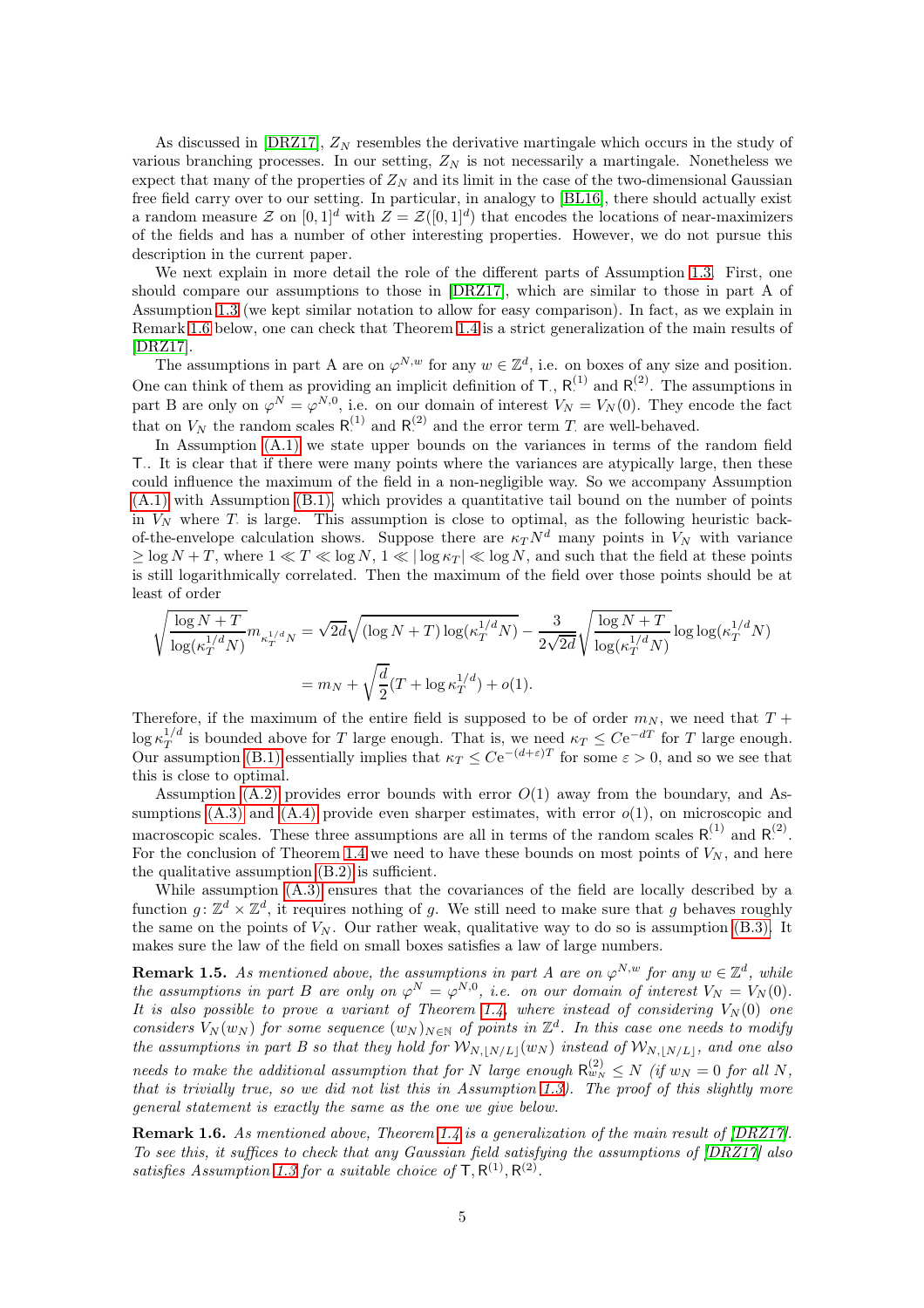Indeed we can choose  $\mathsf{T}_v = \alpha_0$  with the  $\alpha_0$  from [\[DRZ17,](#page-62-0) Assumption (A.0)],  $\mathsf{R}_v^{(1)} = \mathsf{R}_v^{(2)} = 1$ , and  $\alpha_{\delta}(\cdot) = \alpha^{(\delta)}/2$  with the  $\alpha^{(\delta)}$  from [\[DRZ17,](#page-62-0) Assumption (A.1)]. With these choices  $\mathsf{T}, \mathsf{R}^{(1)}, \mathsf{R}^{(2)}$ are all bounded, so that  $(B.1)$  and  $(B.2)$  hold trivially. Assumption  $(B.3)$  is immediate since the Gaussian laws  $\mathbb{P}^{L',w''}(\tau_{w''}(\cdot))$  do not depend, in the setup of [\[DRZ17\]](#page-62-0), on w''. Next, assumptions  $(A.1), (A.2)$  $(A.1), (A.2)$  and  $(A.4)$  all follow from straightforward calculations which we omit. For  $(A.3)$  things are less obvious, so let us give some details:

To avoid clashes in notation, rename the functions f and g from  $[DRZ17, Assumption (A.2)]$ to  $\tilde{f}$ ,  $\tilde{g}$ . The function  $\tilde{g}$  must be translation-invariant (to see this, use [\[DRZ17,](#page-62-0) Assumption (A.2)] with  $x = \bar{x} := \left(\frac{1}{2}, \ldots, \frac{1}{2}\right)^d$  and  $(u, v) = (\bar{u}, \bar{v})$  arbitrary, and then also with  $x = \bar{x} + \frac{\bar{u}}{N}$  and  $(u, v) =$  $(0, \bar{v} - \bar{u})$ ). Thus  $\tilde{g}(u, v)$  is actually a function of  $u - v$ . The function  $\tilde{f}$  must be bounded above, because otherwise Assumption (A.2) with  $(u, v) = (0, 0)$  would contradict [\[DRZ17,](#page-62-0) Assumption (A.0)]. These considerations show that if we choose  $f = \tilde{f}$  and  $g = \tilde{g}$  then [\(A.3\)](#page-2-3) is satisfied as well.

**Remark 1.7.** In Assumption  $(A.3)$  the condition that f is bounded from above can be relaxed. In fact, if we set

$$
\Gamma_\delta:=\sup_{x\in[\delta,1-\delta]^d}f(x)
$$

then the condition

$$
\Gamma_\delta \leq \frac{1-\varepsilon}{d}|\log\delta|
$$

for some  $\varepsilon > 0$  is sufficient. To show this slightly stronger result, one can no longer take the limit  $\delta \to 0$  before  $T \to \infty$  in the results below, but needs to choose  $\delta$  as a suitable function of T. However, in all applications we are aware of, f will be bounded from above, and so we chose to give the detailed proof only in that case.

**Remark 1.8.** In all examples that we have in mind, Assumption  $(B.3)$  is checked using an appropriate ergodic theorem, and provides information concerning averages of local functions. This forces us, in various places in the proof and in particular in applications to the percolation problem, to approximate general translation invariant functions by local functions. One could replace assumption [\(B.3\)](#page-3-4) by a stronger ergodicity assumption involving the law of the field jointly with  $\mathsf{T}_{\cdot}$ ,  $R^{(1)}$  and  $R^{(2)}$ . This stronger assumption would still be satisfied in our examples of interest, and some proofs (in particular step  $\lambda$  in the proof of Lemma [3.5\)](#page-27-0) could be shortened slightly. However, we found it worthwhile to showcase that we only require a very weak ergodicity assumption like [\(B.3\),](#page-3-4) and so we chose the current formulation.

#### <span id="page-5-1"></span>1.3 Applications to log-correlated fields in random environment

After our discussion of Theorem [1.4,](#page-3-0) we now explain how it can be used. We already mentioned that our main application is to establish Theorems [1.1](#page-1-1) and [1.2.](#page-1-2) These theorems follow from Theorem [1.4](#page-3-0) once we show that for almost every realization of the environment the corresponding Gaussian measures satisfy Assumptions [1.3.](#page-2-0) In fact, we prove that this is the case for a common generalization of the setting of both Theorem [1.1](#page-1-1) and Theorem [1.2](#page-1-2) where we allow conductances in  $({0} \cup [\lambda, \Lambda])$  under the assumption that  $p := \mathbf{P}(\mathbf{a}(e) > 0) > p_c = 1/2$ . We also allow boxes with locations varying with N, i.e. instead of considering the fields on  $V_N(0)$  we consider them on  $V_N(w_N)$  for some deterministic sequence  $(w_N)_{N\in\mathbb{N}}$ . This is the content of the following theorem, which is the second main result of the present paper.

<span id="page-5-0"></span>**Theorem 1.9.** Let  $1/2 < p \le 1$  and  $0 < \Lambda^- \le \Lambda^+$ . Let **P** be an i.i.d. Borel probability measure on  $({0} \cup [\Lambda^-, \Lambda^+])^{E(Z^2)}$ , with  $\mathbf{P}(\mathbf{a}(e) > 0) = p$ . For **P**-almost every sample **a**, let  $\mathcal{C}_{\infty}$  denote the (unique) infinite cluster of edges e where  $a(e) > 0$ , see [\[Kes80\]](#page-62-11). With  $V_N(w) = V_N(w) \cap C_{\infty}$ , construct a family of Gaussian fields  $\varphi^{a,N,w}$  on  $V_N(w) \cap C_{\infty}$  for  $N \in \mathbb{N}$  with law

$$
\begin{split} &\mathbb{P}^{\mathbf{a},N}(\mathrm{d}\varphi^{\mathbf{a},N,w})\\ &=\frac{1}{Z^{V_N(w)}_{\mathbf{a}}}\exp\Big(-\frac{1}{2}\sum_{\{u,v\}\in E(\mathbb{Z}^2)}\mathbf{a}(\{u,v\})(\varphi^{\mathbf{a},N,w}_{u}-\varphi^{\mathbf{a},N,w}_{v})^2\Big)\prod_{v\in \hat{V}_N(w)}\mathrm{d}\varphi^{\mathbf{a},N,w}_{v}\prod_{v\notin \hat{V}_N(w)}\delta_0(\mathrm{d}\varphi^{\mathbf{a},N,w}_{v}) \end{split}
$$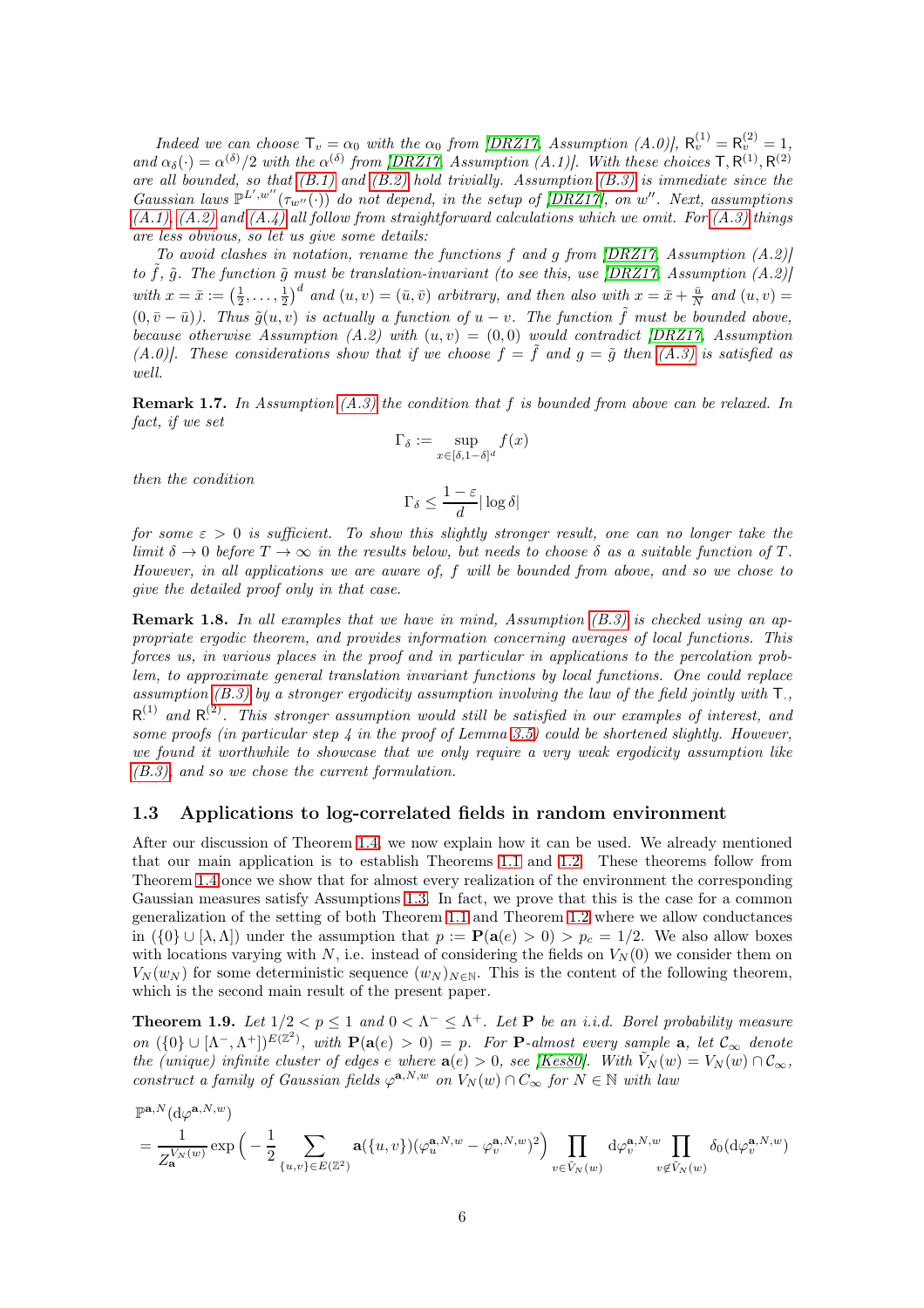and extend this to a family of Gaussian fields  $\varphi^{(a,N,w)}$  on  $V_N(w)$  by setting  $\varphi^{(a,N,w)}_v = \varphi^{a,N,w}_{v^*}$ , where  $v^* \in \mathbb{Z}^2$  is the point in  $\mathcal{C}_{\infty}$  closest to v (with ties broken by taking the lexicographically first point).

Then there is a deterministic constant  $\overline{a}$  with the following property. For **P**-almost every **a** the collection of Gaussian fields  $\sqrt{2\pi\overline{\mathbf{a}}}\varphi^{(\mathbf{a},N,w)}$  on  $V_N(w)$  satisfy assumptions  $(A.2)$ ,  $(A.3)$ ,  $(A.4)$ , [\(B.2\)](#page-3-3) and [\(B.3\)](#page-3-4) of Theorem [1.4.](#page-3-0) Furthermore, there is a constant  $\frac{1}{2} \leq p_{\Lambda^+/\Lambda^-} < 1$  which depends on  $\Lambda^+/\Lambda^-$  only, such that if  $p > p_{\Lambda^+/\Lambda^-}$  then the collection of Gaussian fields also satisfies, for **P**-almost every **a**, assumptions  $(A.1)$  and  $(B.1)$ . In particular, if  $p > p_{\Lambda^+/\Lambda^-}$ , then for **P**-almost every a the fields  $\sqrt{2\pi\overline{\mathbf{a}}}$   $\varphi'^{\mathbf{a},N,w}$  satisfy all assumptions of Theorem [1.4,](#page-3-0) and consequently

$$
\max_{v \in V_N} \varphi'^{\mathbf{a},N} - \sqrt{\frac{1}{2\pi \mathbf{a}}} m_N = \max_{v \in V_N \cap \mathcal{C}_{\infty}} \varphi_v^{\mathbf{a},N} - \sqrt{\frac{1}{2\pi \mathbf{a}}} m_N
$$

converges in distribution to a limit that is a randomly shifted Gumbel distribution.

In view of Remark [1.5,](#page-4-1) Theorem [1.9](#page-5-0) also holds with  $V_N = V_N(0)$  replaced by  $V_N(w_N)$  for a deterministic sequence  $(w_N)_{N\in\mathbb{N}}$  (but note that then the P-null set of environments a for which the theorem fails will in general depend on  $(w_N)_{N\in\mathbb{N}}$ ). In particular, our proof of Theorem [1.9](#page-5-0) does not use in any way that the boxes  $V_N(0)$  are nested, but rather uses Borel-Cantelli-type arguments to show that almost surely the assumptions in part B of Assumption [1.3](#page-2-0) are satisfied.

Our results for percolation clusters are restricted to the highly supercritical regime where  $p$  is close to 1. A natural question is what happens for other  $p > 1/2$ . Of course, Theorem [1.4](#page-3-0) implies that we can take the constant  $p_*$  in Theorem [1.2](#page-1-2) to be equal to the constant  $p_1$  in Theorem [1.9.](#page-5-0) This raises the following question.

<span id="page-6-0"></span>Question 1.10. How does  $p_{\Lambda^+/\Lambda^-}$  depend on  $\Lambda^+/\Lambda^-$ ? In particular, can one take  $p_{\Lambda^+/\Lambda^-} = 1/2$ , at least if  $\Lambda^+ = \Lambda^-$ ? If that is not possible, can one nonetheless take  $p_* = 1/2$  in Theorem [1.2?](#page-1-2)

We think that this question is very interesting, but possibly challenging. Our proof of Theorem [1.9](#page-5-0) relies on the fact that  $p_{\Lambda^+/\Lambda^-}$  is close to 1 (as explained in Remark [4.15](#page-60-1) below). So a positive answer to question [1.10](#page-6-0) would require some new ideas.

While in this work we focus on the application in Theorem [1.9,](#page-5-0) the general result in Theorem [1.4](#page-3-0) should also be applicable in various other settings.

1. In Theorem [1.9](#page-5-0) we assumed that the conductances a are independent. It should be possible to relax this assumption and to replace it, for example, by a sufficiently strong mixing assumption. However, we certainly need a quantitative assumption, and mere ergodicity is not sufficient. In fact, in [\[ADS20\]](#page-61-11) under the assumption of ergodicity error bounds on the covariances with error  $o(\log N)$  were shown, and this is best possible.

One example where such extension is relevant might be when one replaces the percolation model by the two-dimensional interlacement model of [\[CPV16\]](#page-61-16).

Another interesting example with non-i.i.d. environment are the gradient interface models introduced in [\[BK07,](#page-61-17) [BS11\]](#page-61-18). These are non-Gaussian, but can be represented as a mixture of Gaussian fields with ergodic random conductances. Our framework might be useful to study the maximum of the latter fields, see for example [\[Bis11,](#page-61-8) Problem 1.23].

2. As mentioned above, another important example of a LCGF is the membrane model in the critical dimension  $d = 4$ , see [\[Sch20\]](#page-62-10) for the convergence in law of its centered maximum. One can define disordered versions of this model in various ways. A natural one is to take i.i.d. positive random variables **b** for each vertex of  $\mathbb{Z}^4$ , and then consider the probability measure

$$
\begin{split} &\mathbb{P}^{\mathbf{b},N}(\mathrm{d}\varphi^{\mathbf{b},N})\\ &=\frac{1}{Z_{\mathbf{b}}^{V_N}}\exp\left(-\frac{1}{2}\sum_{v\in\mathbb{Z}^4}\mathbf{b}(v)(\Delta\varphi_v^{\mathbf{b},N})^2\right)\prod_{v\in V_N}\,\mathrm{d}\varphi_v^{\mathbf{b},N}\prod_{v\not\in V_N}\,\mathrm{d}\delta_0(\mathrm{d}\varphi_v^{\mathbf{b},N}). \end{split}
$$

Checking that Theorem [1.4](#page-3-0) applies in that setting would require the development of a suitable quantitative homogenization theory for fourth-order elliptic equations, and bypassing various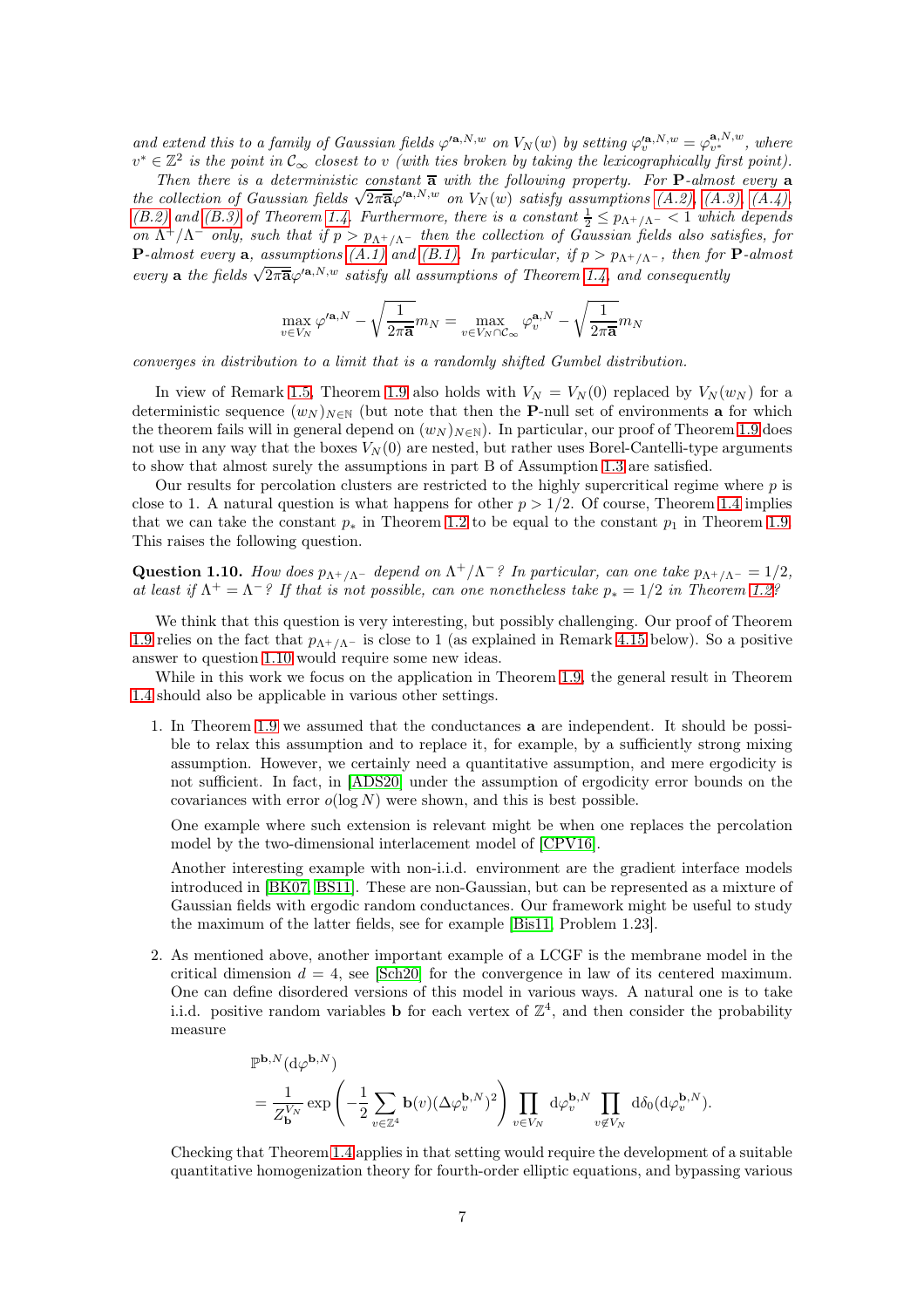comparison theorems we used where the maximum principle was invoked. Nonetheless, we do expect the analogue of Theorem [1.9](#page-5-0) to hold in this context.

Alternatively, one could also take i.i.d conductances **a** on the edges of  $\mathbb{Z}^4$ , and define a Gaussian field on  $V_N$  as the preimage of discrete white noise (i.e. i.i.d standard Gaussians) under the operator  $-\nabla \cdot a\nabla$ . This is the approach used in [\[CR22\]](#page-61-14). Again, we would expect that the analogue of Theorem [1.9](#page-5-0) holds in this context.

- 3. The disordered GFF in Theorem [1.9](#page-5-0) and the disordered membrane model all only involve finite range interactions in the Hamiltonian, and so have some domain Markov property. However, this is not used in Theorem [1.4.](#page-3-0) In particular, the theorem should also be applicable when considering independent random conductances  $\mathbf{a}(u, v)$  for non-neighboring  $u, v$ , provided that these conductances decay sufficiently fast as  $|u - v| \to \infty$ .
- 4. As in [\[DRZ17\]](#page-62-0), we focused in this paper on lattice models. One expects similar results in the continuum, where one uses mollifications of the continuous GFF defined using a disordered reversible second order operator. The quantitative homogenization results for such operators are available in [\[AKM19\]](#page-61-13), while the convergence in law of the maximum in the non-disordered case was derived in [\[Aco16\]](#page-60-2).

#### 1.4 Outline of the proofs

The proof of Theorem [1.4](#page-3-0) builds on the argument of [\[DRZ17\]](#page-62-0). We recall the latter. Starting with a LCGF  $\varphi_v$  satisfying a uniform version of Assumptions [1.3,](#page-2-0) one first proves the tightness of the maximum (shifted by  $m_N$ ) and the following crucial property: local maxima of the field that are within a bounded distance from  $m_N$  must be macroscopically separated. Equipped with this fact, one constructs approximating fields  $\xi_v$  such so that the variance of  $\xi_v$  matches that of  $\phi_v$ , and the covariances match at microscopic and macroscopic scales (while remaining a bounded distance away in mesoscopic scales). This is achieved by dividing  $V_N$  into macroscopic boxes (of side length  $N/J$  and microscopic boxes (of side length J'). One then constructs three Gaussian fields, denoted  $\xi^{\text{mac}}$ ,  $\xi^{\text{meso}}$ , and  $\xi^{\text{mic}}$ , called the macroscopic, mesoscopic and microscopic fields, which are independent of each other and have the following properties:

- The field  $\xi^{\text{mac}}$  is piecewise constant on macroscopic boxes, and its covariance matches the function  $h$  in assumption  $(A.4)$ .
- The field  $\xi$ <sup>neso</sup> is a modified branching random walk (see [\(2.3\)](#page-9-0) below for a definition) with covariance adjusted to match the mesoscopic scale of the LCGF, up to additive error.
- The field  $\xi^{\text{mic}}$  consists of independent copies (between microscopic boxes) of a field whose  $\frac{1}{2}$  consists of material copies (see the field determined by the functions  $f, g$  in assumption  $(A.3)$ .
- The field  $\xi = \xi^{\text{mac}} + \xi^{\text{meso}} + \xi^{\text{mic}}$  matches the covariance of  $\phi$ . at microscopic and macroscopic scales.

(The actual construction decomposes  $J = KL$  and  $J' = K'L'$ , in order to obtain good matching of covariances, but we overlook this detail in this high level description.) We now describe how the proof is adapted to the non-homogeneous setup of the field  $\varphi^N$ . First, one controls the maximum of the field over the "bad points", i.e. those vertices v with large values of  $\mathsf{T}_v$ ,  $\mathsf{R}_v^{(1)}$  or which lie in boxes with large  $R_w^{(2)}$ , and shows that those do not contribute, see Lemma [2.1,](#page-9-1) whose proof (together with some auxiliary results) takes up Section [2.1;](#page-9-2) the statement and its proof slightly sharpen the corresponding ones in [\[DRZ17\]](#page-62-0). Having controlled the bad points, one controls the tails of the distribution of the maximum following up the recipe of [\[DRZ17\]](#page-62-0), culminating with the proof of tightness of the centered maximum (Theorem [2.9\)](#page-18-0) and the macroscopic separation between local maxima (Theorem [2.11\)](#page-19-0). The fact that the good points now form a cube with small "holes" and thus have a rather complicated geometry causes some additional difficulty, but generally the arguments are very similar to [\[DRZ17\]](#page-62-0).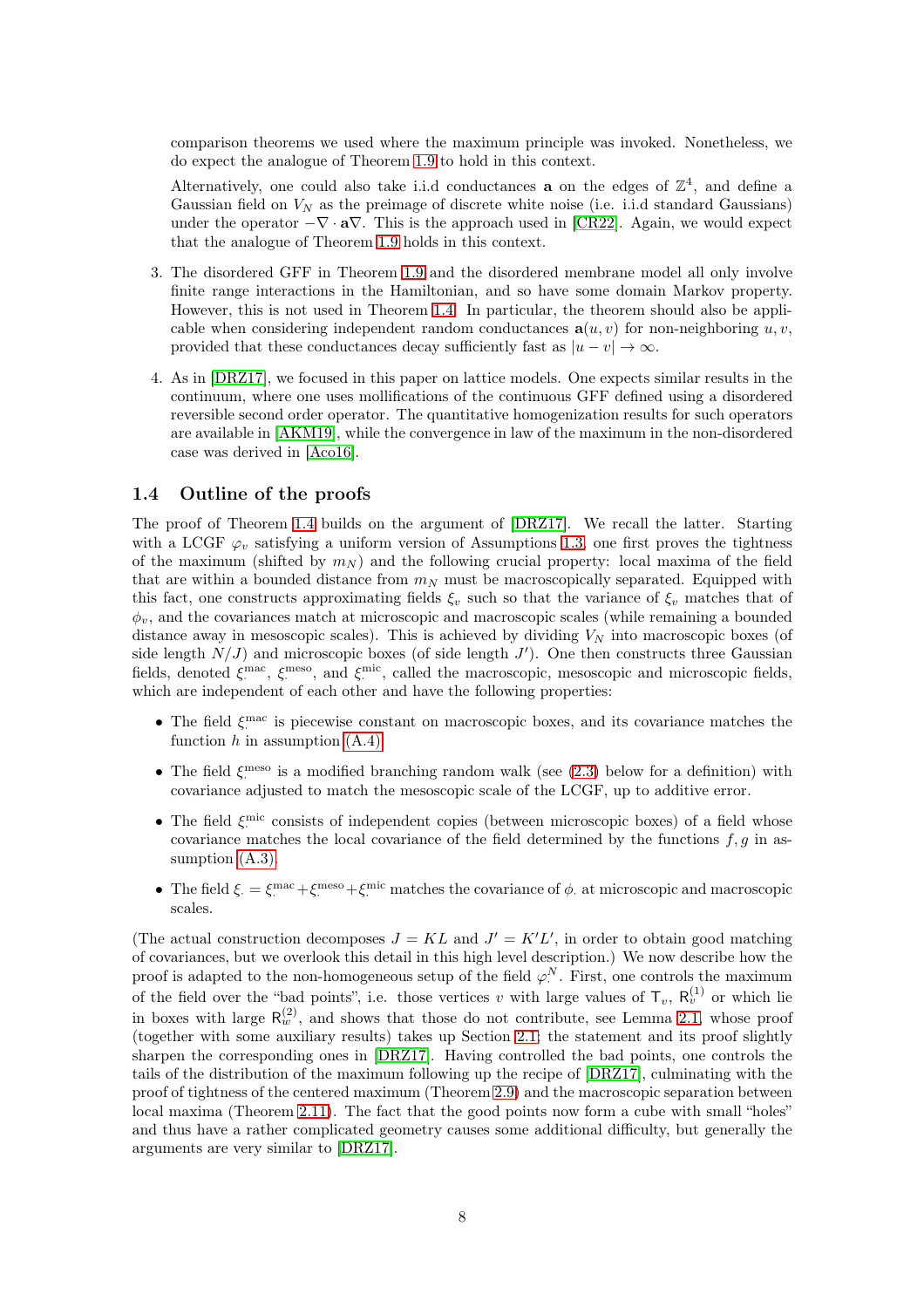The main point of departure from the analysis of [\[DRZ17\]](#page-62-0) comes in constructing our approx-imating fields, see [\(3.9\)](#page-25-0). The local inhomogeneity of  $\varphi^N$  and the need to match variances forces one to introduce local correction terms in the form of additive independent Gaussians; using the construction of [\[DRZ17\]](#page-62-0) would have led us to a lack of uniform control on these corrections. Instead, we use corrections at both the microscopic and macroscopic levels, which possess a uniform control. The main technical step is then to prove matching asymptotics for the right tail of the maximum over the good points (Lemma [3.5\)](#page-27-0). Here one needs extra care to compare the maximum over the good points with the maximum over all points (to which one can apply Assumption [\(B.3\)\)](#page-3-4). Having established these asymptotics, Theorem [1.4](#page-3-0) follows by a coupling argument similar to the one in [\[DRZ17\]](#page-62-0). The details of the construction are provided in Section [3.](#page-20-0)

The proof of Theorem [1.9](#page-5-0) (which implies Theorems [1.1](#page-1-1) and [1.2\)](#page-1-2) consists of checking the hypotheses of Theorem [1.4.](#page-3-0) A major tool in doing that is quantitative homogenization theory on the percolation cluster, which we use in the version developed in [\[AD18,](#page-60-3) [DG21\]](#page-61-19) and review in Section [4.1.](#page-36-1) This theory provides us with asymptotics for the (full-space) Green's function (Theorem [4.1\)](#page-37-0) as well as estimates for the difference between the solution of a discrete Dirichlet problem and its continuous counterpart (Theorem [4.6\)](#page-40-0). Both these results hold on lengthscales beyond some random lengthscale (and these two random lengthscales will reoccur in  $R^{(1)}$  and  $R^{(2)}$ , respectively). While in Theorem [4.6](#page-40-0) the error term is only estimated in an  $L^2$ -sense, we can upgrade this to pointwise control by also using the large-scale  $C^{0,1}$ -regularity of **a**-harmonic functions of [\[AD18\]](#page-60-3). Assumptions  $(A.2)$ ,  $(A.4)$ ,  $(A.3)$  then follow from these results with some work, relying mainly on the maximum principle with well-chosen comparison functions.

Regarding Assumption [\(B.2\),](#page-3-3) the results from [\[AD18,](#page-60-3) [DG21\]](#page-61-19) come with a stretched-exponential tail bound on the random scales. This tail-bound allows us to control the first moment of the number of points with large  $R^{(1)}$  or  $R^{(2)}$ . To establish [\(B.2\),](#page-3-3) however, such an annealed estimate is not good enough. Instead we also need an estimate on the second moment of the number of points with large  $R^{(1)}$  or  $R^{(2)}$ . That is, we need to quantify that the random scales arising from [\[AD18,](#page-60-3) [DG21\]](#page-61-19) are decorrelated on large scales. This issue has not been adressed in the previous literature. One way to establish such decorrelation would be to go through [\[AD18,](#page-60-3) [DG21\]](#page-61-19), keeping track of the dependence of the various scales there as they arise. Fortunately for us, there is an easier way, and we can explicitly write down local events that approximate the events that  $R^{(1)}$  or  $R^{(2)}$  are large. For Theorem [4.6](#page-40-0) defining such an event is easy; for Theorem [4.1](#page-37-0) this is more tricky (see Lemma [4.8\)](#page-41-0). Finally Assumption [\(B.3\)](#page-3-4) follows directly from the translation-invariance of the law of **P**. All this holds for any  $p > p_c = 1/2$ .

Extra work is needed to verify Assumptions [\(A.1\)](#page-2-1) and [\(B.1\).](#page-3-1) One part requires us to study boundary behavior of the Green function; this is handled by reflections and an a-priori estimate in half-spaces, see Lemma [4.13.](#page-54-0) More importantly, we need to check that points with exceptionally high variance (such as points in the bulk and end of long "pipes" connected to the percolation cluster) are sparse enough so that  $(A.1)$  and  $(B.1)$  still hold. This we can only do if p is sufficiently close to 1. The argument builds on a combination of isoperimetric control on the percolation cluster, large deviation estimates for the chemical distance on the cluster (going back to [\[AP96\]](#page-61-20)), a-priori Peierls-like large deviations estimates for the size of the cluster (all recalled in Section [4.3\)](#page-51-0) and a multiscale argument due to [\[BK05\]](#page-61-21), see Lemma [4.14](#page-55-0) and its proof. Once these are established, it is routine to verify Assumptions  $(A.1)$  and  $(B.1)$ , and complete the proof of Theorem [1.9.](#page-5-0)

#### 1.5 Additional notation and conventions

In all the following, c and C will denote generic constants whose precise value may change from line to line. If we want to emphasize that the value of  $C$  depends on other quantities, we add them as index to C.

We use  $|\cdot|_p$  to denote the  $\ell^p$  norm  $(p \in [1,\infty])$  on  $\mathbb{R}^d$  or  $\mathbb{Z}^d$ , and use  $|\cdot| = |\cdot|_2$ . For a set A we denote by  $\overline{A}$  its cardinality.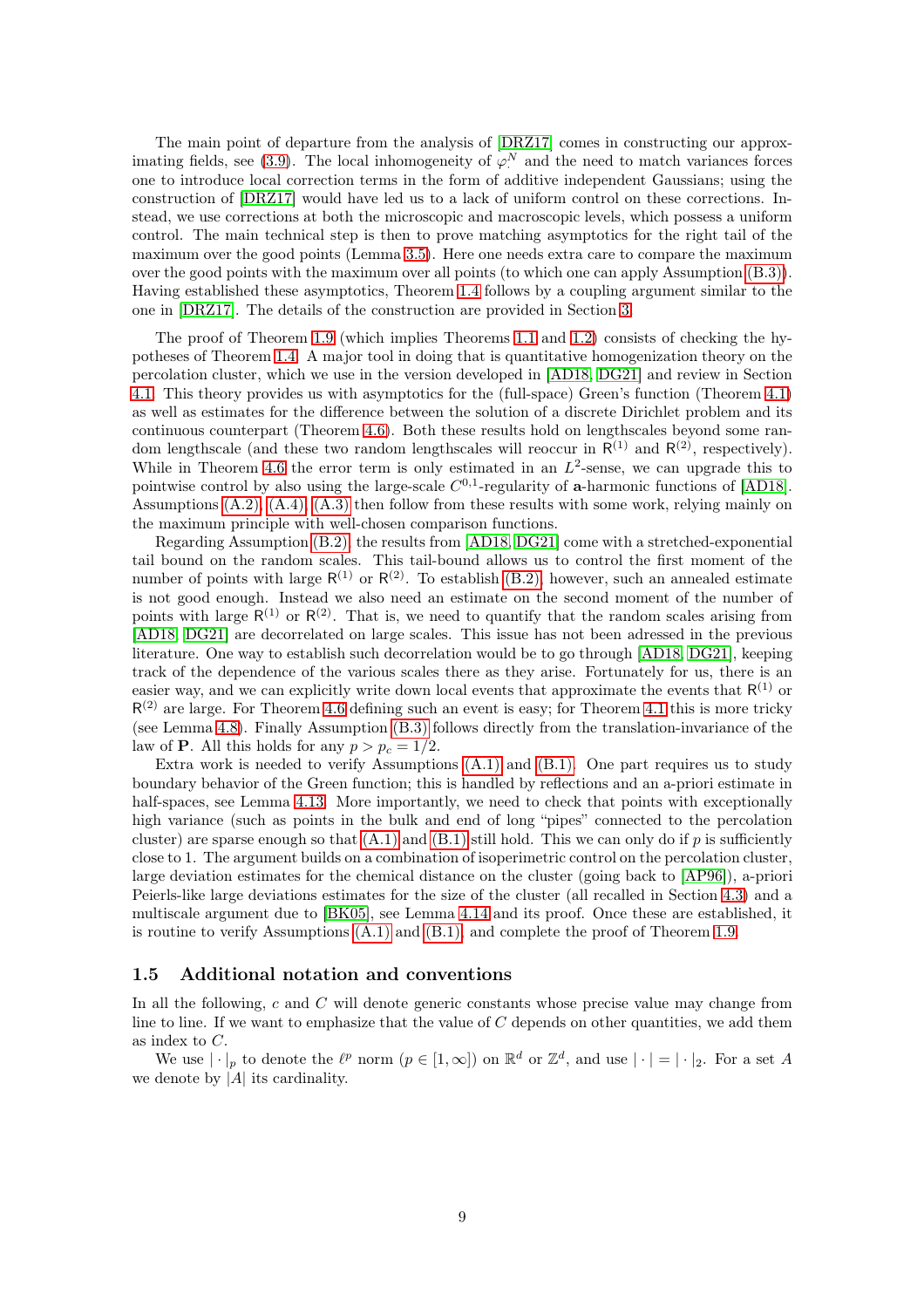## 2 Properties of the maximum

We want to deduce estimates on the maximum of  $\varphi$  by Gaussian comparison inequalities. To do so, let us introduce the objects that we will use for comparison, following [\[DRZ17\]](#page-62-0). Recall [\(1.4\)](#page-2-4) and define

$$
\mathcal{V}_{N,L}(w) = \{ V_L(w') : w' \in \mathcal{W}_{N,L}(w) \}, \quad \tilde{\mathcal{V}}_{N,L}(w) = \{ V_L(w') : w' \in V_N(w) \}.
$$
 (2.1)

Assume that  $N = 2^n$  is a power of two, and that  $w \in \mathbb{Z}^d$ . Take a collection of i.i.d. Gaussians  $X_{j,Q_j}$  of variance  $\log 2$ , where  $j \in \{0,\ldots,n\}$  and  $Q_j \in V_{N,2^j}$ . Then the branching random walk  $\theta^{N,w} = (\theta_v^{N,w})_{v \in V_N(w)}$  is defined as

$$
\theta_v^{N,w} = \sum_{j=0}^n \sum_{\substack{Q_j \in \mathcal{V}_{N,2^j}(w) \\ v \in Q_j}} X_{j,Q_j}.
$$
\n(2.2)

Similarly, take a collection of i.i.d. Gaussians  $Y_{j,Q_j}$  of variance  $2^{-jd} \log 2$ , where  $j \in \{0,\ldots,n\}$  and  $Q_j \in \tilde{\mathcal{V}}_{N,2^j}(w)$ , and define the modified branching random walk  $\tilde{\theta}^{N,w} = (\tilde{\theta}_v^{N,w})_{v \in V_N(w)}$  as

<span id="page-9-0"></span>
$$
\tilde{\theta}_{v}^{N,w} = \sum_{j=0}^{n} \sum_{\substack{Q_j \in \tilde{\mathcal{V}}_{N,2j}(w) \\ v \in Q_j + N\mathbb{Z}^d}} Y_{j,Q_j}.
$$
\n(2.3)

It is well known (see e.g. [\[DRZ17,](#page-62-0) Lemma 2.3]) that for the BRW we have the estimates

$$
\left| \mathbb{E}(\theta_{v}^{N,w})^{2} - \log N \right| \leq C,
$$
  

$$
\mathbb{E} \theta_{v}^{N,w} \theta_{u}^{N,w} - \log N + \log_{+} |u - v| \leq C,
$$

and that for the MBRW we have

$$
\left| \mathbb{E} \tilde{\theta}_{v}^{N,w} \tilde{\theta}_{u}^{N,w} - \log N + \log_+ |u - v|_{\sim, N} \right| \leq C,
$$

where  $|x|_{\sim, N} = \inf_{z \in N\mathbb{Z}^d} |x+z|$  is the quotient norm. This implies in particular that for any  $\delta < \frac{1}{2}$ and any  $u, v \in V_N^{\delta}(w)$  we have

<span id="page-9-3"></span>
$$
\left| \mathbb{E}\tilde{\theta}_{v}^{N,w}\tilde{\theta}_{u}^{N,w} - \log N + \log_{+}|u-v|_{\sim,N} \right| \leq C_{\delta}.\tag{2.4}
$$

### <span id="page-9-2"></span>2.1 Tailbounds on the "bad set"

For the study of the maximum we will need to argue that the maximum of  $\varphi^N$  is unlikely to occur on points that are exceptional in the sense that e.g.  $T$  is large,  $R<sup>(1)</sup>$  is large, or the points are too close to the boundary of  $V_N$ . Thus, in this subsection we give upper bounds on the maximum of  $\varphi^N$  in such exceptional sets. The main technical result is the following.

<span id="page-9-1"></span>**Lemma 2.1.** Under Assumptions [\(A.1\)](#page-2-1) and [\(B.1\)](#page-3-1) there are  $C, c > 0$  such that for  $J, N \in \mathbb{N}$  with  $J \leq \frac{N}{2}$ ,  $w' \in \mathcal{W}_{N, \lfloor \frac{N}{J} \rfloor}$ ,  $z \in \mathbb{R}$ , T sufficiently large, and  $A \subset V_{\lfloor \frac{N}{J} \rfloor}(w')$ ,

$$
\mathbb{P}^N\bigg(\max_{\substack{v\in V_{\lfloor \frac{N}{A} \rfloor}(w'):\\ \tau_v\geq T, \text{ or } v\in A}} \varphi_v^N \geq m_N + z\bigg) \leq C \bigg(e^{dT} \frac{|A|}{N^d} \Big(1 + T + \log\Big(\frac{N^d}{|A|}\Big)\Big)^{19/8} + e^{-cT}\bigg)(z \vee 1)e^{-\sqrt{2dz}}.\tag{2.5}
$$

In particular, choosing  $J = 1$  and  $w' = 0$  yields an estimate on all of  $V_N$ .

To see why this estimate is useful, note that, for example, under assumptions [\(A.2\)](#page-2-2) and [\(B.2\)](#page-3-3) the set  $A_{N,R,\delta}$  of points in  $V_N$  where  $d(v,\partial^+ V_N) \leq \delta N$  or  $R_v^{(1)} \geq R$  satisfies

$$
\lim_{\substack{\delta \to 0 \\ R \to \infty}} \frac{|A_{N,R,\delta}|}{N^d} = 0
$$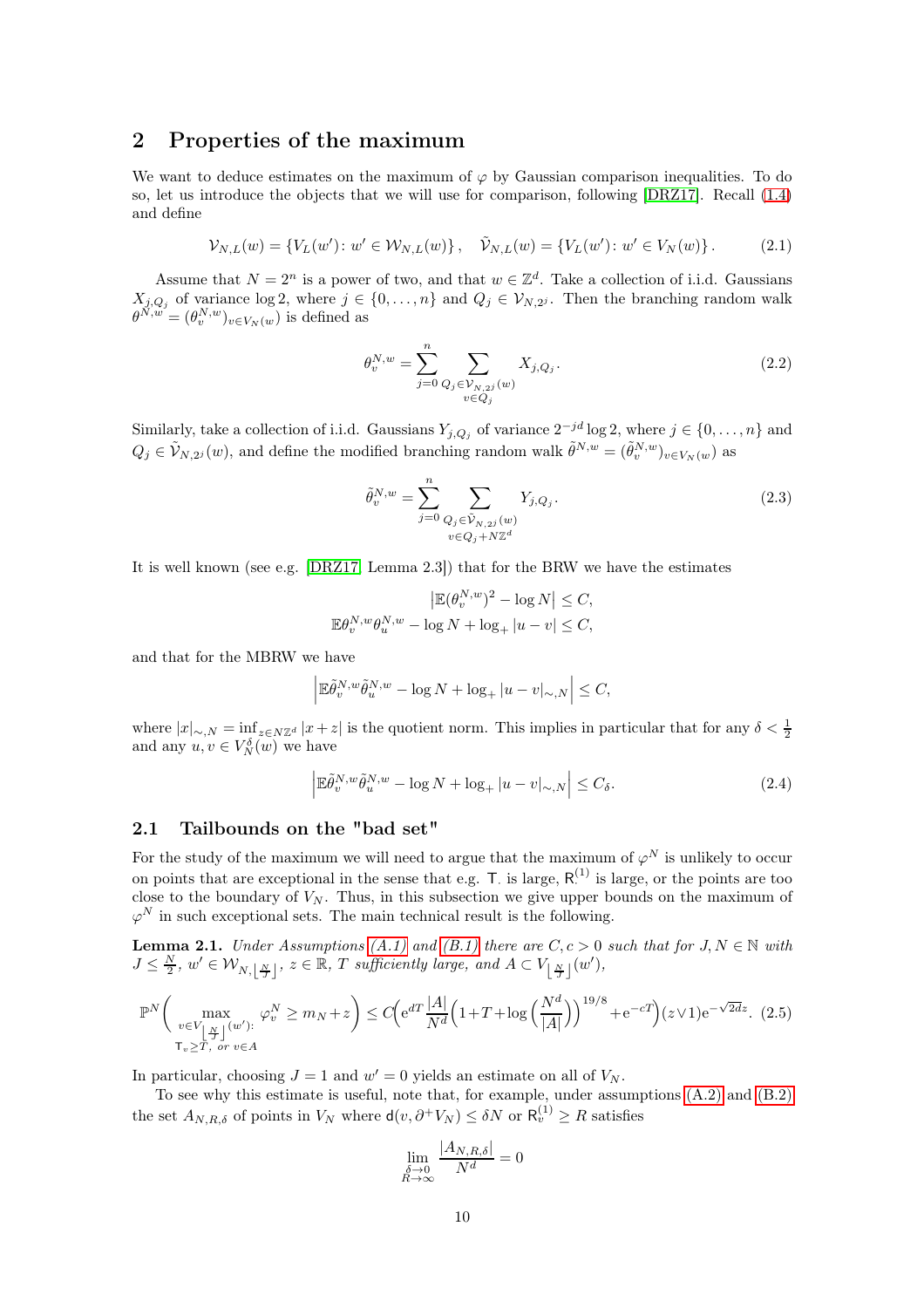(where here and in the following we write  $\limsup_{R\to\infty} \delta \to 0$  to denote that we take  $R \to \infty$  and  $\delta \to 0$ while the order of the limits does not matter). So Lemma [2.1](#page-9-1) (with  $J = 1$ ) implies that under assumptions  $(A.1)$ ,  $(A.2)$ ,  $(B.1)$  and  $(B.2)$  we have

$$
\limsup_{T \to \infty} \limsup_{\substack{\delta \to 0 \\ R \to \infty}} \frac{e^{\sqrt{2d}z}}{z \vee 1} \mathbb{P}^N \bigg( \max_{\substack{v \in V_N \\ T_v \ge T, \text{ or } \mathsf{R}_v^{(1)} \ge R, \text{ or } \mathsf{d}(v, \partial^+ V_N) \le \delta N}} \varphi_v^N \ge m_N + z \bigg) = 0.
$$

That is, the maximum of  $\varphi_v^N$  over the exceptional points in  $V_N$  is indeed unlikely to be large, with a quantitative estimate on the right tail. We will use this and similar estimates repeatedly in the following. Combined with a lower bound on the maximum (that we will show in the next section), this estimate allows us to conclude that the maximum is unlikely to occur at an exceptional point.

We will later also need a tail bound for the maximum of the fields on the microscopic cubes  $V_{J'}(w'')$  contained in  $V_{\lfloor N/J\rfloor}(w')$ . Of course, such an estimate cannot hold for each microscopic cube, as we have no control over  $R^{(1)}$  and T in all cubes. However, the estimate does hold when averaging over all cubes.

<span id="page-10-0"></span>**Lemma 2.2.** Under Assumptions [\(A.1\)](#page-2-1) and [\(B.1\)](#page-3-1) there are  $C, c > 0$  such that for  $J, J', N \in \mathbb{N}$ with  $J \le N/2$ ,  $J' \le N/(2J)$ ,  $w' \in W_{N, [N/J]}, z \in \mathbb{R}$ , T sufficiently large, and  $A \subset V_{[N/J]}(w')$  we have

$$
\sum_{w'' \in \mathcal{W} \underset{\mathcal{I}}{\left[\frac{N}{J}\right], J'} } \mathbb{P}^{J',w''} \bigg( \max_{\substack{v \in V_{J'}(w'') : \\ \tau_v \ge T, \text{ or } v \in A}} \varphi_v^{J',w''} \ge m_{L'} + z \bigg) \n\le C \left( \frac{N}{JJ'} \right)^d \left( e^{dT} \frac{|A|}{N^d} \left( 1 + T + \log \left( \frac{N^d}{|A|} \right) \right)^{19/8} + e^{-cT} \right) (z \vee 1) e^{-\sqrt{2dz}}.
$$
\n(2.6)

The main step in the proofs of Lemma [2.1](#page-9-1) and Lemma [2.2](#page-10-0) is an estimate on the right tail of the maximum on subsets where  $\mathsf{T}$  is bounded. The same argument implies an estimate for subsets where  $R^{(1)}$  is bounded, and the following lemma collects both these estimates.

<span id="page-10-2"></span>**Lemma 2.3.** Under Assumption [\(A.1\)](#page-2-1) let  $N \geq 2$ ,  $w \in \mathbb{Z}^d$  and suppose that  $A \subset V_N(w)$ . Let  $T = \max_{v \in A} T_v$ . Then for any  $z \in \mathbb{R}$ ,

<span id="page-10-1"></span>
$$
\mathbb{P}^{N,w}\left(\max_{v\in A}\varphi_v^{N,w}\geq m_N+z\right)\leq Ce^{dT}\frac{|A|}{N^d}\left(1+T+\log\left(\frac{N^d}{|A|}\right)\right)^{19/8}(z\vee 1)e^{-\sqrt{2d}z}.\tag{2.7}
$$

This estimate should be optimal (except possibly regarding the exponent of the logarithmic correction term). Similar estimates can be found in various places in the literature, e.g. in [\[DRZ17,](#page-62-0) Proposition 1.1] (but with exponent  $1/2$  instead of 1 for  $\frac{|A|}{N^d}$ ), or in [\[Bis20,](#page-61-6) Lemma 10.4] (but only for the case of the Gaussian free field). We need the almost optimal dependence on  $\frac{|A|}{N^d}$ , as it is directly related to the exponents admissible in [\(B.1\).](#page-3-1)

For the proof we proceed similary to [\[DRZ17\]](#page-62-0), and use Gaussian comparison inequalities to reduce the problem to an estimate for BRW, for which explicit calculations are possible.

*Proof.* Note that by Assumption [\(A.1\)](#page-2-1) we have for any  $u, v \in A$  that

<span id="page-10-4"></span><span id="page-10-3"></span>
$$
\text{Var}\,\varphi_v^{N,w} \le \log N + T,\tag{2.8}
$$

$$
\text{Var}\,\varphi_v^{N,w} - \mathbb{E}\varphi_v^{N,w}\varphi_u^{N,w} \le \log_+|u-v| + 2T. \tag{2.9}
$$

Let  $N' = 2^{n'} \geq N$  be an integer to be chosen shortly. We can define an upscaling map  $\Psi_{N,N'}^{w,w'}: V_N(w) \to V_{N'}(w')$  by

<span id="page-10-5"></span>
$$
\Psi_{N,N'}^{w,w'}(v) = w' + \left\lfloor \frac{N'}{N} \right\rfloor (v - w). \tag{2.10}
$$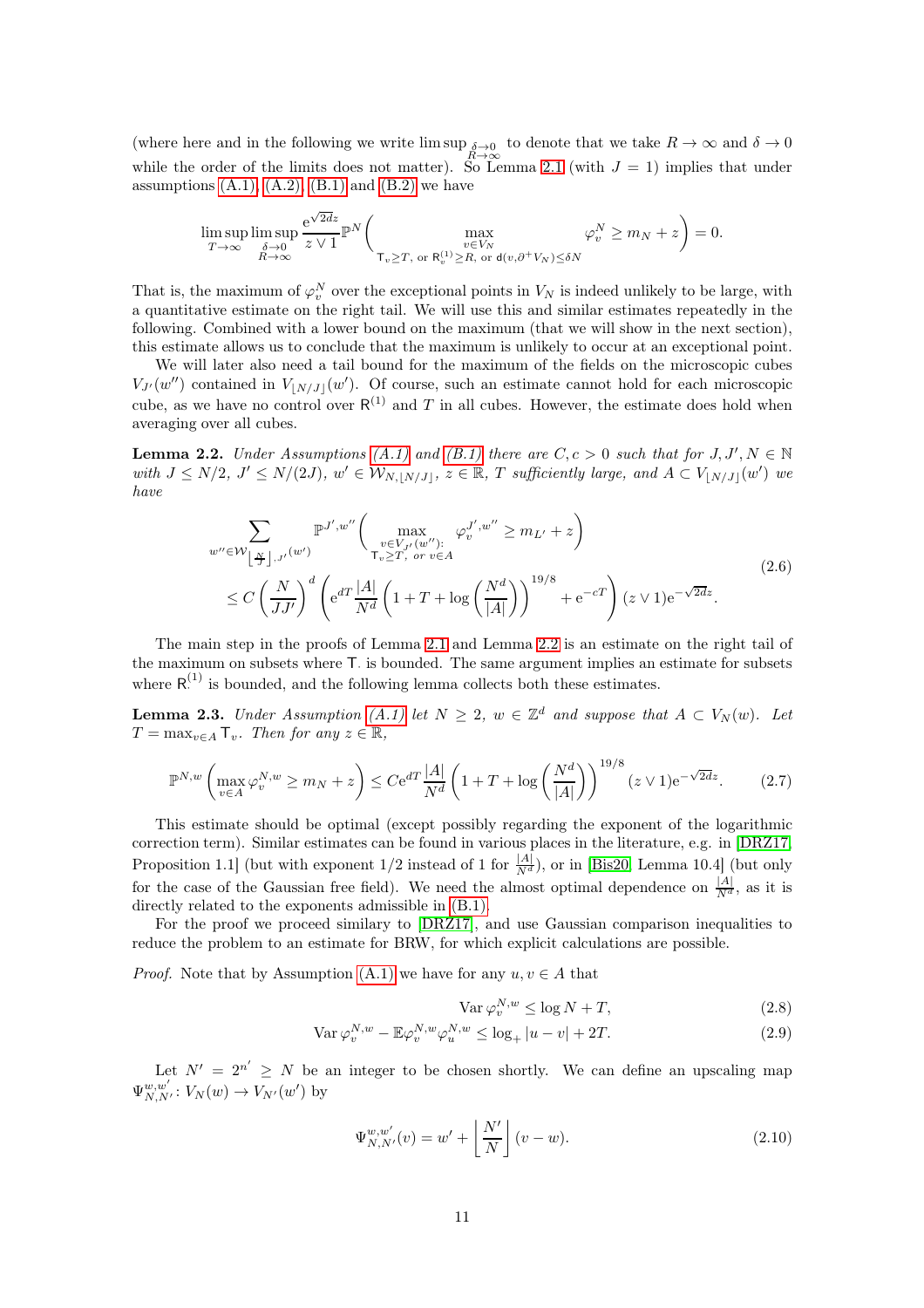Proceeding as in the proof of [\[DRZ17,](#page-62-0) Lemma 2.5], we see that there is  $N' = 2^{n'}$  such that  $\log N' - \log N \leq T + C$  and such that

$$
\mathbb{P}^{N,w}\left(\max_{v\in A}\varphi_v^{N,w}\geq m_N+z\right)\leq 2\mathbb{P}^{N',w}\left(\max_{v\in\Psi_{N,N'}^{w,w}}\theta_v^{N',w}\geq m_N+z\right),
$$

for any  $z \in \mathbb{R}^1$  $z \in \mathbb{R}^1$ . This reduces the proof to the study of  $\theta^{N,w}$ . As in [\[BDZ16b,](#page-61-7) Section 3.4] we can associate to  $\theta^{N',w}$  a 2d-ary branching Brownian motion such that  $\theta^{N',w}_v$  is the value at time n' of the branch corresponding to  $v$ .

Let a be the smallest integer such that  $|A| \leq 2^{da}$ . We claim that

<span id="page-11-1"></span>
$$
\mathbb{P}^{N',w}\left(\max_{v\in\Psi_{N,N'}^{w,w}(A)}\theta_v^{N',w} \ge m_{N'}+z\right) \le \frac{C}{2^{d(n'-a')}}(1+(n'-a'))^{19/8}(z\vee 1)e^{-\sqrt{2d}z}.\tag{2.11}
$$

Once we have shown this, the lemma easily follows. Indeed, we have that  $m_{N'} \le m_N + \sqrt{2d}(T+C)$ and so [\(2.11\)](#page-11-1) implies that

$$
\mathbb{P}^{N,w}\left(\max_{v \in A} \varphi_v^{N,w} \ge m_N + z\right) \le 2\mathbb{P}^{N',w}\left(\max_{v \in \Psi_{N,N'}^{w,w}(A)} \theta_v^{N',w} \ge m_N + z\right)
$$
  

$$
\le \frac{C}{2^{d(n'-a')}} \left(1 + (n'-a')\right)^{19/8} \left((z - (m'_N - m_N)) \vee 1\right) e^{-\sqrt{2d}(z - (m'_N - m_N))}
$$
  

$$
\le \frac{C|A|^d}{N'^d} \left(1 + \log\left(\frac{N'^d}{|A|}\right)\right)^{19/8} e^{-\sqrt{2d}z} e^{2dT},
$$

which implies [\(2.7\)](#page-10-1).

It remains to prove [\(2.11\)](#page-11-1). We can assume that  $a \ge 1$ . As  $2^a \le 2N$ , while  $2^{n'} \ge 2^9 N$ , we know that  $n' > a + 8$ . For later use we note that for  $1 \le a \le n' - 8$  we have

<span id="page-11-4"></span><span id="page-11-3"></span>
$$
\frac{\log n' - \log a}{n' - a} \le \frac{\log 8}{7}.\tag{2.12}
$$

If  $z \le -\sqrt{\frac{d}{2}}(n'-a)\log 2$  then the right-hand side of  $(2.11)$  is at least one (if C is large enough), and so we can assume that  $z > -\sqrt{\frac{d}{2}}(n'-a)\log 2$ . Let  $\beta = z + \sqrt{\frac{d}{2}}(n'-a)\log 2 > 0$ , and consider the event

$$
G(\beta) = \bigcup_{v \in \Psi_{N,N'}(A)} \bigcup_{0 \le t \le a} \left\{ \theta_v^{N',w}(t) \ge \beta + 1 + \frac{tm_{2^a}}{a} + 10 \log_+(t \wedge (a - t)) \right\}
$$

By  $[BDZ16b, Lemma 3.7]$  (or rather its obvious extension to d dimensions), we have that

$$
\mathbb{P}(G(\beta)) \le C(\beta \vee 1)e^{-\sqrt{2d}\beta} \le C\left((z \vee 1) + \frac{\sqrt{d}(n'-a)\log 2}{\sqrt{2}}\right)e^{-\sqrt{2d}z}\frac{1}{2^{d(n'-a)}}\n\le C(z \vee 1)(1+(n'-a))e^{-\sqrt{2d}z}\frac{1}{2^{d(n'-a)}},
$$
\n(2.13)

which can be absorbed into the right side of [\(2.11\)](#page-11-1). So it remains to consider the case that  $G(\beta)$ does not occur. We have that

<span id="page-11-2"></span>
$$
\mathbb{P}^{N',w}\left(\max_{v \in \Psi_{N,N'}^{w,w}(A)} \theta_v^{N',w} \ge m_{N'} + z, G_N(\beta)^{\complement}\right) \n\le \sum_{v \in \Psi_{N,N'}^{w,w}(A)} \mathbb{P}^{N',w}\left(\theta_v^{N',w}(n') \ge m_{N'} + z, \qquad (2.14)
$$
\n
$$
\theta_v^{N',w}(j) \le \beta + 1 + \frac{jm_{2^a}}{a} + 10\log_+(t \wedge (a-t)) \ \forall j \in \{1, \dots a\}\right).
$$

<span id="page-11-0"></span><sup>1</sup>In [\[DRZ17,](#page-62-0) Lemma 2.5] N' is not a power of 2, but  $\frac{N'}{N}$  is. This does not matter for the argument.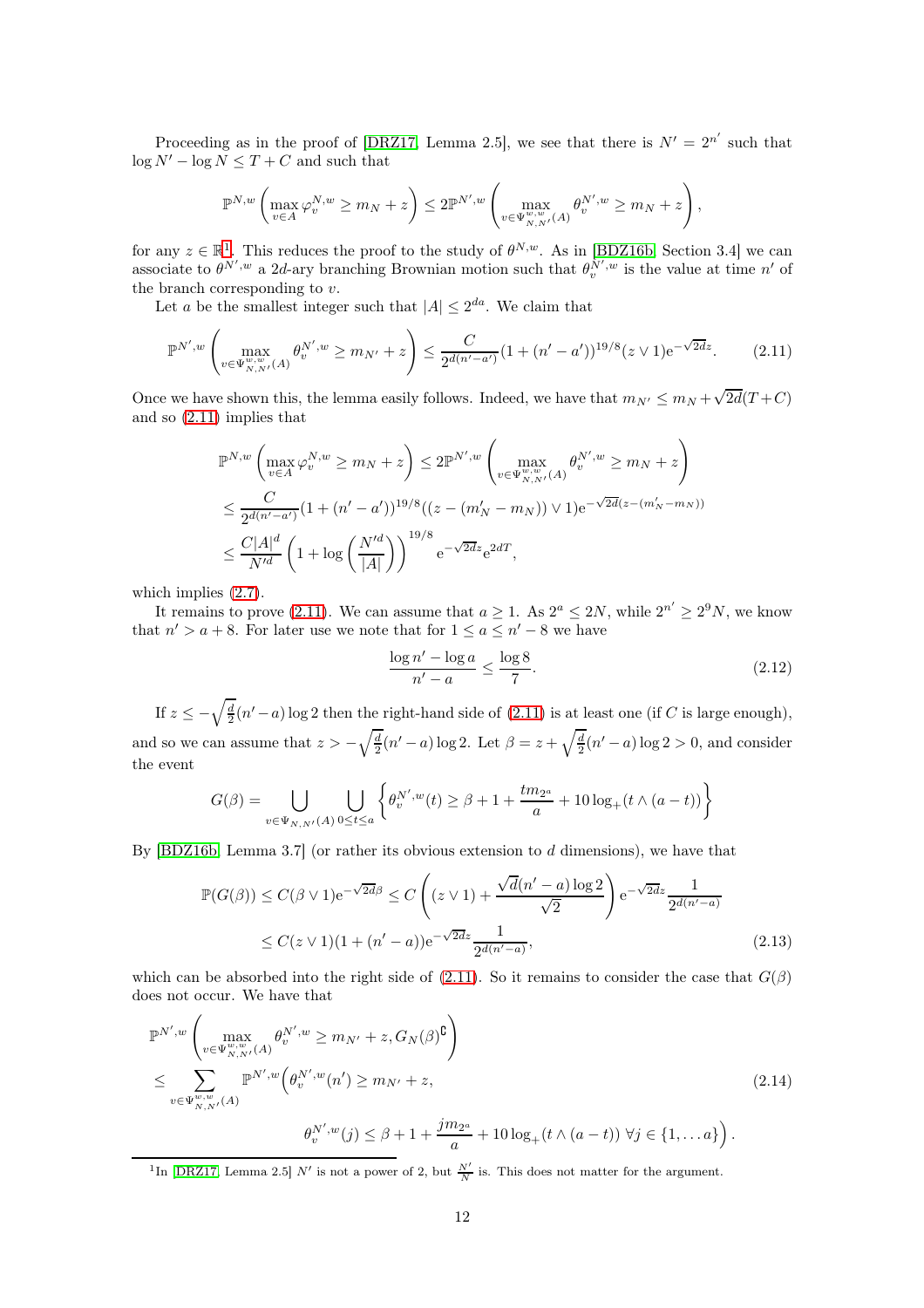Denote by  $\chi$  the density of

$$
\mathbb{P}^{N',w}\left(\theta_{v}^{N',w}(j) \leq \beta + 1 + \frac{jm_{2^a}}{a} + 10\log_{+}(t \wedge (a-t)) \ \forall j \in \{1,\ldots a\}, \theta_{v}^{N',w}(a) - m_{2^a} \in \cdot\right)
$$

with respect to one-dimensional Lebesgue measure. A calculation similar to those in the proofs of [\[BDZ16b,](#page-61-7) Lemma 3.7] and [\[BDZ16a,](#page-61-4) Lemma 2.4] shows that

$$
\chi(x) \le \frac{C}{2^{da}} (\beta + 1)(\beta + 1 - x) \exp\left(-\left(\sqrt{2d} - C'\frac{\log n}{n}\right)x - \frac{x^2}{2(\log 2)a}\right)
$$
  
 
$$
\le \frac{C}{2^{da}} (\beta + 1)(\beta + 1 - x)e^{-\sqrt{2d}x}.
$$
 (2.15)

<span id="page-12-0"></span>We can now rewrite [\(2.14\)](#page-11-2) by conditioning on the value of  $\theta_{v}^{N',w}(a)$ , and using that  $\theta_{v}^{N',w}(n')$  –  $\theta_v^{N',w}(a)$  is Gaussian with variance  $(n'-a)\log 2$  and independent of  $\theta_v^{N',w}$  for times less than a. We obtain

$$
\mathbb{P}^{N',w} \bigg( \max_{v \in \Psi_{N,N'}^{w,w}(A)} \theta_v^{N',w} \ge m_{N'} + z, G_N(\beta)^{\complement} \bigg)
$$
  
\$\le \sum\_{v \in \Psi\_{N,N'}^{w,w}(A)} \int\_0^\infty \chi(\beta + 1 - x) \mathbb{P}^{N',w} \left( \theta\_v^{N',w}(n') - \theta\_v^{N',w}(a) \ge m\_{N'} + z - (m\_{2^a} + \beta + 1 - x) \right) dx.\$

Note that

$$
m_{N'} - m_{2^a} - \beta + z = \sqrt{2d}(n' - a)\log 2 - \frac{3}{2\sqrt{2d}}(\log n' - \log a) - \sqrt{\frac{d}{2}}(n' - a)\log 2
$$

$$
= \sqrt{\frac{d}{2}}(n' - a)\log 2 - \frac{3}{2\sqrt{2d}}(\log n' - \log a)
$$

and that, using [\(2.12\)](#page-11-3), the right-hand side is bounded below by 1 for any d. In particular,  $m_{N'}$  +  $z - (m_{2^a} + \beta + 1 - x) \ge x > 0$  for any  $x > 0$ . Applying now [\(2.15\)](#page-12-0) and standard Gaussian tail estimates, we see that

$$
\mathbb{P}^{N',w}\bigg(\max_{v \in \Psi_{N,N'}^{w,w}(A)} \theta_v^{N',w} \ge m_{N'} + z, G_N(\beta)^{\complement}\bigg)
$$
  
\n
$$
\le 2^{da} \int_0^{\infty} \frac{C}{2^{da}} (\beta + 1)x \exp\left(-\sqrt{2d}(\beta + 1 - x)\right)
$$
  
\n
$$
\times \frac{\sqrt{(n'-a)\log 2}}{m_{N'} + z - (m_{2^a} + \beta + 1 - x)} \exp\left(-\frac{(m_{N'} + z - (m_{2^a} + \beta + 1 - x))^2}{2(n'-a)\log 2}\right) dx
$$
  
\n
$$
\le \int_0^{\infty} \frac{C\sqrt{n'-a}((n'-a) + z + 1)x}{x} \exp\left(-\sqrt{2d}\left(z + \sqrt{\frac{d}{2}}(n'-a)\log 2 + 1 - x\right) - \frac{(\sqrt{\frac{d}{2}}(n'-a)\log 2 - \frac{3}{2\sqrt{2d}}(\log n' - \log a) - 1 + x)^2}{2(n'-a)\log 2}\right) dx
$$

$$
\leq C(1 \vee z)(n'-a)^{3/2} e^{\sqrt{2d}z}
$$
  
\$\times \int\_0^\infty \exp\left(\sqrt{\frac{d}{2}}x - \frac{5d}{4}(n'-a)\log 2 + \frac{3(\log n'-\log a)}{4\sqrt{2d}(n'-a)\log 2}x - \frac{x^2}{2(n'-a)\log 2}\right) dx\$,

where we have absorbed various bounded error terms into the constant  $C$ . If the replace the integral over  $[0, \infty)$  with one over  $\mathbb{R}$ , we recognize the integral of a Gaussian function. We find, after some computation,

$$
\mathbb{P}^{N',w}\bigg(\max_{v\in\Psi^{w,w}_{N,N'}(A)}\theta_v^{N',w}\geq m_{N'}+z,G_N(\beta)^{\complement}\bigg)
$$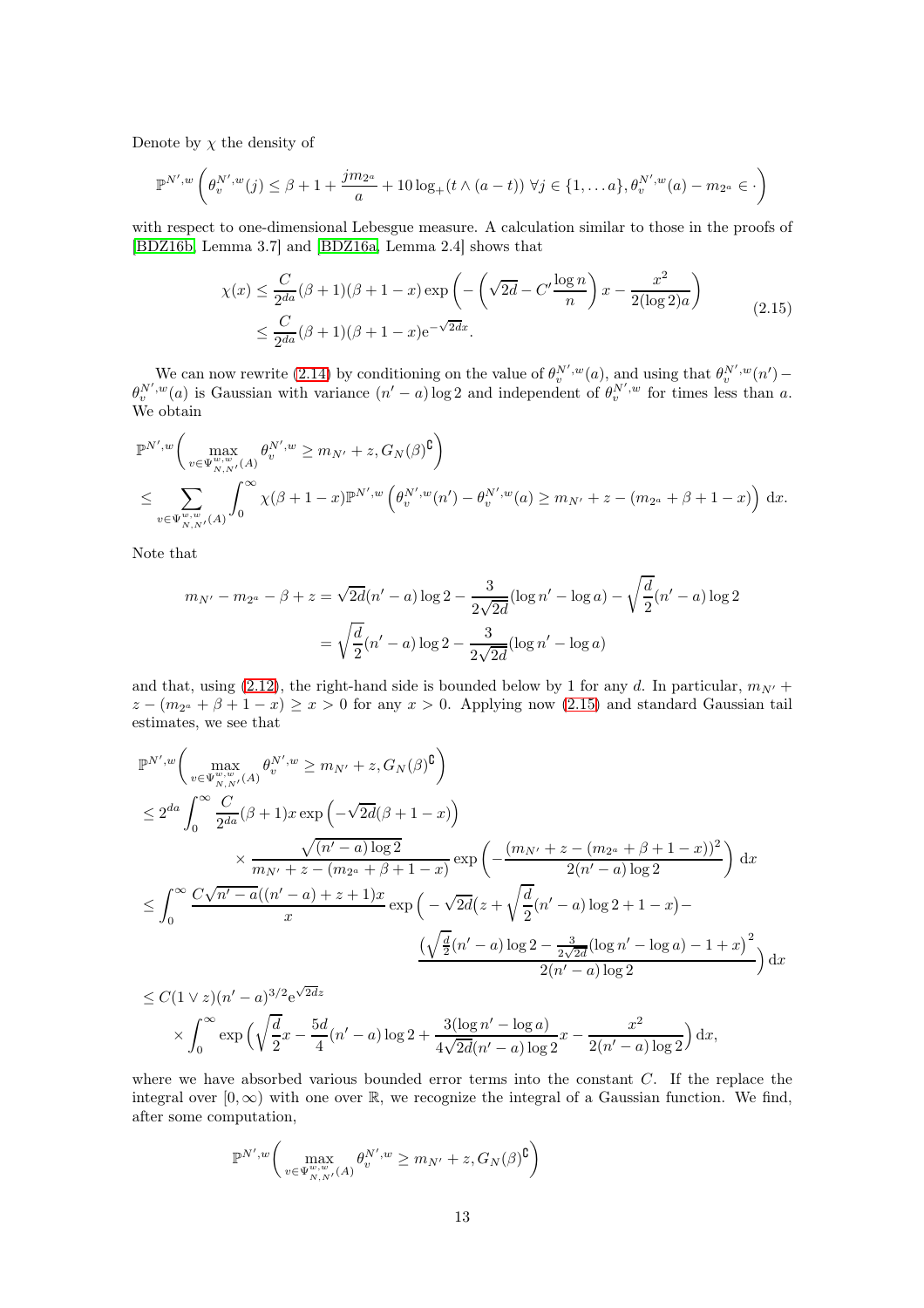$$
\leq C(1 \vee z)(n'-a)^2 e^{\sqrt{2d}z} \exp\left(-d(n'-a)\log 2 + \frac{3}{8}(\log n' - \log a)\right)
$$
  

$$
\leq \frac{C}{2^{d(n'-a)}}(1 \vee z)(n'-a)^{19/8} e^{\sqrt{2d}z}
$$

where we used  $n'/a \leq 2(n'-a)$  in the last step. Together with [\(2.13\)](#page-11-4), this completes the proof of [\(2.11\)](#page-11-1) and therefore yields [\(2.7\)](#page-10-1).

As a consequence of Lemma [2.3,](#page-10-2) we can give an estimate of the right tail of the maximum on those points where  $T<sub>·</sub>$  is large.

<span id="page-13-0"></span>**Lemma 2.4.** Under Assumptions [\(A.1\)](#page-2-1) and [\(B.1\)](#page-3-1) there are  $C, c > 0$  such that for  $J, N \in \mathbb{N}$  with  $J \leq \frac{N}{2}$ , any  $w' \in \mathcal{W}_{N, \lfloor \frac{N}{J} \rfloor}$ ,  $z \in \mathbb{R}$ , and any T sufficiently large

$$
\mathbb{P}^N\left(\max_{v\in V_{\left\lfloor \frac{N}{2}\right\rfloor}(w')} \varphi_v^N \ge m_N + z\right) \le C(z \vee 1)e^{-\sqrt{2dz} - cT}.\tag{2.16}
$$

 $\Box$ 

Proof. We can apply a union bound to estimate

$$
\mathbb{P}^N\bigg(\max_{\substack{v\in V_{\left\lfloor \frac{N}{L}\right\rfloor}(w')\\ \mathsf{T}_v\geq T}}\varphi^N_v\geq m_N+z\bigg)\leq \sum_{t=T}^{\infty}\mathbb{P}^N\bigg(\max_{\substack{v\in V_{\left\lfloor \frac{N}{L}\right\rfloor}(w')\\t\leq \mathsf{T}_v
$$

By Assumption [\(B.1\),](#page-3-1) there is  $\varepsilon > 0$  such that for t sufficiently large the set of points  $v \in V_{\lfloor \frac{N}{J} \rfloor}(w')$ where  $t \leq T_v < t+1$  has cardinality at most  $C\left(\frac{N}{J}\right)^d e^{-(d+\varepsilon)t}$ . So an application of Lemma [2.3](#page-10-2) implies for any  $r$  sufficiently large that

$$
\mathbb{P}^N\left(\max_{v\in V_{\lfloor \frac{N}{2} \rfloor}(w')} \varphi_v^N \ge m_N + z\right) \le C \sum_{t=T}^{\infty} \frac{e^{d(t+1)}}{e^{(d+\varepsilon)t}L^d} \left(1 + t + (d+\varepsilon)t\log L^d\right)^{19/8}(z \vee 1)e^{-\sqrt{2dz}}
$$
  

$$
\le C_{\varepsilon}(z \vee 1)e^{-\sqrt{2dz}} \sum_{t=T}^{\infty} e^{-\varepsilon t/2}.
$$

The lemma follows.

Lemma [2.1](#page-9-1) is now a straightforward consequence of Lemma [2.3](#page-10-2) and Lemma [2.4.](#page-13-0)

*Proof of Lemma [2.1.](#page-9-1)* First use Lemma [2.4](#page-13-0) to estimate the maximum over the points v where  $\mathsf{T}_v \geq T$ , and then use Lemma 2.3 to estimate the maximum over the points  $v \in A$  where  $\mathsf{T}_v \leq T$ . T, and then use Lemma [2.3](#page-10-2) to estimate the maximum over the points  $v \in A$  where  $\mathsf{T}_v \leq T$ .

For the proof of Lemma [2.2](#page-10-0) we need a version of Lemma [2.4](#page-13-0) where one takes the average over microscopic cubes.

<span id="page-13-3"></span>**Lemma 2.5.** Under assumptions  $(A.1)$  and  $(B.1)$  there are  $C, c > 0$  such that for any  $J, N \in \mathbb{N}$ with  $J \leq \frac{N}{2}$ , any  $w' \in \mathcal{W}_{N, \lfloor \frac{N}{J} \rfloor}$ ,  $z \in \mathbb{R}$ , and any T sufficiently large,

<span id="page-13-1"></span>
$$
\sum_{w'' \in \mathcal{W} \left\lfloor \frac{N}{J} \right\rfloor, J'} \mathbb{P}^{J', w''} \left( \max_{\substack{v \in V_{J'}(w'') \\ \mathsf{T}_v \ge T}} \varphi_v^{J', w''} \ge m_{J'} + z \right) \le C \left( \frac{N}{JJ'} \right)^d (z \vee 1) e^{-\sqrt{2d}z - cT}.
$$
 (2.17)

Proof. As in the proof of Lemma [2.4](#page-13-0) we can apply an union bound and then Lemma [2.3](#page-10-2) to obtain that the left hand side of  $(2.17)$  is bounded above by

<span id="page-13-2"></span>
$$
\sum_{w'' \in \mathcal{W} \left[ \frac{N}{J} \right], J'} \sum_{t=T}^{\infty} \mathbb{P}^{J',w''} \bigg( \max_{\substack{v \in V_{L'}(w'') \\ t \leq T_v < t+1}} \varphi_v^{J',w''} \geq m_{J'} + z \bigg) \n\leq C \sum_{t=T}^{\infty} \sum_{w'' \in \mathcal{W} \left[ \frac{N}{J} \right], J'} \mathbb{P}^{(w')} \bigg( e^{d(t+1)} \frac{|A_{j,w''}|}{L'^d} \bigg( 1 + t + \log \big( \frac{J'^d}{|A_{t,w''}|} \big) \bigg)^{19/8} (z \vee 1) e^{-\sqrt{2dz}},
$$
\n(2.18)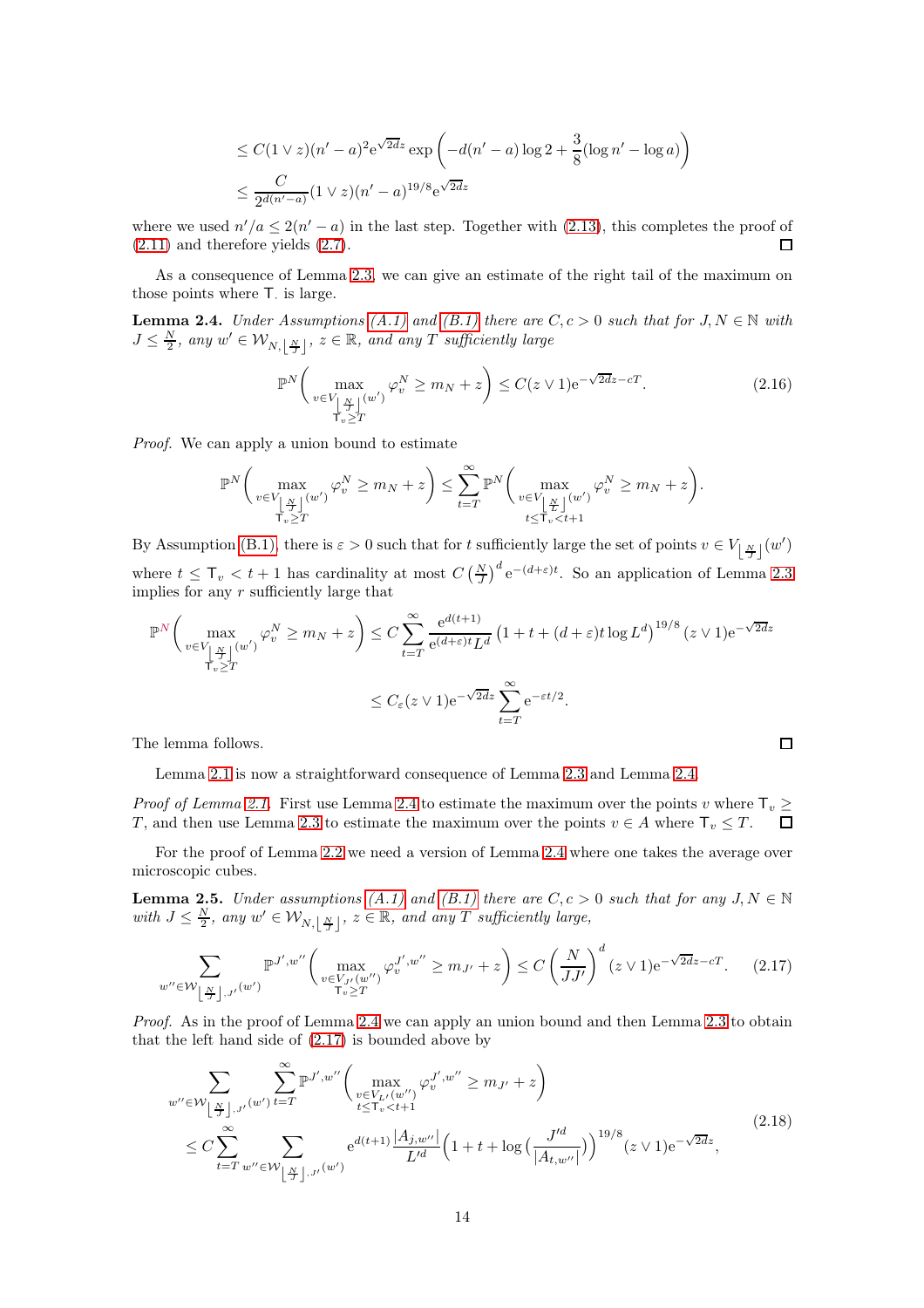$$
A_{t,w''} = \{ v \in V_{L'}(w'') \colon t \leq T_v < t + 1 \}.
$$

We have

where

$$
\sum_{w''\in \mathcal{W}_{\left\lfloor \frac{N}{J}\right\rfloor,J'}(w')} \frac{|A_{t,w''}|}{L'^{d}}\leq C\left(\frac{N}{JJ'}\right)^{d}\mathrm{e}^{-(d+\varepsilon)t}
$$

by Assumption [\(B.1\),](#page-3-1) and trivially  $0 \leq |A_{t,w''}|/J'^{d} \leq 1$  for any w''. Now we can apply Jensen's inequality to the function  $x \mapsto x(1 + t + \log x)^{19/8}$  (which is concave on the interval [0, 1] for any  $t \ge 1$ ) on the right-hand side of [\(2.18\)](#page-13-2) to see that the left hand side of [\(2.17\)](#page-13-1) is bounded above by

$$
C\left(\frac{N}{JJ'}\right)^d \sum_{t=T}^{\infty} \frac{e^{d(t+1)}}{e^{(d+\varepsilon)t}} \left(1+t+(d+\varepsilon)t\right)^{19/8} (z \vee 1)e^{-\sqrt{2d}z},
$$

which immediately implies the result.

Proof of Lemma [2.2.](#page-10-0) As in the proof of Lemma [2.1,](#page-9-1) we first use Lemma [2.5](#page-13-3) to estimate the maximum over the points v where  $\mathsf{T}_v \geq T$ , and then use Lemma [2.3](#page-10-2) (combined with another application of Jensen's inequality) to estimate the maximum over the points  $v \in A$  where  $\mathsf{T}_v \leq T$ . of Jensen's inequality) to estimate the maximum over the points  $v \in A$  where  $\mathsf{T}_v \leq T$ .

#### 2.2 Further bounds on the tail of the maximum

Lemma [2.1](#page-9-1) allows us to show that with probability tending to 1 as  $R \to \infty$  and  $T \to \infty$ , the maximum of  $\varphi^{N,w_N}$  does not occur at points v where  $\mathsf{T}_v \geq T$  or  $\mathsf{R}_v^{(1)} \geq R$ . Thus, for later arguments we will be able to restrict attention to those points where  $\mathsf{T}_v \leq T$  and  $\mathsf{R}_v^{(1)} \leq R$  for some R and T, taking the limit  $R \to \infty$  and  $T \to \infty$  at the very end. With this in mind, we next state and prove some estimates on the maximum restricted to the points where  $\mathsf{T}_v \leq T$  or  $R_v^{(1)} \n\t\leq R$ . For reasons that will become clear later, we need these estimates not just on  $V_N$ , but on all the macroscopic subcubes in  $\mathcal{V}_{N, |N/J|}$ .

We begin with an upper bound on the right tail, that is just a small variant of Lemma [2.3.](#page-10-2) This time we do not care about the precise dependency in  $T$ , but need to keep an additional factor  $\exp(-z^2/(C \log N))$  on the right hand side.

<span id="page-14-3"></span>**Lemma 2.6.** Let  $N \in \mathbb{N}$ ,  $w \in \mathbb{Z}^d$  and suppose that  $A \subset V_N(w)$ . Under Assumption [\(A.1\)](#page-2-1) let  $T = \max_{v \in A} T_v$ . Then for any  $z \in \mathbb{R}$  we have

<span id="page-14-0"></span>
$$
\mathbb{P}^{N,w}\Big(\max_{v \in A} \varphi_v^{N,w} \ge m_N + z\Big) \le C(z \vee 1)e^{-\sqrt{2dz} - \frac{z^2}{C(\log N + T \vee 1)} + C(T \vee 1)}.\tag{2.19}
$$

If instead of [\(A.1\)](#page-2-1) we have [\(A.2\),](#page-2-2) then for  $\delta > 0$  and  $R = \max_{v \in A} R_v^{(1)}$  we have

<span id="page-14-2"></span>
$$
\mathbb{P}^{N,w}\Big(\max_{v\in A\cap V_N^{\delta}(w)}\varphi_v^{N,w}\geq m_N+z\Big)\leq C(z\vee 1)e^{-\sqrt{2dz}-\frac{z^2}{C(\log N+\alpha_{\delta}(R)\vee 1)}+C(\alpha_{\delta}(R)\vee 1)}.\tag{2.20}
$$

Note that in the lemma N and w are again arbitrary. So we can apply the lemma for  $V_{\lfloor N/J\rfloor}(w')$ and some subset A of it to conclude an upper bound on the maximum on that (macroscopic) subbox of  $V_N$ . The analogous remark holds true for Lemma [2.7](#page-15-0) and [2.8](#page-17-0) below.

*Proof.* We begin with the proof of [\(2.19\)](#page-14-0). As in the proof of Lemma [2.3](#page-10-2) we find an integer  $N' = 2^{n'}$ such that  $T - C \le \log N' - \log N \le T + C$  and such that

$$
\mathbb{P}^{N,w}\Big(\max_{v\in A}\varphi_v^{N,w}\geq m_N+z\Big)\leq 2\mathbb{P}^{N',w}\Big(\max_{v\in\Psi_{N,N'}^{w,w}(A)}\theta_v^{N',w}\geq m_N+z\Big).
$$

Obviously  $\Psi_{N,N'}^{w,w}(A) \subset V_{N'}(w)$  and so we see that

<span id="page-14-1"></span>
$$
\mathbb{P}^{N,w}\Big(\max_{v\in A}\varphi_v^{N,w}\geq m_N+z\Big)\leq 2\mathbb{P}^{N',w}\Big(\max_{v\in V_{N'}(w)}\theta_v^{N',w}\geq m_N+z\Big),\tag{2.21}
$$

 $\Box$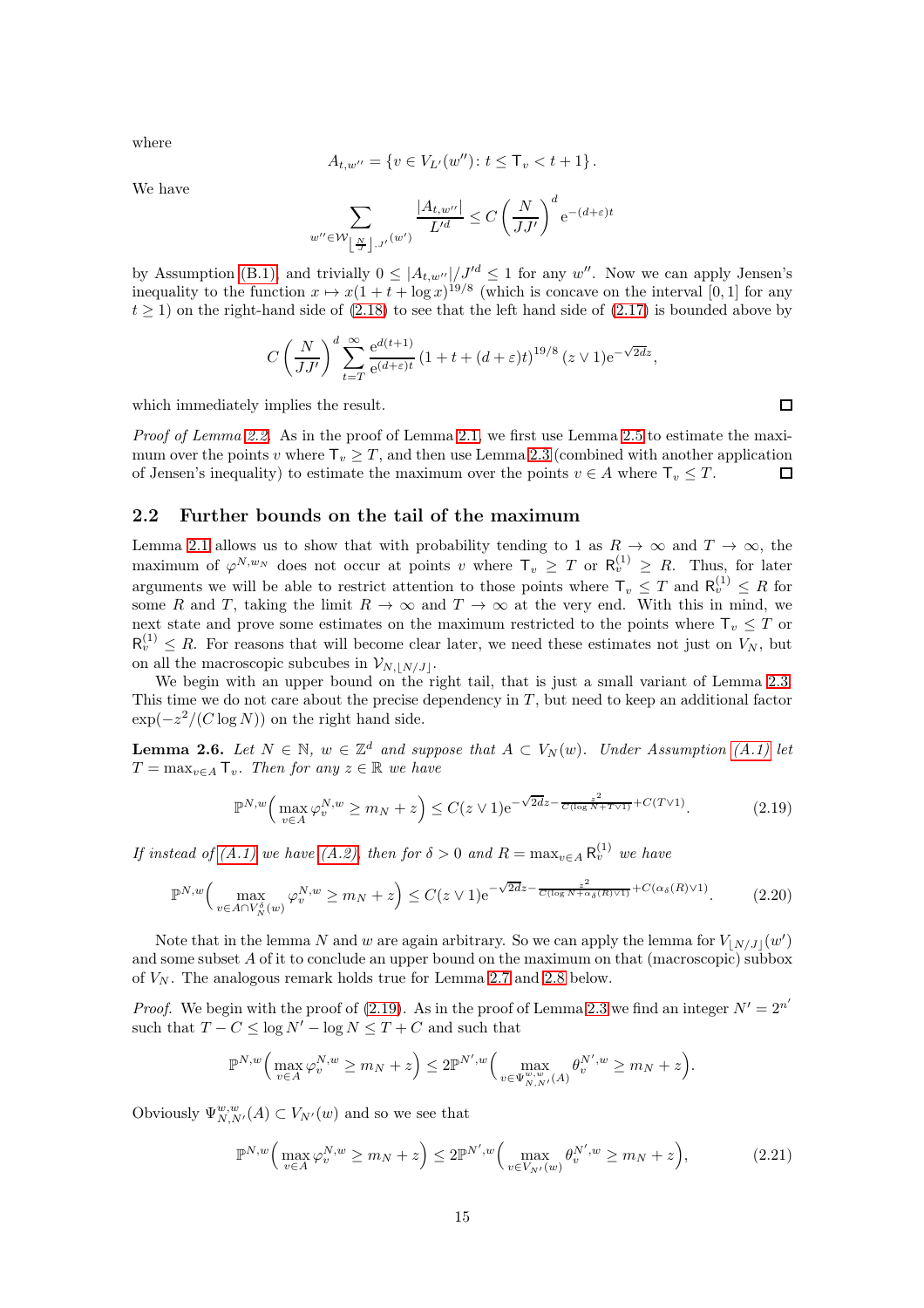and so we only need a right tail bound for the maximum of a BRW. Such an estimate can be shown as in the two-dimensional case in [\[BDZ16b,](#page-61-7) Lemma 3.8], and we find

$$
\mathbb{P}^{N',w}\Big(\max_{v\in V_{N'}(w)}\theta_v^{N',w}\geq m_{N'}+z\Big)\leq C(z\vee 1)\mathrm{e}^{-\sqrt{2dz}-\frac{z^2}{C\log N'}}.
$$

Combining this with [\(2.21\)](#page-14-1) and using  $m_{N'} \le m_N + \sqrt{2d}T + C$  we can now calculate that

$$
\mathbb{P}^{N,w}\Big(\max_{v\in A}\varphi_v^{N,w}\geq m_N+z\Big)\leq 2\mathbb{P}^{N',w}\Big(\max_{v\in V_{N'}(w)}\theta_v^{N',w}\geq m_{N'}+z-\sqrt{2d}T-C\Big)
$$
  

$$
\leq C((z-\sqrt{2d}T-C)\vee 1)\exp\Big(-\sqrt{2d}(z-\sqrt{2d}T-C)-(-\frac{(z-\sqrt{2d}T-C)^2}{C\log N'}\Big)
$$
  

$$
\leq C(z\vee 1)\exp\Big(-\sqrt{2d}z-\frac{z^2}{C\log N'}+C\big(1+T+\frac{T^2}{\log N'}\big)\Big),
$$

and [\(2.19\)](#page-14-0) follows when taking into account that  $T - C \le \log N' - \log N \le T + C$ .

The proof of  $(2.20)$  is analogous. In fact, we used  $(A.1)$  only via the bounds  $(2.8)$  and  $(2.9)$ , and under Assumption [\(A.2\)](#page-2-2) those bounds hold on  $A \cap V_N^{\delta}(w)$  with  $\alpha_{\delta}(R)$  in place of T.  $\Box$ 

These upper bounds on the right tail were straightforward. We state next the complementary lower bound on the right tail, which will be slightly more difficult to show. The difference is that for the upper bound it is only helpful to consider the maximum over a subset, while for the lower bound this might be harmful. However, we will assume that  $|A|/N^d$  is large enough. By the pigeon-hole principle we can then find subcubes of  $V_N(w)$  which contain many points of A, and this is enough to proceed with a Gaussian comparison argument as in [\[DRZ17\]](#page-62-0).

<span id="page-15-0"></span>**Lemma 2.7.** Under Assumption [\(A.2\)](#page-2-2) there are constants  $\gamma$ , c and C (depending on d only) with the following property: Let  $N \in \mathbb{N}$ ,  $w \in \mathbb{Z}^d$  and  $A \subset V_N(w)$  with  $|A| \geq (1 - 2^{-(d+1)})N^d$ . Let  $R = \max_{v \in A} R_v^{(1)}$  and suppose that  $N \ge \gamma \exp(\alpha_{(d2^{d+3})^{-1}}(R))$ . Then for any  $z \in [1, \sqrt{\log N} - \sqrt{\log N}]$  $C(\alpha_{(d2^{d+3})^{-1}}(R) \vee 1)]$  we have

<span id="page-15-3"></span>
$$
\mathbb{P}^{N,w}\Big(\max_{v\in A} \varphi_v^{N,w} \ge m_N + z\Big) \ge cze^{-\sqrt{2d}z - C\alpha_{(d2^{d+3})^{-1}}(R)}.\tag{2.22}
$$

Proof. As the function  $\alpha_{\delta}$  is increasing, we know that  $\alpha_{\delta}(\mathsf{R}_{v}^{(1)}) \leq \alpha_{\delta}(R)$  for any  $v \in A$ . Fix  $\delta = 1/(d2^{d+3})$ . For any  $u, v \in A \cap V^{\delta}_N(w)$  we know that

<span id="page-15-1"></span>
$$
\left| \mathbb{E}\varphi_v^{N,w} \varphi_u^{N,w} - \log N + \log_+ |u - v| \right| \le \alpha_\delta(R). \tag{2.23}
$$

By a comparison argument similar to that in Lemma [2.6](#page-14-3) (see [\[DZ14,](#page-62-18) Lemma 2.6] for details, there is a constant  $C_0$  (depending on d only) with the following property: there is  $N' = 2^{n'}$  with  $\log N - \log N' \leq \alpha_{\delta}(R) + C_0$ , such that if  $w' \in V_N(w)$  and  $\Psi_{N,N'}^{w,w'}$  is the upscaling map from the proof of Lemma [2.3,](#page-10-2) then

<span id="page-15-2"></span>
$$
\mathbb{P}^{N,w}\Big(\max_{v \in \Psi_{N,N'}^{w,w'}(A \cap V_{N'}^{2\delta}(w'))} \varphi_v^{N,w} \ge m_N + z\Big) \ge \frac{1}{2} \mathbb{P}^{N',w'}\Big(\max_{v \in A \cap V_{N'}^{2\delta}(w')} \tilde{\theta}_v^{N',w'} \ge m_N + z\Big). \tag{2.24}
$$

Here we used that  $\Psi_{N,N'}^{w,w'}(V_{N'}^{2\delta}(w')) \subset V_N^{\delta}(w)$ , and so [\(2.23\)](#page-15-1) applies to any  $v \in \Psi_{N,N'}^{w,w'}(A \cap V_{N'}^{2\delta}(w'))$ .

Choosing  $\gamma \geq e^{C_0}$  ensures that we find such an N' with  $N' \geq 1$ , for which [\(2.24\)](#page-15-2) holds. We want to choose  $w'$  such that the right-hand side of  $(2.24)$  is as large as possible. For that purpose note that

$$
\left| A \cup \bigcup_{w' \in \mathcal{W}_{N,N'}(w)} V_{N'}(w') \right| \ge \left(1 - \frac{1}{2^{d+1}}\right) N^d + \left(N' \left\lfloor \frac{N}{N'} \right\rfloor \right)^d - N^d \ge \frac{N^d}{2^{d+1}},
$$

while  $|W_{N,N'}(w)| = \left\lfloor \frac{N}{N'} \right\rfloor^d \leq \frac{N^d}{N'^d}$ . Thus, by the pigeonhole principle there is some w' such that

$$
|A \cap V_{N'}(w')| \ge \frac{1}{2^{d+1}} (N')^d.
$$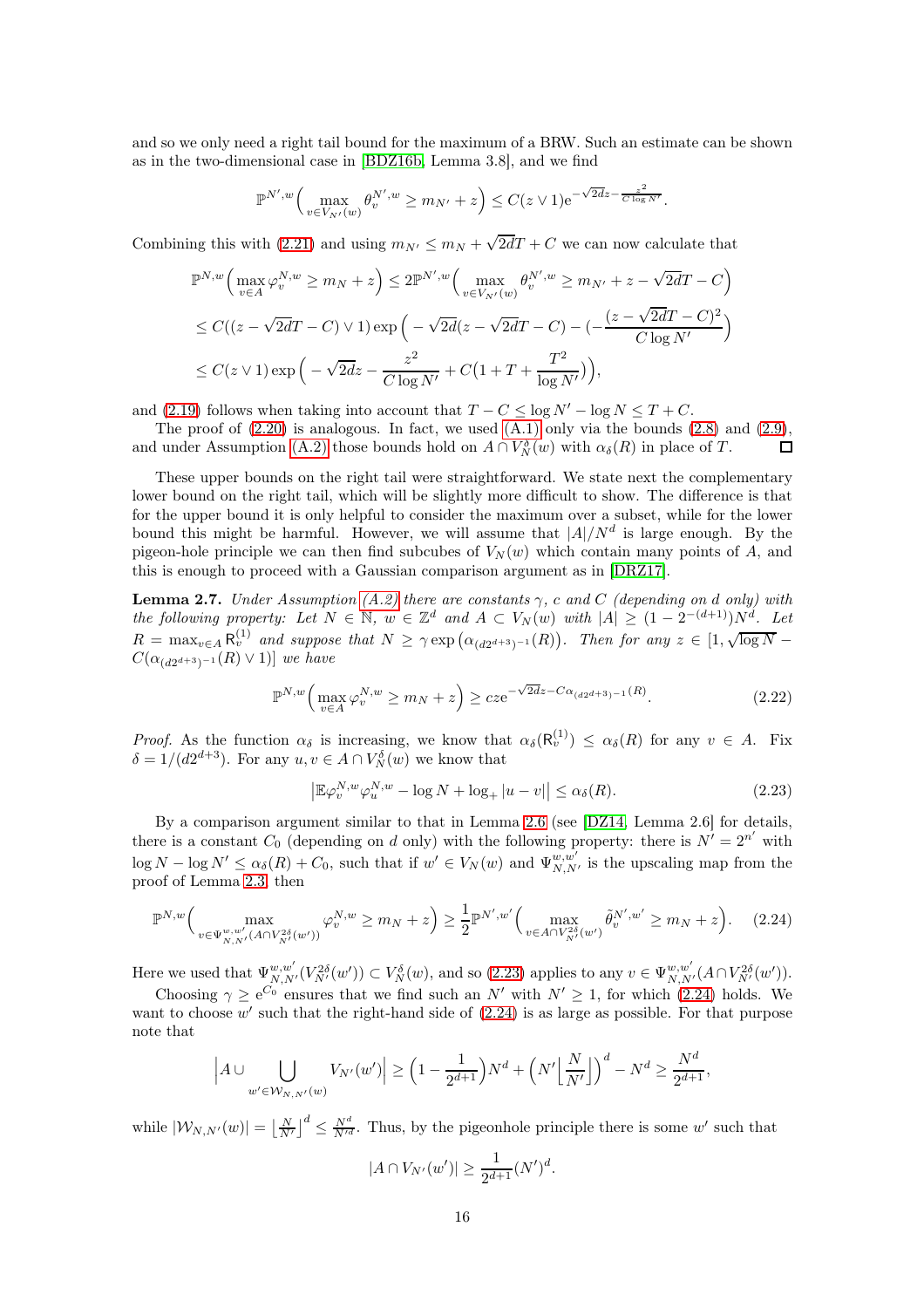Our choice of  $\delta = 1/(d2^{d+3})$  ensures that  $V_{N'}^{2\delta}(w')$  contains at least  $(N')^d - 2d\delta(N')^{d-1} \geq (1 \frac{1}{2^{d+2}}(N')^d$  points for any  $N \geq 1$ . Thus

$$
\left|A \cap V_{N'}^{2\delta}(w')\right| \ge \frac{1}{2^{d+1}}(N')^d - \frac{1}{2^{d+2}}(N')^d = \frac{1}{2^{d+2}}(N')^d.
$$

Let  $A' := A \cap V_{N'}^{2\delta}(w')$ . We have just seen that  $|A'| \geq (N'')_{N'}^{d}/2^{d+2}$ , and because of [\(2.24\)](#page-15-2) we only need to give a lower bound for the right tail of  $\max_{v \in A'} \tilde{\theta}_v^{N',w'}$ . To be precise, we claim that for any  $y \in [1, \sqrt{\log N'}],$ 

<span id="page-16-0"></span>
$$
\mathbb{P}^{N',w'}\left(\max_{v\in A'} \tilde{\theta}_v^{N',w'} \ge m_{N'} + y\right) \ge c y e^{-\sqrt{2d}y}.\tag{2.25}
$$

If instead of  $\max_{v \in A'}$  we had  $\max_{v \in V_{N'}(w')}$ , this would be analogous to the proof of [\[DZ14,](#page-62-18) Lemma 3.7. Our A' contains a positive fraction of the points in  $V_{N'}(w')$ , and so we can hope that  $(2.25)$ still holds. Indeed, the proof of [\[DZ14,](#page-62-18) Lemma 3.7] uses a second-moment method, and for that it is only helpful if one considers fewer events, as long as the first moment is not too reduced. The details follow.

As in [\[BDZ16b,](#page-61-7) Section 4.2], we associate to  $\tilde{\theta}^{N',w'}$  a family of Brownian motions  $\tilde{\theta}^{N',w'}(t)$  such that  $\tilde{\theta}_{v}^{N',w'} = \tilde{\theta}_{v}^{N',w'}(n')$  and  $\mathbb{E}^{N',w'}\tilde{\theta}_{v}^{N',w'}\tilde{\theta}_{u}^{N',w'} = \mathbb{E}^{N',w'}\tilde{\theta}_{v}^{N',w'}(n')\tilde{\theta}_{u}^{N',w'}(n')$ . Consider the events

$$
\mathcal{E}_{F,v}^{N'}(y) = \left\{ \tilde{\theta}_v^{N',w'}(t) \le y + \frac{tm_{N'}}{n'} \ \forall t \in [1,n'], \tilde{\theta}_v^{N',w'}(n') \in [m_{N'} + y, m_{N'} + y + 1] \right\}
$$

and the random variable

$$
\Lambda_F(y) = \sum_{v \in A'} \mathbbm{1}_{\mathcal{E}^{N'}_{F,v}(y)}.
$$

A calculation analogous to the proof of [\[DZ14,](#page-62-18) Lemma 3.7] shows that

$$
\mathbb{P}^{N',w'}\left(\mathcal{E}_{F,v}^{N'}(y)\right) \geq \frac{c}{2^{dn'}}ze^{-\sqrt{2d}y},
$$

and thus

$$
\mathbb{E}^{N',w'}\Lambda_F(y) \ge c y e^{-\sqrt{2d}y}.
$$

The second moment of  $\Lambda_F(y)$  is bounded by that of  $\sum_{v \in V_{N'}(w')} \mathbb{1}_{\mathcal{E}_{F,v}^{N'}(y)}$ , and the latter can be bounded again like in the proof of [\[DZ14,](#page-62-18) Lemma 3.7]. We obtain that

$$
\mathbb{E}^{N',w'} \Lambda(y)^2 \le C y \exp\left(\frac{m_{N'}}{\log N'}y\right) \le C y \mathrm{e}^{-\sqrt{2d}y}
$$

From the Paley-Zygmund inequality we can thus conclude

$$
\mathbb{P}^{N',w'}\left(\max_{v\in A\cap V_{N'}^{2\delta}(w')} \tilde{\theta}_v^{N',w'} \ge m_{N'}+y\right) \ge \mathbb{P}^{N',w'}(\Lambda(y)>0) \ge \frac{\left(\mathbb{E}^{N',w'}\Lambda_F(y)\right)^2}{\mathbb{E}^{N',w'}\Lambda_F(y)^2} \ge c y \mathrm{e}^{-\sqrt{2d}y}.
$$

This shows [\(2.25\)](#page-16-0). We now recall [\(2.24\)](#page-15-2) and use that  $m_N - m_{N'} \leq \sqrt{2d\alpha_{\delta}(R)} + C$  to see that for any  $z \in [1, \sqrt{\log N'} - \sqrt{2d\alpha_{\delta}(R)} - C]$  we have

$$
\mathbb{P}^{N,w}\Big(\max_{v \in \Psi_{N,N'}^{w,w'}(A \cap V_{N'}^{2\delta}(w'))} \varphi_v^{N,w} \ge m_N + z\Big)
$$
\n
$$
\ge \frac{1}{2} \mathbb{P}^{N',w'}\Big(\max_{v \in A \cap V_{N'}^{2\delta}(w')} \tilde{\theta}_v^{N',w'} \ge m_{N'} + z + \sqrt{2d\alpha_{\delta}(R)} + C\Big)
$$
\n
$$
\ge \frac{1}{2} \mathbb{P}^{N',w'}\Big(\max_{v \in A \cap V_{N'}^{2\delta}(w')} \tilde{\theta}_v^{N',w'} \ge m_{N'} + z + \sqrt{2d\alpha_{\delta}(R)} + C\Big)
$$
\n
$$
\ge c(z + \sqrt{2d\alpha_{\delta}(R)}) \exp\Big(-\sqrt{2d}(z + \sqrt{2d\alpha_{\delta}(R)})\Big) \ge cze^{-\sqrt{2d}z - C\alpha_{\delta}(R)},
$$

which implies [\(2.22\)](#page-15-3).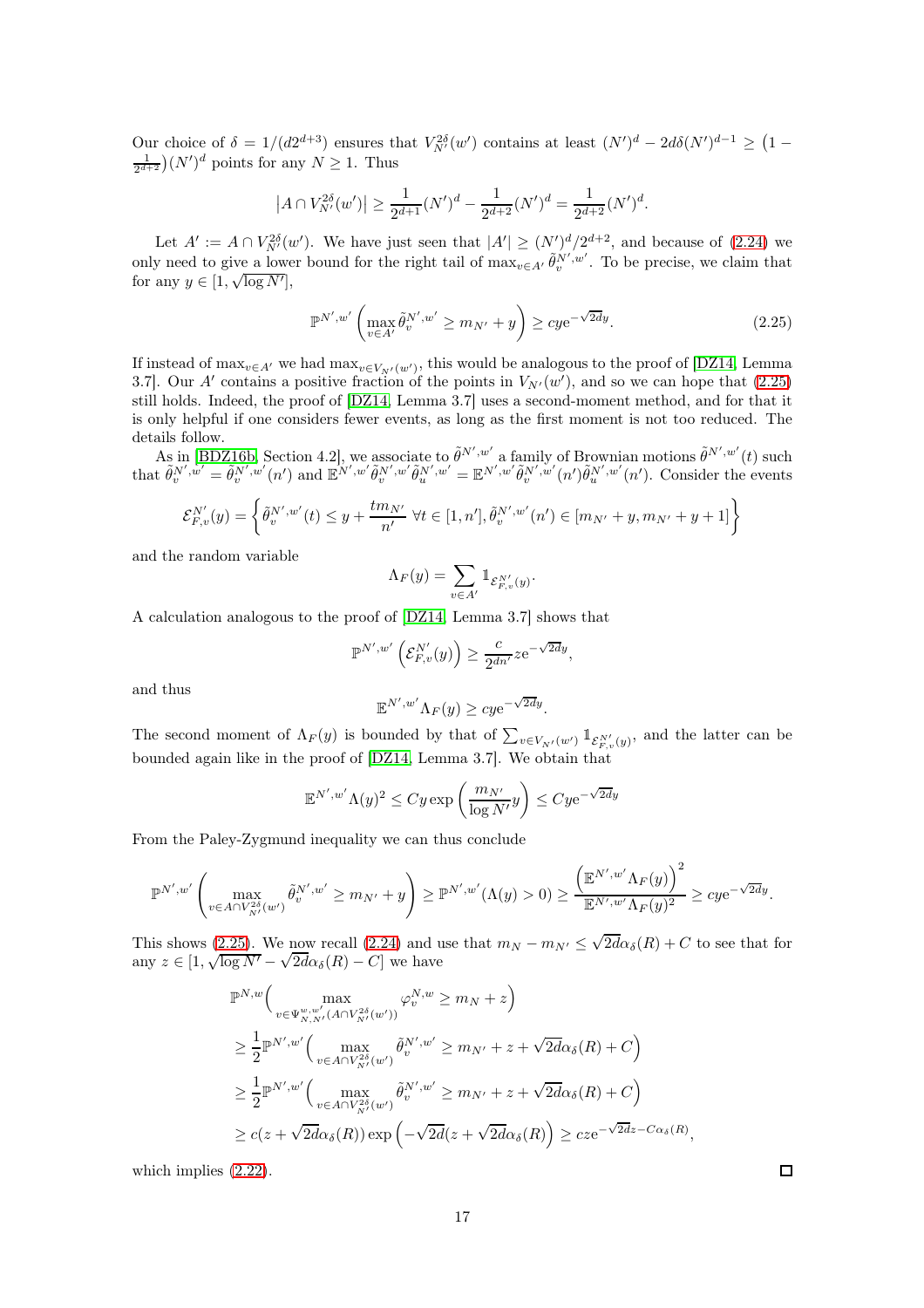We can use this lower bound on the right tail directly to deduce an upper bound on the left tail. Again, this result follows from Gaussian comparison arguments together with the pigeon-hole principle.

<span id="page-17-0"></span>**Lemma 2.8.** Under Assumption [\(A.2\)](#page-2-2) there are constants  $\gamma'$ , c and C (depending on d only) with the following property: Let  $N \in \mathbb{N}$ ,  $w \in \mathbb{Z}^d$  and  $A \subset V_N(w)$  with  $|A| \geq (1 - 2^{-(d+3)})N^d$ . Let  $R = \max_{v \in A} R_v^{(1)}$  and suppose that  $N \ge \gamma' \exp(\alpha_{(d2^{d+2})^{-1}}(R))$ . Then for any  $z \in [1, 2\sqrt{2d} \log N C(\alpha_{(d2^{d+2})^{-1}}(R) \vee 1)]$  we have

<span id="page-17-3"></span>
$$
\mathbb{P}^{N,w}\left(\max_{v\in A} \varphi_v^{N,w} \le m_N - z\right) \le C e^{-cz + C\alpha_{(d2^{d+2})^{-1}}(R)}.
$$
\n(2.26)

Proof. We use a comparison argument very similar to the one of the proof of Lemma [2.7.](#page-15-0) Note that the comparison argument for the analogous result in [\[DRZ17,](#page-62-0) Lemma 2.1], is set up somewhat differently.

As in Lemma [2.7](#page-15-0) we fix  $\delta = 1/(d2^{d+2})$  and observe that for any  $u, v \in A \cap V^{\delta}_N(w)$  we have the correlation bound [\(2.23\)](#page-15-1). We now compare  $\varphi_{x,w}^{N,w}$  $W_{w,w'}^{W,w'}$  with  $\tilde{\theta}_{v}^{N',w'} + a_v X$ , where X is a standard Gaussian independent of everything else and the  $a_v$  are constants chosen so that the variance of  $\varphi_{x,w}^{N,w}$  $W_{W,w'}^{W,w'}$  equals that of  $\tilde{\theta}_v^{N',w'} + a_v X$ . Slepian's lemma then implies that there is a choice of  $N' = 2^{n'}$  with  $C_0 - 1 \le \log N - \log N' \le \alpha_{\delta}(R) + C_0$  such that for any  $w' \in V_N(w)$ ,

<span id="page-17-1"></span>
$$
\mathbb{P}^{N,w}\Big(\max_{v \in \Psi_{N,N'}^{w,w'}(A \cap V_{N'}^{2\delta}(w'))} \varphi_v^{N,w} \le m_N - z\Big) \le \frac{1}{2} \mathbb{P}^{N',w'}\Big(\max_{v \in A \cap V_{N'}^{2\delta}(w')} \tilde{\theta}_v^{N',w'} \le m_N - \frac{z}{2}\Big) + \mathbb{P}\big(X \le -\frac{z}{2}\big). \tag{2.27}
$$

We choose  $\gamma = e^{C_0}$  which ensures that a choice of N' with  $N' \ge 1$  is possible.

The second summand in  $(2.27)$  is obviously bounded by  $Cze^{-cz}$ , and so we focus on the first one. We are free to choose  $w'$  in  $(2.27)$ . For that purpose we use again the pigeonhole principle, however this time we need to be slightly more careful in the estimates. Because  $\frac{N}{N'} \ge e^{C_0 - 1}$ , we can control  $\lfloor \frac{N}{N'} \rfloor$  by  $\frac{N}{N'}$  and  $C_0$ , and in fact, by making  $C_0$  larger, if necessary, we can ensure that

$$
\Big| \bigcup_{w' \in \mathcal{W}_{N,N'}(w)} V_{N'}(w') \Big| = (N')^d \Big| \frac{N}{N'} \Big|^d \ge \Big( 1 - \frac{1}{2^{d+3}} \Big) N^d.
$$

Recall that we assumed  $|A| \geq (1 - 2^{-(d+3)})N^d$ . By the pigeon-hole principle, there is now  $w' \in$  $W_{N,N'}(w)$  with

$$
\left| A \cap V_{N'}(w') \right| \ge (1 - \frac{1}{2^{d+2}})(N')^d,
$$

and hence also

$$
\left| A \cap V_{N'}^{2\delta}(w') \right| \ge \left(1 - \frac{1}{2^{d+1}}\right) (N')^d.
$$

We fix this choice of  $w'$  for the remainder of the proof.

Defining  $A' = A \cap V_{N'}^{2\delta}(w')$ , we claim that for any  $y \in [0, 2\sqrt{2d} \log N']$  that

<span id="page-17-2"></span>
$$
\mathbb{P}^{N',w'}\left(\max_{v\in A'}\tilde{\theta}_v^{N',w'}\leq m_{N'}-y\right)\leq C\mathrm{e}^{-cy}\tag{2.28}
$$

To prove this, we proceed similarly to the proof of [\[DRZ17,](#page-62-0) Lemma 2.8] (where the analogous result with  $\max_{v \in V_{N'}}$  instead of  $\max_{v \in A'}$  was shown). That is, we pick an integer  $N'' = 2^{n''}$  to be fixed later, and consider the boxes  $V_{N''}(w'')$  for  $w'' \in \mathcal{W}_{N',2N''}(w')$ . This is a collection of  $2^{d(n'-n''-1)}$ boxes of sidelength  $N''$  and with pairwise distance at least  $N''$ . We can now compare the maximum of  $\tilde{\theta}^{N',w'}$  with the maxima of the (independent) MBRWs  $\tilde{\theta}^{N'',w''}$  for  $w'' \in \mathcal{W}_{N',2N''}(w')$ . As in the proof of  $[DRZ17, Lemma 2.8]$  we see that (for X again a standard Gaussian independent of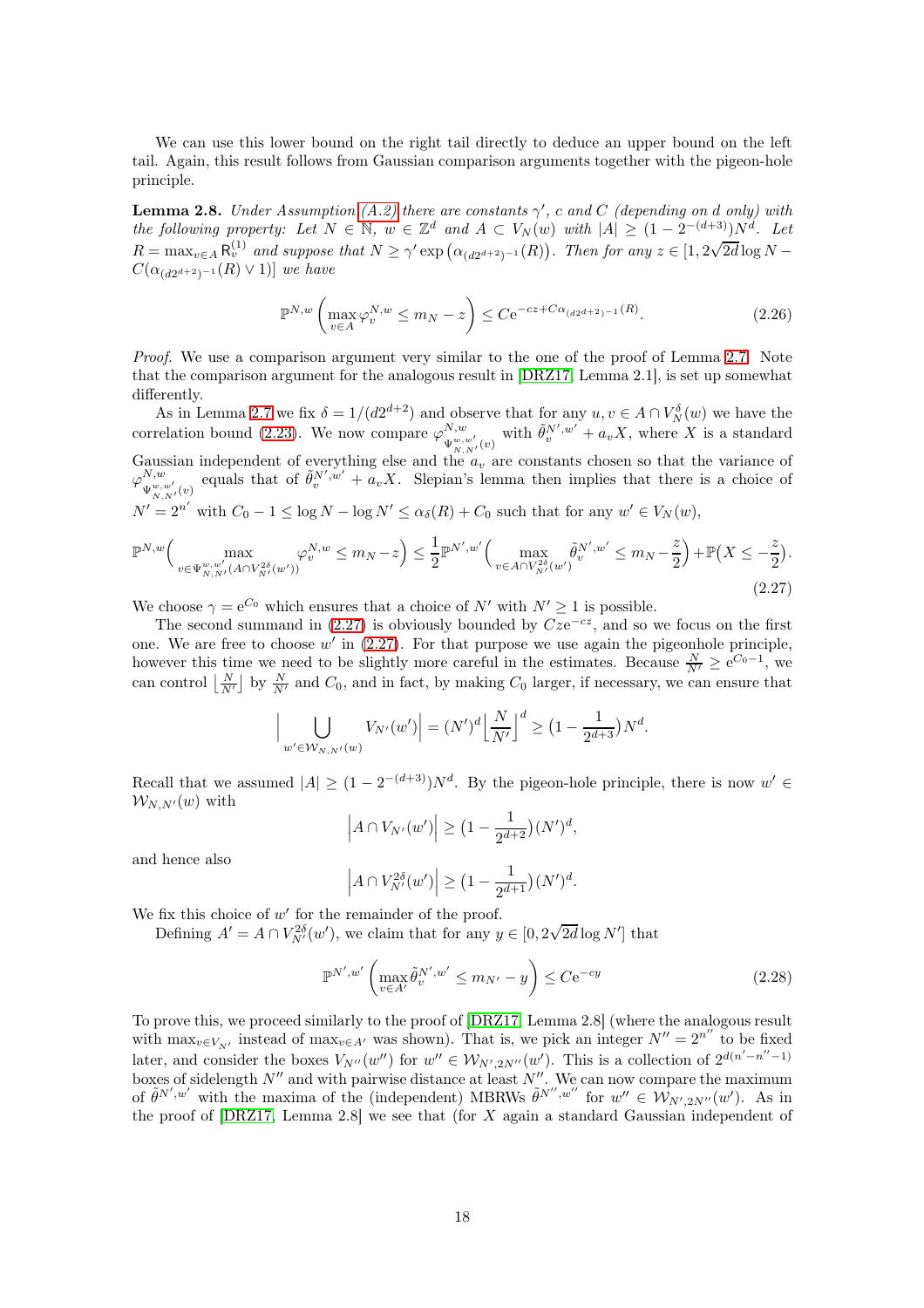everything else)

<span id="page-18-2"></span>
$$
\mathbb{P}^{N',w'} \left( \max_{v \in A'} \tilde{\theta}_v^{N',w'} \le m_{N'} - y \right)
$$
  
\n
$$
\le \prod_{w'' \in \mathcal{W}_{N',2N''}(w')} \mathbb{P}^{N'',w''} \left( \max_{v \in A' \cap V_{N''}(w'')} \tilde{\theta}_v^{N'',w''} \le m_{N'} - \frac{y}{2} \right) + \mathbb{P} \left( \sqrt{\log N' - \log N''} X \le -\frac{y}{2} \right).
$$
\n(2.29)

As  $|A'| \ge (1 - \frac{1}{2^{d+1}}) (N')^d$ , we know that

$$
\left| A' \cap \bigcup_{w'' \in \mathcal{W}_{N',2N''}(w')} V_{N''}(w'') \right| \ge \frac{1}{2^{d+1}} (N')^d = \frac{1}{2} \Big| \bigcup_{w'' \in \mathcal{W}_{N',2N''}(w')} V_{N''}(w'') \Big|.
$$

Therefore, by the pigeon-hole principle for at least  $\frac{2}{3}$  of the possible w'' we must have

<span id="page-18-1"></span>
$$
|A' \cap V_{N''}(w'')| \ge \frac{1}{4} (N'')^d. \tag{2.30}
$$

Denote by S the collection of w'' for which [\(2.30\)](#page-18-1) holds. We have just argued that  $|S| \ge$  $\frac{2}{3}2^{d(n'-n''-1)} \geq c \left(\frac{N'}{N''}\right)^d.$ 

An argument analogous to that in the proof of Lemma [2.7](#page-15-0) shows that there is a universal constant  $c_0$  such that

$$
\mathbb{P}^{N'',w''}\left(\max_{v\in A'\cap V_{N''}(w'')} \tilde{\theta}_v^{N'',w''}\geq m_{N''}\right)\geq c_0
$$

whenever  $|A' \cap V_{N''}(w'')| \ge c |V_{N''}(w'')|$  and so in particular whenever  $w'' \in S$ .

If we choose  $N''$  as the smallest power of 2 larger than  $N' \exp\left(-\frac{y}{2\sqrt{N}}\right)$  $\left(\frac{y}{2\sqrt{2d}}\right) \geq 1$  then  $m_{N'}-m_{N''} \leq \frac{y}{2}$ and so

$$
\mathbb{P}^{N'',w''} \left( \max_{v \in A' \cap V_{N''}(w'')} \tilde{\theta}^{N'',w''}_{v} \leq m_{N'}-\frac{y}{2} \right) \leq \mathbb{P}^{N'',w''} \left( \max_{v \in A' \cap V_{N''}(w'')} \tilde{\theta}^{N'',w''}_{v} \leq m_{N''} \right) \leq 1-c_0.
$$

This allows to estimate the first term in [\(2.29\)](#page-18-2). For the second term we just note  $\log N' - \log N''$ is of order  $y$ , and so that term is exponentially small in  $y$ . In summary, we see that

$$
\mathbb{P}^{N',w'}\left(\max_{v\in A'} \tilde{\theta}_v^{N',w'} \le m_{N'} - y\right) \le (1-c_0)^{|\mathcal{S}|} + Ce^{-cy} \le Ce^{-ce^y} + Ce^{-cy} \le Ce^{-cy}.
$$

This establishes [\(2.28\)](#page-17-2). We can now complete the proof of the lemma. Using [\(2.28\)](#page-17-2) to estimate the first summand in [\(2.27\)](#page-17-1), we obtain for any z such that  $z - \sqrt{2d\alpha} \delta(R) \leq 2\sqrt{2d\log N'}$ 

$$
\mathbb{P}^{N,w}\Big(\max_{v\in\Psi_{N,N'}^{w,w'}(A\cap V_{N'}^{2\delta}(w'))}\varphi_v^{N,w}\leq m_N-z\Big)
$$
  

$$
\leq \frac{1}{2}\mathbb{P}^{N',w'}\Big(\max_{v\in A\cap V_{N'}^{2\delta}(w')}\tilde{\theta}_v^{N',w'}\leq m_{N'}+\sqrt{2d\alpha_{\delta}}(R)-\frac{z}{2}\Big)+Ce^{-cz}
$$
  

$$
\leq Ce^{-c((z-\sqrt{2d\alpha_{\delta}}(R))\vee 0)}+Ce^{-cz}\leq Ce^{-cz+C\alpha_{\delta}(R)},
$$

which implies  $(2.26)$ .

As the next theorem shows, the tail bounds of this subsection imply the tightness of the maximum of  $\varphi^N$ .

<span id="page-18-0"></span>**Theorem 2.9.** Suppose that Assumptions  $(A.1)$ ,  $(A.2)$ ,  $(B.1)$ ,  $(B.2)$  hold. Then for each relatively open subset  $U \subset [0,1]^d$ , the sequence of random variables  $\max_{v \in V_N} v \in V_N$  $\varphi^N_v - m_N$  is tight. In particular,  $\max_{v \in V_N} \varphi_v^N - m_N$  is tight.

 $\Box$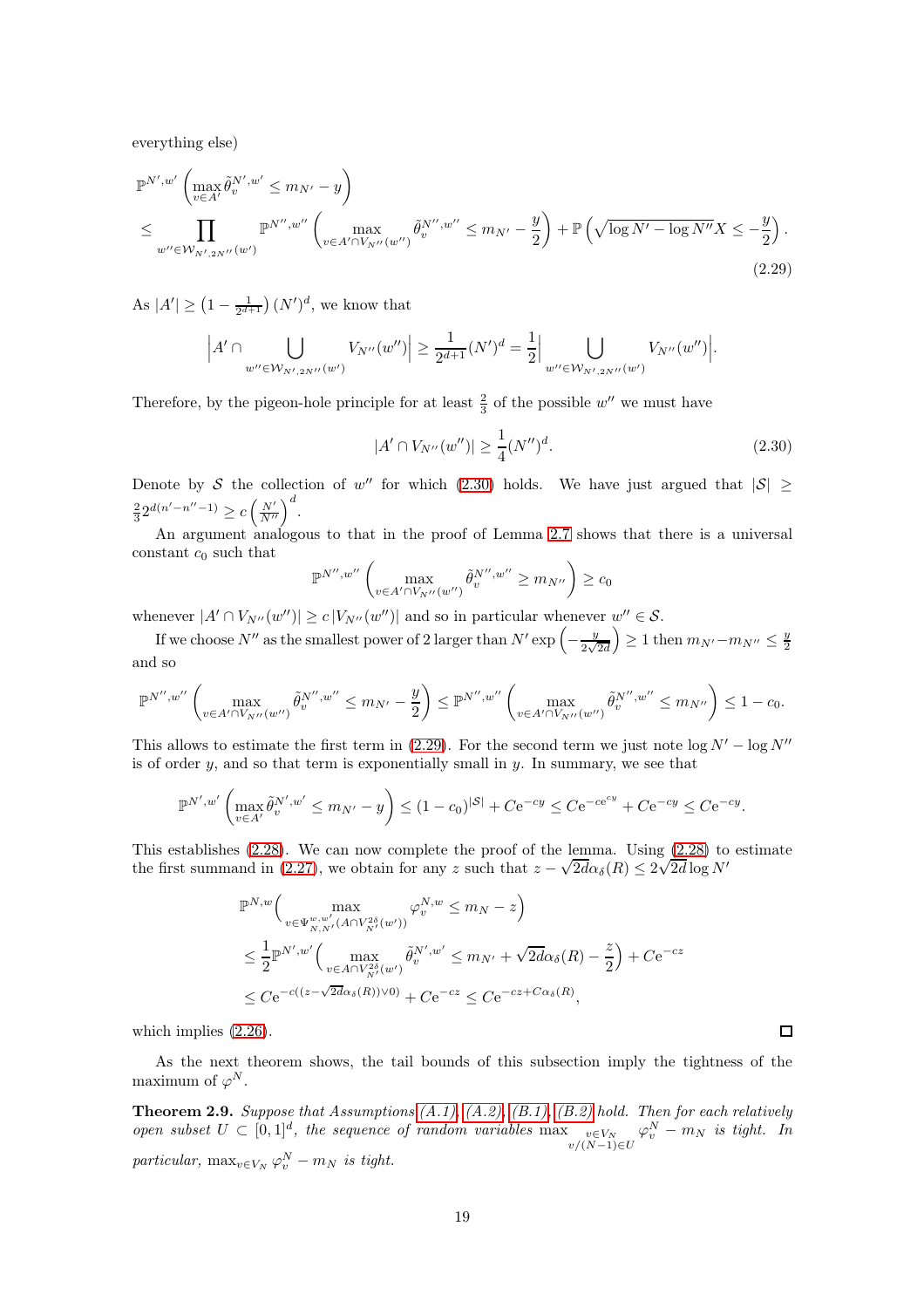*Proof.* By Lemma [2.1](#page-9-1) there is a large  $T$  such that for any sufficiently large  $N$  we have the bound

$$
\mathbb{P}^N\Big(\max_{\substack{v\in V_N\\v/(N-1)\in U}}\varphi_v^{N,w}\geq m_N+z\Big)\leq C(z\vee 1)\mathrm{e}^{-\sqrt{2dz}-cT}+C(z\vee 1)\mathrm{e}^{-\sqrt{2dz}+CT}.
$$

Taking the limit  $N \to \infty$  and then  $z \to \infty$ , we obtain the tightness of the upper tail.

For the lower tail we note that because  $U$  is open, for every  $J$  sufficiently large and for every  $N \geq J$  at least one of the cubes  $V_{\lfloor \frac{N}{J} \rfloor}(w')$  for  $w' \in \mathcal{W}_{N,\lfloor \frac{N}{J} \rfloor}$  is such that  $\frac{1}{N-1}V_{\lfloor \frac{N}{J} \rfloor}(w') \subset U$ . We fix such a choice of J, and denote the corresponding sequence of points by  $w'_{N}$ . By Assumption [\(B.2\)](#page-3-3) there exist  $R > 0$  such that for all N sufficiently large at most  $\frac{1}{2^{d+3}} \left( \left\lfloor \frac{N}{J} \right\rfloor \right)^d$  of the points in  $V_{\lfloor \frac{N}{J} \rfloor}(w')$  satisfy  $\mathsf{R}^{(1)} \geq R$ . Applying Lemma [2.8](#page-17-0) to the cube  $V_{\lfloor \frac{N}{J} \rfloor}(w'_N)$  and the set of points where  $R^{(1)} \ge R$ , we obtain the tightness of the lower tail as well. П

#### 2.3 Geometry of the near-maximizers

For the following arguments it is important to understand the set of near-maximizers, i.e. those vertices v where  $\varphi_v^N$  is of the order of  $m_N$ . It turns out that, if we restrict attention to those points where  $\mathsf{T}$  (or  $\mathsf{R}^{(1)}$ ) stay bounded, then any two near-maximizers are either microscopically close (i.e. at distance of order 1 from each other), or macroscopically far apart (i.e. at distance of order N from each other). Let us make this precise.

<span id="page-19-1"></span>**Lemma 2.10.** Under Assumption [\(A.2\)](#page-2-2) for  $\delta > 0$  there is a constant c such that for any sequence  $(A_N)_{N \in \mathbb{N}}$  of subsets of  $\mathbb{Z}^d$  with  $A_N \subset V_N$ , if  $R := \sup_{N \in \mathbb{N}} \max_{v \in A_N} R_v^{(1)} < \infty$ , we have

<span id="page-19-2"></span>
$$
\limsup_{L \to \infty} \limsup_{N \to \infty} \mathbb{P}^N \Big( \exists u, v \in A_N \cap V_N^{\delta} \colon L \le |u - v| \le \frac{N}{L}, \varphi_u^{N, w_N} \wedge \varphi_v^{N, w_N} \ge m_N - c \log \log L \Big) = 0. \tag{2.31}
$$

Before we begin the proof, we point out that Lemma [2.10](#page-19-1) can be combined with the tailbounds of the previous subsection to yield the analogous statement on the geometry of the near-maximizers over all of  $V_N$  (the analogue of  $[DZ14, Theorem 1.1]$ ). Although not used in the present paper, this might be of independent interest, and so we state it separately.

<span id="page-19-0"></span>**Theorem 2.11.** Suppose that Assumptions  $(A.1)$ ,  $(A.2)$ ,  $(B.1)$ ,  $(B.2)$  hold. Then there is a constant c such that

$$
\limsup_{L \to \infty} \limsup_{N \to \infty} \mathbb{P}^N \left( \exists u, v \cap V_N : L \le |u - v| \le \frac{N}{L}, \varphi_u^N \wedge \varphi_v^N \ge m_N - c \log \log L \right) = 0. \tag{2.32}
$$

*Proof.* In view of Lemma [2.10,](#page-19-1) it suffices to show that for each fixed  $L$ 

$$
\limsup_{T \to \infty} \limsup_{\substack{\delta \to 0 \\ R \to \infty}} \limsup_{N \to \infty} \mathbb{P}^N \Big( \max_{\substack{v \in V_N \\ v \notin V_N^{\delta} \text{ or } \mathsf{T}_v \ge T \text{ or } \mathsf{R}_v^{(1)} \ge R}} \varphi_v^N \ge m_N - c \log \log L \Big) = 0.
$$

But this follows immediately from Lemma [2.1.](#page-9-1)

We can now turn to the proof of Lemma [2.10.](#page-19-1) For this we could proceed similarly as in [\[DZ14\]](#page-62-18) or [\[DRZ17\]](#page-62-0). The main difference would be that we restrict  $u, v$  to a smaller set, and this only helps. However, there is an even faster way. Namely we will use comparison inequalities to deduce our result directly from the one in [\[DRZ17,](#page-62-0) Lemma 3.3].

Proof of Lemma [2.10.](#page-19-1) We use Slepian's inequality to compare the maxima of the two Gaussian processes

$$
\left\{\varphi_u^N + \varphi_v^N + a_{u,v}X \middle| u, v \in A_N \cap V_N^{\delta} : L \le |u - v| \le \frac{N}{L}\right\}
$$
  

$$
\left\{\tilde{\theta}_{\Psi_{v,v}^{0,0}(u)}^{N'} + \tilde{\theta}_{\Psi_{v,v}^{0,0}(v)}^{N'}\middle| u, v \in A_N \cap V_N^{\delta} : L \le |u - v| \le \frac{N}{L}\right\}.
$$

and

$$
\left\{\tilde{\theta}_{\Psi_{N,N'}^{0,0}}^{N'}(u)+\tilde{\theta}_{\Psi_{N,N'}^{0,0}}^{N'}(v)\middle| u,v\in A_N\cap V_N^\delta\colon L\leq |u-v|\leq \frac{N}{L}\right\}
$$

 $\Box$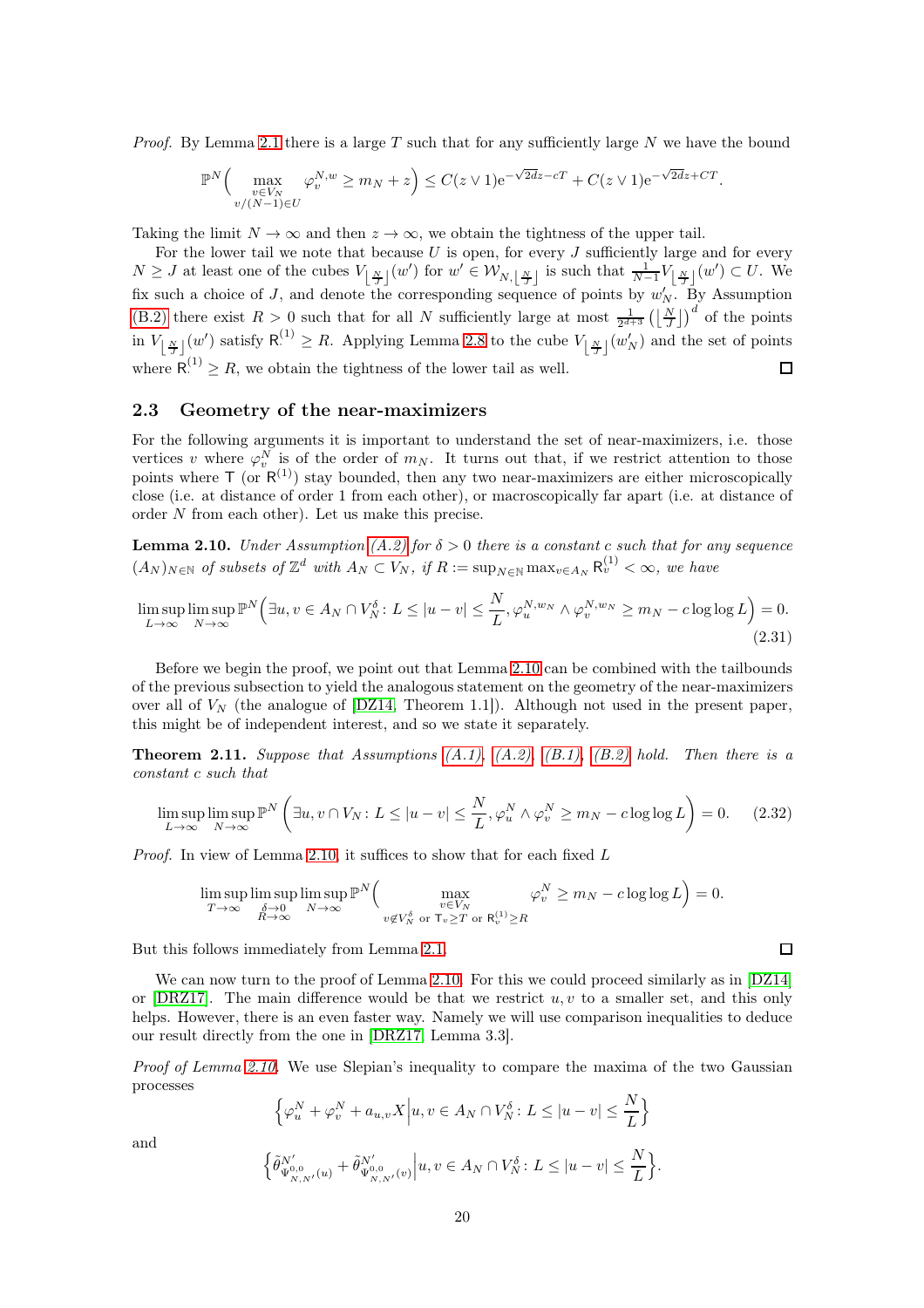Here  $\Psi$  is an in [\(2.10\)](#page-10-5), X is a standard Gaussian independent of everything else and  $a_{u,v}$  is chosen in such a way that the variances match. As in previous arguments, we find that there is a choice of N' with  $\log N' - \log N \leq 4\alpha_{\delta}(R) + C$  such that the assumptions of Slepian's inequality are satisfied, and we conclude that for any  $z \in \mathbb{R}$ 

$$
\mathbb{P}^N\Big(\max\Big\{\varphi_u^N+\varphi_v^N\Big|u,v\in A_N\cap V_N^\delta,L\leq |u-v|\leq \frac{N}{L}\Big\}\geq 2m_N-z\Big)\leq \mathbb{P}^{N'}\Big(\max\Big\{\tilde{\theta}_{\Psi_{N,N'}^{N'}(u)}^{N'}+\tilde{\theta}_{\Psi_{N,N'}^{N'}(v)}^{N'}\Big|u,v\in A_N\cap V_N^\delta,L\leq |u-v|\leq \frac{N}{L}\Big\}\geq 2m_N-z\Big).
$$

The left-hand side here is clearly an upper bound for the probability in [\(2.31\)](#page-19-2). On the other hand, we can make the right-hand side larger by loosening the restrictions on  $u, v$ . Thereby we see that

$$
\mathbb{P}^N\Big(\exists u,v\in A_N\cap V_N^{\delta}\colon L\leq |u-v|\leq \frac{N}{L},\varphi_u^N\wedge\varphi_v^N\geq m_N-c_0\log\log L\Big)\\ \leq \mathbb{P}^{N'}\Big(\max\Big\{\tilde{\theta}_u^{N'}+\tilde{\theta}_v^{N'}\Big|u,v\in V_{N'}, L\leq |u-v|\leq \frac{N'}{L}\Big\}\geq 2m_N-2c_0\log\log L\Big)\\ \leq \mathbb{P}^{N'}\Big(\max\Big\{\tilde{\theta}_u^{N'}+\tilde{\theta}_v^{N'}\Big|u,v\in V_{N'}, L\leq |u-v|\leq \frac{N'}{L}\Big\}\geq 2m_{N'}-C\alpha_{\delta}(R)-2c_0\log\log L\Big).
$$

If the maximum of  $\tilde{\theta}_{\psi_{N'}}^{N'} + \tilde{\theta}_{\psi}^{N'}$  exceeds  $2m_{N'} - 2C_0$  for some constant  $C_0$ , then either there is a pair of points  $u, v$  where  $\tilde{\theta}^{N'}$ <sup>N'</sup> is at least  $m_{N'}$  – 3 $C_0$ , or there must exist one point v where  $\tilde{\theta}^{N'}$ .  $i^N$  is at least  $m_{N'} + C_0$ . Thus,

<span id="page-20-1"></span>
$$
\mathbb{P}^N\Big(\exists u,v\in A_N\cap V_N^\delta\colon L\leq |u-v|\leq \frac{N}{L},\varphi_u^N\wedge\varphi_v^N\geq m_N-c_0\log\log L\Big) \leq \mathbb{P}^N'\Big(\exists u,v\in V_{N'}\colon L\leq |u-v|\leq \frac{N'}{L},\tilde{\theta}_u^{N'}\wedge\tilde{\theta}_v^{N'}\geq m_{N'}-3C\alpha_\delta(R)-6c_0\log\log L\Big) \qquad (2.33) +\mathbb{P}^{N'}\Big(\exists v\in V_{N'}\colon\tilde{\theta}_v^{N'}\geq m_{N'}+C\alpha_\delta(R)+2c_0\log\log L\Big).
$$

The second summand here can be bounded using bounds for the right tail of a MBRW (as implied for example by Lemma [2.6,](#page-14-3) or by [\[DRZ17,](#page-62-0) Lemma 2.7]). Taking the limit  $N \to \infty$  and then  $L \to \infty$ , this summand vanishes (for any c<sub>0</sub>). For the first summand in [\(2.33\)](#page-20-1), we can apply [\[DRZ17,](#page-62-0) Lemma 3.3] to see that for a sufficiently small  $c_0$  it also vanishes in the limit  $N \to \infty$  and then  $L \to \infty$ . This completes the proof. then  $L \to \infty$ . This completes the proof.

# <span id="page-20-0"></span>3 Convergence of the maximum of the Gaussian field: proof of Theorem [1.4](#page-3-0)

As in [\[DRZ17\]](#page-62-0), the proof of convergence of the maximum of  $\varphi^N$  is built on constructing an easier · to analyze Gaussian field, and using comparison theorems for Gaussian processes to relate the two. This section is devoted to the construction of the approximating field and to a proof of Theorem [1.4.](#page-3-0) After introducing in Section [3.1](#page-20-2) a quick comparison with processes augmented with independent Gaussians, we provide in Section [3.2](#page-22-0) the construction of the approximating fields. Section [3.3](#page-26-0) then provides the proof of Theorem [1.4.](#page-3-0)

#### <span id="page-20-2"></span>3.1 Preliminary results

In the next subsection we will construct an approximation to  $\varphi^N$  for which we can control the behaviour of the maximum, and show that in a suitable limit the maxima of  $\varphi^N$  and the approximation are close. In this section we will lay the groundwork for that by showing that various modifications do not significantly change the maximum of a log-correlated Gaussian field. The two results are similar to results in [\[DRZ17\]](#page-62-0), and the proofs will also be straightforward adaptions of the proofs there.

As in [\[DRZ17\]](#page-62-0) we use the Levy metric

$$
\mathsf{d}(\nu_1, \nu_2) = \inf \left\{ \delta > 0 \middle| \nu_1(U^{\delta}) \le \nu_2(U) + \delta \ \forall U \subset \mathbb{R} \text{ open} \right\}
$$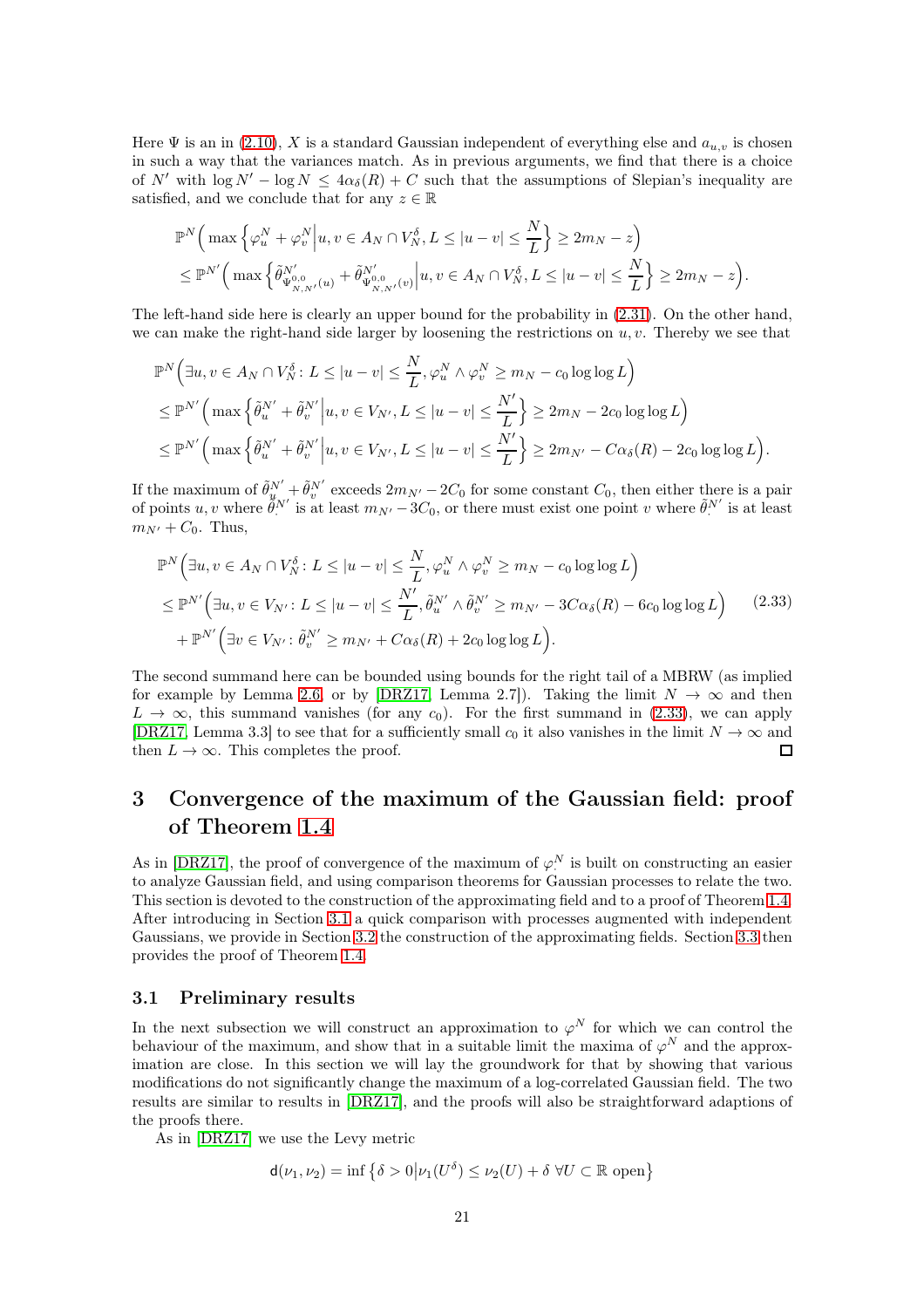on probability measures on  $\mathbb{R}$  (where  $U^{\delta} = \{x \in \mathbb{R} : d(x, U) < \delta\}$ ), as well as the one-sided variant

$$
\mathsf{d}^\leq(\nu_1,\nu_2)=\inf\left\{\delta>0|\nu_1((x,\infty))\leq\nu_2((x-\delta,\infty))+\delta\;\forall x\in\mathbb{R}\right\}.
$$

It is well-known that  $d(\cdot, \cdot)$  induces the topology of weak convergence. Furthermore  $d^{\leq}$  measures approximate stochastic domination (in the sense that  $d^{\leq}(\nu_1, \nu_2) = 0$  if and only  $\nu_2$  stochastically dominates  $\nu_1$ ). Clearly  $d^{\leq}$  is not a metric, however when one symmetrizes it, one obtains a metric that also induces the topology of weak convergence.

Given  $L, L' \in \mathbb{N}$  and  $\sigma, \sigma' \in \mathbb{R}$ , consider standard Gaussians  $X_B$  for  $B \in \mathcal{V}_{N, |N/L|}$  and  $X_{B'}$ for  $B' \in V_{N,L'}$ , such that they are all independent. We define a variant  $\tilde{\varphi}^N$  of  $\varphi^N$  by setting  $\tilde{\varphi}^N_v = \varphi^N_v + \sigma X_B + \sigma' X_{B'}$  on  $B \cap B' \cap V_N$ . As we next show, the law of the maximum of  $\tilde{\varphi}^N$  is (up to a deterministic shift) close to the law of the maximum of  $\varphi^N$  itself.

<span id="page-21-3"></span>**Lemma 3.1.** Under Assumption [\(A.2\)](#page-2-2) let  $\delta > 0$ . Let  $(A_N)_{N \in \mathbb{N}}$  be a sequence of subsets of  $\mathbb{Z}^d$  with  $A_N \subset V_N$  and  $|A_N| \geq (1 - 2^{-(d+3)})N^d$ , and assume that  $R := \limsup_{N \to \infty} \max_{v \in A_N} R_v^{(1)} < \infty$ . Then

$$
\lim_{L,L'\to\infty} \lim_{N\to\infty} \mathsf{d}\Big(\max_{v\in A_N\cap V_N^{\delta}} \varphi^N, \max_{v\in A_N\cap V_N^{\delta}} \tilde{\varphi}^N - (\sigma^2 + \sigma^2) \sqrt{\frac{d}{2}}\Big) = 0.
$$
\n(3.1)

Proof. The proof of [\[DRZ17,](#page-62-0) Lemma 3.1] carries over with very minor changes, as it does not use the geometry of the domain other than via the application of Lemma [2.10.](#page-19-1) So we only mention the most important steps.

We define yet another variant of  $\varphi^N$ . Namely let  $\varphi'^N$  be an independent copy of  $\varphi^N$  (realized on the same probability space), and define

$$
\hat{\varphi}^N_v = \varphi^N_v + \sqrt{\frac{\sigma_1^2 + \sigma_2^2}{\log N}} \varphi'^N_v.
$$

Clearly,  $\hat{\varphi}^N$  is equal in distribution to  $\sqrt{1+\frac{\sigma_1^2+\sigma_2^2}{\log N}}\varphi^N$ . By Lemma [2.6](#page-14-3) we know that  $\mathcal{E}$  :=  $\left\{\max_{v\in A_N\cap V_N^{\delta}}|\varphi^N_v|\leq 2\sqrt{2d}\log N\right\}$  occurs with probability tending to 1 as  $N\to\infty$ . On the event  $\mathcal E$  we can Taylor-expand the square root and find that

$$
\Big|\max_{v \in A_N \cap V_N^\delta} \sqrt{1+\frac{\sigma_1^2+\sigma_2^2}{\log N}}\varphi_v^N - \max_{v \in A_N \cap V_N^\delta} \varphi_v^N - m_N - (\sigma^2+\sigma'^2)\sqrt{\frac{d}{2}} \Big| \leq \frac{C}{\log N}
$$

which implies that

$$
\lim_{N \to \infty} \mathsf{d} \Big( \max_{v \in A_N \cap V_N^{\delta}} \varphi^N, \max_{v \in A_N \cap V_N^{\delta}} \hat{\varphi}^N - (\sigma^2 + \sigma^2) \sqrt{\frac{d}{2}} \Big) = 0.
$$

Thus we only have to show that

<span id="page-21-1"></span>
$$
\lim_{L,L'\to\infty} \lim_{N\to\infty} \mathsf{d}\Big(\max_{v\in A_N\cap V_N^\delta} \tilde{\varphi}^N, \max_{v\in A_N\cap V_N^\delta} \hat{\varphi}^N\Big) = 0.
$$
\n(3.2)

For that purpose let  $\kappa > 0$ , and let<sup>[2](#page-21-0)</sup>

<span id="page-21-2"></span>
$$
V_N^{\delta,\kappa} = V_N^{\delta} \cap \Big(\bigcup_{w' \in \mathcal{V}_{N, \lfloor N/L \rfloor}} V_{\lfloor \frac{N}{L} \rfloor}^{\kappa}(w')\Big) \cap \Big(\bigcup_{w'' \in \mathcal{V}_{N,L'}} V_L^{\kappa}(w'')\Big). \tag{3.3}
$$

Then  $|V_N^{\delta} - V_N^{\delta,\kappa}| \leq C_d \kappa N^d$ , and so by Lemma [2.7](#page-10-1) we have that the probability of the event

$$
\Big\{\max_{v\in A_N\cap V_N^\delta}\tilde{\varphi}_v^N\neq \max_{v\in A_N\cap V_N^{\delta,\kappa}}\tilde{\varphi}_v^N\Big\}\cup \Big\{\max_{v\in A_N\cap V_N^\delta}\hat{\varphi}_v^N\neq \max_{v\in A_N\cap V_N^{\delta,\kappa}}\hat{\varphi}_v^N\Big\}
$$

<span id="page-21-0"></span><sup>&</sup>lt;sup>2</sup>Note that in the corresponding definition in the proof of [\[DRZ17,](#page-62-0) Proposition 3.9], who use  $\kappa = \delta$ , the second intersection was omitted; this is a mistake there.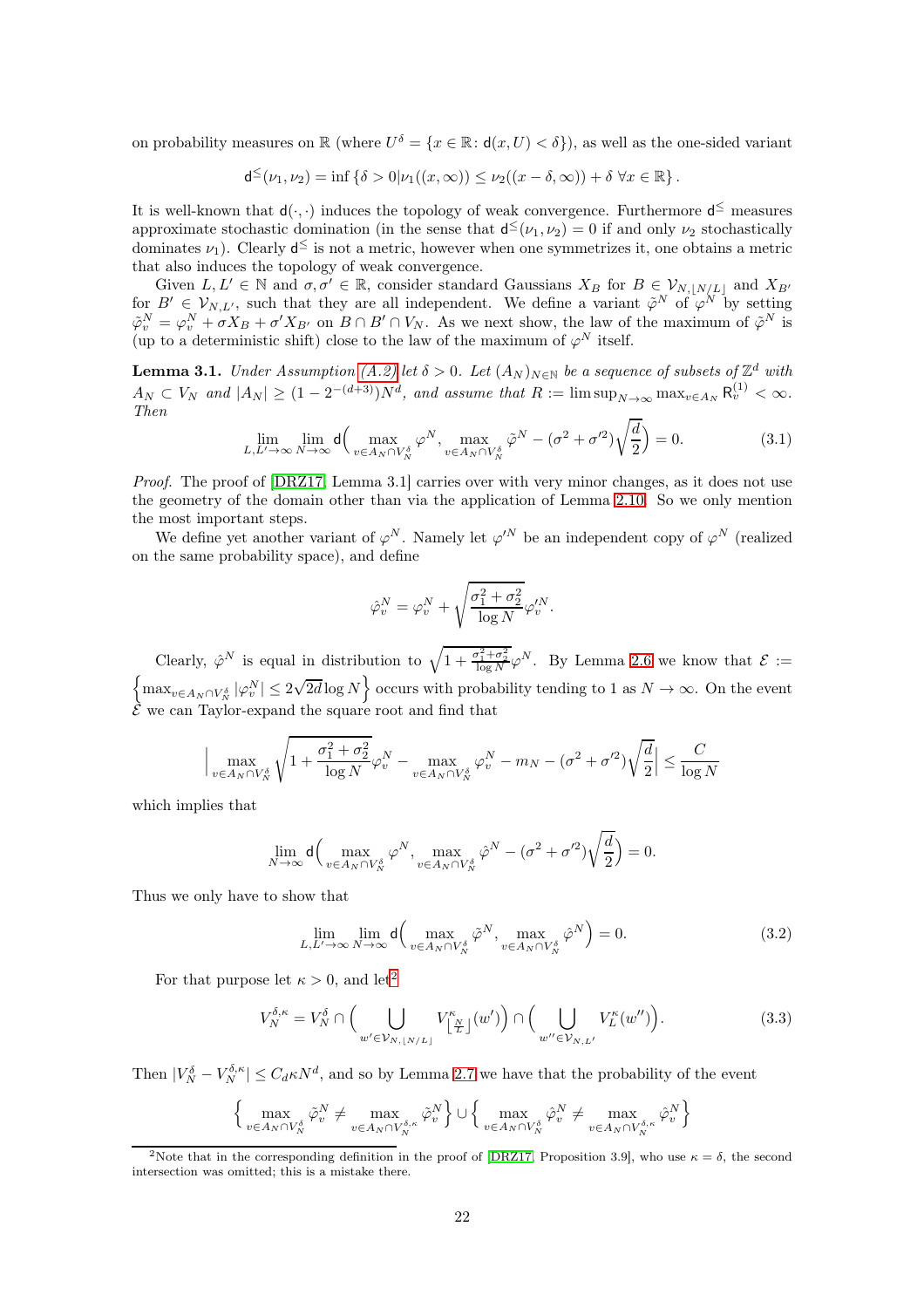vanishes in the limit  $N \to \infty$  and then  $\kappa \to 0$ . Therefore, [\(3.2\)](#page-21-1) follows once we show that

<span id="page-22-1"></span>
$$
\lim_{L,L'\to\infty} \lim_{\kappa\to 0} \lim_{N\to\infty} \mathsf{d}\Big(\max_{v\in A_N \cap V_N^{\delta,\kappa}} \tilde{\varphi}^N, \max_{v\in A_N \cap V_N^{\delta,\kappa}} \hat{\varphi}^N\Big) = 0. \tag{3.4}
$$

To see [\(3.4\)](#page-22-1), we can proceed exactly as in the proof of [\[DRZ17,](#page-62-0) Proposition 3.9], by constructing a coupling between the two fields. The crucial point is that we can apply Lemma [2.8](#page-17-0) and Lemma [2.10](#page-19-1) not just to  $\varphi^N$ , but also to  $\tilde{\varphi}^N$  and  $\hat{\varphi}^N$ . The former lemma ensures the lower tightness of the maxima, and the latter lemma is used to ensure that near-maximizers that share the macroscopic box  $B$  also share the microscopic box  $B'$ . We omit further details.  $\Box$ 

**Lemma 3.2.** Under Assumption [\(A.2\)](#page-2-2) let  $\delta > 0$ ,  $R > 0$ . Then there is a function  $u_t$ :  $(0, \infty) \rightarrow$  $(0, \infty)$  with  $\lim_{\varepsilon \to 0} \iota_t(\varepsilon) = 0$ , which depends on  $t > 0$  only, with the following property. Let  $(A_N)_{N \in \mathbb{N}}$  be a sequence of subsets of  $\mathbb{Z}^d$  with  $A_N \subset V_N$  and suppose that

$$
R \ge \limsup_{N \to \infty} \max_{v \in A_N} \mathsf{R}_v^{(1)} < \infty.
$$

Let  $\bar{\varphi}^N$  be another sequence of Gaussian fields on  $V_N$ , and suppose that there is  $\varepsilon > 0$  such that for all N and all  $u, v \in A_N$ 

$$
\left| \operatorname{Var} \varphi^N_v - \operatorname{Var} \bar{\varphi}^N_v \right| \leq \varepsilon, \qquad \mathbb{E} \bar{\varphi}^N_u \bar{\varphi}^N_v - \mathbb{E} \varphi^N_u \varphi^N_v \leq \varepsilon.
$$

Then

$$
\limsup_{N\to\infty} d^{\leq}\left(\max_{v\in A_N\cap V_N^{\delta}} \varphi^N - m_N, \max_{v\in A_N\cap V_N^{\delta}} \bar{\varphi}^N - m_N\right) \leq \iota_{\alpha_{\delta}(R)}(\varepsilon).
$$

Proof. The proof is analogous to the proof of Lemma 3.2 in [\[DRZ17\]](#page-62-0).

$$
\overline{a}
$$

#### <span id="page-22-0"></span>3.2 An approximating field

Following the approach in [\[DRZ17,](#page-62-0) Section 4.1], we construct an approximation  $\xi^{N,J,J',\delta}$  to  $\varphi^N$ that consists of rescaled versions of the field on macroscopic and microscopic scales, with a modified branching random walk in between. Our construction differs from that in [\[DRZ17\]](#page-62-0) in one important aspect: for the approach of [\[DRZ17\]](#page-62-0) to work, it is necessary that the variances of  $\varphi^N$  and the approximating field agree, at all vertices. In [\[DRZ17\]](#page-62-0) the correction terms have variance up to  $C\alpha_{\delta}(R)$  (in our notation), and are controlled uniformly. In our setting, these correction terms blow up as  $R \to \infty$ , which leads to a loss of control of the tail behaviour of the field. Instead, we estimate the relevant variances more precisely, and this allows us to use correction terms that are independent of  $R$  and  $T$ . However, this comes at the cost of having to use two sets of correction terms, one at macroscopic and one at microscopic scale.

In this and the next section we take particular care to use subscripts and superscripts to indicate on which variables a certain object depends on. For example, our approximating field  $\xi^{N,J,J',R,\delta}$ will depend on  $N, J, J', R \in \mathbb{N}$  and  $\delta > 0$ , but not on other quantities.

In order to construct  $\xi^{N,J,J',R,\delta}$ , let  $J, J', R \in \mathbb{N}$ , and  $\delta > 0$ . We subdivide  $V_N$  into macroscopic boxes of sidelength  $[N/J]$ , and then we subdivide these into microscopic boxes of sidelength J'. Of course, in general N will not be divisible by  $JJ'$ , and so there will be some points left over. However, there will be  $o(N^d)$ , and hence they will not be relevant for the maximum (using Lemma  $(2.1).<sup>3</sup>$  $(2.1).<sup>3</sup>$  $(2.1).<sup>3</sup>$  $(2.1).<sup>3</sup>$  $(2.1).<sup>3</sup>$ 

To make this precise, let  $N^* = JJ' \lfloor N/JJ' \rfloor$  be the largest multiple of  $JJ'$  that is not larger than N. We consider the macroscopic cubes  $V_{\lfloor N/J\rfloor}(w')$  for  $w' \in \mathcal{W}_{N,\lfloor N/J\rfloor}$ , and in each of them we consider the microscopic cubes  $V_{J'}(w'')$  for  $w'' \in W_{\lfloor N/J\rfloor,J'}(w')$ . In this way, the number of microscopic cubes in each of the macroscopic cubes is exactly

$$
\left\lfloor \frac{1}{J'} \left\lfloor \frac{N}{J} \right\rfloor \right\rfloor = \left\lfloor \frac{N}{JJ'} \right\rfloor = \frac{N^*}{JJ'}
$$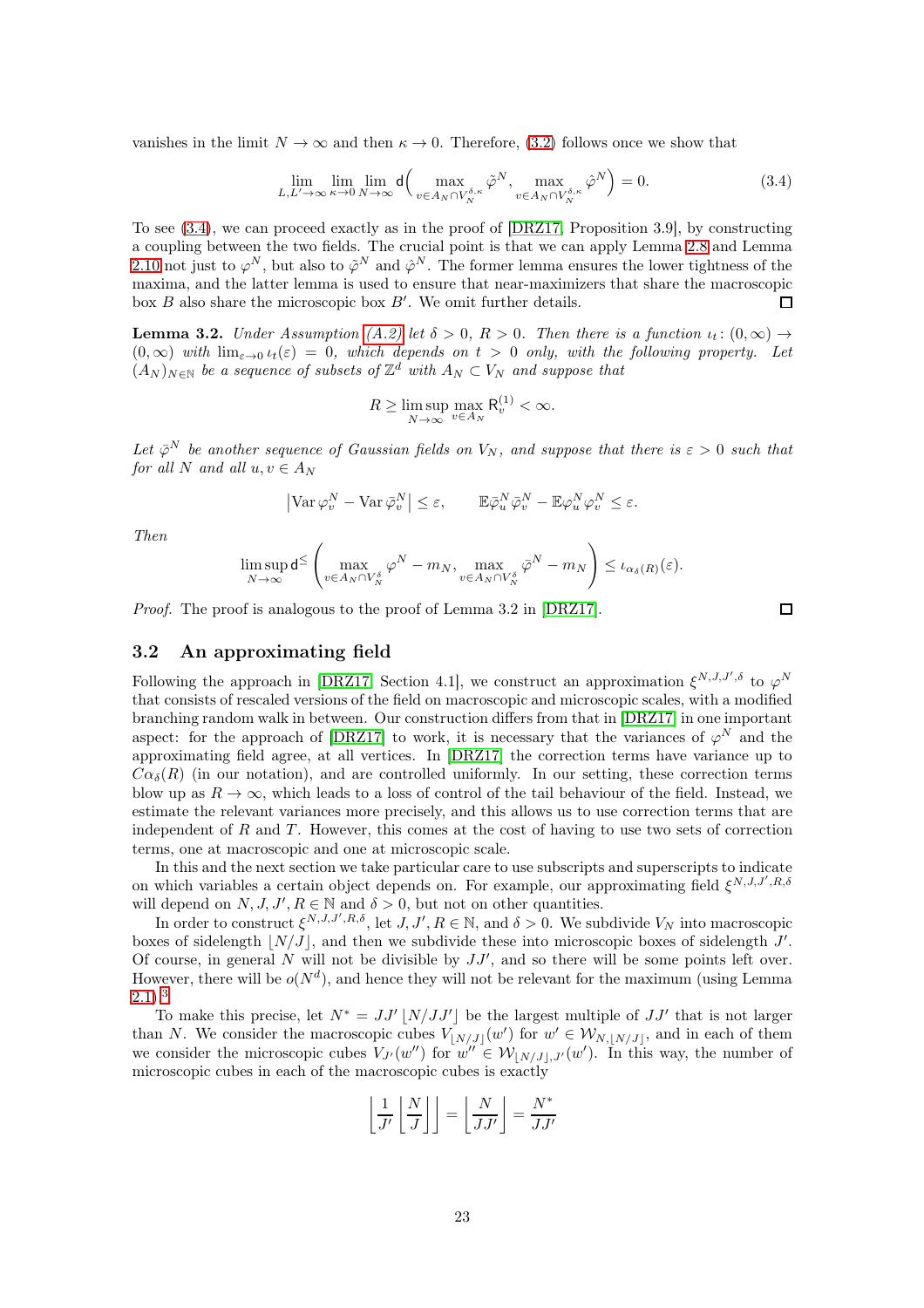<span id="page-23-1"></span>

Figure 3.1: Block partitions and good points (see [\(3.10\)](#page-26-1)). The grey areas are various  $\delta$ -neighborhoods of the boundary, at various scales, together with rounding effects (the strips on the top and right sides of the N-box and the  $|N/J|$ -boxes). The solid black boxes depict regions with  $R_{w'}^{(2)} > \lfloor N/J \rfloor$  (larger box) or vertices with  $R_{v}^{(1)} > R$ (smaller black box). The points which are left after removing all the gray and black points will be the good points.

where the first equality is an easy exercise in arithmetic. We will define  $\xi^N$  on the the union of these microscopic cubes and then extend it by 0 to  $V_N$ . The reader is referred to figure [3.1](#page-23-1) for a pictorial description of the various boxes entering the construction.

Our definition of  $\xi^{N,J,J',\delta}$  will be as the sum of fields on macro-, meso- and microscopic scale, and some independent Gaussians that serve as correction terms. We introduce all these objects in the following.

We begin with the macroscopic scale, which will be an upscaling of  $\varphi^J$ . That is, given  $\varphi^J$ distributed according to  $\mathbb{P}^{J}$ , we let

$$
\xi^{N,J,\mathrm{mac}}_v = \varphi^J_{w'^*}
$$

for all  $w' \in W_{N, \lfloor N/J \rfloor}$ , where  $w'^* \in V_J$  is the preimage of  $w'$  under  $\Phi_{J,N}^{0,0}$  (the upscaling map  $\Phi$  was defined in  $(2.10)$ .

For the microscopic scale we patch together the fields  $\varphi^{J',w''}$ . That is, given a random field  $\varphi^{J',w''}$  distributed according to  $\mathbb{P}^{J',w''}$  for  $w'' \in \bigcup_{w' \in \mathcal{W}_{N, [N',J]}} \mathcal{W}_{[N/J],J'}$  (and where we take the fields on different microscopic boxes to be independent), we define

$$
\xi_v^{N,J,J',w_N,\text{mic}}=\varphi_v^{J,w''}
$$

for all  $w'' \in \bigcup_{w' \in \mathcal{W}_{N, [N/J]}} \mathcal{W}_{\lfloor N/J \rfloor, J'}$  and all  $v \in V_{J'}(w'')$ .

Next, for the mesoscopic scale we patch together independent copies of an upscaled MBRW. This is easy to do if it happens that  $N^*/JJ'$  is a power of 2. For the general case we need to make some small adjustments<sup>[4](#page-23-2)</sup>. For that purpose let  $i = \lceil \log_2(N^*/JJ') \rceil$ , and  $I = 2^i$ , so that I is the smallest power of 2 not smaller than  $N^*/JJ'$ . Now let  $\widetilde{\theta}^I$  be distributed as a MBRW on  $V_I$ . Then  $\text{Var} \tilde{\theta}_v^I = \log I$  for all  $v \in V_I$ . We want the variance to be exactly  $\log(N^*/JJ')$ , so define the

<sup>&</sup>lt;sup>3</sup>In [\[DRZ17\]](#page-62-0) it is directly assumed that N is a multiple of  $JJ'$ . We cannot do so here, as this would result in shifting the boxes in  $V_N$  in a way that is incompatible with Assumptions [\(A.3\),](#page-2-3) [\(A.4\)](#page-3-2) and in particular [\(B.3\).](#page-3-4)

<span id="page-23-2"></span><span id="page-23-0"></span><sup>4</sup>This detail is overlooked in [\[DRZ17\]](#page-62-0).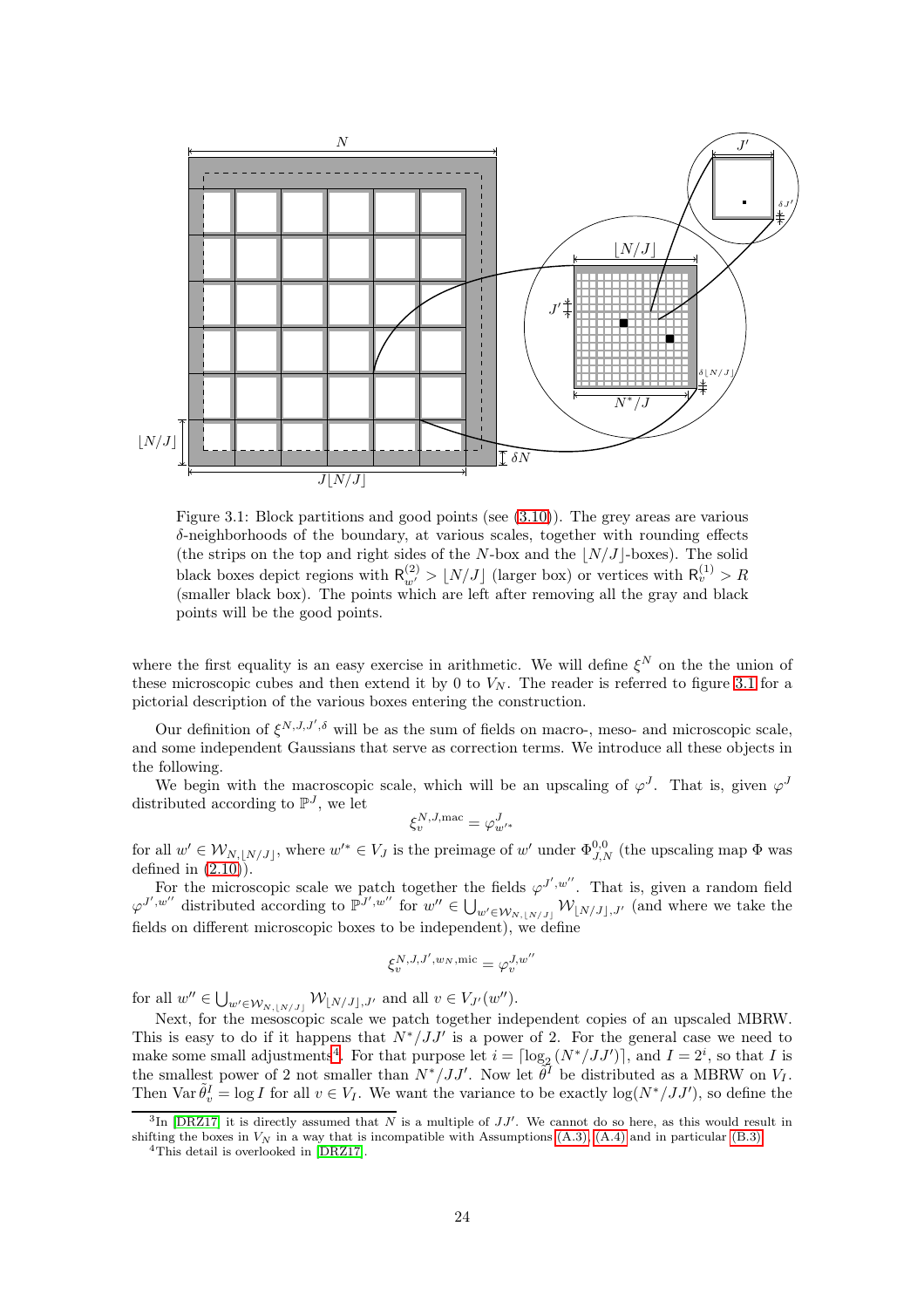correction factor

$$
s_{N/J,J'} = \frac{\log \frac{N^*}{JJ'}}{\log I}
$$

and note that

$$
1 \ge s_{N/J,J'} \ge 1 - \frac{\log 2}{\log \frac{N^*}{JJ'}}.
$$

Then  $s_{N/J,J'}\tilde{\theta}^{I,0}$ , restricted to  $V_{N^*/JJ'}$ , looks like a MBRW on that domain in the sense that we have the estimate

$$
\left| s_{N/J,J'} \mathbb{E} \tilde{\theta}_v^I \tilde{\theta}_u^I - \log \frac{N^*}{JJ'} + \log_+ |u - v|_{\sim, N} \right| \le C_\delta \tag{3.5}
$$

for  $u, v \in V^{\delta}_{N^*/JJ'}$  (as follows easily from [\(2.4\)](#page-9-3)).

We now take independent copies  $(\tilde{\theta}^{I,(w')})$  of  $\tilde{\theta}^{I}$ , indexed by  $w' \in \mathcal{W}_{N, [N/J]}$ , and define

$$
\xi_{v+w''}^{N,J,J',\text{mes}}=s_{N/J,J'}\tilde{\theta}_{(w''-w')/J'}^{I,0,(w')}
$$

for all  $w' \in \mathcal{W}_{N, [N/J]}, w'' \in \mathcal{W}_{\left\lfloor \frac{N}{J} \right\rfloor, J'}(w'), \text{ and } v \in V_{J'}(w'').$ 

To motivate the definition of the correction terms, note that Assumption [\(A.3\)](#page-2-3) implies that for  $w' \in \mathcal{W}_{N, [N/J]}, w'' \in \mathcal{W}_{\lfloor N/J \rfloor, J'}(w'), \text{ and } v \in V_{J'}(w'')$  we have, with the symbol  $\approx$  meaning with an error that goes to 0 as  $N \to \infty$  followed by  $J, J' \to \infty$ ,

$$
\text{Var }\varphi_v^N \approx \log N + g(v, v) + f\left(\frac{v}{N}\right)
$$

and

$$
\text{Var}\left(\xi_v^{N,J,\text{mac}} + \xi_v^{N,J,J',\text{mes}} + \xi_v^{N,J,J',\text{mic}}\right) \approx \log N + f\left(\frac{w'^*}{J}\right) + g(v,v) + g(w'^*,w'^*) + f\left(\frac{v - w''}{J'}\right)
$$

(where  $w'^*$  is the preimage of  $w'$  under  $\Phi_{J,N}^{0,0}$ ). By the continuity of f we know that  $f(v/N) \approx$  $f(w'/J)$ , and so the difference of the two variances is approximately  $f\left(\frac{v-w''}{J'}\right) + g(w'^*, w'^*)$ . These are the terms that we still need to account for.

In order to account for  $f\left(\frac{v-w''}{J'}\right)$  note that by Assumption [\(A.3\)](#page-2-3) the function f is bounded from above on  $(0,1)^d$ . Let

<span id="page-24-0"></span>
$$
\Gamma := \sup_{x \in (0,1)^d} f(x) < \infty \tag{3.6}
$$

and define  $b_v^{J',\text{mic}}$ :  $V_{J'}(0) \to \mathbb{R}$  by setting

$$
(b_v^{J',\text{mic}})^2 = \Gamma - f\left(\frac{v}{J'}\right).
$$

In order to account for  $g(w^*, w'^*)$ , we first observe that we have an upper bound for g. Indeed, let

$$
\Gamma_{\delta} := \sup_{x \in (\delta, 1 - \delta)^d} f(x) \le \Gamma.
$$

If Assumptions [\(A.2\)](#page-2-2) and [\(A.3\)](#page-2-3) hold, we must have  $g(v, v) + f(x) \leq \alpha_{\delta}(\mathsf{R}_{v}^{(1)})$  for any  $v \in \mathbb{Z}^{d}$  and any  $x \in (\delta, 1-\delta)^d$ , as otherwise [\(A.3\)](#page-2-3) would contradict [\(A.2\)](#page-2-2) on large cubes  $V_N(w)$  with  $\frac{v-w}{N} \approx x$ . Optimizing over x, this means that  $g(v, v) \leq \alpha_{\delta}(\mathsf{R}_v^{(1)}) - \Gamma_{\delta}$ . Let now

<span id="page-24-1"></span>
$$
\Gamma'_{R,\delta} := \alpha_{\delta}(R) - \Gamma_{\delta} \tag{3.7}
$$

and define  $\hat{b}^{J,R,\delta,\text{mac}}$ :  $V_J \to [0,\infty)$  by setting

<span id="page-24-2"></span>
$$
(\hat{b}_{\hat{w}}^{J,R,\delta,\text{mac}})^2 = \begin{cases} \Gamma'_{R,\delta} - g(\hat{w}, \hat{w}) & \mathsf{R}_{\hat{w}}^{(1)} \le R \\ 0 & \text{else} \end{cases}
$$
(3.8)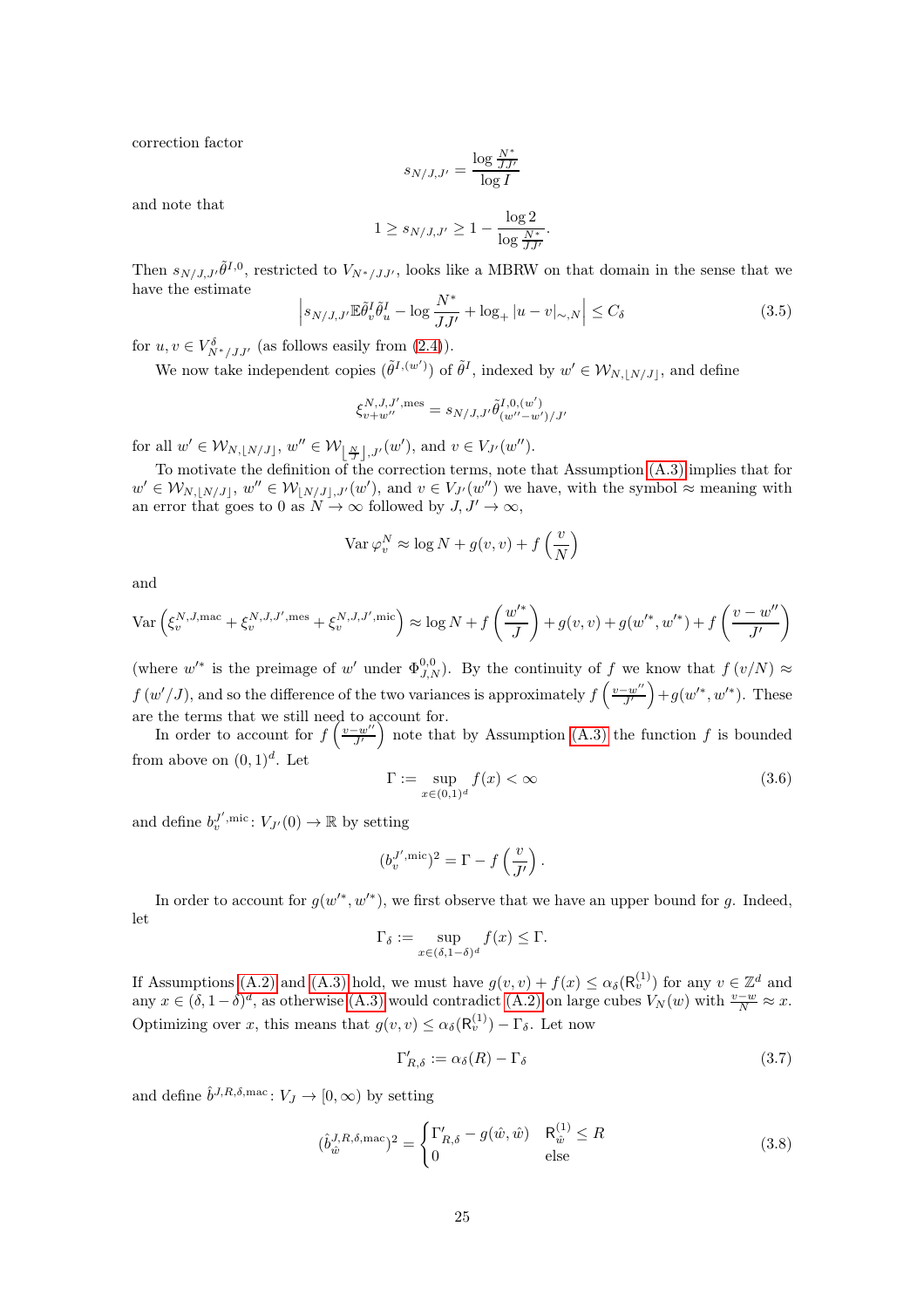and then  $b^{J,R,\delta,\text{mac}}: \mathcal{W}_{N,\lfloor \frac{N}{J} \rfloor} \to [0,\infty)$  as

<span id="page-25-0"></span>
$$
b_{w'}^{J,R,\delta,\mathrm{mac}} = \hat{b}_{w'^*}^{J,R,\delta,\mathrm{mac}}
$$

where, once again,  $w'^* \in V_J$  is the preimage of  $w'$  under  $\Phi_{J,N}^{0,0}$ .

Now we can finally define our approximating field  $\xi^{N,J,J',R,\delta}$ . We take two collections of independent standard Gaussians. The first,  $X_{w''}^{\text{mic}}$ , is indexed by  $w'' \in \bigcup_{w' \in \mathcal{W}_{N, \lfloor N/J \rfloor}} \mathcal{W}_{\lfloor N/J \rfloor, J'}(w'),$ and the second,  $X_{w'}^{\text{mac}}$  is indexed by  $w' \in \mathcal{W}_{N, [N/J]}$ . We then define for  $w' \in \mathcal{W}_{N, [N/J]}$ ,  $w'' \in \mathcal{W}_{\lfloor N/J \rfloor, J'}(w'), \text{ and } v \in V_{J'}(w'')$ :

$$
\xi_v^{N,J,J',R,\delta,\text{coarse}} = \xi_v^{N,J,\text{mac}} + b_{w'}^{J,R,\delta,\text{mac}} X_{w'}^{\text{mac}}, \xi_v^{N,J,J',\text{fine}} = \xi_v^{N,J,J',\text{mes}} + \xi_v^{N,J,J',\text{mic}} + b_{v-w''}^{J',\text{mic}} X_{w''}^{\text{mic}}, \xi_v^{N,J,J',R,\delta} = \xi_v^{N,J,J',R,\delta,\text{coarse}} + \xi_v^{N,J,J',\text{fine}}.
$$
\n(3.9)

We will shortly show that  $\xi^{N,J,J',R,\delta}$  is indeed a good approximation to  $\varphi^N$ . Before doing so, we introduce some more notation. We let  $J = KL$  and  $J' = K'L'$  for integers  $K, L, K', L'$  that we will later send to infinity in the order  $K', L', K, L$ . As in [\[DRZ17\]](#page-62-0), we abbreviate

$$
\limsup_{(L,K,L',K')\to\infty} := \limsup_{L\to\infty} \limsup_{K\to\infty} \limsup_{L'\to\infty} \limsup_{K'\to\infty}.
$$

Recall that by definition  $N^*$  is a multiple of  $KLK'L'$ . Let also  $R, T$  be integers. We define a set of good points, (similarly as in  $(3.3)$ ) by setting

$$
V_N^{K,L,K',L',R,\delta}
$$
\n
$$
= V_N^{\delta}
$$
\n
$$
\bigcap \bigcup_{w' \in \mathcal{W}_{N,\lfloor \frac{N}{KL} \rfloor}} V_{\lfloor \frac{N}{L} \rfloor}^{\delta}(w') \bigcap \bigcup_{w' \in \mathcal{W}_{N,\lfloor \frac{N}{KL} \rfloor}} V_{\lfloor \frac{N}{KL} \rfloor}^{\delta}(w')
$$
\n
$$
\bigcap \bigcup_{w' \in \mathcal{W}_{N,\lfloor \frac{N}{KL} \rfloor}} \bigcup_{w'' \in \mathcal{W}_{\lfloor \frac{N}{KL} \rfloor,L'}(w')} V_{L'}^{\delta}(w'') \bigcap \bigcup_{w' \in \mathcal{W}_{N,\lfloor \frac{N}{KL} \rfloor}} \bigcup_{w'' \in \mathcal{W}_{\lfloor \frac{N}{KL} \rfloor,L''}(w')} V_{K'L'}^{\delta}(w'')
$$
\n
$$
\bigcap \bigcup_{w' \in \mathcal{W}_{N,\lfloor \frac{N}{KL} \rfloor}} V_{K'L'}(w') \bigcap \bigcup_{w' \in \mathcal{W}_{N,\lfloor \frac{N}{KL} \rfloor}} \bigcup_{w'' \in \mathcal{W}_{\lfloor \frac{N}{KL} \rfloor,L''L'}(w') \setminus V_{K'L'}(w'')
$$
\n
$$
\bigcap \bigcup_{w' \in \mathcal{W}_{N,\lfloor \frac{N}{KL} \rfloor}} V_{K'L'}(w')
$$
\n
$$
\bigcap \bigcup_{w' \in \mathcal{W}_{N,\lfloor \frac{N}{KL} \rfloor}} V_{K'L'}(w')
$$
\n
$$
\bigcap \bigg\{ v \in V_N : \mathbb{R}_v^{(1)} \leq R \bigg\}
$$

and

$$
V_N^{K,L,K',L',R,T,\delta} = V_N^{K,L,K',L',R,\delta} \cap \{v \in V_N(w_N) : T_v \le T\}.
$$

These definitions looks admittedly quite complicated, so let us give some explanations:

- In the definition of  $V_N^{K,L,K',L',R,\delta}$  we begin with  $V_N^{\delta}$ . In the second and third lines we exclude those points which are too close the boundary of the relevant boxes on any of the four scales. The reason is that in order to apply Assumptions  $(A.2)$ ,  $(A.3)$  and  $(A.4)$ , we need to stay away from the boundary of the corresponding box.
- In the fourth line we exclude those points which lie in a macroscopic or a microscopic box where we know that the random scale  $R^{(2)}$  is smaller than the sidelength of the corresponding box. On the remaining macroscopic and microscopic boxes we can now use Assumptions [\(A.3\)](#page-2-3) and [\(A.4\).](#page-3-2)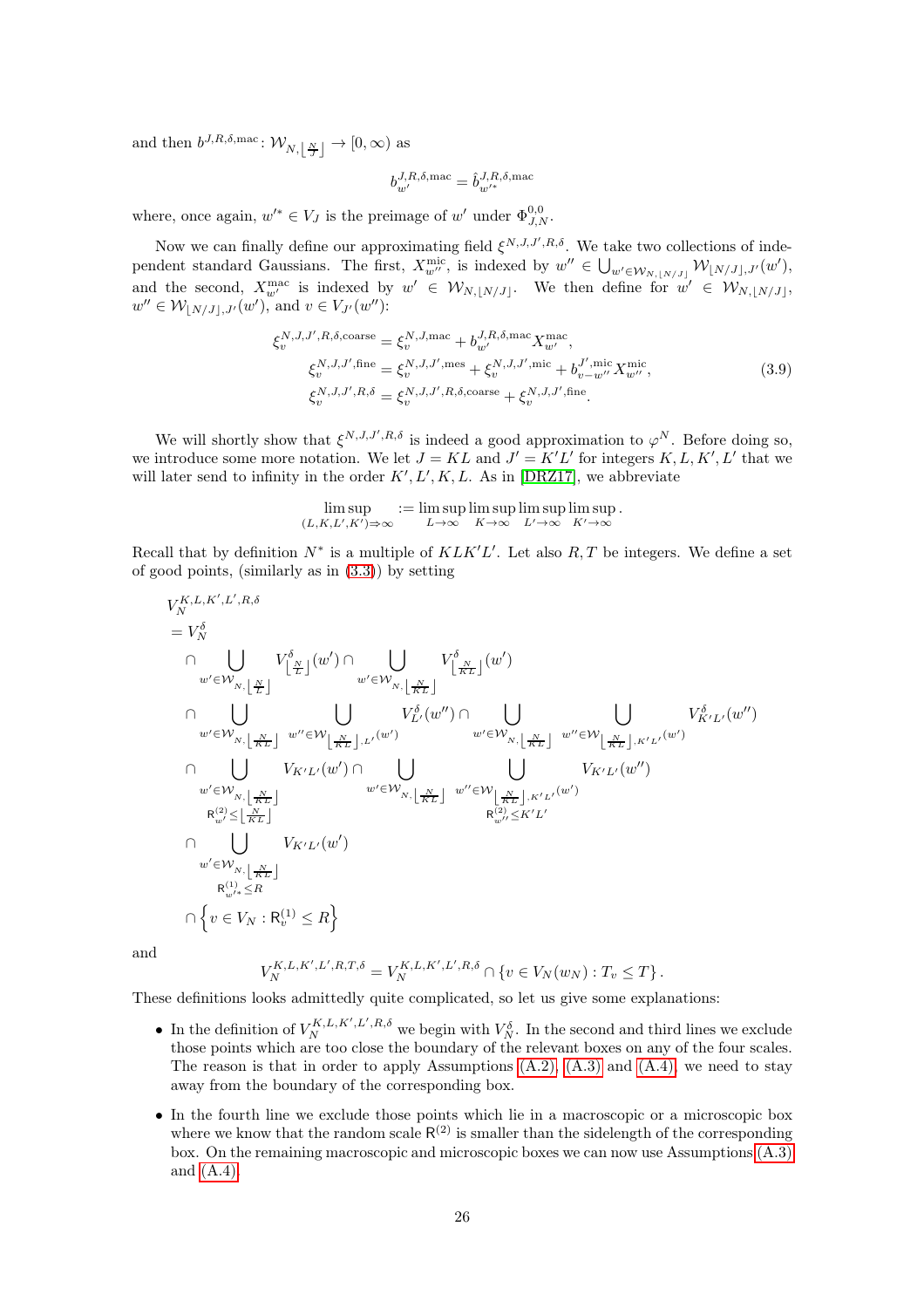- In the fifth line we exclude those points that lie in a macroscopic box for which  $R^{(1)}$  at the corresponding point in the reference configuration  $V_J$  is too large. The reason is that on these points we do not control  $b^{J,R,\delta,\text{mac}}$ .
- Finally, in the sixth line we exclude those points where  $R^{(1)}$  is too large. For  $V_N^{K,L,K',L',R,T,\delta}$  we also exclude those points where T is too large. This is because the assumptions in part A of [1.3](#page-2-0) are only useful together with upper bounds on  $R^{(1)}$  and T.

We refer to the points that are left after all these steps as good or typical points. We expect that most points are good, and will quantify this now. For later use we define for  $w' \in \mathbb{Z}^d$ 

<span id="page-26-1"></span>
$$
V_{\lfloor \frac{N}{KL} \rfloor}^{K,L,K',L',R,\delta}(w') := V_{\lfloor \frac{N}{KL} \rfloor}(w') \cap V_N^{K,L,K',L',R,\delta},
$$
  

$$
V_{\lfloor \frac{N}{KL} \rfloor}^{K,L,K',L',R,T,\delta}(w') := V_{\lfloor \frac{N}{KL} \rfloor}(w') \cap V_N^{K,L,K',L',R,T,\delta}.
$$

Now, Assumptions [\(B.1\)](#page-3-1) and [\(B.2\)](#page-3-3) imply that most points are good in the sense that we have

$$
\liminf_{\substack{\delta \to 0 \\ R \to \infty}} \inf_{K, L \in \mathbb{N}} \liminf_{L' \to \infty} \liminf_{K' \to \infty} \liminf_{N \to \infty} \min_{w' \in \mathcal{W}_{N, \left\lfloor \frac{N}{KL} \right\rfloor}} \frac{|V_N^{K, L, K', L', R, \delta}(w_N')|}{(N/KL)^d} = 1,
$$
\n(3.10)

$$
\liminf_{T \to \infty} \liminf_{\substack{\delta \to 0 \\ R \to \infty}} \liminf_{K, L \in \mathbb{N}} \liminf_{L' \to \infty} \liminf_{K' \to \infty} \liminf_{N \to \infty} \lim_{w' \in W_{N, \left\lfloor \frac{N}{KL} \right\rfloor}} \frac{|V_N^{K, L, K', L', R, T, \delta}(w'_N)|}{(N/KL)^d} = 1.
$$
 (3.11)

#### <span id="page-26-0"></span>3.3 Convergence in distribution of the maximum

We can now begin with comparing the maxima of  $\varphi^N$  and  $\xi^{N,J,J',R,\delta}$ . To do so, we first show that their covariances on the good set  $V_N^{K,L,K',L',R,T,\delta}$  are close. Recall the constants  $\Gamma$  and  $\Gamma'_{R,\delta}$ , see [\(3.6\)](#page-24-0) and [\(3.7\)](#page-24-1). The precise statement is as follows.

<span id="page-26-2"></span>**Lemma 3.3.** Under Assumptions [\(A.2\),](#page-2-2) [\(A.3\)](#page-2-3) and [\(A.4\)](#page-3-2) let K, L, K', L', R be integers,  $\delta > 0$ , and choose  $J = KL, J' = K'L'$ . Then, for all  $R, T, \delta$  there is a constant  $\Gamma''_{R,\delta}$  and  $\varepsilon'_{N,K,L,K',L',R,T,\delta}$ with

$$
\limsup_{(L,K,L',K')\to\infty} \limsup_{N\to\infty} \varepsilon'_{N,K,L,K',L',R,T,\delta} = 0
$$

with the following property. Whenever  $KL$  and  $K'L'$  are large enough (depending on R), the following estimates hold for all N large enough and  $u, v \in V_N^{K, L, K', L', R, T, \delta}$ .

(i) If 
$$
u, v \in V_L^{\delta}(\hat{w}'')
$$
 for some  $\hat{w}'' \in \mathcal{W}_{\lfloor \frac{N}{KL} \rfloor, L'}(w')$  and some  $w' \in \mathcal{W}_{N, \lfloor \frac{N}{KL} \rfloor}$ , then  

$$
\left| \mathbb{E} \varphi_v^N \varphi_u^N - \mathbb{E} \xi_v^{N, KL, K'L', R, \delta} \xi_u^{N, KL, K'L', R, \delta} - \Gamma - \Gamma'_{R, \delta} \right| \leq \varepsilon'_{N, K, L, K', L', R, \delta}.
$$

(ii) If 
$$
u \in V_{\lfloor \frac{N}{L} \rfloor}^{\delta}(w_u')
$$
,  $v \in V_{\lfloor \frac{N}{L} \rfloor}^{\delta}(w_v')$  for some  $\hat{w}_u', \hat{w}_v' \in \mathcal{W}_{N, \lfloor \frac{N}{L} \rfloor}$  with  $\hat{w}_u' \neq \hat{w}_v'$ , then  

$$
\left| \mathbb{E}\varphi_v^N \varphi_u^N - \mathbb{E}\xi_v^{N, KL, K'L', R, \delta} \xi_u^{N, KL, K'L', R, \delta} \right| \le \varepsilon'_{N, K, L, K', L', R, \delta}.
$$

(iii) In any case,

$$
\left| \mathbb{E}\varphi_v^N \varphi_u^N - \mathbb{E}\xi_v^{N,KL,K'L',R,\delta} \xi_u^{N,KL,K'L',R,\delta} \right| \leq \Gamma_{R,\delta}''.
$$

Note that in Lemma [3.3](#page-26-2) we do not assume Assumption  $(A.1)$  $(A.1)$  $(A.1)$ , i.e. we do not use that on the set  $V_{N}^{K,L,K',L',R,T,\delta}$  we have a bound on T. We will use this fact only later in the proof of Lemma [3.4.](#page-27-1) On the other hand, it is crucial for the proof that on  $V_N^{K,L,K',L',R,T,\delta}$  we have upper bounds on  $R^{(1)}$  and  $R^{(2)}$ .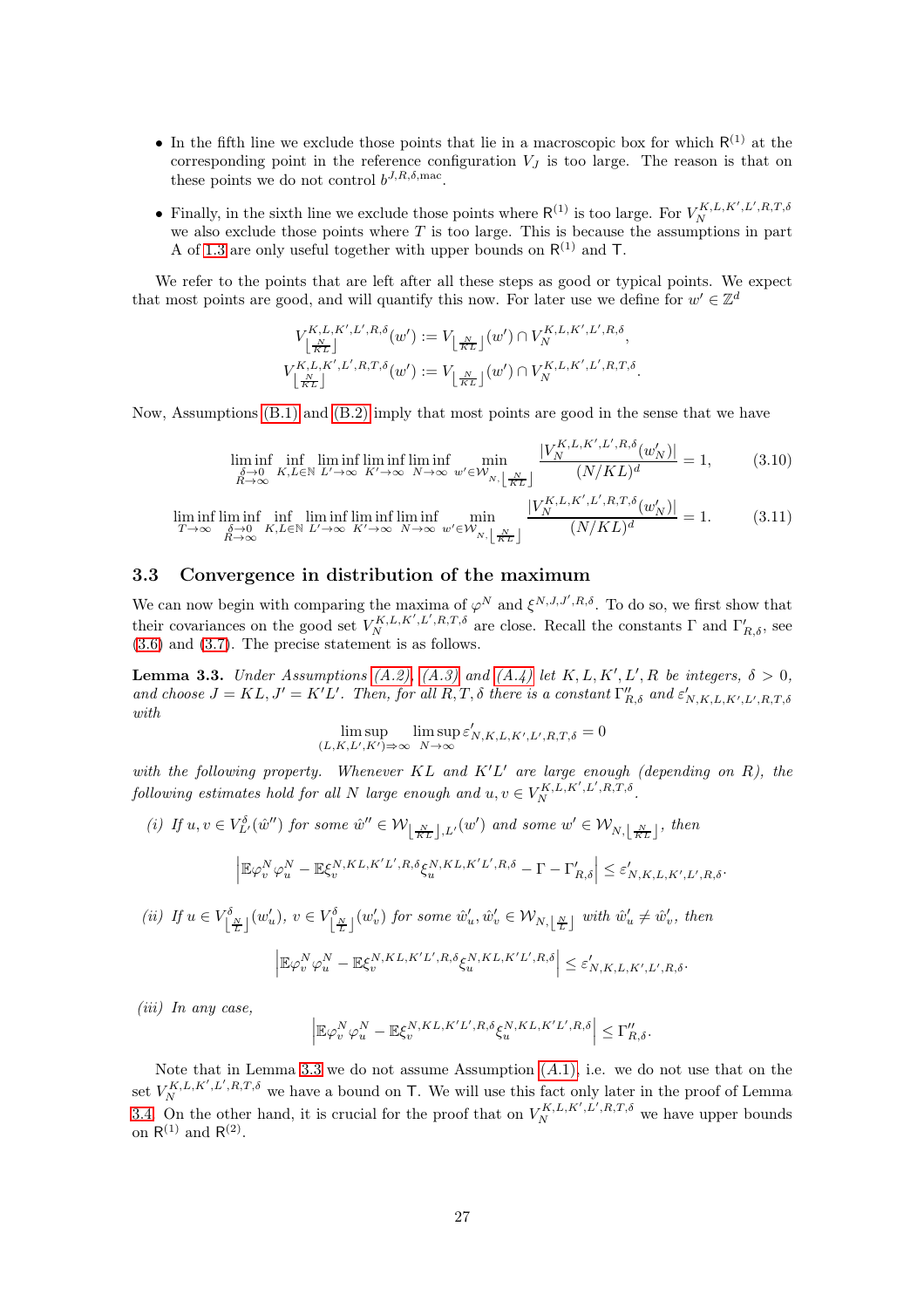*Proof.* This is shown just like [\[DRZ17,](#page-62-0) Lemma 4.1]. The idea for part (i) is that if  $u, v \in V_{L'}^{\delta}(\hat{w}'')$ then they must lie in the same microscopic subbox  $V_{K'L'}^{\delta}(w'')$ . In particular the contributions from  $\xi^{N,J,\text{mac}}, b^{J,R,\delta,\text{mac}}X^{\text{mac}}$  and  $\xi^{N,J,J',\text{mes}}$  are the same for  $u, v$ , and the nontrivial part is to estimate the covariance of  $\xi^{N,\text{mic}}$ . We must have  $R_v^{(1)} \leq R$ ,  $R_{\hat{w}''}^{(2)}$  $\omega'' \leq K'L'$ , as otherwise  $u, v$  would not be in the set of good points  $V_1^{K,L,K',L',R,T,\delta}$ . So, as soon as  $K'L' \geq R$ , we can apply Assumption [\(A.3\)](#page-2-3) to the cube  $V_{K'L'}^{\delta}(\hat{w}'')$ , and obtain easily the claimed estimate.

The argument for part (ii) is similar. This time we have to estimate the covariance of  $\xi^{N,J,\text{mac}}$ . This field was defined using  $\varphi^{KL}$ . For KL large enough we have  $\mathsf{R}_0^{(2)} \leq KL$ . Therefore we can apply Assumption [\(A.4\)](#page-3-2) to  $V_{KL}$  once KL is large enough, and again obtain the conclusion.

Finally, for part (iii) we use that on  $V_N^{K,L,K',L',R,T,\delta}$  we can have an upper bound on  $\mathsf{R}^{(1)}$ , so that we can apply  $(A.2)$  while having a uniform upper bound for  $R^{(1)}$ . It turns out that we can choose  $\Gamma''_{R,\delta} = 4\alpha_{\delta}(R) + \Gamma + \Gamma'_{R,\delta}$ .  $\Box$ 

Using the results of the previous subsection, Lemma [3.3](#page-26-2) implies that also the maxima of  $\varphi^N$ and the approximating field are close.

<span id="page-27-1"></span>**Lemma 3.4.** Under Assumptions  $(A.1)$ ,  $(A.2)$ ,  $(A.3)$ ,  $(A.4)$ ,  $(B.1)$  and  $(B.2)$  we have

$$
\limsup_{T \to \infty} \limsup_{\substack{\delta \to 0 \\ R \to \infty}} \limsup_{(L, K, L', K') \to \infty} \limsup_{N \to \infty} \exp
$$
\n
$$
\mathsf{d}\left(\max_{v \in V_N} \varphi_v^N, \max_{v \in V_N^{K, L, K', L', R, T, \delta}} \xi_v^{N, KL, K'L', R, \delta} - \sqrt{\frac{d}{2}} (\Gamma + \Gamma_{R, \delta}')\right) = 0.
$$

Proof. By Assumptions [\(B.1\)](#page-3-1) and [\(B.2\),](#page-3-3) [\(3.10\)](#page-26-1) and Lemma [2.1](#page-9-1) we have an upper bound on the right tail of the maximum of  $\varphi^N$  on the set  $V_N \setminus V_N^{K,L,K',L',R,T,\delta}$ . On the other hand, by Lemma [2.8](#page-17-0) and Assumption [\(B.2\)](#page-3-3) we have a lower bound of the maximum on  $V_N^{K,L,K',L',R,T,\delta}$ . When combined, these two facts together imply that in the limit  $R \to \infty$ ,  $\delta \to 0$ ,  $T \to \infty$  the probability that the maxima of  $\varphi^N$  on  $V_N$  and  $V_N^{K,L,K',L',R,T,\delta}$  are different vanishes. Thus we can assume that the maximum of  $\varphi^N$  is assumed at a point in  $V_N^{K,L,K',L',R,T,\delta}$ .

So we can restrict our attention to  $V_N^{K,L,K',L',R,T,\delta}$ . On this set, we can argue just as in [\[DRZ17,](#page-62-0) Lemma 4.2], using Lemma [3.1,](#page-21-3) to show that the two maxima are close in distribution. П

By Lemma [3.4](#page-27-1) we now only have to investigate the maximum of the random variable

$$
\max_{v \in V_N^{K, L, K', L', R, T, \delta}} \xi_v^{N, KL, K'L', R, \delta} - m_N - \sqrt{\frac{d}{2}} (\Gamma + \Gamma_{R, \delta}').
$$

For that purpose, the main ingredient are precise asymptotics for the right tail of the fine field  $\xi^{N,KL,K'L',\text{fine}},$  where we recall that

$$
\xi_v^{N,J,J',\text{fine}} = \xi_v^{N,J,J',\text{mes}} + \xi_v^{N,J,J',\text{mic}} + b_{v-w''}^{J',\text{mic}} X_{w''}^{\text{mic}}.
$$

Note that this field does not depend on  $R, T, \delta$ .

<span id="page-27-0"></span>**Lemma 3.5.** Under Assumptions  $(A.1)$ ,  $(A.2)$ ,  $(A.3)$ ,  $(A.4)$ ,  $(B.1)$ ,  $(B.2)$  and  $(B.3)$  there are there are constants  $\Gamma^{\pm}$  such that for any  $R, T$  sufficiently large and  $\delta$  sufficiently small there is a parameter  $\varepsilon_{R,T,\delta}^{\prime\prime}$  such that

$$
\limsup_{T \to \infty} \limsup_{\substack{\delta \to 0 \\ R \to \infty}} \varepsilon''_{R,T,\delta} = 0
$$

and such that the following hold.

For any K', L' sufficiently large there are constants  $\beta_{K'L'}$  that depend on K'L' only, and satisfy  $\Gamma^- \leq \beta_{K'L'} \leq \Gamma^+$  such that for any K, L, N sufficiently large and every sequence  $a \in V_{KL}$ , setting  $w'_{a,KL,N} = a \left\lfloor \frac{N}{KL} \right\rfloor$ , we have

lim sup lim sup lim sup

<span id="page-27-2"></span>
$$
\left| \frac{e^{\sqrt{2d}z}}{z} \mathbb{P}^N \left( \max_{v \in V_{\lfloor \frac{K}{KL} \rfloor}^{K,L,K',L',R,T,\delta}(w'_{a,KL,N})} \xi_v^{N,KL,K'L',\text{fine}} \ge m_{\lfloor \frac{N}{KL} \rfloor} + z \right) - \beta_{K'L'} \right| \le \varepsilon_{R,T,\delta}''.
$$
\n(3.12)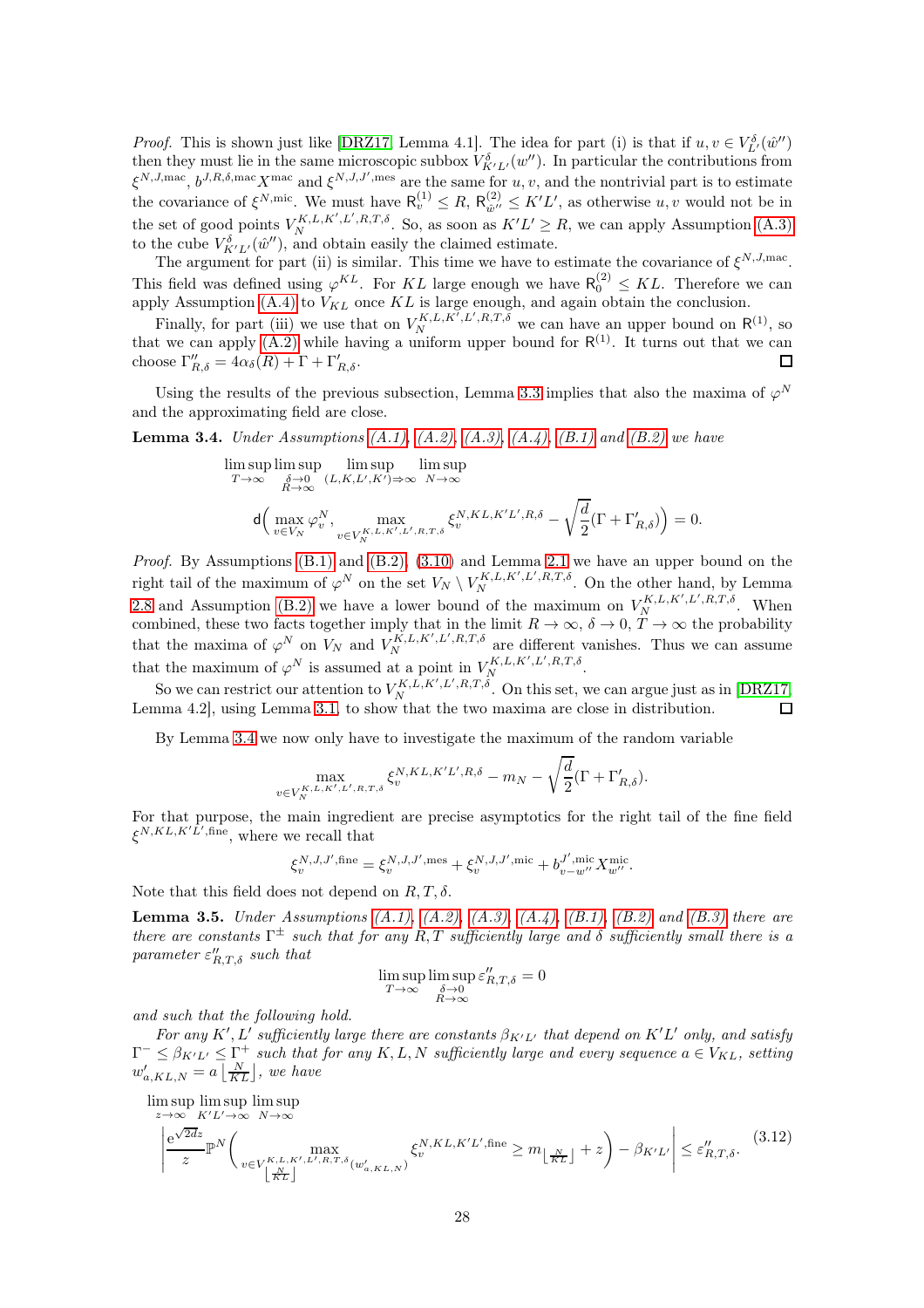Proof. This is the most technical proof of the whole paper. The proof is similar to the proof of [\[DRZ17,](#page-62-0) Proposition 4.3], although extra care is needed because of the additional parameters R and T and the fact that the distribution of  $\xi^{N,J,J',\text{mic}}$  on different microscopic boxes is not the same, but only that Assumption [\(B.3\)](#page-3-4) ensures some averaging of these distribution. The proof of [\[DRZ17,](#page-62-0) Proposition 4.3] is outlined in the appendix there, while making extensive reference to [\[BDZ16b\]](#page-61-7) for various intermediate steps. We proceed similary, by giving details where some new ideas are required, and otherwise referring the reader to [\[BDZ16b,](#page-61-7) [DRZ17\]](#page-62-0) for various calculations. Step 1: Preliminaries

We begin with the observation that by Assumption  $(A.2)$  and Lemma [3.3](#page-26-2) (i) we have for  $K, L, K', L'$ large enough that

<span id="page-28-0"></span>
$$
\left| \mathbb{E}\xi_v^{N,KL,K'L',\text{fine}}\xi_u^{N,KL,K'L',\text{fine}} - \log N + \log_+|u-v| \right| \le \alpha_\delta(R) + \Gamma + 1 \tag{3.13}
$$

for all  $u, v \in V_N^{K, L, K', L', R, T, \delta}$ . Thus the field  $\xi^{N, KL, K'L', \text{fine}}$  satisfies a bound like in Assumption  $(A.2)$ , just with  $\alpha_{\delta}(\cdot) + \Gamma + 1$  instead of  $\alpha_{\delta}(\cdot)$ , and so Lemma [2.6](#page-14-3) implies an upper bound on the right tail of the form

<span id="page-28-1"></span>
$$
\mathbb{P}^N\left(\max_{\substack{v \in V_{\lfloor K,L,K',L',R,T,\delta}^{\{K,L,K',L',R,T,\delta}(w'_{a,KL,N})\\ \lfloor K\rfloor}} \xi_v^{N,KL,K'L',\text{fine}} \ge m_{\lfloor K\rfloor} + z\right) \le C_{\alpha_\delta(R)} z e^{-\sqrt{2dz}} \tag{3.14}
$$

for all  $z \geq 1$ . Similarly, [\(3.13\)](#page-28-0) together with Lemma [2.7](#page-15-0) and Assumptions [\(B.1\)](#page-3-1) and [\(B.2\)](#page-3-3) imply that for R, T sufficiently large and  $\delta$  sufficiently small we have a lower bound on the right tail of the form

<span id="page-28-2"></span>
$$
\mathbb{P}^N\left(\max_{\substack{v \in V_{\lfloor K,L,K',L',R,T,\delta}(w'_{a,KL,N})\\ \lfloor K\rfloor}} \xi_v^{N,KL,K'L',\text{fine}} \ge m_{\lfloor K\rfloor} + z\right) \ge c_{\alpha_\delta(R)} z e^{-\sqrt{2dz}}\tag{3.15}
$$

for all  $\sqrt{\log N} - C_{\alpha_{\delta}(R)} \ge z \ge 1$ .

Now [\(3.14\)](#page-28-1) and [\(3.15\)](#page-28-2) applied for some fixed R, δ, clearly imply that if the constant  $\beta_{K'L'}$  in [\(3.12\)](#page-27-2) exists, then necessarily  $\Gamma^- \leq \beta_{K'L'} \leq \Gamma^+$ . So it remains to show the existence of  $\beta_{K'L'}$ . Step 2: Definition of barrier events

By definition, the field  $\xi^{N,KL,K'L',\text{fine}}$  on the macroscopic box  $V_{\lfloor \frac{N}{KL} \rfloor}(w'_{a,KL,N})$  is defined only on the microscopic boxes  $V_{KL}(w'')$  for  $w'' \in \mathcal{W}_{\lfloor \frac{N}{KL} \rfloor, KL}(w'_{a, KL,N})$ , and there are exactly  $\left(\frac{N^*}{KLK'L'}\right)^d$ of these microscopic boxes in the macroscopic box  $V_{\lfloor \frac{N}{KL} \rfloor}(w'_{a,KL,N}).$ 

As in [\[DRZ17\]](#page-62-0), we switch notation to make the connection to (M)BRWs more obvious. We  $\mathrm{let} \ \ \bar{N} := \frac{N^*}{KL}, \ J' := K'L', \ \mathrm{and} \ \mathrm{let} \ \ \bar{n} := \log_2 \bar{N}, \ j' = \log_2 J'. \ \ \mathrm{Furthermore,} \ \mathrm{we} \ \mathrm{let} \ \ \Xi_{\bar{N}, J'} :=$  $\mathcal{W}_{\left\lfloor \frac{N}{KL} \right\rfloor, K'L'}(w_N')$ . For  $w'' \in \Xi_{\bar{N},J'}$  we write

$$
\begin{split} X_{w''}^{N,KL,K'L'} &:= \xi_{w''}^{N,KL,K'L',\text{mes}} \\ Y_{w''}^{N,K,L,K',L',R,T,\delta} &:= \max_{v\in V_{J'}(w'')\cap V_{N}^{K,L,K',L',R,T,\delta}} \left( \xi_{v}^{N,KL,K'L',\text{mic}} + b_{v}^{K'L',\text{mic}} X_{w''} \right) \end{split}
$$

where we use the convention that the maximum of the empty set is  $-\infty$ . With these definitions we have that

<span id="page-28-3"></span>
$$
\max_{v \in V_{\lfloor \frac{N}{KL} \rfloor}^{K,L,K',L',R,T,\delta}(w_N')} \xi_v^{N,KL,K'L',\text{fine}} = \max_{w'' \in \Xi_{\bar{N},J'}} \left( X_{w''}^{N,KL,K'L'} + Y_{w''}^{N,K,L,K',L',R,T,\delta} \right), \tag{3.16}
$$

and so it suffices to study the behaviour of the right-hand side.

Recall that  $\xi_{w''}^{N,KL,KL',\text{mes}}$  was defined as the value of a certain MBRW together with a small correction factor, that is

$$
X_{w''}^{N,KL,K'L'}=s_{\bar{N},J'}\tilde{\theta}_{w''}^{2^{\lceil \bar{n}-j' \rceil}}
$$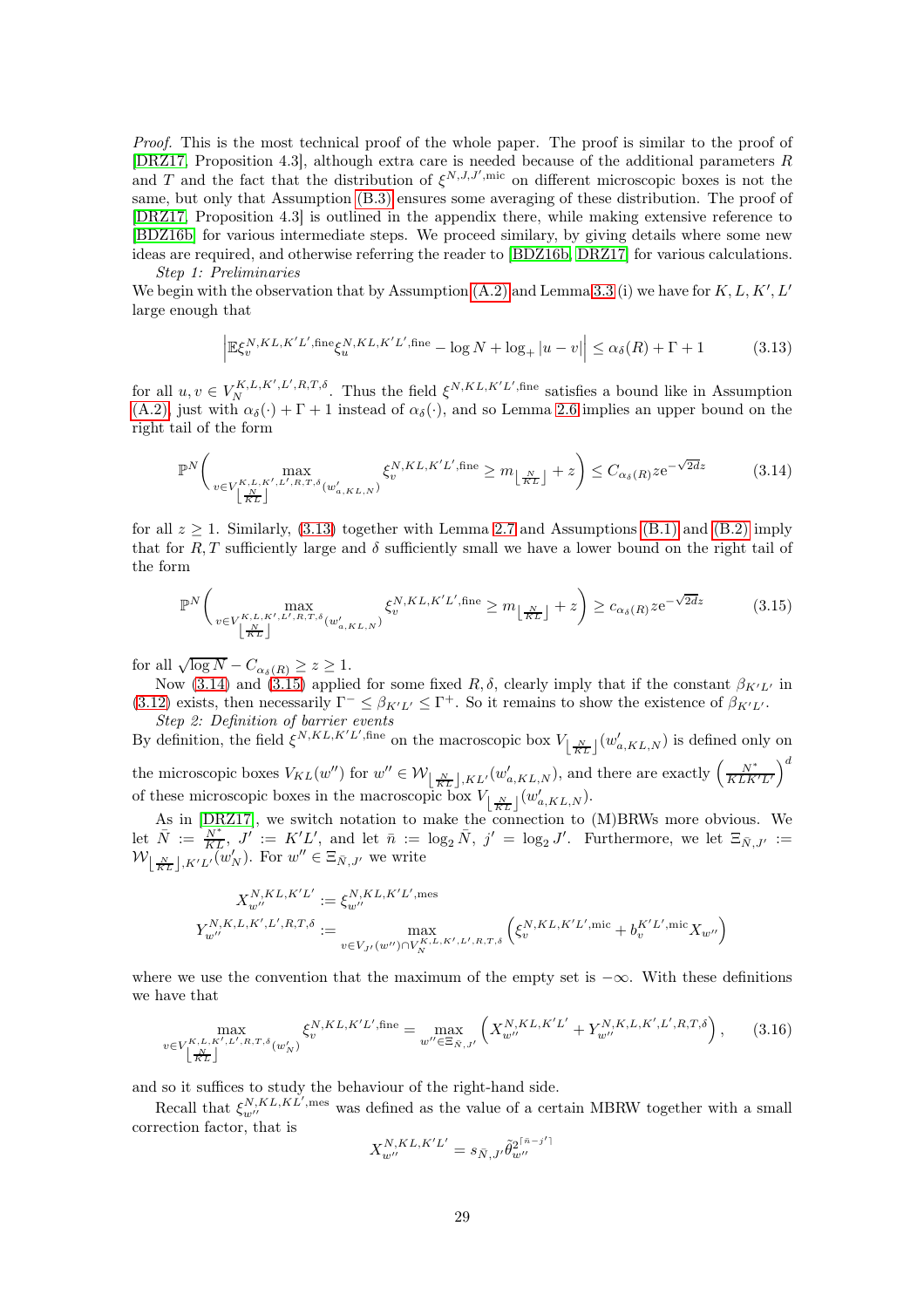where

$$
s_{\bar{N},J'} = \frac{\log 2^{\bar{n}-j'}}{\log 2^{\lceil \bar{n}-j' \rceil}} = \frac{\bar{n}-j'}{\lceil \bar{n}-j' \rceil}.
$$

For each  $w''$ ,  $X_{w''}^{N,KL,K'L'}$  is distributed as a centered Gaussian with variance  $\lceil \bar{n} - j' \rceil \log 2$ . As in the proof of Lemma [2.3,](#page-10-2) we can interpret  $s_{\bar{N},J'} X_{w''}^{N,KL,K'L'}$  as the value at time  $\bar{n} - j'$  of a 2d-ary branching Brownian motion that branches at times  $0, s_{\bar{N},J'}$ ,  $2s_{\bar{N},J'}$ ,  $\ldots$ ,  $\bar{n}-j'-s_{\bar{N},J'}$ . For that branching Brownian motion, we can define the barrier events

$$
\mathcal{E}_{E,w''}^{N,K,L,K',L',R,T,\delta}(z) = \left\{ X_{w''}^{N,KL,K'L'}(t) \leq z + \frac{tm_{\bar{N}}}{\bar{n}} \ \forall 0 \leq t \leq \bar{n} - j',
$$

$$
X_{w''}^{N,KL,K'L'}(\bar{n} - j') + Y_{w''}^{N,K,L,K',L',R,T,\delta} \geq m_{\bar{N}} + z \right\},
$$

$$
\mathcal{E}_{F,w''}^{N,K,L,K',L',R,T,\delta}(z) = \left\{ X_{w''}^{N,KL,K'L'}(\bar{n} - j') + Y_{w''}^{N,K,L,K',L',R,T,\delta} \geq m_{\bar{N}} + z,
$$

$$
X_{w''}^{N,KL,K'L'}(t) \leq z + \frac{tm_{\bar{N}}}{\bar{n}} + 10 \log_{+} (t \vee (\bar{n} - j' - t)) + z^{1/20} \ \forall 0 \leq t \leq \bar{n} - j' \right\},
$$

$$
\mathcal{E}_{G}^{N,K,L,K',L',R,T,\delta}(z) =
$$

$$
\bigcup_{w''\in \Xi_{\bar{N},J'}}\bigcup_{0\leq t\leq \bar{n}-j'}\left\{X^{N,KL,K'L'}_{w''}(t)\geq z+\frac{tm_{\bar{N}}}{\bar{n}}+10\log_+(t\vee(\bar{n}-j'-t))+z^{1/20}\right\},\,
$$

and the random variables

$$
\begin{split} \Lambda_{E}^{N,K,L,K',L',R,T,\delta}(z) &= \sum_{w^{\prime\prime}\in \Xi_{\bar{N},J'}} \mathbbm{1}_{\mathcal{E}_{E,w^{\prime\prime}}^{N,K,L,K',L',R,T,\delta}(z)},\\ \Lambda_{F}^{N,K,L,K',L',R,T,\delta}(z) &= \sum_{w^{\prime\prime}\in \Xi_{\bar{N},J'}} \mathbbm{1}_{\mathcal{E}_{F,w^{\prime\prime}}^{N,K,L,K',L',R,T,\delta}(z)}. \end{split}
$$

#### Step 3: First and second moment argument

Our goal in this step is to show that the probability that the maximum of  $\xi_v^{N,KL,K'L',R,T,\delta,w_N,\text{fine}}$ is at least  $m_{\bar{N}} + z$  is asymptotically the same as the expectation of  $\Lambda_E^{N,K,L,K',L',R,T,\delta}(z)$ . To do so, we need to compare the various barrier events, and show that  $\Lambda_E^{N,K,L,K',L',R,T,\delta}(z)$  is concentrated around its expectation. For the latter we will use a second moment argument.

We begin by observing that by the same argument as in [\[BDZ16b\]](#page-61-7) and [\[DRZ17\]](#page-62-0) the event  $\mathcal{E}_G^{N,K,L,K',L',R,T,\delta}(z)$  is negligible in the sense that

<span id="page-29-2"></span>
$$
\mathbb{P}^N\left(\mathcal{E}_G^{N,K,L,K',L',R,T,\delta}(z)\right) \le C e^{-\sqrt{2dz}}\tag{3.17}
$$

for some absolute constant  $z$ .

Next we study  $\Lambda_E^{N,K,L,K',L',R,T,\delta}(z)$  and  $\Lambda_F^{N,K,L,K',L',R,T,\delta}(z)$ . We have the trivial estimate  $\Lambda_E^{N,K,L,K',L',R,T,\delta}(z) \leq \Lambda_F^{N,K,L,K',L',R,T,\delta}(z)$ , and we claim that this is asymptotically sharp in the sense that<sup>[5](#page-29-0)</sup>

<span id="page-29-1"></span>
$$
\lim_{z \to \infty} \liminf_{J' \to \infty} \liminf_{\bar{N} \to \infty} \frac{\mathbb{E}\Lambda_E^{N,K,L,K',L',R,T,\delta}(z)}{\mathbb{E}\Lambda_F^{N,K,L,K',L',R,T,\delta}(z)} = 1.
$$
\n(3.18)

For this, the proof from [\[DRZ17\]](#page-62-0) does not carry over directly, as the  $\mathcal{E}_{E,w''}^{N,K,L,K',L',R,T,\delta}(z)$  for different w'' do not have the same probability (and the same holds for the  $\mathcal{E}_{F,w''}^{N,K,L,K',L',R,T,\delta}(z)$ ). But this is just a minor problem: For each fixed w'' it could be that  $V_{J'}(w'') \cap V^{K,L,K',L',R,T,\delta} = \varnothing$ , and

<span id="page-29-0"></span> $5$ Note that the corresponding result in [\[DRZ17\]](#page-62-0), Equation (59), contains several typos: The lim sups there should be lim infs, and the expectation in the numerator and denominator is missing.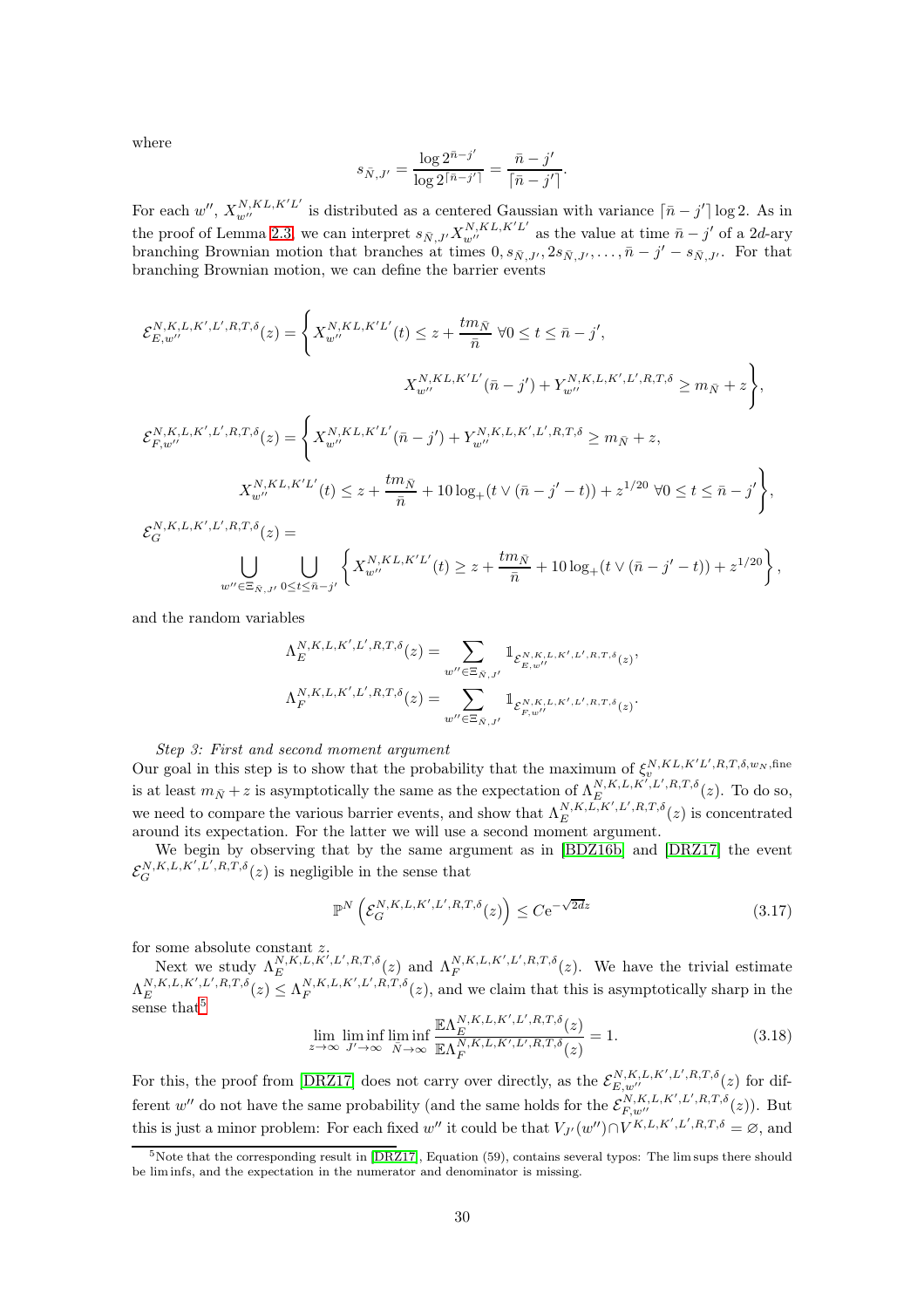in that case  $Y_{w''}^{N,K,L,K',L',R,T,\delta} = -\infty$ , and so both  $\mathcal{E}_{E,w''}^{N,K,L,K',L',R,T,\delta}(z)$  and  $\mathcal{E}_{F,w''}^{N,K,L,K',L',R,T,\delta}(z)$ have probability 0. In the generic case that  $V_{J'}(w'') \cap V_N^{K,L,K',L',R,T,\delta}(w_N) \neq \emptyset$ , we have that both events  $\mathcal{E}_{E,w''}^{N,K,L,K',L',R,T,\delta}(z)$  and  $\mathcal{E}_{F,w''}^{N,K,L,K',L',R,T,\delta}(z)$  have positive probability. We can compare them using the same argument as in [\[BDZ16b,](#page-61-7) Lemma 4.10], which uses as its only information on  $Y_{w''}^{N,K,L,K',L',R,T,\delta}$  the Gaussian bound on the right tail that is implied by Lemma [2.6.](#page-14-3) In this way we find

$$
\limsup_{z \to \infty} \limsup_{J' \to \infty} \max_{\bar{N} \to \infty} \max_{w'' \in \Xi_{\bar{N},J'}} \max_{w'' \in \Xi_{\bar{N},J'}} \sum_{V_{J'}(w'') \cap V_N^{K,L,K',L',R,T,\delta} \neq \varnothing} \underline{\mathbb{P}^N(\mathcal{E}_{F,w''}^{N,K,L,K',L',R,T,\delta}(z)) - \mathbb{P}^N(\mathcal{E}_{E,w''}^{N,K,L,K',L',R,T,\delta}(z))} = 0.
$$

Summing this for all  $w''$ , we indeed obtain  $(3.18)$ .

Next, we need an exponential lower bound on  $\mathbb{E}\Lambda_E^{N,K,L,K',L',R,T,\delta}(z)$ . Such a lower bound follows from  $(3.15)$  together with  $(3.17)$  and  $(3.18)$ , and we find that for R, T sufficiently large and  $\delta$  sufficiently small

<span id="page-30-0"></span>
$$
\mathbb{E}\Lambda_E^{N,K,L,K',L',R,T,\delta}(z) \ge c'_{\alpha_\delta(R)} z e^{-\sqrt{2dz}} \tag{3.19}
$$

for all  $\sqrt{\log N} - C_{\alpha_{\delta}(R)} \ge z \ge 1$ .

The bounds derived so far can now be combined to give upper bounds on the tail probability in question. Indeed from  $(3.17), (3.18), (3.19)$  $(3.17), (3.18), (3.19)$  $(3.17), (3.18), (3.19)$  $(3.17), (3.18), (3.19)$  and Markov's inequality we obtain for  $R, T$  sufficiently large and  $\delta$  sufficiently small

<span id="page-30-2"></span>
$$
\limsup_{z \to \infty} \limsup_{J' \to \infty} \limsup_{\bar{N} \to \infty} \frac{\mathbb{P}^N \left( \max_{w'' \in \Xi_{\bar{N}, J'}} \left( X_{w''}^{N, KL, K'L'} + Y_{w''}^{N, K, L, K', L', R, T, \delta} \right) \ge m_{\bar{N}} + z \right)}{\mathbb{E} \Lambda_E^{N, K, L, K', L', R, T, \delta}(z)} \le 1.
$$
\n(3.20)

For the corresponding lower bound, we need to bound the second moment of  $\Lambda_E^{N,K,L,K',L',R,T,\delta}(z)$ . This is a very lengthy calculation, but fortunately this calculation also uses as its only information on  $Y_{w''}^{N,K,L,K',L',R,T,\delta}$  the Gaussian bound on the right tail. This means that the calculation in [\[BDZ16b,](#page-61-7) Lemma 4.11] carries over directly to our setting, and we find

<span id="page-30-4"></span><span id="page-30-1"></span>
$$
\lim_{z \to \infty} \limsup_{J' \to \infty} \limsup_{\bar{N} \to \infty} \frac{\mathbb{E}\Lambda_E^{N,K,L,K',L',R,T,\delta}(z)^2}{\mathbb{E}\Lambda_E^{N,K,L,K',L',R,T,\delta}(z)} = 1
$$
\n(3.21)

where we note that the right-hand side is trivially bounded below by 1.

Now [\(3.21\)](#page-30-1) and the Paley-Zygmund inequality imply that

<span id="page-30-3"></span>
$$
\liminf_{z \to \infty} \liminf_{J' \to \infty} \liminf_{\bar{N} \to \infty} \frac{\mathbb{P}^{N,w_N} \left( \max_{w'' \in \Xi_{\bar{N},J'}} \left( X_{w''}^{N,K,L,K'L'} + Y_{w''}^{N,K,L,K',L',R,T,\delta} \right) \ge m_{\bar{N}} + z \right)}{\mathbb{E} \Lambda_E^{N,K,L,K',L',R,T,\delta}(z)} \ge 1.
$$
\n(3.22)

Now [\(3.20\)](#page-30-2) and [\(3.22\)](#page-30-3) are matching upper and lower bounds. Taking them together and recalling [\(3.16\)](#page-28-3), we obtain the desired asymptotics on the right tail, namely

$$
\limsup_{z \to \infty} \limsup_{J' \to \infty} \limsup_{\bar{N} \to \infty} \left| \frac{\mathbb{P}^{N,w} \left( \max_{v \in V_{\lfloor \frac{N}{KL} \rfloor}} \left( \max_{v \in V_{\lfloor \frac{N}{KL} \rfloor}} \mathcal{K}^{N,KL,K'L',\delta,w_N,\text{fine}}_{v} \right) \ge m_{\lfloor \frac{N}{KL} \rfloor} + z \right)}{\mathbb{E} \Lambda_E^{N,K,L,K',L',R,T,\delta}(z)} - 1 \right|
$$
\n
$$
= 0 \tag{3.23}
$$

for any  $R, T$  large and  $\delta$  small.

Step 4: Asymptotics for the first moment

After the hard work of the previous step, it remains to derive the asymptotics, as  $z \to \infty$ , of  $\mathbb{E}\Lambda_E^{N,K,L,K',L',R,T,\delta}(z)$ . This step is somewhat different than the corresponding argument in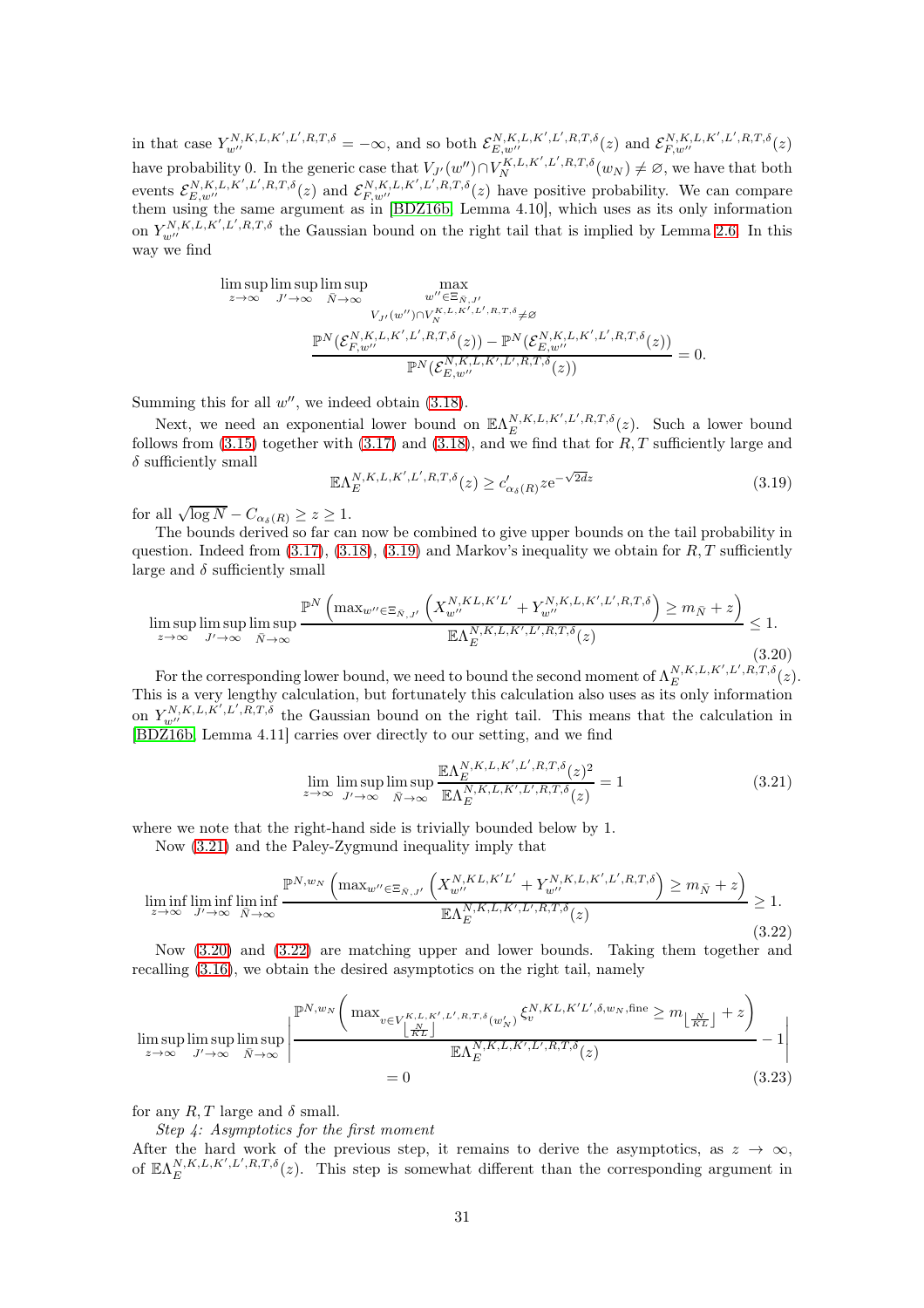[\[DRZ17\]](#page-62-0), as the  $Y_{w''}^{N,K,L,K',L',R,T,\delta}$  for different  $w''$  are not identically distributed. Instead we will employ Assumption [\(B.3\)](#page-3-4) to control the average. In order to so, we will first need to get rid of the restriction to points in  $V_N^{K,L,K',L',R,T,\delta}$  in the definition of  $Y_{w''}^{N,K,L,K',L',R,T,\delta}$ .

Denote by  $\chi_{N,KL,K'L',w''}$  the density of

$$
\mathbb{P}^N\left(X_{w''}^{N,KL,K'L'}(t) \leq z + \frac{tm_{\bar{N}}}{\bar{n}} \ \forall 0 \leq t \leq \bar{n} - j', X_{w''}^{N,KL,K'L'}(\bar{n} - j') - \frac{(\bar{n} - j')m_{\bar{N}}}{\bar{n}} \in \cdot\right)
$$

with respect to one-dimensional Lebesgue measure. Then we have

$$
\mathbb{E}\Lambda_{E}^{N,K,L,K',L',R,T,\delta}(z) = \sum_{w'' \in \Xi_{\bar{N},J'}} \mathbb{P}^{N}\left(E_{w''}^{N,K,L,K',L',R,T,\delta}(z)\right)
$$
  
= 
$$
\sum_{w'' \in \Xi_{\bar{N},J'}} \int_{-\infty}^{z} \chi_{N,K,L,K'L',w''}(y) \mathbb{P}^{N}\left(Y_{w''}^{N,K,L,K',L',R,T,\delta} \ge \frac{j'm_{\bar{N}}}{\bar{n}} + z - y\right) dy.
$$
 (3.24)

The main contribution to the integrals on the right-hand side should come from  $\gamma$  which are of the order of  $j'^{1/2}$ . Indeed, for an interval  $I \subset \mathbb{R}$  we define

$$
\lambda_{I,w''}^{N,K,L,K',L',R,T,\delta}(z):=\int_I \chi_{N,KL,K'L',w''}(y)\mathbb{P}^N\left(Y_{w''}^{N,K,L,K',L',R,T,\delta}\geq \frac{j'm_{\bar{N}}}{\bar{n}}+z-y\right)\,\mathrm{d}y.
$$

Now consider any sequence  $(x_{w'',\bar{N}})_{\bar{N}\in\mathbb{N},w''\in\Xi_{\bar{N},J'}}$  with  $|x_{w'',\bar{N}}| \leq j'^{1/5}$ , and let  $I_{j'} = [-j', -j'^{2/5}]$ . Then we claim as in [\[DRZ17\]](#page-62-0) that

<span id="page-31-0"></span>
$$
\liminf_{z \to \infty} \liminf_{J' \to \infty} \liminf_{\bar{N} \to \infty} \frac{\sum_{w'' \in \Xi_{\bar{N},J'}} \lambda_{x_{w'',\bar{N}} + I_{j'},w''}^{N,K,L,K',L',R,T,\delta}(z)}{\mathbb{E}\Lambda_E^{N,K,L,K',L',R,T,\delta}(z)} = 1.
$$
\n(3.25)

Note that the right-hand side here is trivially bounded above by 1. The actual estimate [\(3.25\)](#page-31-0) follows just as in [\[DRZ17\]](#page-62-0). Namely using the Gaussian upper bound on the right tail of the random variables  $Y_{w''}^{N,K,L,K',L',R,T,\delta}$  one bounds the integrand on  $(-\infty,0] \setminus x_{w'',\bar{N}} + I_{j'}$  by terms that are negligigle in comparison to the lower bound in [\(3.19\)](#page-30-0).

Next, we want to argue that the numerator on the left-hand side of [\(3.25\)](#page-31-0) depends only weakly on  $R, T, \delta$ . To that end, define

$$
\bar{Y}^{N,KL,K'L'}_{w''}:=\max_{v\in V_{J'}(w'')} \left(\xi^{N,KL,K'L',w_N,\text{mic}}_v + b^{K'L',\text{mic}}_vX_{w''}\right)
$$

and, for an interval  $I \subset \mathbb{R}$ ,

$$
\bar{\lambda}_{I,w''}^{N,KL,K'L'}(z) := \int_I \chi_{N,KL,K'L',w''}(y) \mathbb{P}^N \left( \bar{Y}_{w''}^{N,KL,K'L'} \ge \frac{j'm_{\bar{N}}}{\bar{n}} + z - y \right) dy.
$$

Note that  $\bar{\lambda}_{I,w''}^{N,KL,K'L'}(z)$  is independent of  $R,T,\delta$ .

Our claim then is that for  $(x_{w'',\bar{N}})$  as in [\(3.25\)](#page-31-0) we have

<span id="page-31-1"></span>
$$
\liminf_{z \to \infty} \liminf_{L' \to \infty} \liminf_{K' \to \infty} \frac{\sum_{w'' \in \Xi_{\bar{N},J'}} \lambda_{I_{j'},w''}^{N,K,L,K',L',R,T,\delta}(z)}{\sum_{w'' \in \Xi_{\bar{N},J'}} \bar{\lambda}_{I_{j'},w''}^{N,K,L,K'L'}(z)} \ge 1 - \varepsilon_{R,T,\delta}'' \tag{3.26}
$$

where  $\varepsilon''_{R,T,\delta}$  is a parameter that depends on  $R,T,\delta$  only and satisfies

$$
\limsup_{T \to \infty} \limsup_{\substack{\delta \to 0 \\ R \to \infty}} \varepsilon_{R,T,\delta}'' = 0.
$$

Again we note that the fraction in  $(3.26)$  is trivially bounded above by 1. To see  $(3.26)$  itself, it suffices to show that

<span id="page-31-2"></span>
$$
\liminf_{z \to \infty} \liminf_{J' \to \infty} \liminf_{\bar{N} \to \infty} \inf_{y \in I_{\ell}} \frac{\sum_{w'' \in \Xi_{\bar{N},J'}} \mathbb{P}^N \left( \bar{Y}_{w''}^{N,K,L,K'L'} \ge \frac{j' m_{\bar{N}}}{\bar{n}} + z - y \right)}{\sum_{w'' \in \Xi_{\bar{N},J'}} \mathbb{P}^N \left( Y_{w''}^{N,K,L,K',L',R,T,\delta} \ge \frac{j' m_{\bar{N}}}{\bar{n}} + z - y \right)} \ge 1 - \varepsilon_{R,T,\delta}' \tag{3.27}
$$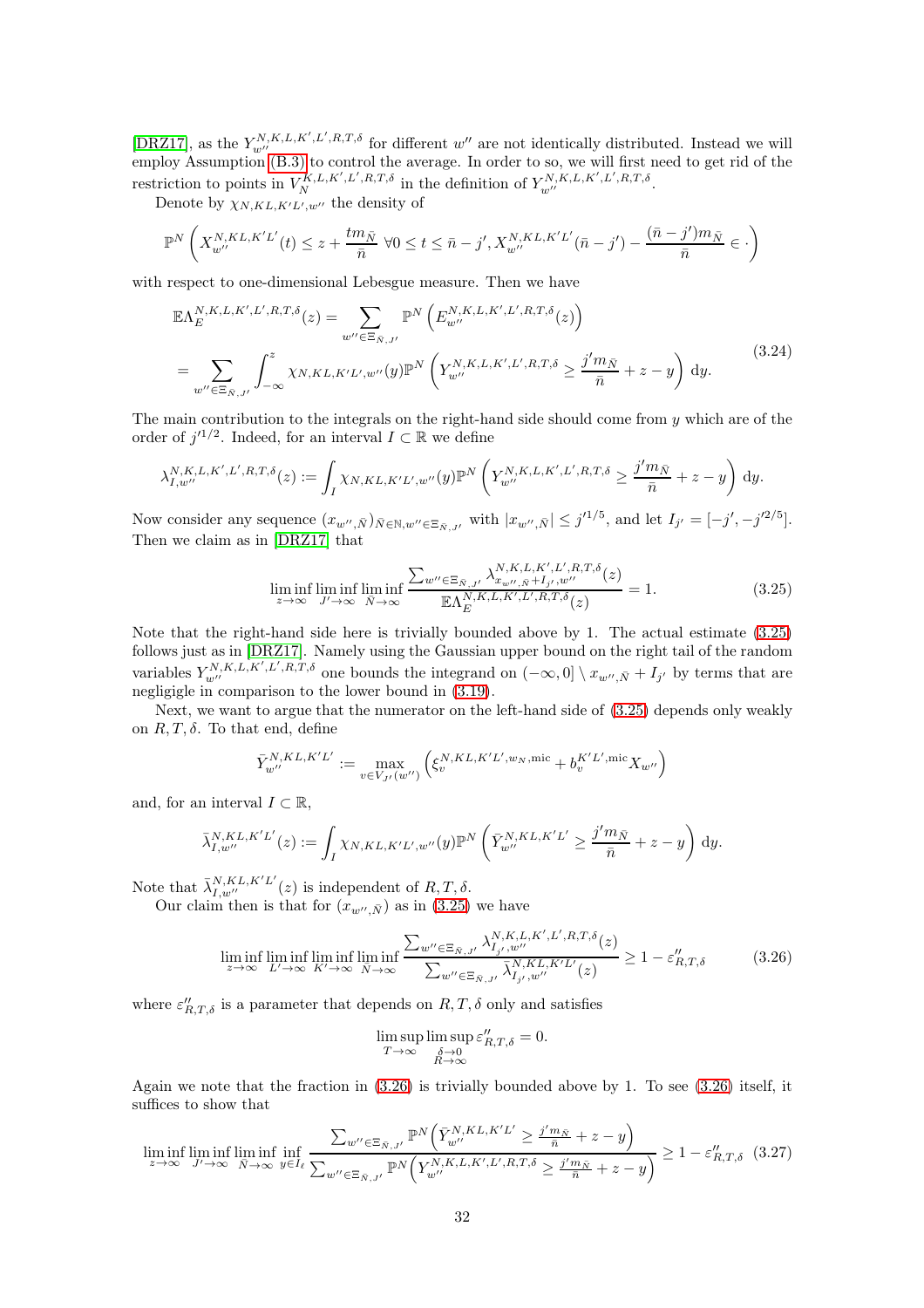as then  $(3.26)$  follows by integrating over y. To that end, let

$$
z' := \frac{j'm_{\bar{N}}}{\bar{n}} + z - y - m_{J'}
$$

and note that by Lemma [2.2,](#page-10-0)

<span id="page-32-0"></span>
$$
\sum_{w'' \in \Xi_{\bar{N},J'}} \left( \mathbb{P}^N \Big( \bar{Y}_{w''}^{N,KL,K'L'} \geq \frac{j'm_{\bar{N}}}{\bar{n}} + z - y \Big) - \mathbb{P}^N \Big( Y_{w''}^{N,KL,K',L',R,T,\delta} \geq \frac{j'm_{\bar{N}}}{\bar{n}} + z - y \Big) \right)
$$
\n
$$
\leq \sum_{w'' \in \Xi_{\bar{N},J'}} \mathbb{P}^N \Big( \max_{v \in V_{J'}(w'') \backslash V_N^{K,L,K',L',R,T,\delta}} \left( \xi_v^{N,KL,K'L',\text{mic}} + b_v^{K'L',\text{mic}} X_{w''} \right) \geq m_{J'} + z' \Big)
$$
\n
$$
\leq C \gamma_{w'_{a,KL,N}}^{K,L,K',L',R,\delta} \left( \frac{N}{JJ'} \right)^d z' e^{-\sqrt{2dz'}} \tag{3.28}
$$

where

$$
\begin{split} &\gamma_{w'_{a,KL,N}}^{K,L,K',L',R,\delta}:= \\ &\left(\mathrm{e}^{d(T+\Gamma)}\frac{\left|V_{\left\lfloor \frac{N}{KL}\right\rfloor}^{K,L,K',L',R,\delta}(w'_{a,KL,N})\right|}{N^d}\right(\mathbf{1}+T+\log\left(\frac{N^d}{\left|V_{\left\lfloor \frac{N}{KL}\right\rfloor}^{K,L,K',L',R,\delta}(w'_{N})\right|}\right)\right)^{19/8}+\mathrm{e}^{-c(T-\Gamma)}\right). \end{split}
$$

By  $(3.10)$ , we have

$$
\limsup_{T \to \infty} \limsup_{\substack{\delta \to 0 \\ R \to \infty}} \sup_{K,L \in \mathbb{N}} \limsup_{L' \to \infty} \limsup_{K' \to \infty} \limsup_{N \to \infty} \max_{a \in V_{KL}(0)} \gamma_{w'_{a,KL,N}}^{K,L,K',L',R,\delta} = 0.
$$

These estimates show that the difference between denominator and numerator in [\(3.26\)](#page-31-1) is small. On the other hand we have a lower bound for the numerator. Indeed we can pick some  $R_0$  large such that at least  $\frac{3}{4}$  of the points in  $\bigcup_{w'' \in \Xi_{\bar{N},J'}} V_{J'}(w'')$  satisfy  $\mathsf{R}^{(1)}_v \geq R_0$ . Then by the pigeonhole principle we can apply the lower bound on the right tail, Lemma [2.7,](#page-15-0) with  $R = R_0 + \Gamma$  on at least half of the cubes  $V_{J'}(w'')$ , and summing over these we find

$$
\sum_{w'' \in \Xi_{\bar{N},J'}} \mathbb{P}^N\left(\bar{Y}_{w''}^{N,KL,K'L'} \ge \frac{j'm_{\bar{N}}}{\bar{n}} + z - y\right) \ge cz'\left(\frac{N}{JJ'}\right)^d z' e^{-\sqrt{2dz'}}.
$$

Together with [\(3.28\)](#page-32-0), we find

$$
\frac{\sum_{w'' \in \Xi_{\bar{N},J'}} \lambda_{I_{j'},w''}^{N,K,L,K',L',R,T,\delta}(z)}{\sum_{w'' \in \Xi_{\bar{N},J'}} \bar{\lambda}_{I_{j'},w''}^{N,KL,K'L'}(z)} \ge 1 - C\gamma_{w'_{a,KL,N}}^{K,L,K',L',R,\delta}
$$

and from this estimate we immediately obtain [\(3.27\)](#page-31-2) and then also [\(3.26\)](#page-31-1).

Combining now [\(3.26\)](#page-31-1) with [\(3.25\)](#page-31-0), we have shown that

<span id="page-32-1"></span>
$$
\limsup_{z \to \infty} \limsup_{L' \to \infty} \limsup_{K' \to \infty} \limsup_{\bar{N} \to \infty} \left| \frac{\mathbb{E}\Lambda_E^{N,K,L,K',L',R,T,\delta}(z)}{\sum_{w'' \in \Xi_{\bar{N},J'}} \bar{\lambda}_{I_{j'},w''}^{N,K,L,K'L'}(z)} - 1 \right| \leq \varepsilon_{R,T,\delta}''.
$$
\n(3.29)

So to show the existence of  $\beta_{K'L'}$ , it suffices to show that  $\sum_{w'' \in \Xi_{\tilde{N},J'}} \bar{\lambda}_{I_{j'},w''}^{N,KL,K'L'}(z)$  has a limit that only depends on  $K'L'$ . Recall that

$$
\sum_{w'' \in \Xi_{\bar{N},J'}} \bar{\lambda}_{I_{j'},w''}^{N,KL,K'L'}(z) = \sum_{w'' \in \Xi_{\bar{N},J'}} \int_{I_{j'}} \chi_{N,KL,K'L',w''}(y) \mathbb{P}^{N,w_N} \left( \bar{Y}_{w''}^{N,KL,K'L'} \ge \frac{j'm_{\bar{N}}}{\bar{n}} + z - y \right) dy.
$$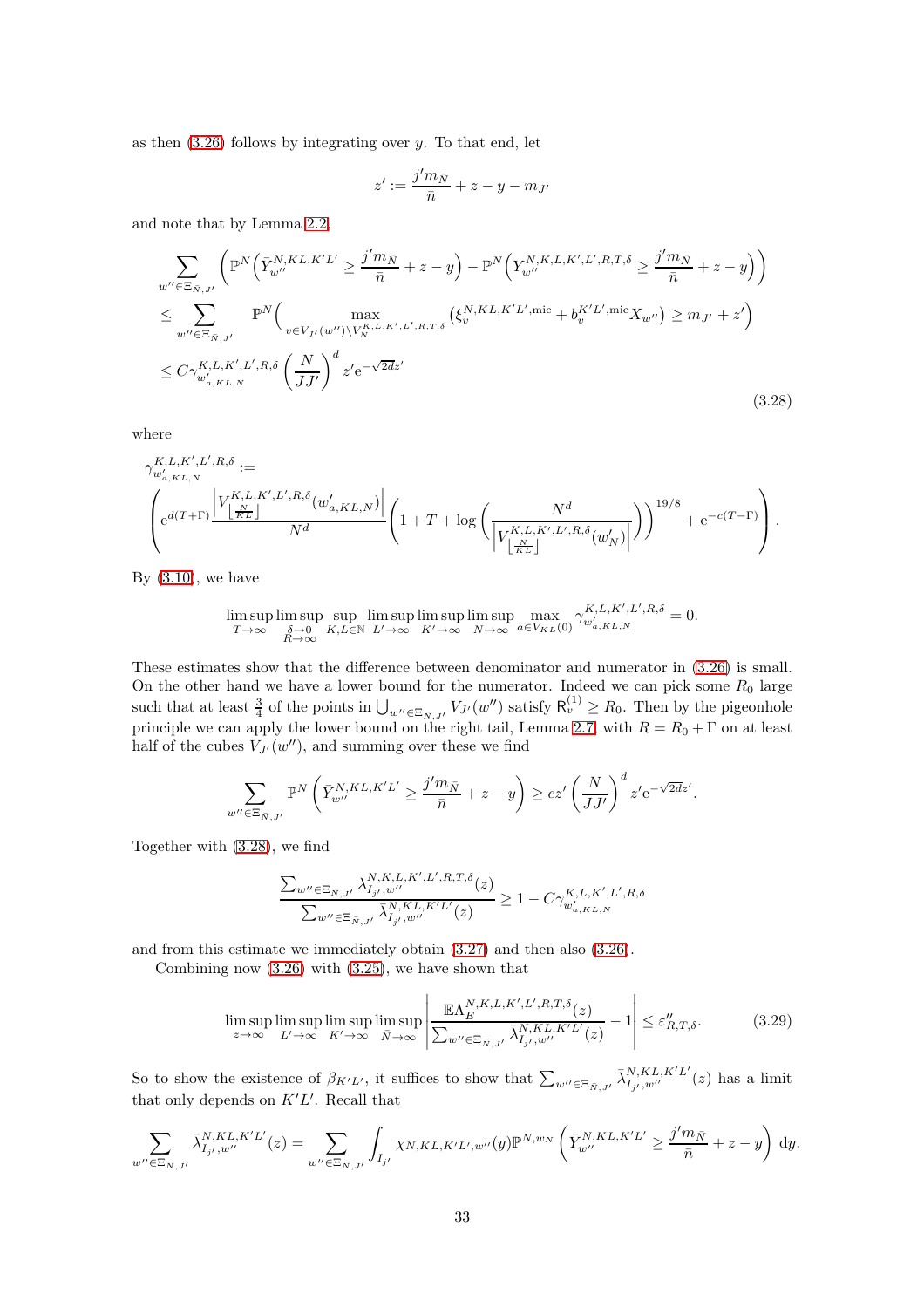Now we have that

$$
\frac{j'm_{\bar{N}}}{\bar{n}} = \sqrt{2d} \log 2j' + O\left(j'\frac{\log \bar{n}}{\bar{n}}\right)
$$

and therefore, by shifting the domain of integration by  $O(j' \frac{\log \bar{n}}{\bar{n}})$  and using the asymptotics for  $\chi_{N,KL,K'L',w''}(y)$  from [\[DRZ17,](#page-62-0) Equation (67)] to estimate the change in that term, we see that

$$
\sum_{w'' \in \Xi_{\bar{N},J'}} \bar{\lambda}_{I_{j'},w''}^{\bar{N},KL,K'L'}(z)
$$
\n
$$
= \left(1 + O\left(j'^3 \frac{\log \bar{n}}{\bar{n}}\right)\right) \int_{I_{j'}} \chi_{N,KL,K'L',w''}(y) \sum_{w'' \in \Xi_{\bar{N},J'}} \mathbb{P}^N\left(\bar{Y}_{w''}^{\bar{N},KL,K'L'} \ge \sqrt{2d} \log 2l + z - y\right) dy
$$
\n
$$
= \left(1 + O\left(j'^3 \frac{\log \bar{n}}{\bar{n}}\right)\right) \int_{I_{j'}} \chi_{N,KL,K'L',w''}(y)
$$
\n
$$
\sum_{w'' \in \Xi_{\bar{N},J'}} \mathbb{P}^{J',w''}\left(\max_{v \in V_{J'}(w'')} \varphi^{J',w''} + b_{J',v} X_{w''} \ge \sqrt{2d} \log 2l + z - y\right) dy.
$$

The right-hand side is now finally in a form to which we can apply our ergodicity Assumption [\(B.3\).](#page-3-4) By that assumption and dominated convergence we know for every fixed  $y \leq 0$  that

$$
\lim_{N \to \infty} \left( \frac{KLK'L'}{N} \right)^d \sum_{w'' \in \Xi_{\tilde{N},J'}} \mathbb{P}^N \left( \max_{v \in V_{J'}(w'')} \varphi + b_v^{K'L', \text{mic}} x \ge \sqrt{2d} \log 2l + z - y \right)
$$
\n
$$
= \lim_{N \to \infty} \int_{\mathbb{R}} \frac{e^{-x^2/2}}{\sqrt{2\pi}} \left( \frac{KK'LL''}{N} \right)^d \sum_{w'' \in \Xi_{\tilde{N},J'}} \mathbb{P}^N \left( \max_{v \in V_{J'}(w'')} \varphi + b_v^{K'L', \text{mic}} x \ge \sqrt{2d} \log 2l + z - y \right) dx
$$
\n
$$
= \int_{\mathbb{R}} \int \frac{e^{-x^2/2}}{\sqrt{2\pi}} \mathbb{P}^N \left( \max_{v \in V_{J'}(w'')} \varphi + b_v^{K'L', \text{mic}} x \ge \sqrt{2d} \log 2l + z - y \right) \nu_{J'}(\text{d}\mathbb{P}) dx.
$$

Using dominated convergence a second time and also the asymptotics from [\[DRZ17,](#page-62-0) Equation (67)], we obtain

<span id="page-33-0"></span>
$$
\lim_{N \to \infty} \sum_{w'' \in \Xi_{\bar{N},J'}} \bar{\lambda}_{I_{j'},w''}^{N,KL,K'L'}(z)
$$
\n
$$
= \int_{I_{j'}} \frac{z(z-y)}{\sqrt{2\pi \log 2}e^{\sqrt{2d}y}} \int_{\mathbb{R}} \int \frac{e^{-x^2/2}}{\sqrt{2\pi}} \mathbb{P}^N \left( \max_{v \in V_{J'}(w'')} \varphi + b_v^{K'L',\text{mic}} x \ge \sqrt{2d} \log 2l + z - y \right) \nu_{J'}(\text{d}\mathbb{P}) \, \text{d}x \, \text{d}y
$$
\n
$$
= \int_{I_{j'}} \frac{z(z-y)}{\sqrt{2\pi \log 2}e^{\sqrt{2d}y}} \int \mathbb{P} \left( \max_{v \in V_{J'}(w'')} \varphi + b_{J',v} X \ge \sqrt{2d} \log 2l + z - y \right) \nu_{J'}(\text{d}\mathbb{P}) \, \text{d}y. \tag{3.30}
$$

Denoting the right-hand side of [\(3.30\)](#page-33-0) by  $\Lambda^{*,J'}(z)$  and recalling [\(3.29\)](#page-32-1) and [\(3.23\)](#page-30-4), we have thus shown that there is  $\Lambda^{*,K'L'}(z)$  depending on  $K'L'$  and z only, such that

$$
\limsup_{z \to \infty} \limsup_{L' \to \infty} \limsup_{K' \to \infty} K' \to \infty
$$
\n
$$
\frac{\mathbb{P}^N \left( \max_{v \in V_{\lfloor \frac{N}{KL} \rfloor}} \sum_{j \in L, K', L', K', L', R, T, \delta} (w'_{a, KL, N}) \xi_v^{N, KL, K'L', \text{fine}} \ge m_{\lfloor \frac{N}{KL} \rfloor} + z \right)}{\Lambda^{*, K'L'}(z)} - 1 \le \varepsilon_{R, T, \delta}''.
$$
\n(3.31)

Now the only remaining task is to asymptotics of  $\Lambda^{*,K'L'}(z)$  for large z. This can be done just as in [\[DRZ17\]](#page-62-0), using [\(3.25\)](#page-31-0) as well as the asymptotics from [\[DRZ17,](#page-62-0) Equation (67)]. We omit the details.  $\Box$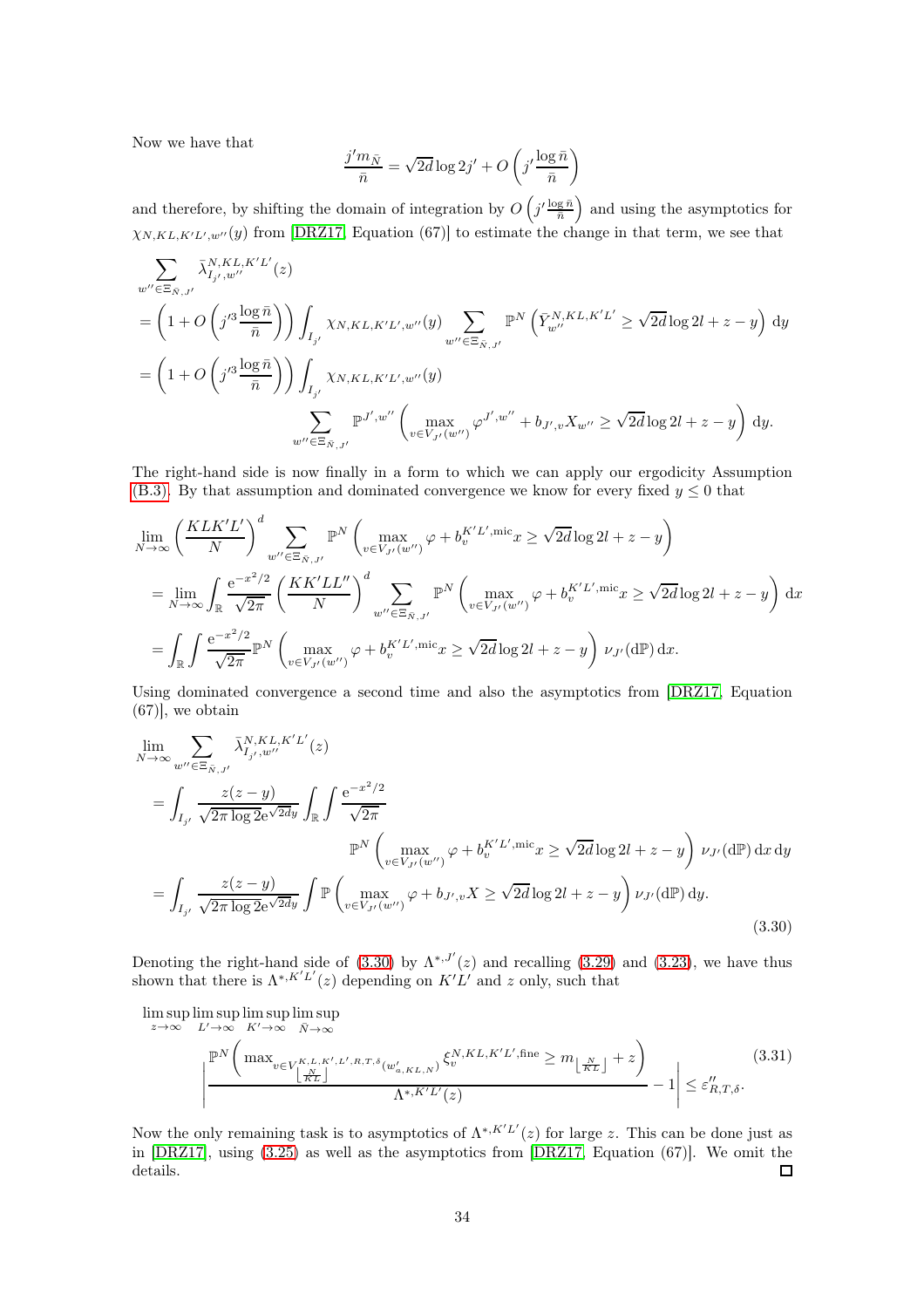Using Lemma [3.5,](#page-27-0) we can complete the proof of Theorem [1.4](#page-3-0) just as in [\[DRZ17\]](#page-62-0). Let us mention the most important steps.

As a first step, we note that with little additional effort we can deduce from [3.5](#page-27-0) a seemingly stronger version.

<span id="page-34-2"></span>**Lemma 3.6.** In the setting of Lemma [3.5](#page-27-0) there is a function  $\gamma: \mathbb{N}^3 \times (0,1) \to \mathbb{R}$  such that for all  $R, T, \delta$  we have

$$
\lim_{J' \to \infty} \gamma(J', R, T, \delta) = 0
$$

and such that

<span id="page-34-0"></span>
$$
\limsup_{z' \to \infty} \limsup_{K'L' \to \infty} \limsup_{N \to \infty} \sup_{z' \le z \le \gamma(K'L', R, T, \delta)} \sup_{\begin{subarray}{c} e^{\sqrt{2d}z} \\ z \end{subarray}} \sup_{\begin{subarray}{c} \mathbb{R}^N, K L, K'L', \text{fine} \ge m_{\lfloor \frac{N}{KL} \rfloor} + z \end{subarray}} \sum_{j} \beta_{K'L}^{N, KL, K'L', \text{fine} \ge m_{\lfloor \frac{N}{KL} \rfloor} + z \end{subarray} - \beta_{K'L'} \le 2\varepsilon_{R, T, \delta}''.
$$
\n(3.32)

The corresponding result in [\[DRZ17\]](#page-62-0) is stated there without proof, so let us quickly give an outline of the proof here.

*Proof.* Abbreviate the term in absolute values in  $(3.32)$  by  $F_{N,K,L,K'L',R,T,\delta}(z)$ . The probability in  $(3.32)$  is a non-increasing function of z, while the prefactor  $e^{\sqrt{2dz}}/z$  grows only exponentially fast. These facts combined imply that we can control  $F$  on short intervals by its values at the endpoints of that interval. This means we can discretize the problem in z. More precisely, there is  $\eta > 0$ depending only on  $\varepsilon''_{R,T,\delta}$  and  $\Gamma^{\pm}$  such that [\(3.32\)](#page-34-0) follows from

<span id="page-34-1"></span>
$$
\limsup_{z' \to \infty} \limsup_{K' L' \to \infty} \limsup_{N \to \infty} \sup_{z' \le z - \eta \le \gamma(K' L', R, T, \delta) + \eta} |F_{N, KL, K' L', R, T, \delta}(z)| \le \frac{3}{2} \varepsilon_{R, T, \delta}^{\prime\prime}.
$$
\n(3.33)

To see  $(3.33)$ , note that from Lemma [3.5](#page-27-0) we know that for each fixed sufficiently large z we have

$$
\limsup_{K'L' \to \infty} \limsup_{N \to \infty} |F_{N,KL,K'L',R,T,\delta}(z)| \leq \frac{5}{4} \varepsilon''_{R,T,\delta}.
$$

So for each sufficiently large z there is  $J'_z < \infty$  such that for any  $K'L' \geq J'_z$  we have

$$
\limsup_{N \to \infty} |F_{N,KL,K'L',R,T,\delta}(z)| \leq \frac{3}{2} \varepsilon''_{R,T,\delta}.
$$

Now we can define

$$
\gamma(K'L', R, T, \delta) = \sup \{ z \in \eta \mathbb{Z} \colon K'L' \ge J_z' \} .
$$

With this choice of  $\gamma$  we trivially have [\(3.33\)](#page-34-1), and moreover it is clear that  $\lim_{J'\to\infty} \gamma(J',R,T,\delta) =$ ∞.

We construct a field that is independent of  $N$  as follows: Our starting point is Lemma [3.6,](#page-34-2) and we use the objects from that Lemma (and Lemma [3.5\)](#page-27-0).

Let  $\hat{\Xi}_{KL} = \frac{1}{KL} \mathbb{Z}^d \cap [0,1]^d$ . Let  $\tilde{\gamma}(J) := \log \log \log(J)$ .<sup>[6](#page-34-3)</sup> For each  $x \in \hat{\Xi}_{KL}$ , consider a Bernoulli random variable  $\rho_{KL,K'L',R,T,\delta,x}$  with

$$
\mathbb{P}(\rho_{KL,K'L',R,T,\delta,x}=1) = \beta_{K'L'}\tilde{\gamma}(KL) e^{-\sqrt{2d}\tilde{\gamma}(KL)}
$$

and a random variable  $Y_{KL,K'L',R,T,\delta,x}$  such that

$$
\mathbb{P}(Y_{KL,K'L',R,T,\delta,x} \geq z) = \frac{\tilde{\gamma}(KL)}{\tilde{\gamma}(KL) + z} e^{-\sqrt{2dz}}.
$$

<span id="page-34-3"></span><sup>&</sup>lt;sup>6</sup>In [\[DRZ17\]](#page-62-0) the choice  $\tilde{\gamma} = \gamma$  was made. However the functions do play different roles, and so we prefer to keep them separate here.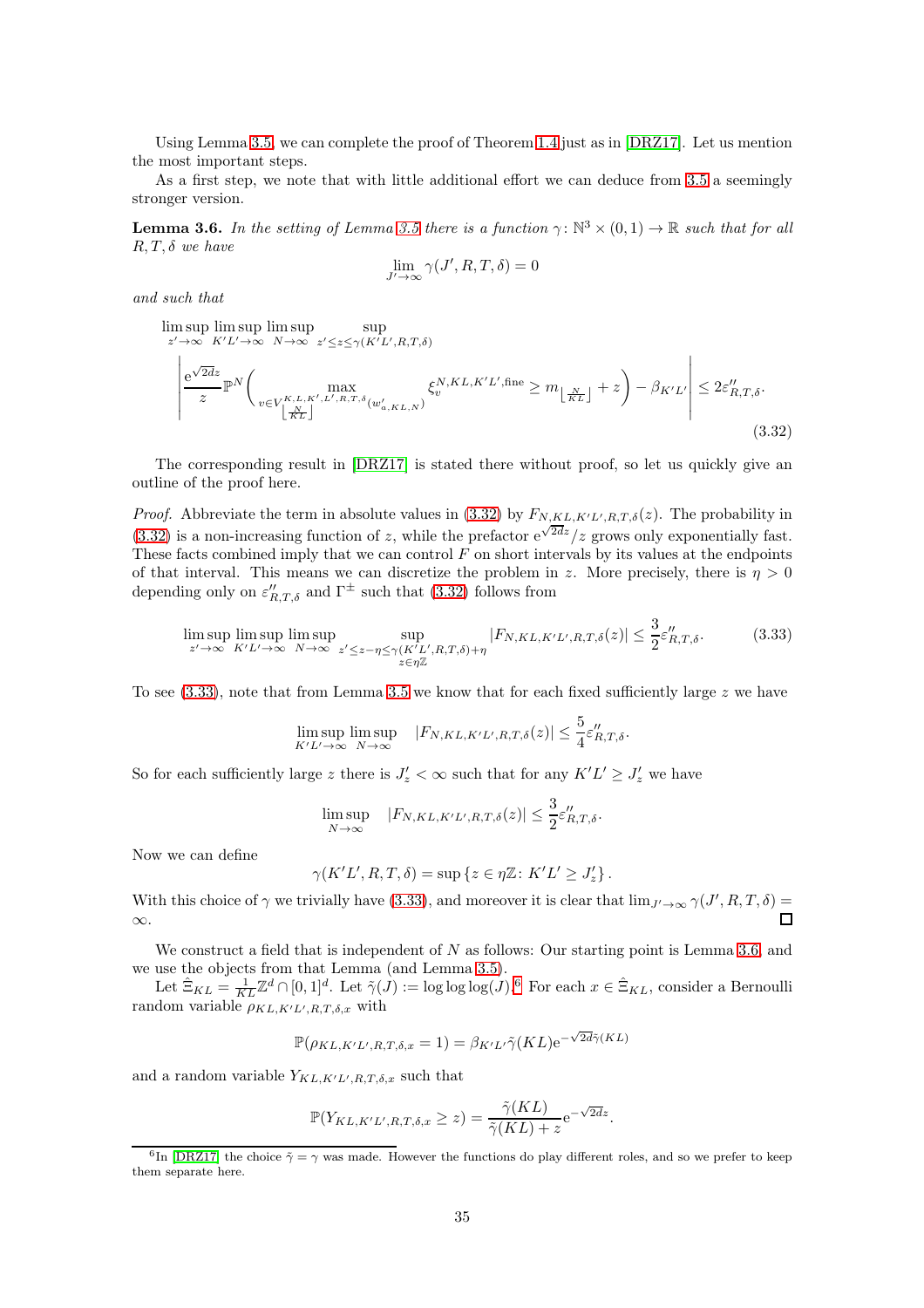The random field  $Z_{KL,K'L',R,T,\delta}$  will be defined as a downscaled version of  $\xi^{N,J,J',R,\delta,\text{coarse}}$  (which by the downscaling becomes independent of N). To be precise, consider  $\varphi^{KL}$  distributed according to  $\mathbb{P}^{KL}$ , and define the random field  $Z_{KL,K'L',R,T,\delta}$  by

$$
Z_{KL,K'L',R,T,\delta,x} = \varphi_{KLx}^{KL} + \hat{b}_{KLx}^{KL,R,\delta,\max} X_{KLx}^{\max}
$$

where  $\hat{b}^{KL,R,\delta,\text{mac}}$  is as in [\(3.8\)](#page-24-2) and  $X^{\text{mac}}$  is a collection of independent standard Gaussians.

We can assume that  $(\rho_{KL,K'L',R,T,\delta,x})_{x \in \Xi_{KL}}$ ,  $(Y_{KL,K'L',R,T,\delta,x})_{x \in \Xi_{KL}}$  and  $Z_{KL,K'L',R,T,\delta}$  are all independent. This allows us to consider the random field  $\hat{\xi}^{KL,K'L',R,T,\delta}$  on  $\Xi_{KL}$ , where

$$
\hat{\xi}_x^{K,L,K',L',R,T,\delta} = Z_{KL,K'L',R,T,\delta,x} - \sqrt{2d} \log(KL) + \rho_{KL,K'L',R,T,\delta,x} \left( Y_{KL,K'L',R,T,\delta,x} + \tilde{\gamma}(KL) \right).
$$

<span id="page-35-4"></span><span id="page-35-0"></span>**Lemma 3.7.** Under Assumptions  $(A.1)$ ,  $(A.2)$ ,  $(A.3)$ ,  $(A.4)$ ,  $(B.1)$ ,  $(B.2)$  and  $(B.3)$  we have that

$$
\limsup_{T \to \infty} \limsup_{\substack{\delta \to 0 \\ R \to \infty}} \limsup_{(L, K, L', K') \to \infty} \limsup_{N \to \infty} \exp \left( \frac{2 \pi}{L} \sum_{\substack{k,l \\ k \in \mathbb{Z}_{KL}}} \sum_{\substack{k,l \\ k,l}} \sum_{\substack{k,l \\ k,l}} \sum_{\substack{k,l \\ k,l}} \sum_{\substack{k,l \\ k,l}} \sum_{\substack{k,l \\ k,l}} \sum_{\substack{k,l \\ k,l}} \sum_{\substack{k,l \\ k,l}} \sum_{\substack{k,l \\ k,l}} \sum_{\substack{k,l \\ k,l}} \sum_{\substack{k,l \\ k,l}} \sum_{\substack{k,l \\ k,l}} \sum_{\substack{k,l \\ k,l}} \sum_{\substack{k,l \\ k,l}} \sum_{\substack{k,l \\ k,l}} \sum_{\substack{k,l \\ k,l}} \sum_{\substack{k,l \\ k,l}} \sum_{\substack{k,l \\ k,l}} \sum_{\substack{k,l \\ k,l}} \sum_{\substack{k,l \\ k,l}} \sum_{\substack{k,l \\ k,l}} \sum_{\substack{k,l \\ k,l}} \sum_{\substack{k,l \\ k,l}} \sum_{\substack{k,l \\ k,l}} \sum_{\substack{k,l \\ k,l}} \sum_{\substack{k,l \\ k,l}} \sum_{\substack{k,l \\ k,l}} \sum_{\substack{k,l \\ k,l}} \sum_{\substack{k,l \\ k,l}} \sum_{\substack{k,l \\ k,l}} \sum_{\substack{k,l \\ k,l}} \sum_{\substack{k,l \\ k,l}} \sum_{\substack{k,l \\ k,l}} \sum_{\substack{k,l \\ k,l}} \sum_{\substack{k,l \\ k,l}} \sum_{\substack{k,l \\ k,l}} \sum_{\substack{k,l \\ k,l}} \sum_{\substack{k,l \\ k,l}} \sum_{\substack{k,l \\ k,l}} \sum_{\substack{k,l \\ k,l}} \sum_{\substack{k,l \\ k,l}} \sum_{\substack{k,l \\ k,l}} \sum_{\substack{k,l \\ k,l}} \sum_{\substack{k,l \\ k,l}} \sum_{\substack{k,l \\ k,l}} \sum_{\substack{k,l \\ k,l}} \sum_{\substack{k,l \\ k,l}} \sum_{\substack{k,l \\ k,l}} \sum_{\substack{k,l \\ k,l}} \sum_{\substack{k,l \\ k,l}} \sum_{\substack{k,l \\ k,l}} \sum_{\substack{k,l \\ k,l}} \sum_{\substack{k,l \\ k,l}} \sum_{\substack{k,l \\ k,l}} \sum_{\substack{k,l \\ k,l}} \sum_{\substack{k,l \\ k,l}} \sum_{\
$$

Proof. This is shown similar to [\[DRZ17,](#page-62-0) Theorem 4.5], so we just describe the most important steps.

Let  $\varepsilon > 0$  be given. Our goal is to construct a coupling between the two fields such that on an event of probability  $1 - \varepsilon$  their maxima are at most  $\varepsilon$  apart. As a first step, we choose T, R large and  $\delta$  small and fix them for the moment.

Now we proceed just like in the proof of [\[DRZ17,](#page-62-0) Theorem 4.5]. It is obvious from the definition of  $\hat{\xi}^{K,L,K',L',R,T,\delta}$  how to couple it to  $\xi^{N,KL,K'L',R,\delta,\text{coarse}}$ . To construct the coupling for the other random variables, the main observation is that with high probability the maximum of  $\xi^{N,KL,K'L',R,T,\delta}$  is assumed at a point where  $\xi^{N,KL,K'L',\text{fine}}$  is exceptionally large, and hence in the regime where the right-tail asymptotics from Lemma [3.6](#page-34-2) are sharp. To make this precise, let  $v_{\text{max}} = \operatorname{argmax}_{v \in V_N^{K, L, K', L', R, T, \delta}} \xi_v^{N, KL, K', L', R, T, \delta}$ . Note that by Lemma [2.6](#page-14-3) and [2.8](#page-17-0) the maximum of  $\xi^{N,KL,K'L',R,T,\delta}$  over  $V_{N}^{K,L,K',L',R,T,\delta}$  is tight around  $m_N$ , and similarly the maximum of  $\xi^{N,KL,K'L',R,\delta,\text{coarse}}$  over  $V_N^{K,L,K',L',R,T,\delta}$  is tight around  $m_J$ . We have

$$
\lim_{J \to \infty} \lim_{N \to \infty} m_N - m_{\lfloor \frac{N}{J} \rfloor} - m_J - \tilde{\gamma}(J) = \infty,
$$

and so we have

<span id="page-35-1"></span>
$$
\xi_{v_{\text{max}}}^{N,KL,K'L',\text{fine}} \ge m_{\left\lfloor \frac{N}{KL} \right\rfloor} + \tilde{\gamma}(KL) \tag{3.35}
$$

on a event whose probability tends to 1 in the limit  $N \to \infty$  and then  $(L, K, L', K') \to \infty$ . So for our purposes we can assume that [\(3.34\)](#page-35-0) occurs.

By similar arguments we can assume that

<span id="page-35-2"></span>
$$
\max_{v \in V_N^{K, L, K', L', R, T, \delta}} \xi_v^{N, KL, K'L', \text{fine}} \le m_{\lfloor \frac{N}{KL} \rfloor} + KL. \tag{3.36}
$$

For  $w' \in \mathcal{W}_{N,\lfloor \frac{N}{KL} \rfloor}$  define

$$
M_{w'}^{N,K,L,K',L',R,T,\delta,\text{fine}} = \max_{v \in V_N^{K,L,K',L',R,T,\delta}(w')} \xi_v^{N,KL,K'L',\text{fine}}.
$$

Note that Lemma [3.6](#page-34-2) gives us good estimates for  $\mathbb{P}(M_{w'}^{N,K,L,K',L',R,T,\delta,\text{fine}} \ge m_{\lfloor N/KL\rfloor} + z$  when  $z \in [z', \gamma(K'L', R, T, \delta)]$ . In view of [\(3.35\)](#page-35-1) and [\(3.36\)](#page-35-2) we thus want to arrange our parameters such that

<span id="page-35-3"></span>
$$
[\tilde{\gamma}(KL), KL] \subset [z', \gamma(K'L', R, T, \delta)].
$$
\n(3.37)

But this is not a problem: We first choose  $z'$  large enough that the error in  $(3.32)$  is small, then KL large enough in terms of  $z'$ , and finally  $K'L'$  large enough in terms of KL. Now it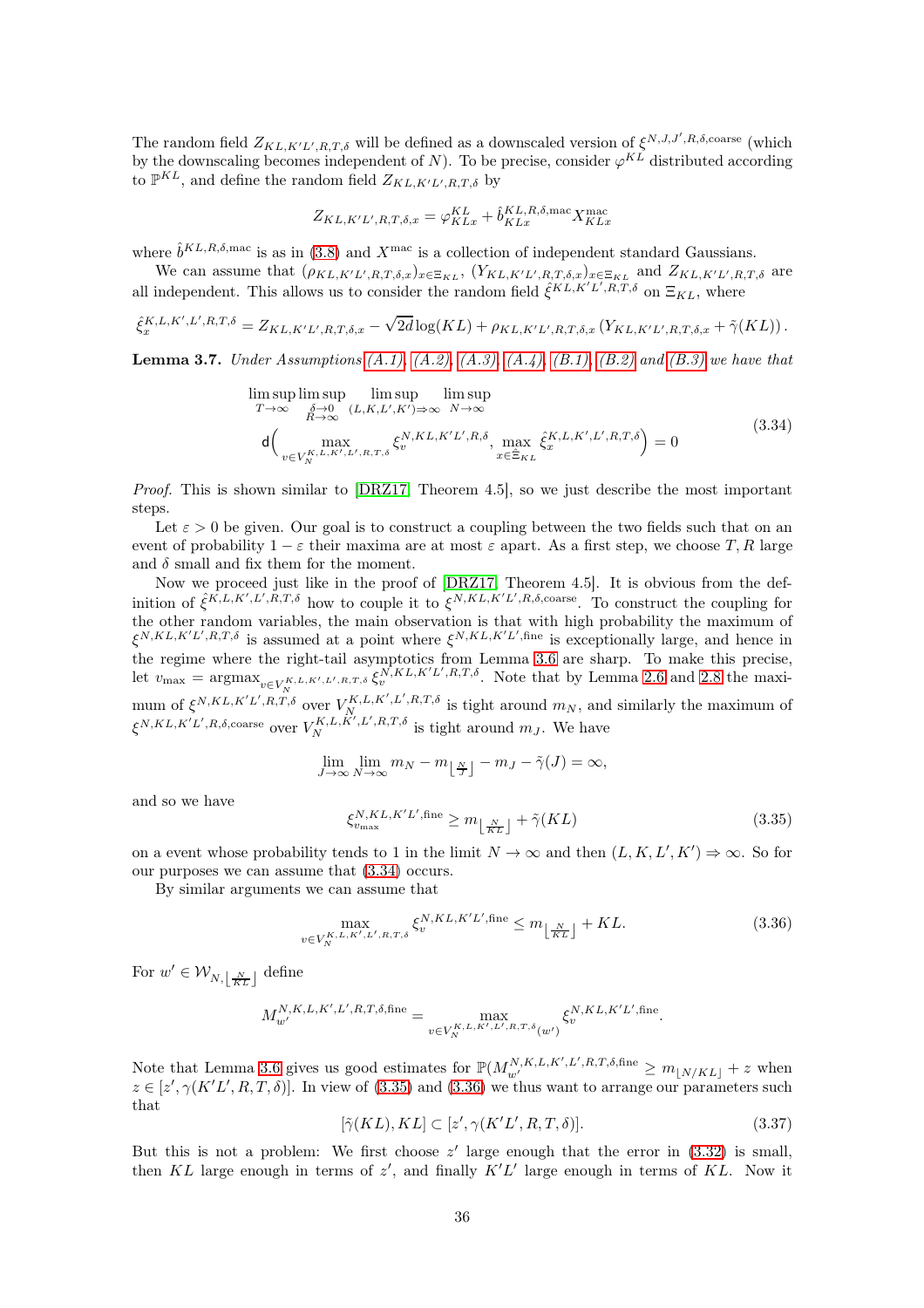is clear how to construct the coupling. Our goal is that  $\rho_{KL,K'L',R,T,\delta} = 1$  if and only if the corresponding  $M^{N,K,L,K',L',R,T,\delta,\text{fine}}$  exceeds  $m_{\lfloor N/KL \rfloor} + \tilde{\gamma}(KL)$ , and in that case  $Y_{KL,K'L',R,T,\delta}$ should equal  $M^{N,K,L,K',L',R,T,\delta,\text{fine}} - \tilde{\gamma}(KL)$ . We can achieve this exactly, but [\(3.36\)](#page-35-2), [\(3.37\)](#page-35-3) and Lemma [3.6](#page-34-2) imply that this is possible up to errors that are bounded by  $C\varepsilon_{R,T,\delta}''$  in the limit  $N \to \infty$  and then  $(L, K, L', K') \Rightarrow \infty$  (see [\[DRZ17\]](#page-62-0) for more details). Note that by [\(3.35\)](#page-35-1) there is at least one x with  $\rho_{KL,K'L',R,T,\delta,x} = 1$ , and so our coupling indeed ensures that  $\max_{v \in V_N^{K,L,K',L',R,T,\delta}} \xi_v^{N,KL,K'L',R,\delta}$  and  $\max_{x \in \hat{\Xi}_{KL}} \hat{\xi}_x^{K,L,K',L',R,T,\delta}$  are close. All errors vanish in the limit  $N \to \infty$ , then  $(L, K, L', K') \to \infty$ , then  $R \to \infty$ ,  $\delta \to 0$  and finally  $T \to \infty$ . This allows us to conclude the proof.

*Proof of Theorem [1.4.](#page-3-0)* The convergence in distribution of the recentered maximum follows directly from Lemma [3.4](#page-27-1) and Lemma [3.7.](#page-35-4)

The characterisation of the limit law as a randomly shifted Gumbel distribution requires more work. However, the argument is completely analogous to the proof of [\[DRZ17,](#page-62-0) Theorem 1.4], and so we omit the details. П

# <span id="page-36-0"></span>4 Estimates for Green's functions on percolation clusters, and proof of Theorem [1.9](#page-5-0)

This section is devoted to the proof of Theorem [1.9,](#page-5-0) based on quantitative homogenization results and a-priori estimates from percolation theory, and is structured as follows. Section [4.1](#page-36-1) collects results from the quantitative homogenization literature, and in particular from [\[AD18,](#page-60-3) [DG21\]](#page-61-19), and introduces some useful modifications with respect to locality of various parameters and uniformity as function of the parameter  $p$ . The next three sections are devoted to the proof of Theorem [1.9,](#page-5-0) by checking the assumptions of Theorem [1.4.](#page-3-0) In Section [4.2,](#page-41-1) which deals with the "easy to check" assumptions of Theorem [1.4,](#page-3-0) we slightly modify the results from Section [4.1](#page-36-1) and verify all assumptions of Theorem [1.4](#page-3-0) except for [\(A.1\)](#page-2-1) and [\(B.1\).](#page-3-1) These arguments are valid for all  $p > p_c = 1/2$ . Section [4.3](#page-51-0) is devoted to the statements and proofs of some large deviation results for the percolation cluster  $\mathcal{C}_{\infty}$ , for p close to 1. The verification of the remaining Assumptions  $(A.1)$  and  $(B.1)$  for p sufficiently close to 1 is carried out in Section [4.4,](#page-53-0) and is based on the results in Section [4.3.](#page-51-0)

#### <span id="page-36-1"></span>4.1 Homogenization on percolation clusters

In this section we introduce various notation and recall various existing results on the structure of supercritical clusters, and on the large-scale behaviour of the graph Laplacian on the cluster. We take various results on the homogenization of the percolation cluster from [\[AD18,](#page-60-3) [DG21\]](#page-61-19). Most results have the character that there is a random scale  $R_v$  indexed by  $v \in \mathbb{Z}^2$  such that on length-scales  $\geq R_v$  around v some desirable property holds. Where possible we also state an estimate that the event  ${R \leq R}$  is asymptotically a local event. This is not done in the works [\[AD18,](#page-60-3) [DG21\]](#page-61-19) from which we cite. However in most cases it is very easy do so, so we state and prove the (asymptotic) locality right away. A notable exception is Theorem [4.1,](#page-37-0) where there is no direct way to obtain locality of the relevant random scale, and so we postpone discussing the locality in that theorem to the next section.

In this section we only consider dimension  $d = 2$ . We denote by  $\nabla$  and  $\Delta$  the lattice gradient and Laplacian, and by  $\overline{\nabla}$  and  $\overline{\Delta}$  their continuous counterparts. We also denote by  $L^q$  discrete q-norms, and by  $\bar{L}^q$  the (standard) continuous q-norms. Thereby we hopefully avoid any risk of confusion.

Recall that  $V_N(w)$  denoted the cube of sidelength N and lower left corner w, and that  $\partial^+ V_N(w)$ denotes its outer boundary. In this section we will frequently encounter cubes with given center. Thus we define  $Q_N(w) = w + [-N + 1, N - 1]^2 \cap \mathbb{Z}^2$ .

In the following we denote the sidelength of a cube  $Q := V_N(w)$  by  $\ell(Q) := N$  (note that  $\ell(Q_N(w)) = 2N - 1$  with our definitions).

Let  $0 < \Lambda^- \leq \Lambda^+$ . We let F be the Borel  $\sigma$ -algebra on  $({0} \cup [\Lambda^-,\Lambda^+]^{E(\mathbb{Z}^2)}$ , and we let **P** be an i.i.d. probability measure on  $(\{0\} \cup [\Lambda^-, \Lambda^+])^{E(\mathbb{Z}^2)}$ , F. In other words, for each edge  $e \in E(Z^2)$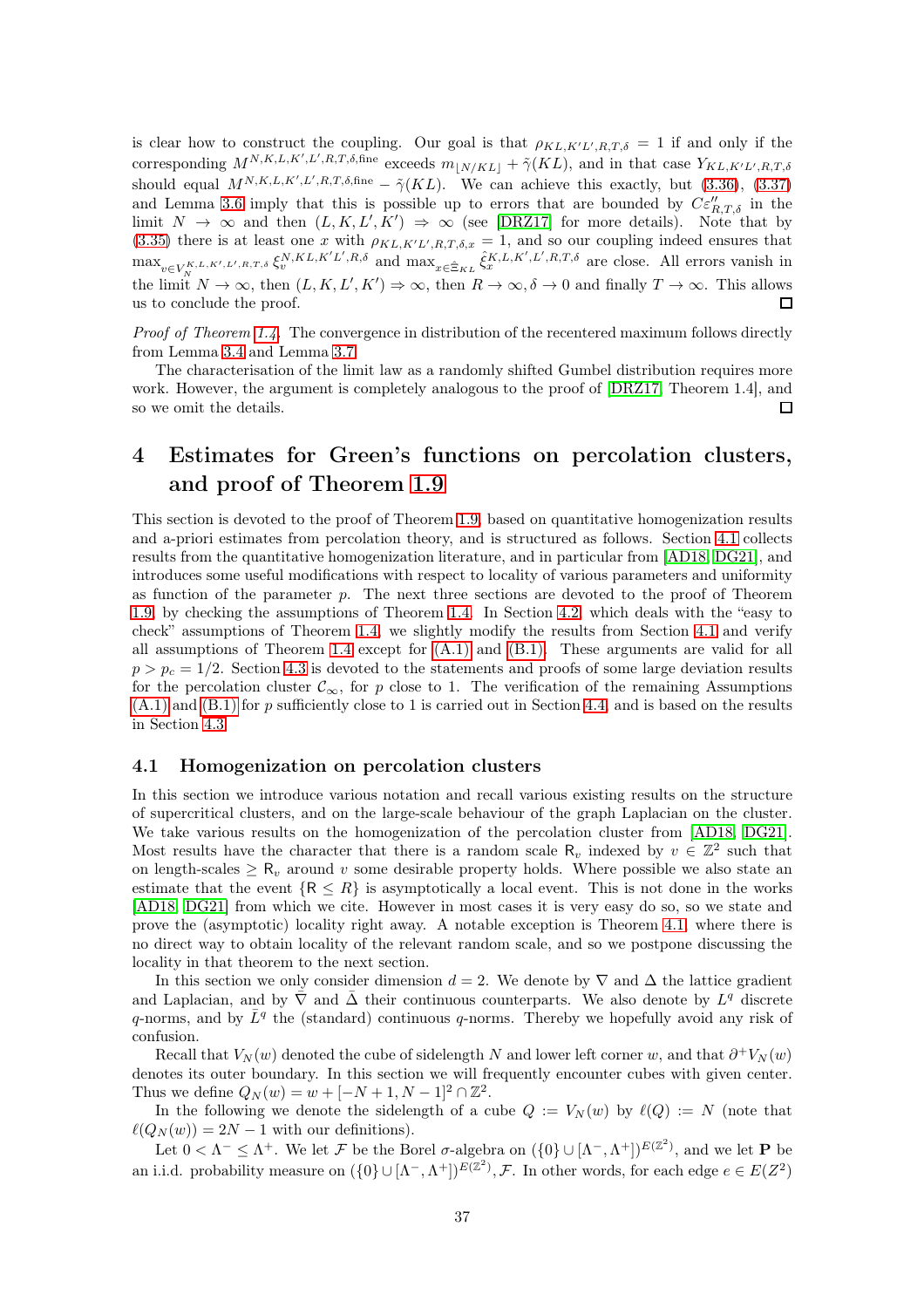we consider an i.i.d random variable  $a(e)$  supported in  $\{0\} \cup [\Lambda^-, \Lambda^+]$ , and denote by **P** the joint law of the  $a(e)$ .

For some  $A \subset E(\mathbb{Z}^2)$ , we let  $\mathcal{F}_A$  be the  $\sigma$ -algebra generated by  $\{a(e): e \in A\}$ . When A is equal to the edges of the subgraph induced by  $Q_N(w)$ , we write, slightly abusing notation,  $\mathcal{F}_{Q_N(w)}$  for the corresponding  $\sigma$ -algebra.

Let  $p = P(a(e) > 0)$ . We always assume  $p > 1/2$ , the critical threshold for bond percolation on  $\mathbb{Z}^2$  [\[Kes80\]](#page-62-11). It is well-known that **P**-almost surely there is a unique infinitely cluster  $\mathcal{C}_{\infty}$ , i.e. a infinite connected subgraph of  $\mathbb{Z}^2$  such that  $\mathbf{a}(e) > 0$  for each  $e \in E(\mathcal{C}_{\infty})$ . We denote by  $\mathsf{d}_{\mathcal{C}_{\infty}}$  the graph distance on  $\mathcal{C}_{\infty}$  (as an unweighted graph).

Unless indicated otherwise, we regard  $p, \Lambda^-, \Lambda^+$  as fixed and so do not make explicit how various constants depend on this quantities, except that in various locations, with  $\Lambda^{-}$ ,  $\Lambda^{+}$  fixed we specify uniformity with respect to  $p$  in a neighborhood of 1.

We let  $\Delta_{\mathbf{a}}$  be the graph Laplacian on  $\mathcal{C}_{\infty}$ , i.e.

$$
\Delta_{\mathbf{a}}U(x) = \sum_{\{u,v\} \in E(\mathcal{C}_{\infty})} \mathbf{a}(\{u,v\})(U(u) - U(v)).
$$

If  $V_N(w) \subset \mathbb{Z}^2$  is a box, we can define a Green's function  $G^{\mathbf{a}}_{V_N(w)} \colon \mathcal{C}_{\infty} \times \mathcal{C}_{\infty} \to \mathbb{R}$  as follows: if  $v \notin V_N(w)$ , then  $G^{\mathbf{a}}_{V_N(w)}(\cdot, v) = 0$ , while if  $v \in V_N(w)$  then  $G^{\mathbf{a}}_{V_N(w)}(\cdot, v)$  is the unique function which is 0 on  $\mathcal{C}_{\infty} \setminus V_N(w)$  and such that  $-\Delta_{\mathbf{a}} G_{V_N(w)}^{\mathbf{a}}(\cdot, v) = \delta_v$  on  $V_N(w) \cap \mathcal{C}_{\infty}$ . Note that  $G_{V_N(w)}^{\mathbf{a}}$ is also the Green's function for the (variable speed, continuous time) random walk on  $\mathcal{C}_{\infty}$  that is killed when exiting  $V_N(w)$ .

We also want to define a Green's function  $G^a$  on all of  $\mathcal{C}_{\infty}$ . This is only possible when we fix some normalization. We let  $G^{\mathbf{a}}: \mathcal{C}_{\infty} \times \mathcal{C}_{\infty} \to \mathbb{R}$  be a function such that  $-\Delta_{\mathbf{a}}G^{\mathbf{a}}(\cdot, y) = \delta_y$ ,  $G^{\mathbf{a}}(y, y) = 0$  and  $\lim_{|x| \to \infty} \frac{1}{|x|} G^{\mathbf{a}}(x, y) = 0$  for all  $x, y$ . There is a unique such function **P**-almost surely. The function  $G^{\mathbf{a}}$  is also the potential kernel for random walk on  $\mathcal{C}_{\infty}$ .

From the theory of stochastic homogenization it is known that there is a deterministic constant  $\overline{a}$ such that the operator  $-\Delta_{\bf a}$  homogenizes to the operator  $-\overline{\bf a}\Delta$ , i.e. a scalar multiple of the standard continuous Laplacian. In the following we rely in particular on the quantitative homogenization results from [\[AD18,](#page-60-3) [DG21\]](#page-61-19). Let us quote the results that are the most important for us.

We begin with an estimate for  $G^a$  that follows easily from [\[DG21,](#page-61-19) Theorem 1.2]. Here and in the rest of the chapter, we use the phrase "there is a uniform  $s > 0$ " to mean that  $s > 0$  is bounded below uniformly in p in a neighborhood of 1, for fixed  $\Lambda^+/\Lambda^-$ .

<span id="page-37-0"></span>**Theorem 4.1.** For each  $p > 1/2$  and each  $\Lambda^+/\Lambda^- \geq 1$  there are random variables  $K_v \in \mathbb{R}$  and  $\mathsf{R}_{v}^{\text{Green}} \in \mathbb{Z}$  indexed by  $v \in \mathcal{C}_{\infty}$ , such that

$$
\left|G^{\mathbf{a}}(u,v) + \frac{1}{2\pi \overline{\mathbf{a}}} \log|u-v| - \mathsf{K}_v\right| \le \frac{1}{\overline{\mathbf{a}}|u-v|^{3/4}}
$$

whenever  $u, v \in \mathcal{C}_{\infty}$  are such that  $|u - v| \geq R_v^{\text{Green}}$ . In addition  $R_v^{\text{Green}}$  satisfies the tail bound

$$
\mathbf{P}(R_v^{\text{Green}} \le R) \ge 1 - Ce^{-R^s/C}
$$

with some constant  $C > 0$  and some uniform  $s > 0$  independent of  $v \in \mathcal{C}_{\infty}$ .

Note that here (unlike the following statements) we do not make any claim about the locality of  $\{R_v^{\text{Green}} \leq R\}$ . The problem is that  $G^{\mathbf{a}}$  is by definition a global object depending on all of  $\mathcal{C}_\infty$ and not just on  $\mathcal{C}_{\infty}$  intersected with some finite box.

*Proof.* In [\[DG21,](#page-61-19) Theorem 1.2], the same statement is given, with  $1/(\overline{\mathbf{a}}|u - v|^{3/4})$  replaced by  $C_{\varepsilon}/(|u-v|^{1-\varepsilon})$  for any  $\varepsilon > 0$ . Our version follows by taking some  $\varepsilon < 1/4$  and increasing  $\mathsf{R}_{v}^{\text{Green}}$ by a bounded factor.

The fact that s is bounded below uniformly as claimed is not made explicit in [\[AD18,](#page-60-3) [DG21\]](#page-61-19), however it follows from tracking their proofs (cf. also the discussion below [\[AD18,](#page-60-3) Remark 1.1]). In particular, the quantitative estimates in [\[AD18\]](#page-60-3) improve as  $p - p_c$  increases, and thus it should even be possible to take s non-increasing in  $p \in (\frac{1}{5}, 1]$ . even be possible to take s non-increasing in  $p \in \left(\frac{1}{2}, 1\right]$ .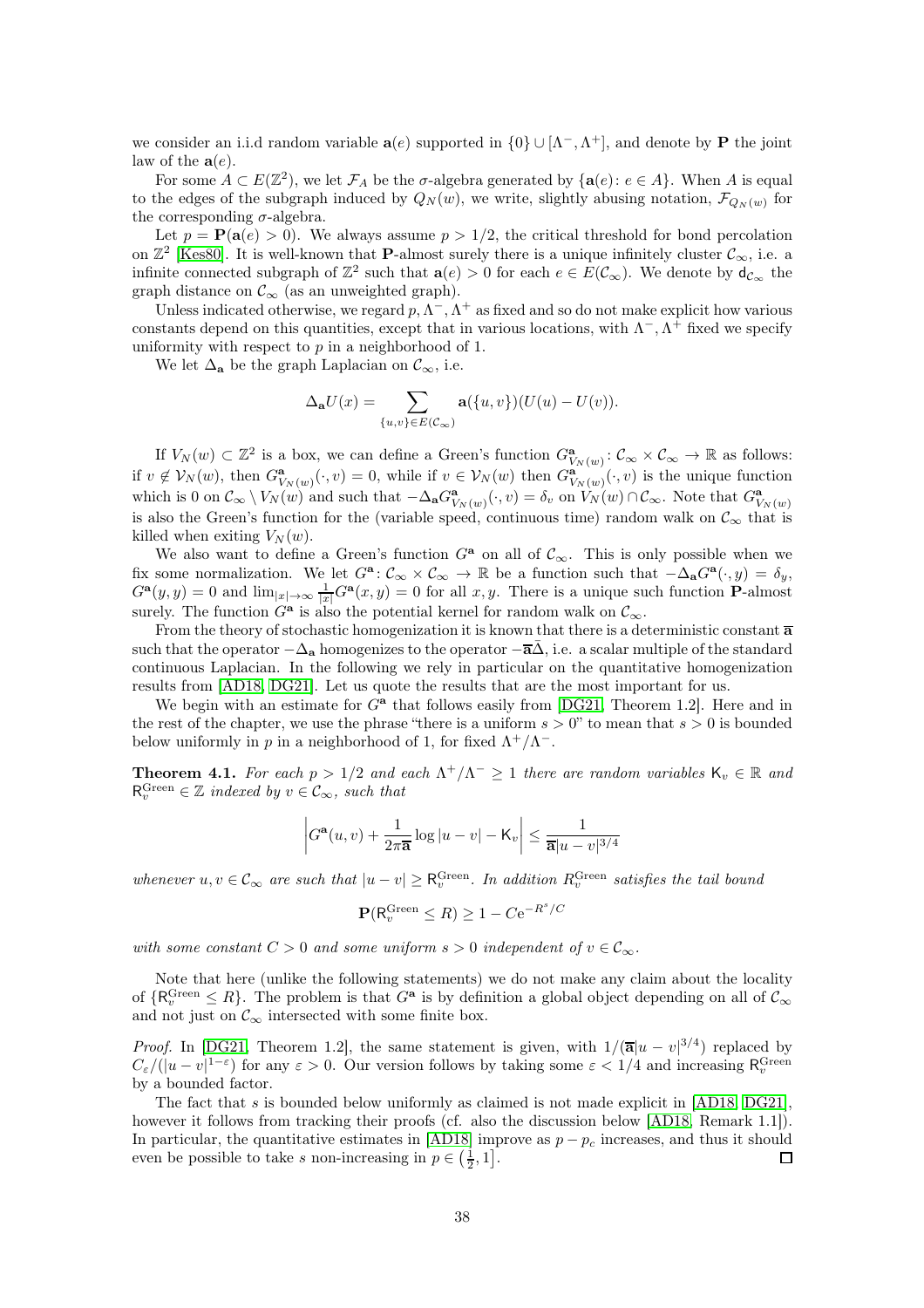In order to state the other results we need, we need to introduce more notation to describe the large-scale structure of  $\mathcal{C}_{\infty}$ .

In [\[AD18,](#page-60-3) [DG21\]](#page-61-19) the lattice is partitioned into triadic cubes in such a way that all the cubes Q are well-connected (this means in particular that they contain a unique large crossing cluster, denoted  $\mathcal{C}_*(Q)$ ). The details of the construction can be found in [\[DG21,](#page-61-19) Section 2.1], but are not important for our purposes here. What is important is that almost surely there is a partition  $P$  of  $\mathbb{Z}^2$  into well-connected cubes that satisfies

$$
\bigcup_{Q\in \mathcal{P}}\mathcal{C}_*(Q)\subset \mathcal{C}_\infty
$$

(note that in general we do not have equality here). We also need that this partition is local and comes with tail bounds on the size of the cubes. More precisely, we have that for each triadic cube  $Q = Q_{3^{\ell}}(3^j)$  the event  $Q \in \mathcal{P}$  is  $F_{Q_{3^{\ell+1}}(3^j)}$ -measurable. As a consequence of this, while  $\mathcal{C}_{\infty}$  is of course a global object, we can approximate it by local objects as follows:

<span id="page-38-1"></span>**Lemma 4.2.** For each  $p > 1/2$  there is  $C > 0$  such that for any  $R \in \mathbb{N}$  there are events  $\mathcal{E}_v^{R,\text{Clust}} \in \mathbb{N}$  $\mathcal{F}_{Q_{9R}(v)}$  indexed by  $v \in \mathbb{Z}^2$  such that

$$
\mathbf{P}(\mathcal{E}_v^{R,\text{Clust}}) \ge 1 - C e^{-R/C}
$$

and such that on the event  $\mathcal{E}_v^{R,\text{Clust}}$  we have

$$
\mathcal{C}_*(Q_{3R}(v)) \cap Q_R(v) = \mathcal{C}_{\infty} \cap Q_R(v).
$$

We emphasize that  $C_*(Q_{3R}(v))$  only depends on the bonds in  $Q_{3R}(v)$ , and so is a genuinely local object.

*Proof.* This follows from the results in [\[AD18,](#page-60-3) Section 2], in particular Equation (2.18) there.  $\Box$ 

Already in the statement of Theorem [1.9](#page-5-0) we needed to consider points not in  $\mathcal{C}_{\infty}$  and their projection to  $\mathcal{C}_{\infty}$ . Let us recall this here: For  $v \in \mathbb{Z}^2$  we denote by  $v^*$  the point in  $\mathcal{C}_{\infty}$  closest to v in Euclidean distance, where in case of a tie we take the lexicographically first point. The following lemma provides us with a tail bound on the distance between v and  $v^*$ . For  $v \in \mathbb{Z}^2$ , define the random variable

<span id="page-38-6"></span>
$$
\mathsf{R}_v^{\text{Dist}} = |v - v^*|_{\infty} \in \mathbb{N}.\tag{4.1}
$$

<span id="page-38-7"></span>**Lemma 4.3.** For each  $p > 1/2$  there is  $C > 0$  so that, for any  $R \in \mathbb{N}$ , we have

<span id="page-38-0"></span>
$$
\mathbf{P}(\mathsf{R}_v^{\text{Dist}} \leq R, \mathcal{E}_v^{\text{R,Clust}}) \geq 1 - C e^{R/C}.
$$
\n(4.2)

Moreover, the event  $\{R_v^{\text{Dist}} \leq R\} \cap \mathcal{E}_v^{R,\text{Clust}}$  is  $\mathcal{F}_{Q_{9R}(v)}$ -measurable.

Proof. The tail bound [\(4.2\)](#page-38-0) follows from Lemma [4.2](#page-38-1) and [\[AD18,](#page-60-3) Lemma 2.7]. The locality follows from the fact on the event  $\mathcal{E}_{v}^{R,\text{Clust}}$ , the clusters  $\mathcal{C}_{\infty}$  and  $\mathcal{C}_{*}(Q_{3R}(v))$  agree on  $Q_{R}(v)$ , so that  $v^*$  is also the point in  $C_*(Q_{3R}(v))$  closest to v.  $\Box$ 

We also have good upper bounds on the size of the largest cube in  $P$  intersecting a given cube. We denote by  $Q^{\mathcal{P}}(v)$  the unique cube in  $\mathcal P$  containing v.

<span id="page-38-5"></span>**Lemma 4.4.** For each  $p > 1/2$  and any  $\varepsilon > 0$  there are random variables  $\mathsf{R}_{w}^{\text{Part},\varepsilon} \in \mathbb{N}$  indexed by  $w \in \mathbb{Z}^2$  such that the following holds: Let  $w \in \mathbb{Z}^2$ ,  $R \in \mathbb{N}$  with  $R \ge R_w^{\text{Part},\varepsilon}$ . Then

<span id="page-38-4"></span>
$$
\max_{v \in V_R(w)} \ell(Q^{\mathcal{P}}(v)) \le R^{\varepsilon}.\tag{4.3}
$$

In addition, there are constants  $C > 0$  and uniform  $s > 0$  so that for any  $w \in \mathbb{Z}^2$  and any  $R, R' \in \mathbb{N}$ with  $R' \ge R$  there is an event  $\mathcal{E}_{w}^{R,R',\text{Part},\varepsilon} \in \mathcal{F}_{Q_{4R'}(w)}$  such that

<span id="page-38-3"></span>
$$
\mathbf{P}(\mathcal{E}_w^{R,R',\mathrm{Part},\varepsilon}) \ge 1 - C e^{-R^s/C} \tag{4.4}
$$

and

<span id="page-38-2"></span>
$$
\mathbf{P}(\mathsf{R}_{w}^{\text{Part},\varepsilon} > R, \mathcal{E}_{w}^{R,R',\text{Part},\varepsilon}) \leq C e^{-R'^{s}/C}.
$$
\n(4.5)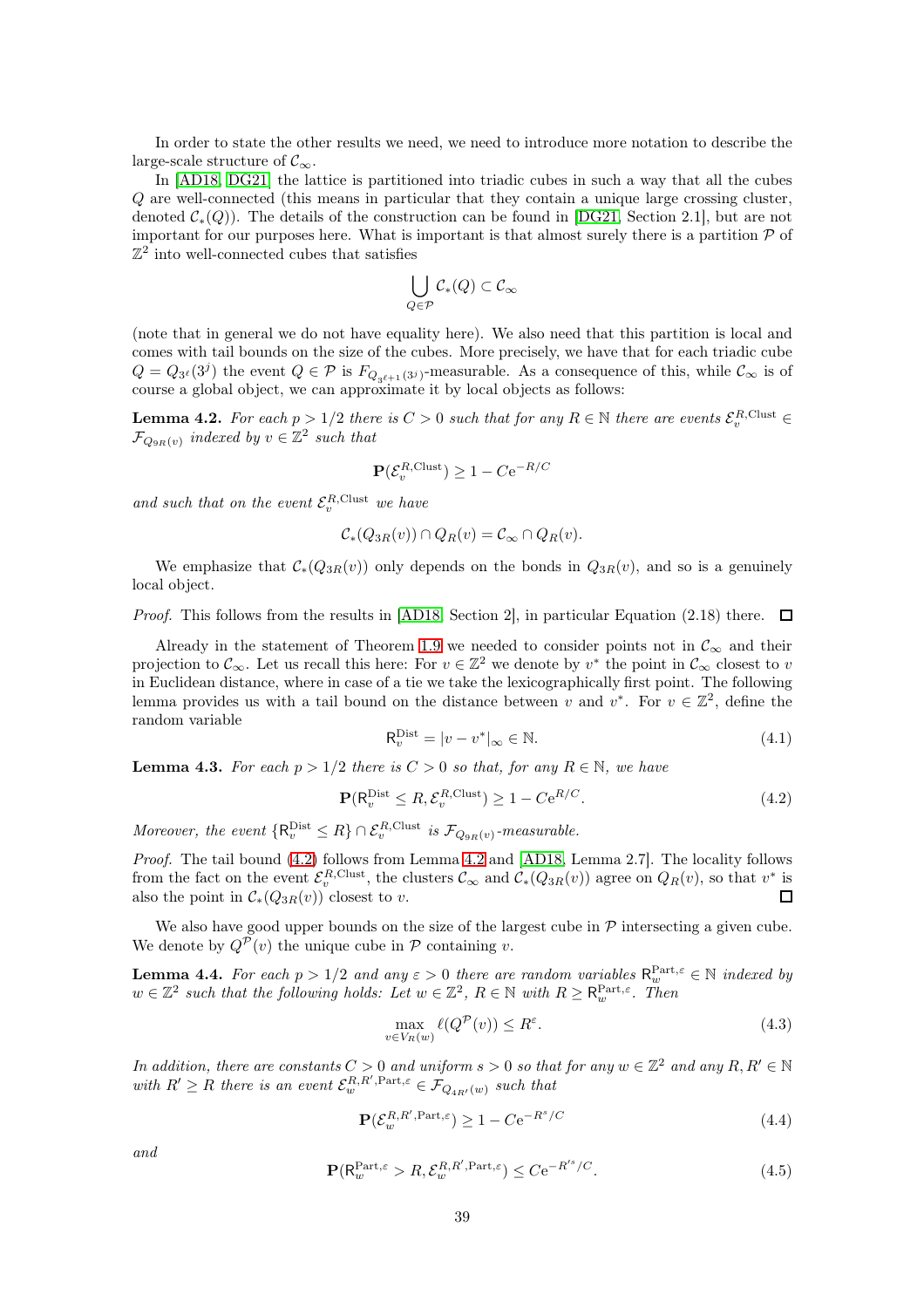Note that the exponent in the right hand side of  $(4.5)$  is  $R'$ , in contrast with  $(4.4)$ . The estimates [\(4.4\)](#page-38-3) and [\(4.5\)](#page-38-2) combined formalize the intuition that the event  $R_w^{\text{Part},\varepsilon} > R$  is approximately local in the sense that if it occurs then either the local event  $\mathcal{E}_w^{R,R',\text{Part},\varepsilon}$  or an event with very small probability occurs. Similar statements will occurs many times in the next lemmas.

*Proof.* The event that  $(4.3)$  holds for some fixed R is local. We will use this fact to prove both the existence of  $\mathsf{R}_w^{\text{Part},\varepsilon}$  and that of  $\mathcal{E}_w^{\text{R},\text{R}',\text{Part},\varepsilon}$ . We will use this argument many times in the following, so we spell out the details here. Define the event

$$
\mathcal{E}^{\rho, \mathrm{Part}, \varepsilon}_w := \left\{ \max_{v \in V_{\rho}(w)} \ell(Q^{\mathcal{P}}(v)) \leq \rho^{\varepsilon} \right\}.
$$

For a fixed  $\rho$  the event  $\mathcal{E}_{w}^{\rho, Part, \varepsilon}$  only depends on the events  $Q \in \mathcal{P}$  for the cubes  $Q$  intersecting  $V_{\rho}(w)$  and of diameter  $\leq \rho^{\varepsilon}$ . Thus the event that [\(4.3\)](#page-38-4) holds is in  $\mathcal{F}_{Q_{\rho+3\rho^{\varepsilon}}(w)} \subset \mathcal{F}_{Q_{4\rho}(w)}$ . Moreover, from [\[DG21,](#page-61-19) Proposition 2] it follows that

<span id="page-39-0"></span>
$$
\mathbf{P}(\mathcal{E}_w^{\rho,\mathrm{Part},\varepsilon}) \ge 1 - C e^{-\rho^s/C}.\tag{4.6}
$$

We set now

$$
\mathsf{R}_w^{\mathsf{Part},\varepsilon} = \inf \left\{ R \in \mathbb{N} \colon \mathcal{E}_w^{\rho,\mathsf{Part},\varepsilon} \quad \forall \rho \ge R \right\}
$$

so that [\(4.3\)](#page-38-4) clearly holds, and further set

$$
\mathcal{E}_{w}^{R,R',\text{Part},\varepsilon} = \left\{ \mathsf{R}_{w}^{\text{Part},\varepsilon} \leq R \text{ or } \mathsf{R}_{w}^{\text{Part},\varepsilon} > R' \right\} = \bigcap_{R < \rho \leq R'} \mathcal{E}_{w}^{\rho,\text{Part},\varepsilon}.
$$

This event is obviously in  $\mathcal{F}_{Q_{4R'}(w)}$ , and the estimates [\(4.4\)](#page-38-3) and [\(4.5\)](#page-38-2) follow directly from [\(4.6\)](#page-39-0).

Regarding the uniformity of s, see the comment in the proof of Theorem [4.1.](#page-37-0)

Next, we need a lower bound on the density of the cluster in a large cube.

<span id="page-39-2"></span>**Lemma 4.5.** For each  $p > 1/2$  there are  $C > 0$  and random variables  $\mathsf{R}_v^{\text{Dens}} \in \mathbb{N}$  indexed by  $v \in \mathbb{Z}^2$ such for any  $v \in \mathbb{Z}^2$ ,  $R \in \mathbb{N}$  with  $R \ge R_v^{\text{Dens}}$ ,

$$
|\mathcal{C}_{\infty} \cap Q_R(v)| \geq \frac{R^2}{C}.
$$

In addition, for any  $v \in \mathbb{Z}^2$  and any  $R, R' \in \mathbb{N}$  with  $R \leq R'$  there is an event  $\mathcal{E}_v^{R,R',\text{Dens}} \in \mathcal{F}_{Q_{9R'}(v)}$ such that

$$
\mathbf{P}(\mathcal{E}_v^{R,R',\mathrm{Dens}}) \ge 1 - C e^{-R/C}
$$

and

$$
\mathbf{P}(\mathsf{R}_v^{\text{Dens}} > R, \mathcal{E}_v^{R,R',\text{Dens}}) \leq C e^{-R'/C}.
$$

*Proof.* From [\[DS88,](#page-62-19) Theorems 2,3] we have that there is a constant  $C > 0$  such that

<span id="page-39-1"></span>
$$
\mathbf{P}\left(|\mathcal{C}_{\infty} \cap Q_{R}(v)| < \frac{R^2}{C}\right) \leq C e^{-R/C}.\tag{4.7}
$$

The argument to deduce from this the lemma is similar, but not completely the same as in Lemma [4.4.](#page-38-5) Namely, the event

$$
\mathcal{E}^{R,\text{Dens}} := \left\{ |\mathcal{C}_{\infty} \cap Q_R(v)| < \frac{R^2}{C} \right\}
$$

only depends on  $\mathcal{C}_{\infty} \cap Q_{R}(v)$ , and so  $\mathcal{E}_{v}^{R,\text{Dens}} \cap \mathcal{E}_{v}^{R,\text{Clust}}$  is  $\mathcal{F}_{Q_{9R}(v)}$ -measurable. We can now define

$$
\mathsf{R}_{v}^{\text{Dens}} = \inf \left\{ R \in \mathbb{N} : (\mathcal{E}^{\rho, \text{Dens}} \cap \mathcal{E}_{v}^{\rho, \text{Clust}}) \,\forall \rho \geq R \right\},
$$
  

$$
\mathcal{E}_{v}^{R,R', \text{Dens}} = \bigcap_{R < \rho \leq R'} \mathcal{E}_{v}^{\rho, \text{Dens}} \cap \mathcal{E}_{v}^{\rho, \text{Clust}},
$$

and directly obtain the claimed result from [\(4.7\)](#page-39-1) and Lemma [4.2.](#page-38-1)

 $\Box$ 

 $\Box$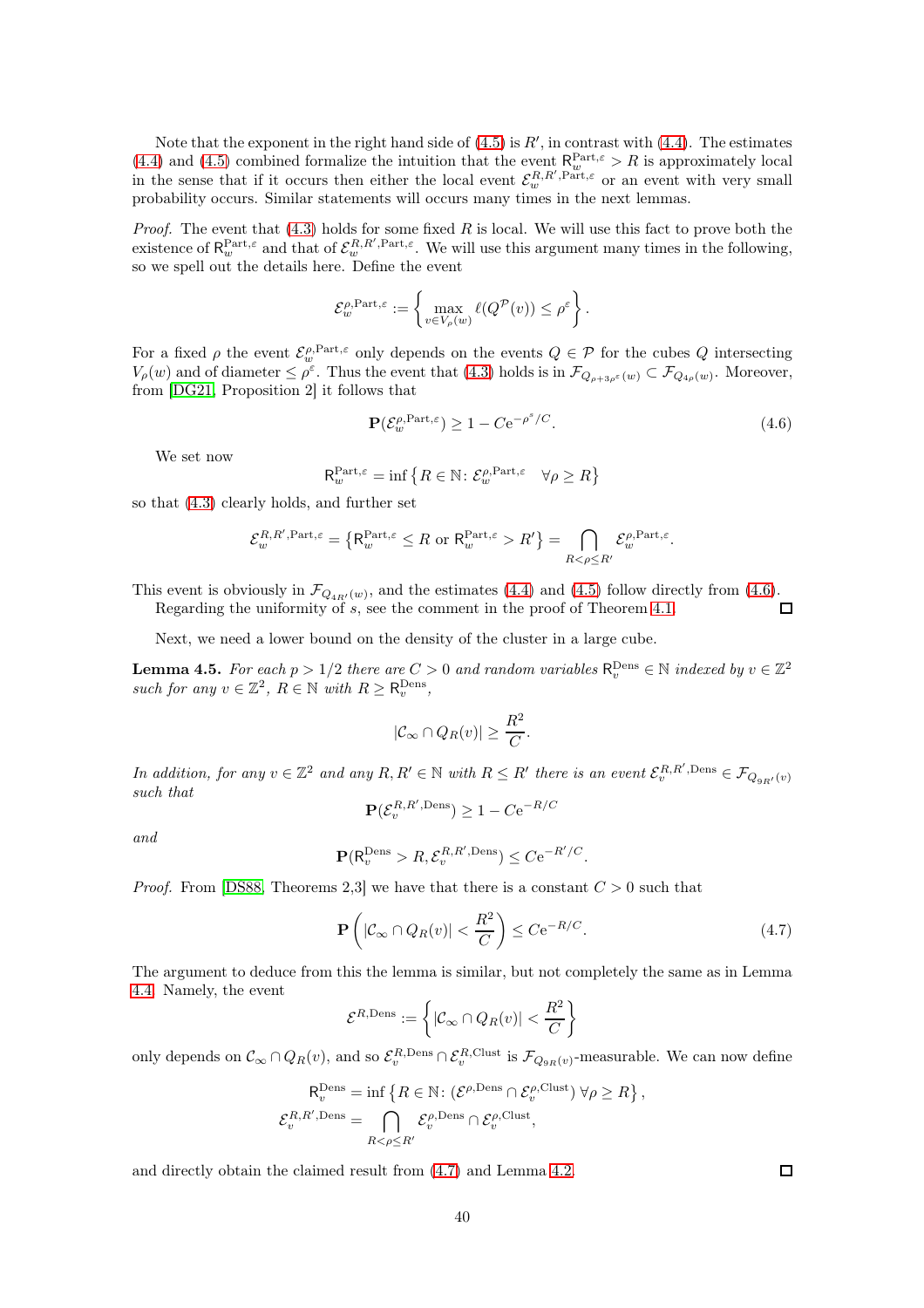Given a function  $f: \mathcal{C}_{\infty} \to \mathbb{R}$ , we can make use of the partition  $\mathcal P$  to define an interpolated version  $[f]_p : \mathbb{R}^2 \to \mathbb{R}$  as follows. We first define  $[f]_p$  on  $\mathbb{Z}^2$  by setting  $[f]_p(v) = f(z(Q^p(v)))$  for  $v \in \mathbb{Z}^2$ , where  $Q^{\mathcal{P}}(v)$  is the unique cube in  $\mathcal P$  containing v and z is the lattice point closest to its center (where in case of ties we take the lexicographically first). Then extend to  $\mathbb{R}^2$  by letting  $[f]_{\mathcal{P}}$ be piecewise constant on each cube  $v + \left[-\frac{1}{2},\frac{1}{2}\right]^2$ . We also fix a mollifier  $\eta \in C_c^{\infty}(\mathbb{R}^2)$  such that  $\int \eta = 1$ . Throughout, write  $\hat{V}_N(w) = V_N(w) \cup \partial^+ V_N(w)$ .

We are now ready to state an estimate for the homogenization error for the Dirichlet problem.

<span id="page-40-0"></span>**Theorem 4.6.** For each  $p > 1/2$  and any  $\Lambda^+/\Lambda^- \geq 1$  there are  $C > 0$ ,  $\varepsilon_{\text{Homog}} \in (0,1)$ , and random variables  $R_w^{\text{Homog}} \in \mathbb{N}$  indexed by  $w \in \mathbb{Z}^2$  such that the following holds. Let  $w \in \mathbb{Z}^2$ ,  $N \geq R_w^{\text{Homog}}$ , let  $F: \mathcal{C}_{\infty} \cap \hat{V}_N(w) \to \mathbb{R}$ , and let  $U: \mathcal{C}_{\infty} \cap \hat{V}_N(w) \to \mathbb{R}$  be the unique solution of the discrete elliptic equation

$$
-\Delta_{\mathbf{a}}U = 0 \quad in \ \mathcal{C}_{\infty} \cap V_N(w),
$$

$$
U = F \quad on \ \mathcal{C}_{\infty} \cap \partial^+ V_N(w).
$$

Furthermore let  $\bar{U}$ :  $\hat{V}_N(w) \to \mathbb{R}$  be the unique solution of the continuous elliptic equation

$$
-\overline{\mathbf{a}}\overline{\Delta}\overline{U} = 0 \quad in \ w + (-1, N)^2,
$$
  

$$
\overline{U} = [F]_{\mathcal{P}} * \eta \quad on \ \partial(w + (-1, N)^2).
$$

Then we have the estimate

<span id="page-40-1"></span>
$$
||U - \bar{U}||_{L^{2}(\mathcal{C}_{\infty} \cap V_{N}(w))} \leq CN^{2-\varepsilon_{\text{Homog}}} ||\nabla F||_{L^{\infty}(\hat{V}_{N}(w))}.
$$
\n(4.8)

In addition, there is a uniform  $s > 0$  so that for any  $w \in \mathbb{Z}^2$  and any  $R, R'$  with  $R \leq R'$  there is an event  $\mathcal{E}_{w}^{R,R',\text{Homog}} \in \mathcal{F}_{Q_{9R'}(w)}$  such that,

$$
\mathbf{P}(\mathcal{E}_w^{R,R',\mathrm{Homog}}) \ge 1 - C e^{-R^s/C}
$$

and

$$
\mathbf{P}(\mathsf{R}_w^{\mathrm{Homog}} > R, \mathcal{E}_w^{R,R',\mathrm{Homog}}) \leq C e^{-R'^s/C}.
$$

We expect that the  $L^2$ -norms of U and  $\overline{U}$  are both at most of order  $N^2 \|\nabla F\|_{L^\infty(\hat{V}_N(w))}$ , so [\(4.8\)](#page-40-1) effectively means a gain of  $N^{-\epsilon_{\text{Homog}}}$  over the trivial estimate.

Proof. This is essentially [\[AD18,](#page-60-3) Theorem 1]. However, the result there is phrased differently. The result, as stated above, follows immediately from [\[DG21,](#page-61-19) Theorem 3.2]. There the parabolic version of the theorem is given, but the elliptic version follows by taking all functions constant in time. The locality follows again as in Lemma [4.5.](#page-39-2) Regarding the uniformity of s, see the proof of Theorem [4.1.](#page-37-0) □

We also need various functional equalities and elliptic regularity estimates for  $-\Delta_{a}$ -harmonic functions, most of which hold true beyond some random lengthscale. We collect them in the following theorem. We denote by  $(U)_A$  the average of U over a set A, and remark for future use that for  $A \subset A'$  we have

<span id="page-40-3"></span>
$$
||U - (U)_{A}||_{L^{2}(A)} \le ||U - (U)_{A'}||_{L^{2}(A)} \le ||U - (U)_{A'}||_{L^{2}(A')}.
$$
\n(4.9)

<span id="page-40-4"></span>**Theorem 4.7.** For each  $p > 1/2$  and each  $\Lambda^+/\Lambda^- \ge 1$  there are  $C > 0$  and random variables  $\mathsf{R}^{\text{Regul}}_{v} \in \mathbb{N}$  indexed by  $v \in \mathbb{Z}^{2}$ , such that the following holds: Let  $v \in \mathbb{Z}^{2}$ ,  $R \geq \rho \geq \mathsf{R}^{\text{Regul}}_{v}$ . Let  $U: \mathcal{C}_{\infty} \cap Q_{R+1}(v) \to \mathbb{R}$  satisfy  $-\Delta_A U = 0$  in  $\mathcal{C}_{\infty} \cap Q_R(v)$ . Then we have the elliptic regularity estimate

<span id="page-40-2"></span>
$$
\left\| U - (U)_{\mathcal{C}_{\infty} \cap Q_{\rho}(v))} \right\|_{L^2(\mathcal{C}_{\infty} \cap Q_{\rho}(v))} \le \frac{C\rho^2}{R^2} \left\| U - (U)_{\mathcal{C}_{\infty} \cap Q_R(v))} \right\|_{L^2(\mathcal{C}_{\infty} \cap Q_R(v))}.
$$
\n(4.10)

In addition, for any  $v \in \mathbb{Z}^2$  and any  $R, R' \in \mathbb{N}$  with  $R \leq R'$  there is an event  $\mathcal{E}_v^{R,R',\text{Regul}} \in$  $\mathcal{F}_{Q_{\alpha_{R'}}(v)}$  such that, with  $s > 0$  uniform,

$$
\mathbf{P}(\mathcal{E}_v^{R,R',\mathrm{Regul}}) \ge 1 - C e^{-R^s/C}
$$

and

$$
\mathbf{P}(\mathsf{R}_v^{\text{Regul}} > R, \mathcal{E}_v^{R,R',\text{Regul}}) \leq C e^{-R'^s/C}.
$$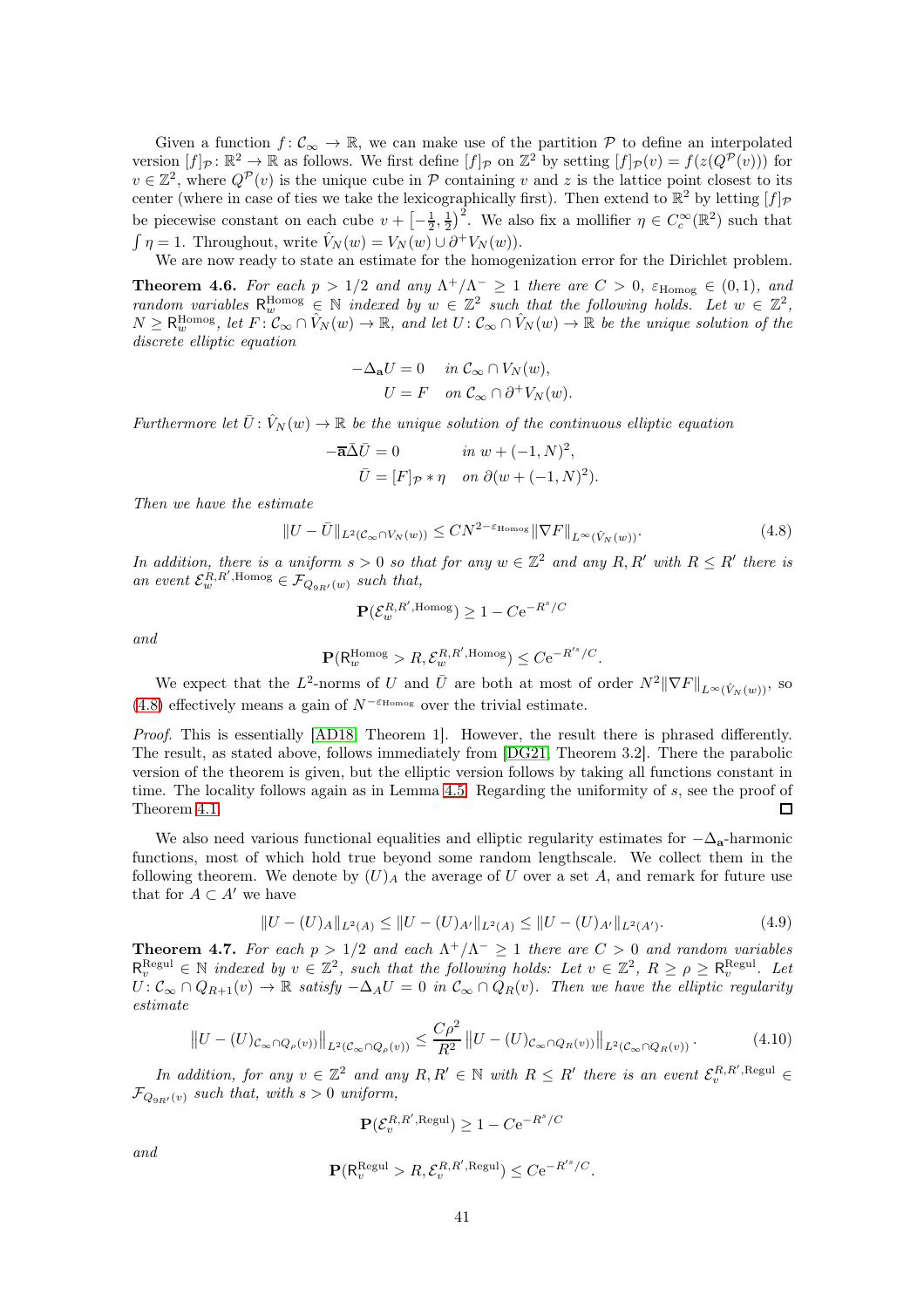Proof. This result be extracted from [\[AD18\]](#page-60-3) and [\[DG21\]](#page-61-19). Indeed, for [\(4.10\)](#page-40-2) we can first assume that  $R \geq 2\rho$ , as otherwise the result follows trivially from [\(4.9\)](#page-40-3). We can also assume that  $(U)_{\mathcal{C}_{\infty}\cap(Q_R(v))}=0$ , as otherwise we replace U with  $U-(U)_{\mathcal{C}_{\infty}\cap Q_R(v)}$ . Then [\(4.10\)](#page-40-2) follows from [\[AD18,](#page-60-3) Theorem 2 (iii)] by taking  $k = 0$ . Namely the only bounded  $-\Delta_{a}$ -harmonic functions are constants, and so the optimal  $\phi$  on the left-hand side in [\[AD18,](#page-60-3) Theorem 2 (iii)] is indeed  $(U)_{\mathcal{C}_{\infty}\cap Q_{\rho}(v)}$ .

Once more, the locality follows as in Lemma [4.5,](#page-39-2) and the uniformity of s as in Theorem [4.1.](#page-37-0)  $\Box$ 

#### <span id="page-41-1"></span>4.2 Proof of Theorem [1.9,](#page-5-0) first part

We can now begin with the proof of Theorem [1.9.](#page-5-0) As mentioned above, Assumptions  $(A.1)$  and [\(B.1\)](#page-3-1) are much harder to establish than the other five assumptions. So in this subsection we only consider the five "easier" assumptions, and postpone the discussion of Assumptions [\(A.1\)](#page-2-1) and [\(B.1\)](#page-3-1) to the following sections.

We will use the results collected in the previous section as a toolbox, but we cannot directly use them in our setting. As a first step, we establish improved versions of Theorem [4.1](#page-37-0) and [4.6.](#page-40-0) For Theorem [4.1](#page-37-0) the improvement consists in showing that the event  $\{R_v^{\text{Green}} > R\}$  can be approximated by a local event. For Theorem [4.6](#page-40-0) this fact is rather obvious. There a different improvement is necessary. Namely we claim that (at least under sufficiently strong assumptions on f) we can get rid of the interpolation  $[f]_P * \eta$ . We also use the regularity results from Theorem [4.7](#page-40-4) to replace the  $L^2$ -estimate in [\(4.8\)](#page-40-1) by a pointwise estimate, provided we stay far enough from the boundary.

We begin with a version of Theorem [4.1.](#page-37-0) Recall that for  $v \in \mathbb{Z}^2$ , we denote by  $v^* \in \mathbb{Z}^2$  the point in  $\mathcal{C}_{\infty}$  closest to v (with ties broken lexicographically).

<span id="page-41-0"></span>**Lemma 4.8.** For each  $p > 1/2$  and each  $\Lambda^+/\Lambda^- \ge 1$  there are  $C > 0$  and random variables  $K'_v \in \mathbb{R}$ and  $R_v^{\text{Green'}} \in \mathbb{N}$  indexed by  $v \in \mathbb{Z}^2$  with the following property: if  $u, v \in \mathbb{Z}^2$  satisfy  $|u - v| \geq R_v^{\text{Green'}}$ and we also have  $u \in \mathcal{C}_{\infty}$  or  $|u - v| \geq R_u^{\text{Green}'}, \text{ then}$ 

<span id="page-41-2"></span>
$$
\left| G^{\mathbf{a}}(u^*, v^*) + \frac{1}{2\pi \overline{\mathbf{a}}} \log |u - v| - \mathsf{K}'_v \right| \le \frac{1}{\overline{\mathbf{a}} |u - v|^{1/2}}.
$$
 (4.11)

In addition, for any  $v \in \mathbb{Z}^2$  and any  $R, R' \in \mathbb{N}$  with  $R \leq R'/2$  there is an event  $\mathcal{E}_v^{R,R',\text{Green}'} \in$  $\mathcal{F}_{Q_{\alpha P'}(v)}$  such that, with  $s > 0$  uniform,

<span id="page-41-4"></span>
$$
\mathbf{P}(\mathcal{E}_v^{R,R',\text{Green}'}) \ge 1 - C e^{-R^s/C} \tag{4.12}
$$

and

<span id="page-41-5"></span>
$$
\mathbf{P}(\mathsf{R}_v^{\text{Green}'} > R, \mathcal{E}_v^{R,R',\text{Green}'}) \le C e^{-R'^s/C}.
$$
\n(4.13)

In other words, the bad event  $R_v^{(1)} > R$  implies that either the local bad event  $(\mathcal{E}_v^{R,R',\text{Green}'})^{\complement}$ or a very unlikely event occurs.

Proof. We take

$$
\mathsf{R}_v^{\mathsf{Green}'} = \mathsf{R}_{v^*}^{\mathsf{Green}} \vee (\mathsf{R}_v^{\mathsf{Dist}})^4 \vee C', \qquad \mathsf{K}_v' = \mathsf{K}_{v^*},
$$

with the objects on the right-hand sides of the equality as in Theorem [4.1](#page-37-0) and  $(4.1)$ , and  $C'$  is a constant to be chosen shortly. We also set  $s$  as the minimum of the exponents  $s$  in the quoted results.

Let us first show that with this choice we have [\(4.11\)](#page-41-2). From Theorem [4.1](#page-37-0) we know that

<span id="page-41-3"></span>
$$
\left| G^{\mathbf{a}}(u^*, v^*) + \frac{1}{2\pi \overline{\mathbf{a}}} \log |u^* - v^*| - \mathsf{K}_{v*} \right| \le \frac{1}{|u^* - v^*|^{3/4}}.
$$
\n(4.14)

The assumption  $|u - v| \geq R_v^{\text{Green'}}$  implies that

$$
|v - v^*|_{\infty} = \mathsf{R}_v^{\text{Dist}} \leq (\mathsf{R}_v^{\text{Green}'})^{1/4} \leq |u - v|^{1/4}.
$$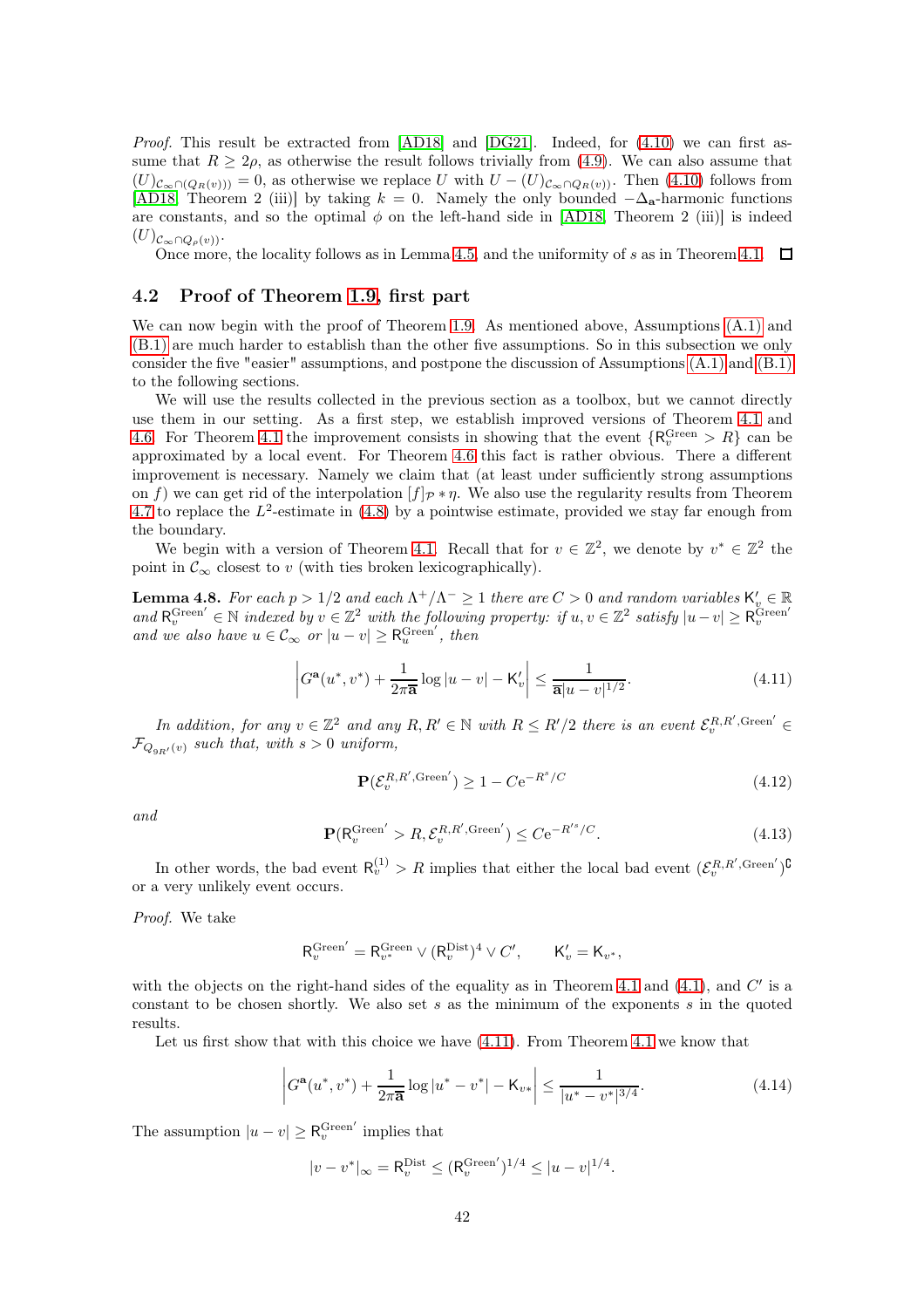Similarly, if  $|u - v| \geq R_v^{\text{Green'}}$  holds then

$$
|u - u^*|_{\infty} \le |u - v|^{1/4},
$$

and the same is trivially true if  $u \in \mathcal{C}_{\infty}$ . So under the given assumptions on  $u, v$  we have in any case that √

$$
\left| \frac{|u^* - v^*|}{|u - v|} - 1 \right| \le \frac{2\sqrt{2}}{|u - v|^{3/4}}
$$

and hence [\(4.14\)](#page-41-3) implies

$$
\left| G^{\mathbf{a}}(u^*, v^*) + \frac{1}{2\pi \overline{\mathbf{a}}} \log |u - v| - \mathsf{K}'_v \right| \leq \frac{C}{|u - v|^{3/4}}.
$$

If we choose  $C'$  large enough, this implies  $(4.11)$ .

Regarding  $\mathcal{E}_v^{R,R',\text{Green}'},$  a first attempt might be to define

$$
\mathcal{E}^{R,R',\mathrm{Green}'}_v=\left\{\mathsf{R}^{\mathrm{Green}'}_v\leq R~\text{or}~\mathsf{R}^{\mathrm{Green}'}_v>R'\right\}\cap\mathcal{E}^{R',\mathrm{Clust}}_v\cap\left\{\mathsf{R}^{\mathrm{Dist}}\leq R^{1/4}\right\}\cap\mathcal{E}^{R^{1/4},\mathrm{Clust}}_v.
$$

With this definition [\(4.12\)](#page-41-4) and [\(4.13\)](#page-41-5) would easily follow. However, the event is not local. The problem is that  $\{R_v^{\text{Green}} \leq R\}$  depends on all of  $\mathcal{C}_{\infty}$ , not just on  $\mathcal{C}_{\infty}$  intersected with some large box.

So we need to do another approximation step. We let  $B_r(v) = \{u \in \mathbb{Z}^2 : |u - v| \leq r\}$  be the intersection of  $\mathbb{Z}^2$  with an (Euclidean) ball of radius r centered at v, and define the event  $\mathcal{E}_v^{R,R',\text{Green'}}$  as follows: We let  $\mathcal{E}_v^{R,R',\text{Green'}}$  be the certain event if  $R \leq C''$  for some  $C''$  to be determined later, and if  $R > C''$  we set

$$
\mathcal{E}_v^{R,R',\mathrm{Green}'}
$$

$$
= \left\{ \exists K \text{ s.t. } \left| G_{B_{R'}(v)}^{\mathbf{a}}(u, v^*) + \frac{1}{2\pi \overline{\mathbf{a}}} \log |u - v| - K \right| \le \frac{1}{\overline{\mathbf{a}} |u - v|^{1/2}} \,\forall u \in B_v(R') \text{ with } |u - v| \ge R \right\}
$$
  

$$
\cap \mathcal{E}_v^{R', \text{Clust}} \cap \left\{ \mathsf{R}_v^{\text{Dist}} \le R^{1/4} \right\} \cap \mathcal{E}_v^{R^{1/4}, \text{Clust}}.
$$
  
(4.15)

By the same argument as in the proof of Lemma [4.3](#page-38-7) we have  $\mathcal{E}_v^{R,R',\text{Green}} \in \mathcal{F}_{Q_{9R'}(v)}$ .

To see [\(4.12\)](#page-41-4), observe that we know

<span id="page-42-0"></span>
$$
\mathbf{P}\left(\mathcal{E}^{R',\mathrm{Clust}}_v \cap \left\{\mathsf{R}^{\mathrm{Dist}}_v \leq R^{1/4}\right\} \cap \mathcal{E}^{R^{1/4},\mathrm{Clust}}_v\right) \geq 1-C\mathrm{e}^{-R^s/C}
$$

from Lemmas [4.2](#page-38-1) and [4.3.](#page-38-7) So it suffices to show that the first event on the right-hand side of [\(4.15\)](#page-42-0) also occurs with probability at least  $1 - Ce^{-R^s/C}$ . In fact, we will show that this event occurs whenever  $R_v^{\text{Green}} \leq R/2$  and  $(R_v^{\text{Dist}})^4 \leq R$  (which by Theorem [4.1](#page-37-0) and Lemma [4.2](#page-38-1) is sufficient). Indeed, if  $R_{v^*}^{\text{Green}} \leq R/2$ , then there is a constant  $K = K_{v^*}$  such that

$$
\left|G^{\mathbf{a}}(u, v^{*}) + \frac{1}{2\pi \overline{\mathbf{a}}}\log|u - v^{*}| - K\right| \leq \frac{1}{|u - v^{*}|^{3/4}} \,\forall u \in \mathcal{C}_{\infty} \text{ with } |u - v^{*}| \geq \frac{R}{2}.
$$

By the same argument as earlier in the proof, we know that if  $u \in \mathcal{C}_{\infty}$  and  $|u - v| \geq \sqrt{R_v^{\text{Green}'}}$  then  $\|\nabla |v - v^*\| \leq |u - v|^{1/4}$ , and so also

$$
\left|G^{\mathbf{a}}(u, v^*) + \frac{1}{2\pi \overline{\mathbf{a}}} \log |u - v| - K\right| \le \frac{C}{|u - v|^{3/4}} \,\forall u \in \mathcal{C}_{\infty} \text{ with } |u - v| \ge R.
$$

In particular, on  $B_{R'}(v) \setminus B_{R'-1}(v)$ , the oscillation of  $G^{\mathbf{a}}(\cdot, v^*)$  is at most  $C/R'^{3/4}$ . Now we can employ the maximum principle on the domain  $B_{R'}(v)$  with comparison function  $G^{\mathbf{a}}(\cdot,v) - c_{\pm}$  for suitable  $c_{\pm}$  to conclude that

$$
\left| G^{\mathbf{a}}_{B_v(R')}(u, v^*) + \frac{1}{2\pi \overline{\mathbf{a}}} \log |u - v| - K' \right| \le \frac{1}{|u - v|^{3/4}} + \frac{C}{R'^{3/4}} \le \frac{C}{|u - v|^{3/4}}
$$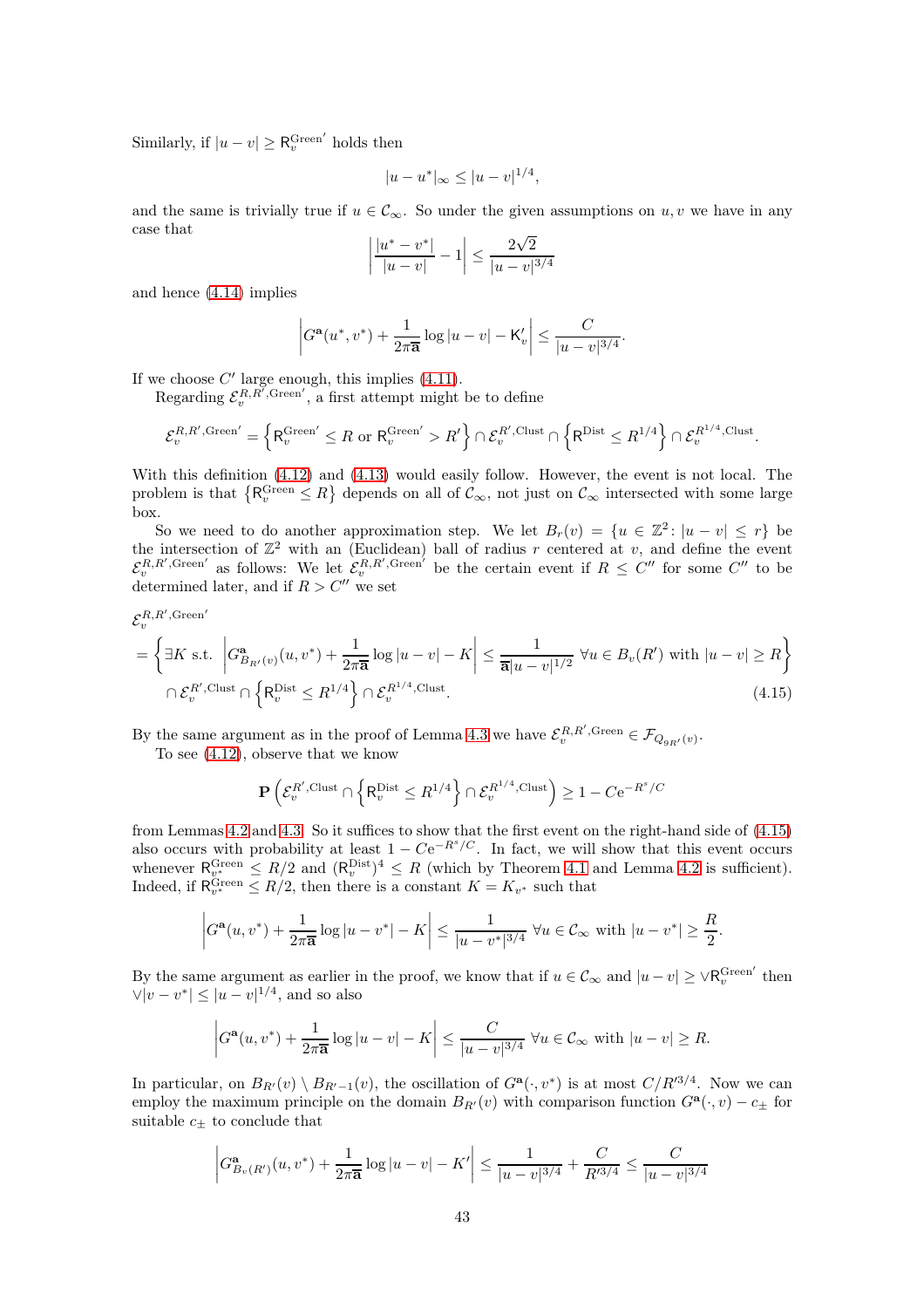for some K' (which can be taken as  $K' = K_{v^*} + (\log R')/2\pi a$ ) whenever  $u \in B_{R'}(v)$  with  $|u-v| \ge R$ . As soon as C'' is large bounded, the right-hand side here is bounded by  $1/|u-v|^{1/2}$ , and so indeed  $\mathcal{E}_v^{R,R'$ , Green occurs.

Regarding [\(4.13\)](#page-41-5) it suffices to check that if  $\mathcal{E}_v^{R,R',\text{Green'}}$  occurs and  $R_v^{\text{Green'}} \geq R$ , then already  $R_v^{\text{Green'}} \geq R'$ . This claim follows again from the maximum principle on  $B_v(R')$  by a very similar argument. п

In Theorem [4.6](#page-40-0) the locality of the relevant event is much easier to show. Here the main challenge is to show a pointwise estimate instead of just an  $L^2$  error estimate. Recall that  $\bar{\nabla}$  and  $\bar{\Delta}$  denote, respectively, the continuous gradient and Laplacian operators.

<span id="page-43-5"></span>**Lemma 4.9.** For each  $p > 1/2$  and each  $\Lambda^+/\Lambda^- \ge 1$  there are  $C > 0$ ,  $\varepsilon_{\text{Homog'}} > 0$  and random variables  $R_w^{\text{Homog}'} \in \mathbb{N}$  and  $R_v^{\text{Regul}'} \in \mathbb{N}$  indexed by  $w, v \in \mathbb{Z}^2$  respectively, such that the following holds: Let  $w \in \mathbb{Z}^2$ ,  $N \geq R_w^{(2)}$ , let  $F \in C^{1,1}(w + (-1,N)^2, \mathbb{R})$ , and let  $U: \mathcal{C}_{\infty} \cap \hat{V}_N(w) \to \mathbb{R}$  be the unique solution of the discrete elliptic equation

$$
-\Delta_{\mathbf{a}}U = 0 \quad in \ \mathcal{C}_{\infty} \cap V_N(w),
$$

$$
U = F \quad on \ \mathcal{C}_{\infty} \cap \partial^+ V_N(w).
$$

Furthermore let  $\hat{U}$ :  $w + (-1, N)^2 \to \mathbb{R}$  be the unique solution of the continuous elliptic equation

$$
-\overline{\mathbf{a}}\overline{\Delta}\hat{U} = 0 \quad in \ w + (-1, N)^2,
$$

$$
\hat{U} = F \quad on \ \partial(w + (-1, N)^2).
$$

Then for every  $\delta > 0$  there are constants  $C_{\delta}$ ,  $N_{\delta}$  such that if  $N \ge N_{\delta}$  then for any  $v \in V_N^{\delta}(w)$  with  $\mathsf{R}_v^{\text{Regul}'} \leq \delta N$  we have the estimate

<span id="page-43-4"></span>
$$
|U(v^*) - \hat{U}(v^*)| \le C_\delta \left( N^{1 - \varepsilon_{\text{Homog}'}} (\mathsf{R}_v^{\text{Regul}'})^{1/2} + (\mathsf{R}_v^{\text{Regul}'})^2 \right) \| \bar{\nabla} F \|_{\bar{L}^\infty(w + (-1, N)^2)}.
$$
 (4.16)

In addition, for any  $w, v \in \mathbb{Z}^2$  and any  $R, R' \in \mathbb{N}$  with  $R \le R'/2$  there are events  $\mathcal{E}_w^{R,R',\text{Homog}'} \in$  $\mathcal{F}_{Q_{9R'}(w)}$  and  $\mathcal{E}_{v}^{R,R',\text{Regul}} \in \mathcal{F}_{Q_{9R'}(v)}$  such that, with uniform  $s > 0$ ,

$$
\mathbb{P}(\mathcal{E}_w^{R,R',\text{Homog}'}) \ge 1 - C e^{-R^s/C},\tag{4.17}
$$

<span id="page-43-3"></span><span id="page-43-2"></span><span id="page-43-1"></span><span id="page-43-0"></span>
$$
\mathbb{P}(\mathcal{E}_v^{R,R',\text{Regul}'} ) \ge 1 - C e^{-R^s/C},\tag{4.18}
$$

and

$$
\mathbb{P}(\mathsf{R}_{w}^{\mathrm{Homog}'} > R, \mathcal{E}_{w}^{R,R',\mathrm{Homog}'}) \leq C e^{-R^{s}/C},\tag{4.19}
$$

$$
\mathbb{P}(\mathsf{R}_v^{\text{Regul}'} > R, \mathcal{E}_v^{R,R',\text{Regul}'} ) \le C e^{-R^s/C}.
$$
\n(4.20)

*Proof.* In order to improve the  $L^2$ -estimate from Theorem [4.6](#page-40-0) into a pointwise estimate, we will use the regularity of  $\hat{U}$  (which follows from standard Schauder estimates) and of U (which follows from Theorem [4.7\)](#page-40-4). More precisely, we use these regularity results to show that if  $U(v)$  and  $\hat{U}(v)$ were far apart, then the averages of U and of  $\hat{U}$  over  $Q_S(v)$  for some mesoscopic length-scale S would still be be far apart, in contradiction to the  $L^2$ -estimate. Step 1: Preliminaries and  $L^2$ -estimate

We let  $\varepsilon_{\text{Homog}} = \varepsilon_{\text{Homog}}/2$  with the  $\varepsilon_{\text{Homog}}$  from Theorem [4.6.](#page-40-0) We take

$$
\mathsf{R}_w^{\mathrm{Homog}'} = \mathsf{R}_w^{\mathrm{Homog}} \vee \mathsf{R}_w^{\mathrm{Part}, \varepsilon_{\mathrm{Homog}}}, \qquad \mathsf{R}_v^{\mathrm{Regul}'} = \mathsf{R}_{v^*}^{\mathrm{Regul}} \vee \mathsf{R}_{v^*}^{\mathrm{Dens}} \vee \mathsf{R}_v^{\mathrm{Dist}},
$$

where the random scales on the right-hand sides are those from Lemma [4.3,](#page-38-7) Lemma [4.4,](#page-38-5) Lemma [4.5,](#page-39-2) Theorem [4.6](#page-40-0) and Theorem [4.7.](#page-40-4) We take s as the minimum of the exponents s in the quoted results. We also define

$$
\mathcal{E}_{w}^{R,R',\text{Homog}'} = \mathcal{E}_{w}^{R,R',\text{Homog}} \cap \mathcal{E}_{w}^{R,R',\text{Part},\varepsilon_{\text{Homog}}},
$$
  

$$
\mathcal{E}_{v}^{R,R'\text{Regul}'} = \mathcal{E}_{v}^{R,R',\text{Regul}} \cap \mathcal{E}_{v}^{R,R',\text{Dens}} \cap \{(\mathsf{R}^{\text{Dist}})^{4} \leq R\}.
$$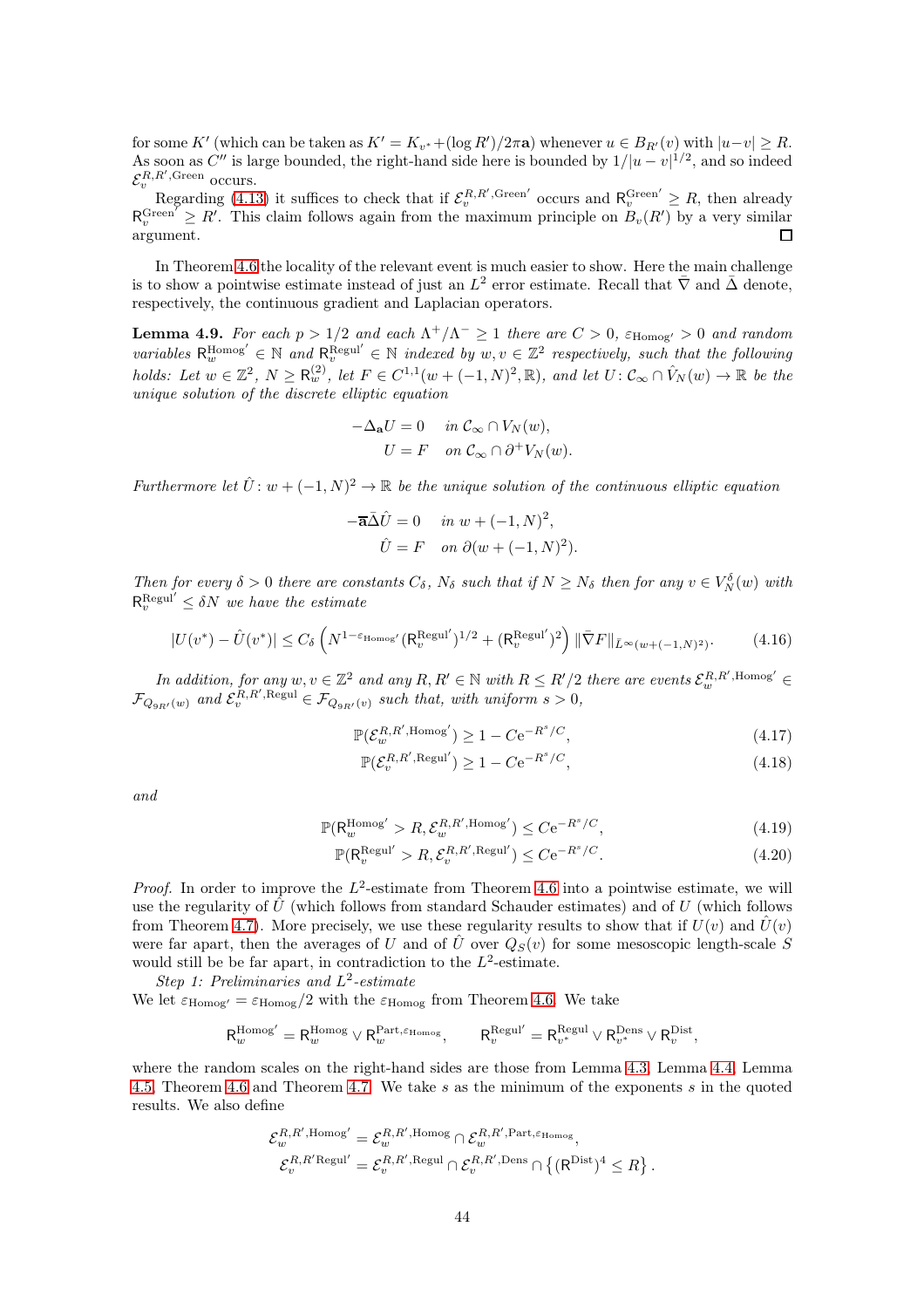With these definitions, [\(4.17\)](#page-43-0) and [\(4.19\)](#page-43-1) and the fact that  $\mathcal{E}_w^{R,R',\text{Homog}'} \in \mathcal{F}_{w+[-9R',9R']^2}$  follow directly from Theorem [4.6](#page-40-0) and Theorem [4.7.](#page-40-4) Similarly, [\(4.18\)](#page-43-2) and [\(4.20\)](#page-43-3) and  $\mathcal{E}_v^{R,R',\text{Regul}} \in \mathcal{F}_{Q_{9R'}(v)}$ follow from Lemma [4.3,](#page-38-7) Lemma [4.4](#page-38-5) and Lemma [4.5.](#page-39-2)

The main challenge of the proof is to show [\(4.16\)](#page-43-4). For that purpose, we can assume that  $v = v^*$ . In this first step, we control the difference between U and  $\hat{U}$  in  $L^2$ . We claim that

<span id="page-44-1"></span>
$$
||U - \hat{U}||_{L^2(\mathcal{C}_{\infty} \cap V_N(w))} \leq CN^{2-\varepsilon_{\text{Homog}}} ||\nabla F||_{\bar{L}^{\infty}(w + (-1, N)^2)}.
$$
\n(4.21)

With  $\bar{U}$  as in the statement of Theorem [4.6,](#page-40-0) we know that

<span id="page-44-0"></span>
$$
||U - \bar{U}||_{L^{2}(\mathcal{C}_{\infty} \cap V_{N}(w))} \le CN^{2-\varepsilon_{\text{Homog}}} ||\nabla F||_{L^{\infty}(\hat{V}_{N}(w))} \le CN^{2-\varepsilon_{\text{Homog}}} ||\bar{\nabla}F||_{\bar{L}^{\infty}(w+(-1,N)^{2})}, \tag{4.22}
$$

and so it suffices to control  $\|\bar{U} - \hat{U}\|_{L^2(\mathcal{C}_{\infty} \cap V_N(w))}$ . This can be done using the maximum principle for the Laplacian. Indeed,  $\bar{U} - \hat{U}$  is a solution of the (discrete) elliptic equation

$$
-\overline{\mathbf{a}}\Delta(\overline{U} - \hat{U}) = 0 \qquad \text{in } w + (-1, N)^2
$$

$$
\overline{U} - \hat{U} = [F]_{\mathcal{P}} * \eta - F \quad \text{on } \partial(w + (-1, N)^2)
$$

and so the (discrete) maximum principle implies that

$$
\|\bar{U} - \hat{U}\|_{L^2(\mathcal{C}_{\infty} \cap V_N(w))} \le N \|\bar{U} - \hat{U}\|_{L^{\infty}(\mathcal{C}_{\infty} \cap V_N(w))}
$$
  
\n
$$
\le N \sup_{x \in \partial (w + (-1, N)^d)} |([F]_{\mathcal{P}} * \eta)(x) - F(x)|
$$
  
\n
$$
\le CN \max_{\substack{Q \in \mathcal{P} \\ Q \cap V_N(w) \ne \varnothing}} \ell(Q) \|\bar{\nabla} F\|_{\bar{L}^{\infty}(w + (-1, N)^2)}.
$$

From Lemma [4.4](#page-38-5) we know that the maximum on the right-hand side is at most  $N^{\varepsilon_{\text{Homog}'}}$ , which is much less than  $N^{1-\epsilon_{\text{Homog}'}}$ . So, together with [\(4.22\)](#page-44-0), we have shown [\(4.21\)](#page-44-1).

Step 2: Regularity of U and  $\hat{U}$ 

Our task now is to improve the  $L^2$ -estimate [\(4.21\)](#page-44-1) to a pointwise estimate. For that purpose we use the knowledge that both U and  $\hat{U}$  are solutions of elliptic equations, and so we expect them to be regular on small scales, meaning that if they were far apart at some point  $u$ , then the  $L^2$ -norm of their difference would also be large.

To make this rigorous, recall that  $(U)_A$  denotes the average of U on a set A. We claim that for any S with  $R_v^{\text{Regul}'} \leq S \leq \delta N$  we have

<span id="page-44-3"></span>
$$
||U - (U)c_{\infty} \cap Q_S(v)||_{L^2(\mathcal{C}_{\infty} \cap Q_{\mathcal{R}_v^{\text{Regul}'}}(v))} \leq C_{\delta} \mathcal{R}_v^{\text{Regul}'} S || \bar{\nabla} F ||_{\bar{L}^{\infty}(w + (-1, N)^2)},
$$
(4.23)

<span id="page-44-2"></span>
$$
\left\|\hat{U} - (\hat{U})_{\mathcal{C}_{\infty} \cap Q_S(v)}\right\|_{L^2(\mathcal{C}_{\infty} \cap Q_{R_v^{\text{Regul}'}}(v))} \leq C_{\delta} R_v^{\text{Regul}'} S \|\bar{\nabla} F\|_{\bar{L}^{\infty}(w+(-1,N)^2)}.
$$
\n(4.24)

We begin by establishing  $(4.24)$ . This follows easily from standard elliptic regularity theory. Indeed, by the maximum principle we have

$$
\left\| \hat{U} - (\hat{U})_{w + (-1,N)^2} \right\|_{\bar{L}^2(w + (-1,N)^2)} \le N \left( \sup_{x \in (w + [-1,N]^2)} \hat{U}(x) - \inf_{x \in C_{\infty} \cap V_N(w)} \hat{U}(x) \right)
$$
  

$$
\le N \left( \sup_{x \in \partial (w + [-1,N]^2)} F(x) - \inf_{x \in \partial (w + [-1,N]^2)} F(x) \right)
$$
  

$$
\le CN^2 \|\bar{\nabla}F\|_{\bar{L}^\infty(w + (-1,N)^2)}
$$

and by interior Schauder estimates for  $-\bar{\Delta}$  we then have

$$
\left\|\bar{\nabla}\hat{U}\right\|_{\bar{L}^{\infty}(w+(\delta N,(1-\delta)N)^2)} \leq \frac{C_{\delta}}{N^2}\left\|\hat{U}-(\hat{U})_{w+[-1,N]^2}\right\|_{\bar{L}^2(w+[-1,N]^2)} \leq C_{\delta}\|\bar{\nabla}F\|_{\bar{L}^{\infty}(w+(-1,N)^2)}.
$$

This means in particular that

$$
\sup_{x \in Q_S(v)} U(x) - \inf_{x \in Q_S(v)} U(x) \leq C_{\delta} S \|\overline{\nabla} F\|_{\overline{L}^{\infty}(w + (-1, N)^2)},
$$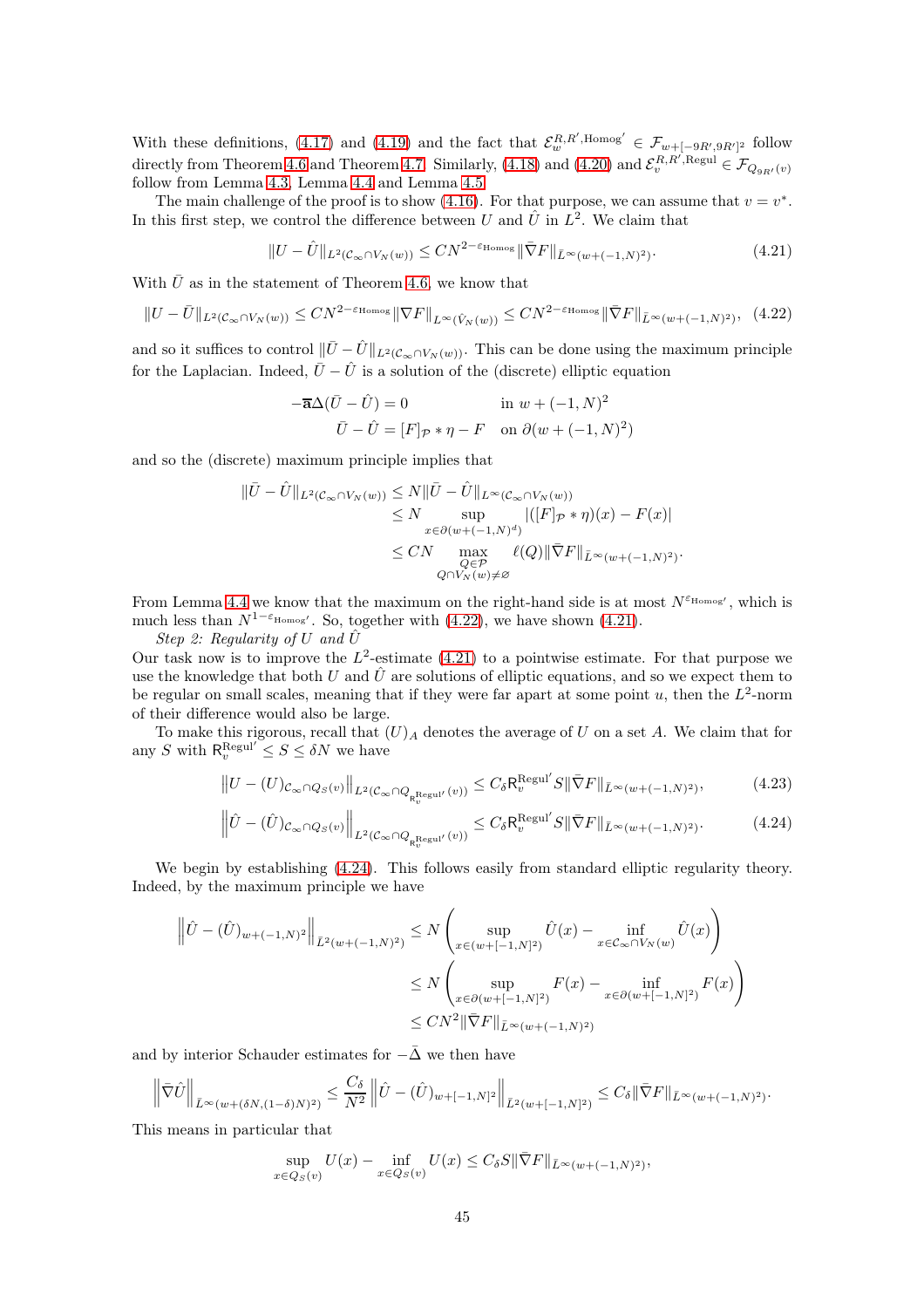which easily implies [\(4.24\)](#page-44-2).

For [\(4.23\)](#page-44-3) we cannot proceed like this, because we do not have Schauder estimates for  $-\mathbf{a}\Delta$ . Instead we will make use of Theorem [4.7,](#page-40-4) which can be thought of as a large-scale  $C^{0,1}$ -estimate. But as we do not actually control the gradient of  $U$ , but only  $L^2$ -norms on various scales, the proof of [\(4.23\)](#page-44-3) will be quite technical. The following argument is similar to the well-known proof that Campanato spaces embed into Hölder spaces.

Note first that by the (discrete) maximum principle we have

$$
||U - (U)c_{\infty} \cap V_N(w))||_{L^2(C_{\infty} \cap V_N(w))} \le N \left( \sup_{u \in C_{\infty} \cap V_N(w)} U(u) - \inf_{u \in C_{\infty} \cap V_N(w)} U(u) \right)
$$
  

$$
\le N \left( \sup_{x \in \partial (w + [-1, N]^2)} F(x) - \inf_{x \in \partial (w + [-1, N]^2)} F(x) \right)
$$
  

$$
\le CN^2 ||\overline{\nabla} f||_{L^{\infty}(w + (-1, N)^2)}
$$

and so in particular, by Theorem [4.7](#page-40-4) and [\(4.9\)](#page-40-3),

<span id="page-45-0"></span>
$$
||U - (U)c_{\infty} \cap Q_{S}(v)||_{L^{2}(C_{\infty} \cap Q_{S}(v))} \le \frac{CS^{2}}{(\delta N)^{2}} ||U - (U)c_{\infty} \cap Q_{\delta N}(v)||_{L^{2}(C_{\infty} \cap Q_{\delta N}(v))}
$$
  

$$
\le \frac{CS^{2}}{(\delta N)^{2}} ||U - (U)c_{\infty} \cap V_{N}(w))||_{L^{2}(C_{\infty} \cap V_{N}(w))}
$$
(4.25)  

$$
\le C_{\delta} S^{2} ||\bar{\nabla}F||_{\bar{L}^{\infty}(w + (-1, N)^{2})}.
$$

If now  $R_{v_{\text{Darm}}}^{\text{Regul}} \geq S/2$ , then [\(4.23\)](#page-44-3) follows from another application of [\(4.9\)](#page-40-3). So in the following we assume  $\mathsf{R}_v^{\text{Regul}'} \leq S/2$ .

Let  $k_0 = \left| \log_2 \left( \frac{S}{R_{\text{P}} R_{\text{e}}}\right) \right|$  $\left[\mathbb{R}^{\text{Regul'}}_{v} \right]$  and note that  $k_0 \geq 1$ . Pick some  $k \in \{0, 1, \ldots, k_0\}$ . Applying Theorem [4.7](#page-40-4) with length-scales S and  $2^{-k}S$  and using [\(4.25\)](#page-45-0) we find

$$
\|U - (U)c_{\infty} \cap Q_{2^{-k}S}(v))\|_{L^{2}(C_{\infty} \cap Q_{2^{-k}S}(v))} \leq C \frac{2^{-2k} S^{2}}{(\delta N)^{2}} N^{2} \|\bar{\nabla} F\|_{\bar{L}^{\infty}(w + (-1, N)^{2})}
$$
\n
$$
= C_{\delta} 2^{-2k} S^{2} \|\bar{\nabla} F\|_{\bar{L}^{\infty}(w + (-1, N)^{2})}.
$$
\n(4.26)

<span id="page-45-1"></span>Let now  $k \in \{0, 1, \ldots, k_0 - 1\}$ . Using [\(4.26\)](#page-45-1) for k and  $k + 1$  as well as the lower bound on the cluster density from Lemma [4.5](#page-39-2) and [\(4.9\)](#page-40-3), we can now estimate that

$$
\begin{split} & \left| (U)_{\mathcal{C}_{\infty} \cap Q_{2-kS}(v)} - (U)_{\mathcal{C}_{\infty} \cap Q_{2-k-1S}(v)} \right| \\ & \leq \frac{1}{2^{-k}S} \left\| (U)_{\mathcal{C}_{\infty} \cap Q_{2-kS}(v)} - (U)_{\mathcal{C}_{\infty} \cap Q_{2-k-1S}(v)} \right\|_{L^{2}(\mathcal{C}_{\infty} \cap Q_{2-k-1S}(v))} \\ & \leq \frac{1}{2^{-k}S} \Big( \left\| U - (U)_{\mathcal{C}_{\infty} \cap Q_{2-kS}(v)} \right\|_{L^{2}(\mathcal{C}_{\infty} \cap Q_{2-kS}(v))} + \left\| U - (U)_{\mathcal{C}_{\infty} \cap Q_{2-k-1S}(v)} \right\|_{L^{2}(\mathcal{C}_{\infty} \cap Q_{2-k-1S}(v))} \Big) \\ & \leq C_{\delta} 2^{-k} S \|\bar{\nabla} F\|_{\bar{L}^{\infty}(w+(-1,N)^{2})}. \end{split}
$$

We can sum this estimate over  $k \in \{0, 1, \ldots, k_0 - 1\}$  and obtain that

 $\ddot{\phantom{a}}$ 

<span id="page-45-2"></span>
$$
\left| (U)_{\mathcal{C}_{\infty} \cap Q_{2^{-k_0}S}(v)} - (U)_{\mathcal{C}_{\infty} \cap Q_S(v)} \right| \leq C_{\delta} S \|\bar{\nabla} F\|_{\bar{L}^{\infty}(w + (-1, N)^2)}.
$$
\n(4.27)

Next, we combine [\(4.27\)](#page-45-2) with [\(4.26\)](#page-45-1) (for  $k = k_0$ ) and use that  $\mathsf{R}_v^{\text{Regul}'} \leq 2^{-k_0} S \leq 2\mathsf{R}_v^{\text{Regul}'}$  to see that

$$
\label{eq:21} \begin{aligned} &\left\|U-(U)c_\infty\cap Q_S(v)\right\|_{L^2(\mathcal{C}_\infty\cap Q_{R_v^{\mathrm{Regul}'}}(v))}\\ &\leq \left\|U-(U)c_\infty\cap Q_S(v)\right\|_{L^2(\mathcal{C}_\infty\cap Q_{2^{-k_0}S}(v))}\\ &\leq \left\|U-(U)c_\infty\cap Q_{2^{-k_0}S}(v)\right\|_{L^2(\mathcal{C}_\infty\cap Q_{2^{-k_0}S}(v))}+2^{-k_0}S\left|(U)c_\infty\cap Q_{2^{-k_0}S}(v)-(U)c_\infty\cap Q_S(v)\right|\\ \end{aligned}
$$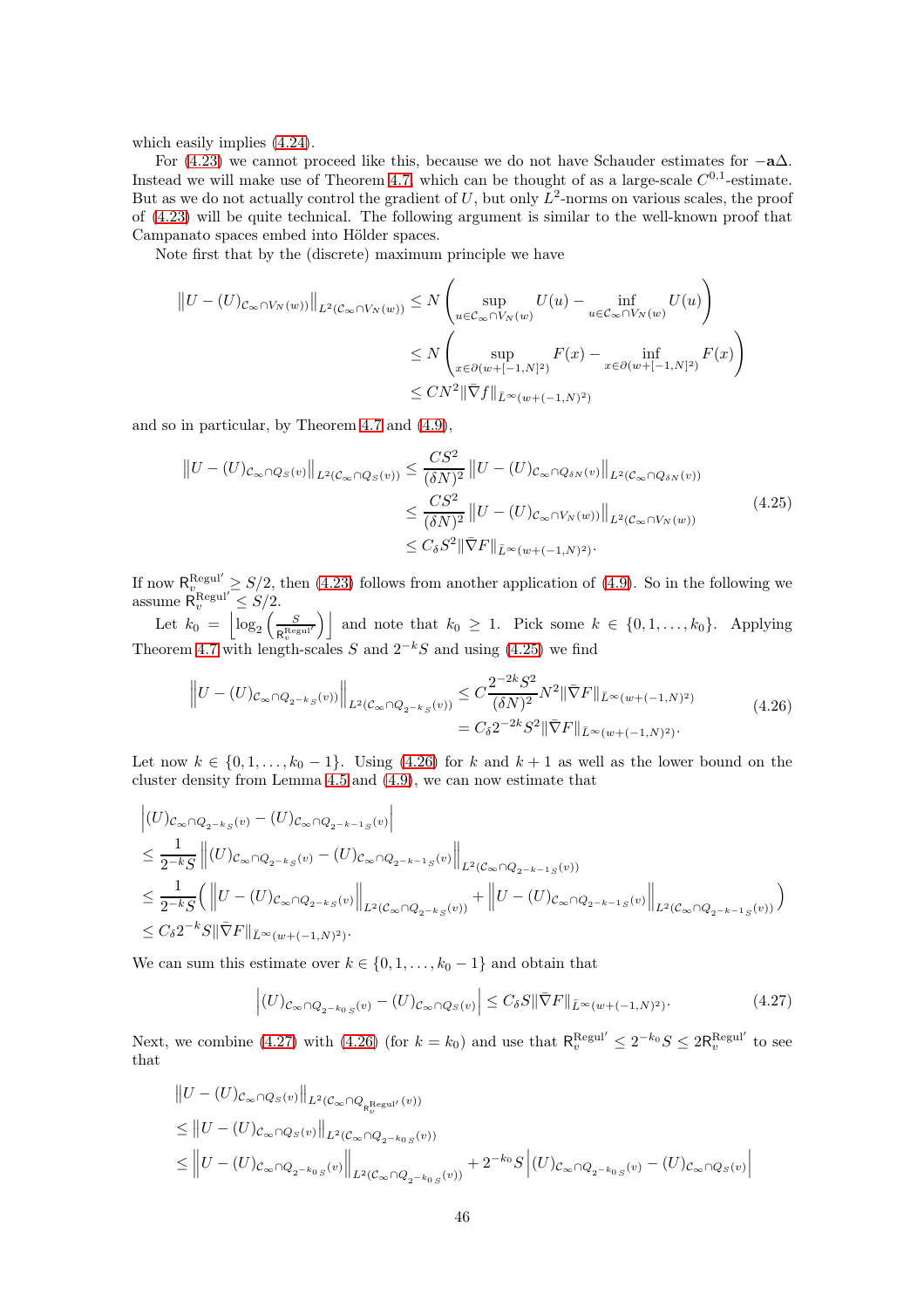$$
\leq C_{\delta} 2^{-2k_0} S^2 \|\bar{\nabla} F\|_{\bar{L}^{\infty}(w+(-1,N)^2)} + C_{\delta} 2^{-k_0} S^2 \|\bar{\nabla} F\|_{\bar{L}^{\infty}(w+(-1,N)^2)}
$$
  

$$
\leq C_{\delta} \mathsf{R}_{v}^{\mathrm{Regul}} S \|\bar{\nabla} F\|_{\bar{L}^{\infty}(w+(-1,N)^2)},
$$

which is [\(4.23\)](#page-44-3).

Step 3: Pointwise estimate

Using the results from the previous steps, it is now easy to finish the proof of [\(4.16\)](#page-43-4).

Let  $v \in V_N^{\delta}(w)$ . Consider S with  $\mathsf{R}_v^{\text{Regul}'} \leq S \leq \delta N$  (which we will choose shortly). Then [\(4.21\)](#page-44-1) and [\(4.23\)](#page-44-3) imply that

$$
\left| U(v) - (U)_{\mathcal{C}_{\infty} \cap Q_S(v)} \right| \le \left\| U - (U)_{\mathcal{C}_{\infty} \cap Q_S(v)} \right\|_{L^2(\mathcal{C}_{\infty} \cap Q_{R_v^{\text{Regul}}}(v))} \le C_{\delta} R_v^{\text{Regul}} S \|\bar{\nabla} F\|_{L^{\infty}(w + (-1, N)^2)},
$$
\n(4.28)

$$
\left|\hat{U}(v) - (\hat{U})_{\mathcal{C}_{\infty} \cap Q_S(v)}\right| \le \left\|\hat{U} - (\hat{U})_{\mathcal{C}_{\infty} \cap Q_S(v)}\right\|_{L^2(\mathcal{C}_{\infty} \cap Q_{\mathbf{R}_v^{\mathrm{Regul}}}(v))} \le C_{\delta} \mathbf{R}_v^{\mathrm{Regul}} S \|\bar{\nabla} F\|_{L^{\infty}(w + (-1, N)^2)}.
$$
\n(4.29)

Furthermore, Lemma [4.5,](#page-39-2) the Cauchy-Schwarz inequality and [\(4.21\)](#page-44-1) imply that

<span id="page-46-1"></span><span id="page-46-0"></span>
$$
\left| (U)_{\mathcal{C}_{\infty} \cap Q_S(v)} - (\hat{U})_{\mathcal{C}_{\infty} \cap Q_S(v)} \right| \leq \frac{C}{S^2} \| U - \bar{U} \|_{L^1(\mathcal{C}_{\infty} \cap Q_S(v))}
$$
\n
$$
\leq \frac{C}{S} \| U - \bar{U} \|_{L^2(\mathcal{C}_{\infty} \cap Q_S(v))}
$$
\n
$$
\leq \frac{CN^{2-\varepsilon_{\text{Homog}}}}{S} \| \bar{\nabla} F \|_{\bar{L}^{\infty}(w+(-1,N)^2)}.
$$
\n(4.30)

<span id="page-46-2"></span>Combining  $(4.28)$ ,  $(4.29)$  and  $(4.30)$  we see that

$$
\Big|U(v)-\hat{U}(v)\Big|\leq C_\delta \left(\mathsf{R}_v^{\text{Regul}'}S+\frac{N^{2-\varepsilon_{\text{Homog}}}}{S}\right)\|\bar{\nabla}F\|_{\bar{L}^\infty(w+(-1,N)^2)},
$$

and all that remains is to optimize  $S$ . Choosing

$$
S = \sqrt{\frac{N^{2-\varepsilon_{\text{Homog}}}}{R_v^{\text{Regul}'}}} \vee R_v^{\text{Regul}'} = \frac{N^{1-\varepsilon_{\text{Homog}'}}}{(R_v^{\text{Regul}'})^{1/2}} \vee R_v^{\text{Regul}'}
$$

we certainly have  $S \geq R_v^{\text{Regul}}$ , and for  $N \geq N_\delta := \delta^{-1/\varepsilon_{\text{Homog}}}$  we also have  $S \leq \delta N$ . Now with this choice of  $S$  we finally obtain  $(4.16)$ .

Lemma [4.8](#page-41-0) and Lemma [4.9](#page-43-5) now allow us to begin with the proof of Theorem [1.9.](#page-5-0) Namely we prove that for  $p > 1/2$  the Gaussian free field on a percolation cluster satisfies all assumptions of Theorem [1.4](#page-3-0) expect  $(A.1)$  and  $(B.1)$ .

Before we begin with the actual proof, let us introduce notation for the relevant continuous Green's functions: We let

$$
\bar{G}^{\overline{\mathbf{a}}}(x,y) = -\frac{1}{2\pi \overline{\mathbf{a}}}\log|x-y|
$$

be the Green's function of  $-\overline{\mathbf{a}}\overline{\mathbf{A}}$  on  $\mathbb{R}^2$ . Furthermore, for  $Q \subset \mathbb{R}^2$  open and bounded, we let  $\overline{G_Q^{\mathbf{a}}}$ be the Green's function of  $-\overline{\mathbf{a}}\overline{\Delta}$  on Q. That is, for each  $y \in Q$  the function  $\overline{G_Q^{\mathbf{a}}}(\cdot, y)$  is the unique solution of

$$
-\overline{\mathbf{a}}\overline{\Delta}\overline{G}_{Q}^{\overline{\mathbf{a}}}(\cdot,y) = \overline{\delta}_{y} \quad \text{in } Q,
$$

$$
\overline{G}_{Q}^{\overline{\mathbf{a}}}(\cdot,y) = 0 \quad \text{on } \partial Q,
$$

where  $\bar{\delta}$  denotes the Dirac delta distribution.

The idea of the proof of the first part of Theorem [1.9](#page-5-0) is now relatively straightforward: Lemma [4.8](#page-41-0) gives us precise asymptotics for  $G^a$ , and Lemma [4.9](#page-43-5) allows us to compare the difference of  $G^a$ and  $G^{\mathbf{a}}_{V_N(w)}$  with the difference of  $\bar{G}^{\overline{\mathbf{a}}}$  and  $\bar{G}^{\overline{\mathbf{a}}}_{V_N(w)}$ . So, combining the two lemmas, we can get very good estimates on  $G^{\mathbf{a}}_{V_N(w)}$ .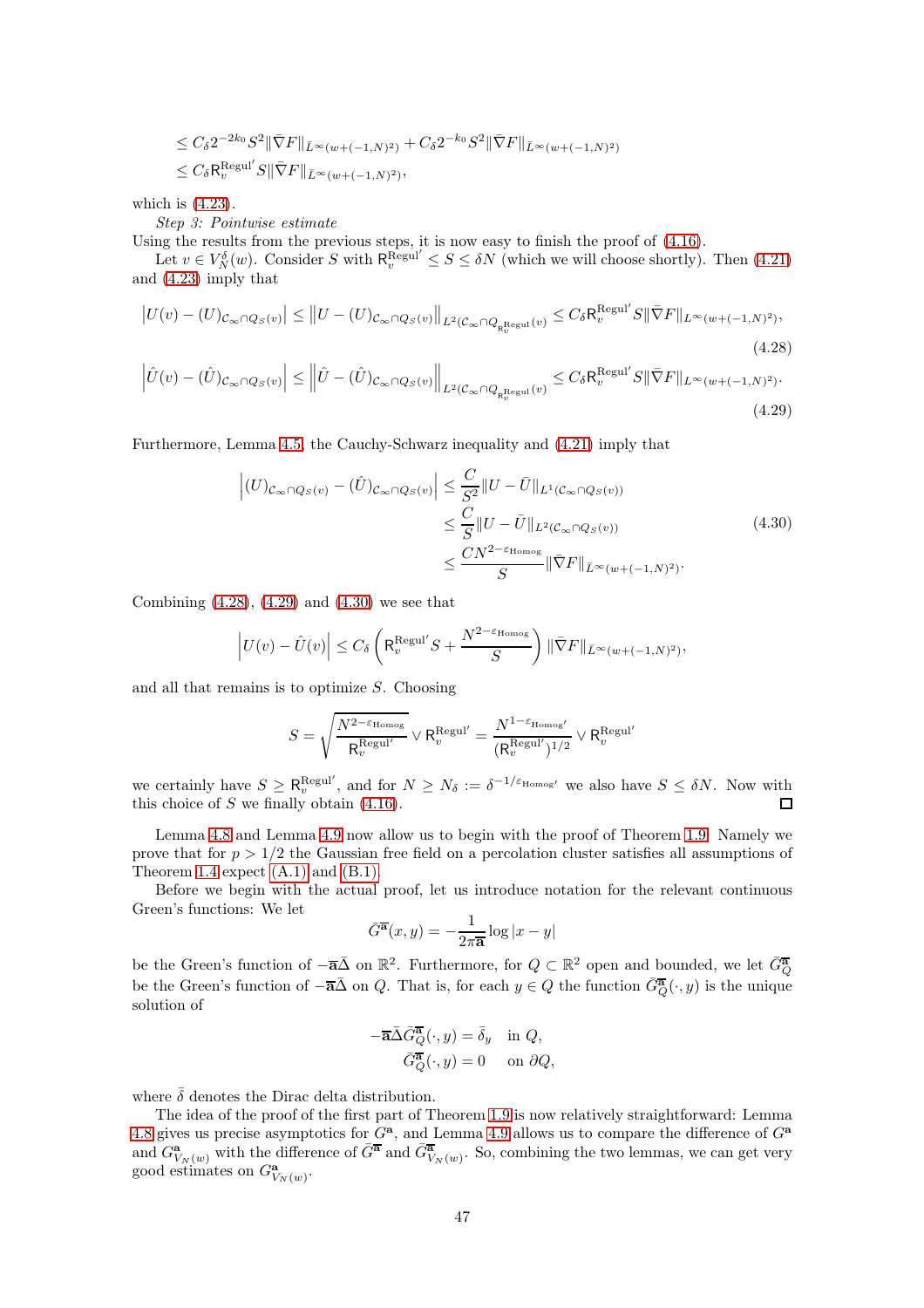### Proof of Theorem [1.9,](#page-5-0) first part.

Step 1: Preliminaries

To prove Theorem [1.9](#page-5-0) we need to check to check whether  $\sqrt{2\pi\mathbf{a}}\varphi'^{\mathbf{a},N,w}$  satisfies Assumption [1.3.](#page-2-0) Let us begin by relating this field to the Green's functions of the previous lemmas.

Recall that the field  $\varphi^{a,N,w}$  is defined a priori only on  $\mathcal{C}_{\infty} \cap V_N(w)$ , and that we extend it to  $V_N(w)$  by setting  $\varphi_v'^{\mathbf{a},N,w} = \varphi_{v^*}^{\mathbf{a},N,w}$ . Now for  $u, v \in V_N$  we have

<span id="page-47-2"></span>
$$
\mathbb{E}\sqrt{2\pi\overline{\mathbf{a}}}\varphi_u^{\prime\mathbf{a},N,w}\sqrt{2\pi\overline{\mathbf{a}}}\varphi_v^{\prime\mathbf{a},N} = 2\pi\overline{\mathbf{a}}G_{V_N(w)}^{\mathbf{a}}(u^*,v^*),\tag{4.31}
$$

and so all the items in Assumption [1.3](#page-2-0) correspond to various statements on  $2\pi\overline{a}G_{V_N(w)}^{\bf a}$ .

We can assume that the  $\varepsilon_{\text{Regul'}}$  from Lemma [4.9](#page-43-5) is at most 1/3. We make the choices

$$
\mathsf{R}_v^{(1)} = \mathsf{R}_v^{\mathrm{Green}'} \vee (\mathsf{R}_v^{\mathrm{Regul}'})^{1/\varepsilon_{\mathrm{Regul}'}}, \qquad \mathsf{R}_w^{(2)} = \mathsf{R}_w^{\mathrm{Homog}'},
$$

where the random scales on the right-hand sides are as in Lemmas [4.8](#page-41-0) and [4.9.](#page-43-5)

Step 2: Verification of  $(A.3)$  and  $(A.4)$ 

Let now  $w \in \mathbb{Z}^2$ . We define the function  $H^{\mathbf{a}}_{V_N(w)}: (\mathcal{C}_{\infty} \cap V_N(w)) \times (\mathcal{C}_{\infty} \cap V_N(w)) \to \mathbb{R}$  by

$$
H^{\bf a}_{V_N(w)}(u^*,v^*)=G^{\bf a}_{V_N(w)}(u^*,v^*)-{\sf K}'_v-G^{\bf a}(u^*,v^*)
$$

This function can be thought of as the regular part of  $G^a$  on  $\mathcal{C}_{\infty} \cap V_N(w)$ . Similarly, we define its continuous analogue  $\overline{H}_{w+(-1,N)^2}^{\overline{\mathbf{a}}}$ :  $(w + (-1,N)^2) \times (w + (-1,N)^2) \to \mathbb{R}$  by

$$
\overline{H}^{\overline{\mathbf{a}}}_{w+(-1,N)^2}(x,y) = \overline{G}^{\overline{\mathbf{a}}}_{w+(-1,N)^2}(x,y) - \overline{G}^{\overline{\mathbf{a}}}(x,y)
$$

Our main claim is that if  $u, v \in V_N^{\delta}(w)$  and  $\mathsf{R}_v^{(1)} \vee \mathsf{R}_v^{(1)} \leq \delta N$ ,  $\mathsf{R}_w^{(2)} \leq N$  then

<span id="page-47-1"></span>
$$
\left| H_{V_N(w)}^{\mathbf{a}}(u^*, v^*) - \bar{H}_{w+(-1,N)^2}^{\overline{\mathbf{a}}}(u^*, v^*) \right| \le \frac{C_{\delta}}{N^{\varepsilon_{\text{Homog}}/2}}.
$$
\n(4.32)

To see this, note that  $\overline{H}^{\overline{a}}_{w+(-1,N)^2}(\cdot,v^*)$  is harmonic on  $w+(-1,N)^2$ . Furthermore,  $\overline{H}^{\overline{a}}_{w+(-1,N)^2}(\cdot,v^*)$ is Lipschitz-continuous. Indeed, by interior Schauder estimates we have

$$
\left\|\bar{\nabla}\bar{H}^{\overline{\mathbf{a}}}_{w+(-1,N)^2}(\cdot,v^*)\right\|_{\bar{L}^\infty(w+(\delta N,(1-\delta)N)^2)}\leq \frac{C_\delta}{N}
$$

while near the boundary we can estimate the gradient of  $\overline{G}^{\overline{\mathbf{a}}}(\cdot,v^*)$  and  $\overline{G}^{\overline{\mathbf{a}}}_{w+(-1,N)^2}(\cdot,v^*)$  separately (for the latter there are no issues near the boundary because of the Schwarz reflection principle) and find that

$$
\begin{aligned} \left\| \bar{\nabla} \bar{G}^{\overline{\mathbf{a}}}(\cdot,v^*) \right\|_{\bar{L}^{\infty}((w+(-1,N)\backslash (w+(\delta N,(1-\delta)N))} + \left\| \bar{\nabla} \bar{G}^{\overline{\mathbf{a}}}_{w+(-1,N)^2}(\cdot,v^*) \right\|_{\bar{L}^{\infty}((w+(-1,N)^2\backslash (w+(\delta N,(1-\delta)N)^2))} \\ &\leq \frac{C_{\delta}}{N} . \end{aligned}
$$

Combining the last two estimates, we indeed obtain the global Lipschitz estimate

<span id="page-47-0"></span>
$$
\left\| \nabla \bar{H}_{w+(-1,N)^2}^{\overline{\mathbf{a}}}(\cdot, v^*) \right\|_{\bar{L}^\infty(w+(-1,N)^2)} \le \frac{C_\delta}{N}.
$$
\n(4.33)

Now let  $\tilde{H}_{V_N(w)}^{\mathbf{a}}: (\mathcal{C}_{\infty} \cap V_N(w)) \times (\mathcal{C}_{\infty} \cap V_N(w)) \to \mathbb{R}$  be such that  $\tilde{H}_{V_N(w)}^{\mathbf{a}}(\cdot, v^*)$  is the unique solution of

$$
\begin{aligned} -\Delta_{\mathbf{a}} \tilde{H}^\mathbf{a}_{V_N(w)}(\cdot, v^*) &= 0 &\text{in } \mathcal{C}_{\infty} \cap V_N(w),\\ \tilde{H}^\mathbf{a}_{V_N(w)}(\cdot, v^*) &= \bar{H}^{\overline{\mathbf{a}}}_{w+(-1,N)^2}(\cdot, v^*) &\text{on } \mathcal{C}_{\infty} \setminus V_N(w). \end{aligned}
$$

From Lemma [4.9](#page-43-5) we obtain that

$$
\left| \tilde{H}_{V_N(w)}^{\mathbf{a}}(u^*, v^*) - \bar{H}_{w+(-1,N)^2}^{\overline{\mathbf{a}}}(u^*, v^*) \right| \tag{4.34}
$$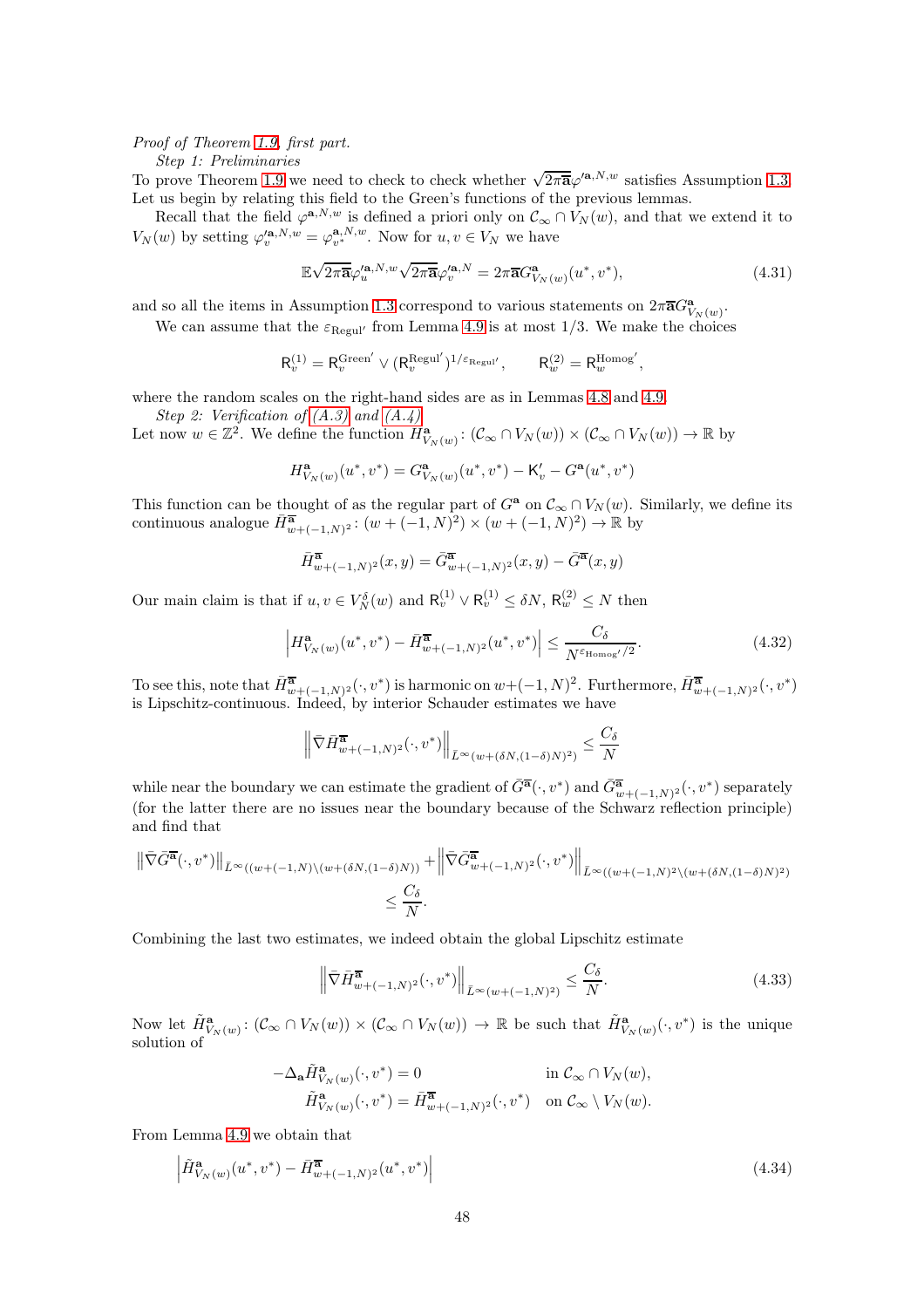$$
\leq C_\delta \left( N^{1-\varepsilon_{\mathrm{Homog}'}} (\mathsf{R}_v^{\mathrm{Regul}'} )^{1/2} + (\mathsf{R}_v^{\mathrm{Regul}'} )^2 \right) \left\| \bar{\nabla} \bar{H}^{\overline{\mathbf{a}}}_{w+(-1,N)^2} (\cdot, v^*) \right\|_{\bar{L}^\infty (w+(-1,N)^2)}
$$

We can estimate the right-hand side here further. On the one hand, the Lipschitz norm is bounded by [\(4.34\)](#page-47-0), on the other hand our assumption  $\delta N \geq R_v^{(1)} \geq (R_v^{\text{Regul}'})^{1/\varepsilon_{\text{Regul}'} }$  implies that  $R_v^{\text{Regul}'} \leq$  $C_{\delta}N^{\varepsilon_{\text{Regul}}}$ . So from [\(4.34\)](#page-47-0) we obtain

<span id="page-48-0"></span>
$$
\left| \tilde{H}_{V_N(w)}^{\mathbf{a}}(u^*, v^*) - \bar{H}_{w+(-1,N)^2}^{\overline{\mathbf{a}}}(u^*, v^*) \right| \le \frac{C_{\delta}}{N^{\varepsilon_{\text{Homog}}/2}}.
$$
\n(4.35)

.

On the other hand,  $H^{\mathbf{a}}_{V_N(w)}(\cdot, v^*)$  and  $\tilde{H}^{\mathbf{a}}_{V_N(w)}(\cdot, v^*)$  are close. Indeed, both are  $-\Delta^{\mathbf{a}}$ -harmonic functions on  $\mathcal{C}_{\infty} \cap V_N(w)$ , and by Lemma [4.8](#page-41-0) and our assumption  $\delta N \geq R_v^{\text{Green}}$  we have

$$
\sup_{u'^* \in \mathcal{C}_\infty \cap \partial (w+[-1,N]^2)} \left| H_{V_N(w)}^{\mathbf{a}}(u'^*,v^*) - \tilde{H}_{V_N(w)}^{\mathbf{a}}(u'^*,v^*) \right| \leq \frac{1}{(\delta N)^{1/2}} \leq \frac{C_\delta}{N^{1/2}}
$$

so that by the discrete maximum principle we also have

<span id="page-48-1"></span>
$$
\left| H_{V_N(w)}^{\mathbf{a}}(u^*, v^*) - \tilde{H}_{V_N(w)}^{\mathbf{a}}(u^*, v^*) \right| \le \frac{C_\delta}{N^{1/2}}.
$$
\n(4.36)

Combining [\(4.35\)](#page-48-0) and [\(4.36\)](#page-48-1), we have established [\(4.32\)](#page-47-1).

Using this estimate, we can now verify  $(A.3)$  and  $(A.4)$ . We begin with  $(A.3)$ . The functions  $\bar{G}_{w+(-1,N)^2}^{\overline{\mathbf{a}}}$  and  $\bar{H}_{w+(-1,N)^2}^{\overline{\mathbf{a}}}$  satisfy the scaling relations

$$
\bar{G}_{w+(-1,N)^2}^{\overline{\mathbf{a}}}(x,y) = \bar{G}_{(0,1)^2}^{\overline{\mathbf{a}}}\left(\frac{x-w+e}{N+1}, \frac{y-w+e}{N+1}\right)
$$
\n(4.37)

$$
\bar{H}_{w+(-1,N)^2}^{\overline{\mathbf{a}}}(x,y) = \bar{H}_{(0,1)^2}^{\overline{\mathbf{a}}}\left(\frac{x-w+e}{N+1}, \frac{y-w+e}{N+1}\right) + \frac{1}{2\pi\overline{\mathbf{a}}}\log(N+1)
$$
(4.38)

where  $e := (-1, -1) \in \mathbb{Z}^2$ . Furthermore, by standard elliptic regularity theory,  $\bar{H}_{(0,1)^2}^{\overline{\mathbf{a}}}$  is a smooth function on  $(0, 1)^2 \times (0, 1)^2 \setminus \{(x, x): x \in (0, 1)^2\}$  that has a continuous extension onto the diagonal. So

<span id="page-48-3"></span>
$$
f(x) := 2\pi \overline{\mathbf{a}} \lim_{\substack{x' \to x \\ x'' \to x}} \overline{H}_{(0,1)^2}^{\overline{\mathbf{a}}}(x', x'')
$$

is a well-defined continuous function on  $(0, 1)^2$ . The function f is also bounded above (as can be seen from the maximum principle and the fact that  $\overline{H}_{(0,1)^2}^{\overline{\mathbf{a}}}(\cdot,x) = -\overline{G}_{(0,1)^2}^{\overline{\mathbf{a}}}(\cdot,x)$  is bounded by  $\frac{1}{2\pi\overline{\mathbf{a}}}$  log  $\sqrt{2}$  on  $\partial(0,1)^2$ ). We also choose  $g(u,v) = 2\pi\overline{\mathbf{a}}G^{\mathbf{a}}_{V_N(w)}(u^*,v^*) + \mathsf{K}'_v$ . With these definitions, [\(4.32\)](#page-47-1) can be rewritten as

$$
\left| G_{V_N(w)}^{\mathbf{a}}(u^*, v^*) - \frac{1}{2\pi \overline{\mathbf{a}}} g(u, v) - \frac{1}{2\pi \overline{\mathbf{a}}} \log(N+1) - \bar{H}_{(0,1)^2}^{\overline{\mathbf{a}}} \left( \frac{u^* - w + e}{N+1}, \frac{v^* - w + e}{N+1} \right) \right| \le \frac{C_{\delta}}{N^{\varepsilon_{\text{Homog}}/2}}
$$

and hence also

<span id="page-48-2"></span>
$$
\left| G_{V_N(w)}^{\mathbf{a}}(u^*, v^*) - \frac{1}{2\pi \overline{\mathbf{a}}} g(u, v) - \frac{1}{2\pi \overline{\mathbf{a}}}\log N - \frac{1}{2\pi \overline{\mathbf{a}}} f\left(\frac{v - w}{N}\right) \right|
$$
\n
$$
\leq \frac{C_{\delta}}{N^{\varepsilon_{\text{Homog'}}/2}} + \left| \bar{H}_{(0,1)^2}^{\overline{\mathbf{a}}}\left(\frac{u^* - w + e}{N + 1}, \frac{v^* - w + e}{N + 1}\right) - \bar{H}_{(0,1)^2}^{\overline{\mathbf{a}}}\left(\frac{v - w}{N}, \frac{v - w}{N}\right) \right| + \frac{1}{2\pi \overline{\mathbf{a}}}\log \frac{N + 1}{N}.
$$
\n(4.39)

Under the assumption  $|u-v|_{\infty} \leq L$  and  $|u-u^*|^4 \vee |v-v^*|^4 \leq R_u^{(1)} \vee R_v^{(1)} \leq \delta N$  we have that  $|u^*-\rangle$  $v|\vee|v^*-v| \leq L+N^{1/4}$ , and all of  $\frac{u^*-w+e}{N+1}, \frac{v^*-w+e}{N+1}, \frac{v-w}{N}$  are elements of  $\left(\frac{\delta}{2}, 1-\frac{\delta}{2}\right)^2 \times \left(\frac{\delta}{2}, 1-\frac{\delta}{2}\right)^2$ . The function  $\overline{H}_{(0,1)^2}^{\overline{a}}$  is uniformly continuous on that set, and therefore the second summand on the right-hand side of [\(4.39\)](#page-48-2) is bounded by a function of  $\delta$  and  $L/N$  that goes to 0 as  $N \to \infty$ . From this we immediately obtain the desired estimate for  $2\pi\overline{a}G_{V_N(w)}^{\mathbf{a}},$  i.e.  $(A.3)$ .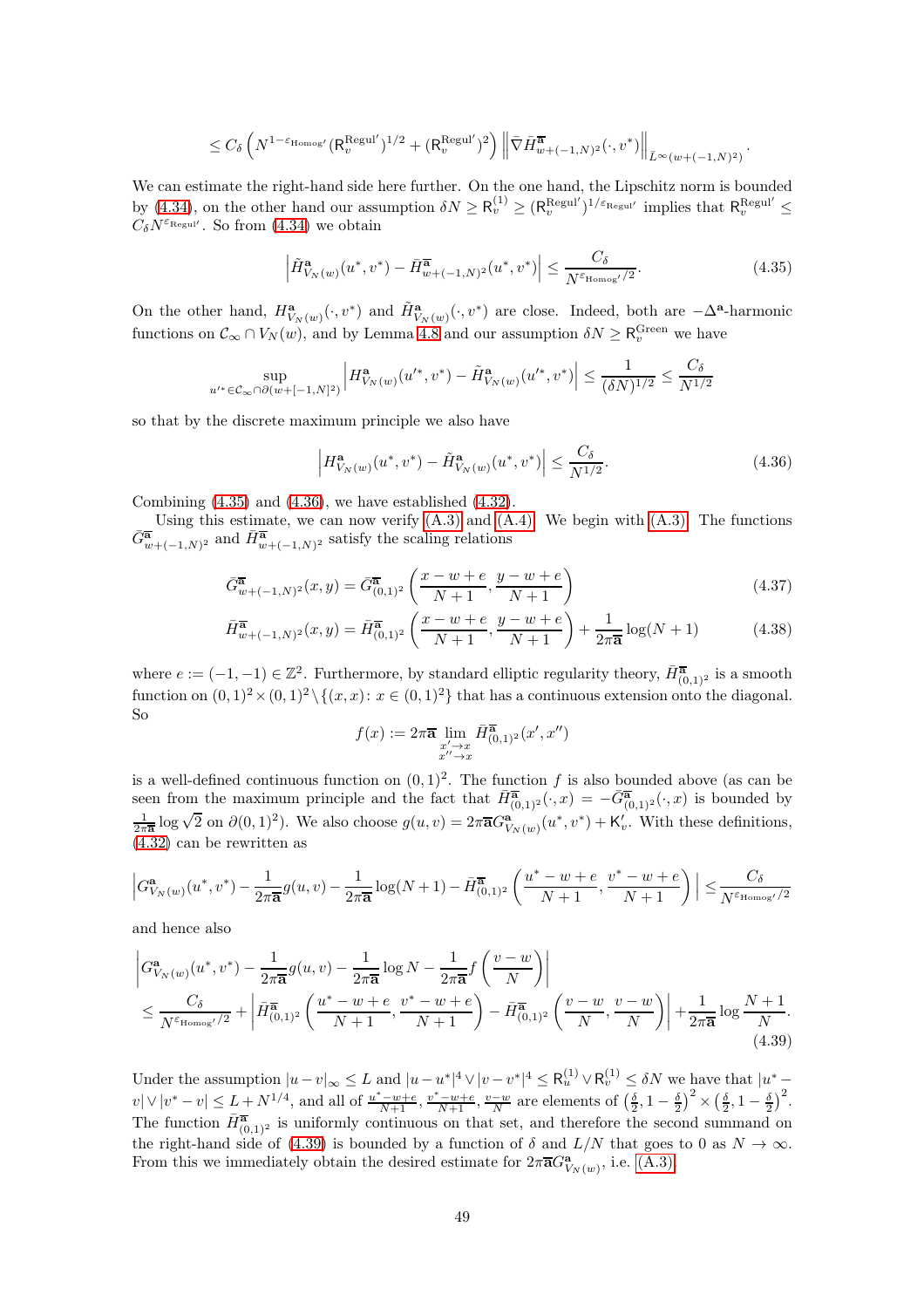The argument for [\(A.4\)](#page-3-2) is similar. We choose  $h(x,y) = 2\pi \overline{\mathbf{a}} \overline{G}_{(0,1)^2}^{\overline{\mathbf{a}}}$ . The estimate [\(4.32\)](#page-47-1) and the scaling relation [\(4.37\)](#page-48-3) imply that

$$
\begin{split} &\left| G_{V_N(w)}^{\mathbf{a}}(u^*,v^*) - \frac{1}{2\pi\overline{\mathbf{a}}}h\left(\frac{u-w}{N},\frac{u-w}{N}\right) \right| \\ &\leq \frac{C_\delta}{N^{\varepsilon_{\text{Homog}'}/2}} + \left| G^{\mathbf{a}}(u^*,v^*) + \mathsf{K}_v - \bar{G}^{\overline{\mathbf{a}}}(u^*,v^*) \right| \\ &+ \frac{1}{2\pi\overline{\mathbf{a}}} \left| h\left(\frac{u^*-w+e}{N+1},\frac{v^*-w+e}{N+1}\right) - h\left(\frac{u-w}{N},\frac{v-w}{N}\right) \right|. \end{split} \tag{4.40}
$$

<span id="page-49-0"></span>Under the assumption  $\mathsf{R}_u^{(1)} \vee \mathsf{R}_v^{(1)} \leq \delta N$  we know that  $|u^* - u| \vee |v^* - v| \leq N^{1/4}$ , and so by Lemma [4.8](#page-41-0) the second term on the right-hand side of [\(4.40\)](#page-49-0) is bounded by  $|u - v|^{-1/2}$  for  $|u - v| \ge R_v^{(1)}$ . The third term on the right-hand side is small because we know  $|u^* - v^*| \ge N/2L$ , and h is uniformly continuous away from the diagonal and the boundary of  $(0, 1)^2$ . Thus we obtain  $(A.4)$ . Step 3: Verification of [\(A.2\)](#page-2-2)

This step is different than the previous one in that we make no use of [\(4.32\)](#page-47-1). Instead we will argue directly using the maximum principle.

To do so, we begin with a rather crude estimate. Namely we claim that for any N and  $v, u, u'$ we have

<span id="page-49-1"></span>
$$
0 \leq G_{Q_R(v)}^{\mathbf{a}}(u^*, u'^*) \leq \frac{\mathsf{d}_{\mathcal{C}_{\infty}}(u^*, \partial Q_R(v)) \wedge \mathsf{d}_{\mathcal{C}_{\infty}}(u'^*, \partial Q_R(v))}{\Lambda^{-}} \tag{4.41}
$$

where we recall that  $d_{\mathcal{C}_{\infty}}$  denotes the graph distance on  $\mathcal{C}_{\infty}$ . Indeed, the lower bound is trivial. For the upper bound, it suffices (by symmetry) to prove the upper bound  $\frac{d_{c_{\infty}}(u^*, \partial Q_R(v))}{\Lambda}$ . Moreover, it suffices (by the maximum principle) to consider the case  $u = u' = u^*$ . It is helpful to consider  $G_{Q_R(v)}^{\mathbf{a}}(\cdot,u)$  as the voltage distribution that arises when we let a unit current flow from u through the electrical network given by the conductances a. Then for each edge the current through it is at most 1, and so the voltage drop along that edge is at most its resistance. In other words, for each edge the difference of  $G^{\mathbf{a}}_{Q_R(v)}(\cdot, u)$  at the two endpoints is at most  $1/\Lambda^-$ . If we use this estimate along each of the edges of path  $\gamma$  consisting of  $d_{\mathcal{C}_{\infty}}(u, \partial Q_R(v))$  edges connecting u to a vertex in  $\mathcal{C}_{\infty} \cap \partial Q_R(v)$ , we directly obtain

$$
G^{\mathbf{a}}_{Q_R(v)}(u,u)\leq \frac{\mathsf{d}_{\mathcal{C}_\infty}(u,\partial Q_R(v))}{\Lambda^-}
$$

This establishes [\(4.41\)](#page-49-1).

Note that if  $v \in \mathcal{C}_{\infty} \cap Q_{R}(w)$ , then  $d_{\mathcal{C}_{\infty}}(v, \partial Q_{R}(w)) \leq 4R^2$ . Thus, the bound in [\(4.41\)](#page-49-1) is at worst quadratic. This motivates the choice  $\alpha_{\delta}(R) = C'_{\delta}(R^2 + 1)$  (for a constant  $C'_{\delta}$  that depends on  $\delta$  and will be chosen later). To verify [\(A.2\)](#page-2-2) we have to check whether for  $u, v \in V_N^{\delta}(w)$  we have

<span id="page-49-2"></span>
$$
\left| G_{V_n(w)}^{\mathbf{a}}(u^*, v^*) - \frac{1}{2\pi \mathbf{a}} \log N + \frac{1}{2\pi \mathbf{a}} \log_+ |u - v| \right| \le C_\delta \left( (\mathsf{R}_u^{(1)})^2 + (\mathsf{R}_v^{(1)})^2 + 1 \right). \tag{4.42}
$$

As the estimate [\(4.42\)](#page-49-2) is symmetric in u, v, we can assume  $R_u^{(1)} \n\t\leq R_v^{(1)}$ . If  $R_v^{(1)} > \delta N$  then both the upper and lower bound in  $(4.42)$  follow from  $(4.41)$  (provided that  $C_{\delta}$  is large enough). So we can assume that  $R_v^{(1)} \leq \delta N$ . Lemma [4.8](#page-41-0) then implies that  $G^{\mathbf{a}}(\cdot, v^*)$  has oscillation bounded by  $C_\delta$  on  $\mathcal{C}_\infty \cap V_N(w)$ . Hence the maximum principle on  $\mathcal{C}_\infty \cap V_N(w)$  with comparison functions  $\ddot{G}^{\mathbf{a}}(\cdot,v^*) + \frac{1}{2\pi\overline{\mathbf{a}}}\log N - \mathsf{K}_{v}' \pm C_{\delta}$  implies that

<span id="page-49-3"></span>
$$
\left| G_{V_N(w)}^{\mathbf{a}}(\cdot, v^*) - \frac{1}{2\pi \overline{\mathbf{a}}} \log N - G^{\mathbf{a}}(\cdot, v^*) \right| \le C_{\delta}
$$
\n(4.43)

.

on  $\mathcal{C}_{\infty} \cap V_N(w)$ . If now  $|u^* - v| > \mathsf{R}_v^{(1)} = \mathsf{R}_v^{(1)} \vee \mathsf{R}_u^{(1)}$ , then [\(4.42\)](#page-49-2) directly follows from [\(4.43\)](#page-49-3) and Lemma [4.8.](#page-41-0) If on the other hand  $|u^* - v| \leq R_v^{(1)}$ , we use the maximum principle once again: the estimate [\(4.43\)](#page-49-3) implies that

$$
\left|G_{V_N(w)}^{\mathbf{a}}(\cdot,v^*) - \frac{1}{2\pi\overline{\mathbf{a}}}\log\frac{N}{\mathsf{R}_v^{(1)}}\right| \leq C_\delta
$$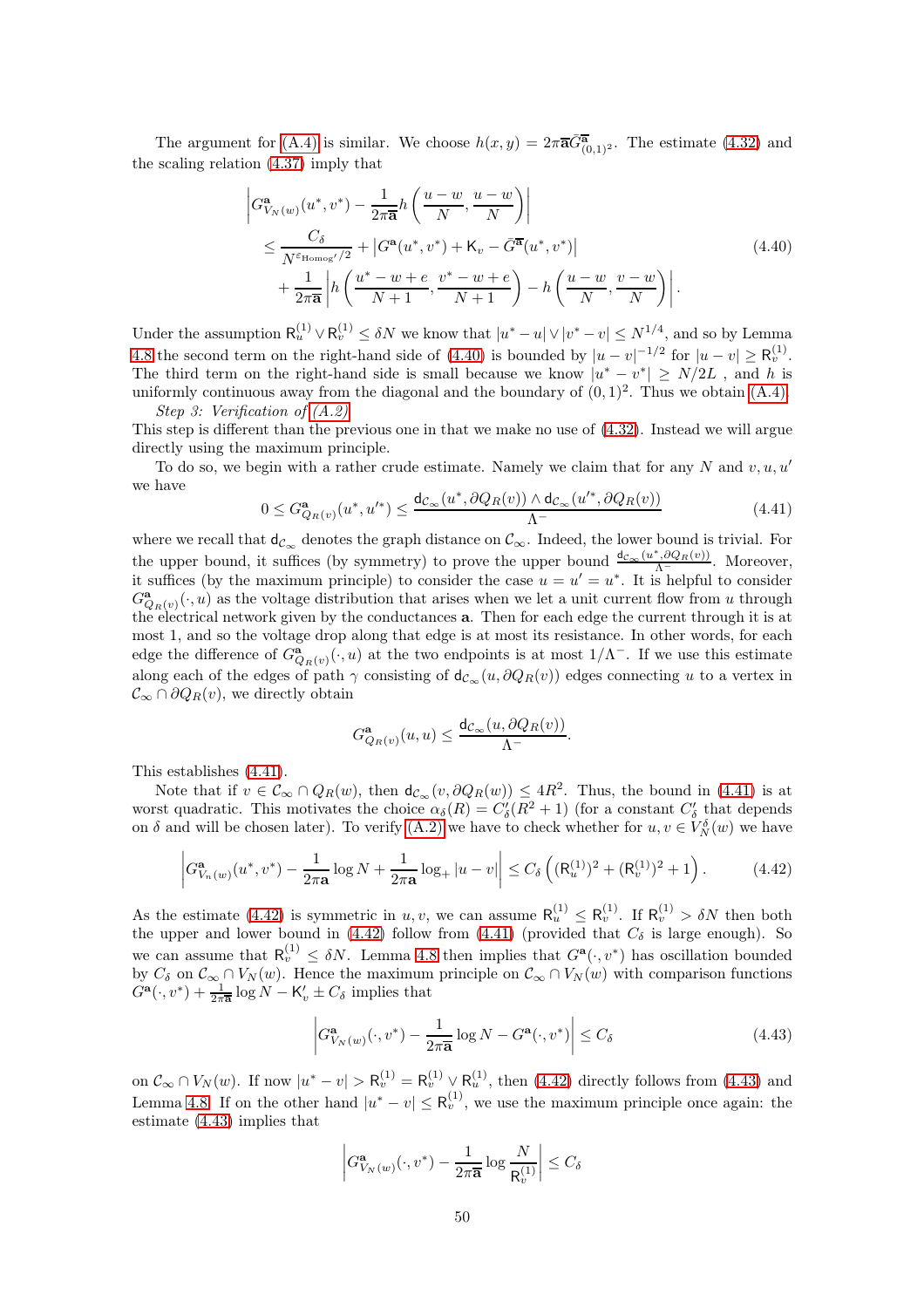on  $\mathcal{C}_{\infty} \cap Q_{\mathsf{R}_{v}^{(1)}}(v)$ , and so the maximum principle on  $\mathcal{C}_{\infty} \cap Q_{\mathsf{R}_{v}^{(1)}}(v)$  with comparison function  $G^{\mathbf{a}}_{Q_{\mathsf{R}_v^{(1)}}(v)}$  implies that

$$
\left|G_{V_N(w)}^{\mathbf{a}}(u^*, v^*) - G_{Q_{R_v^{(1)}}(v)}^{\mathbf{a}} - \frac{1}{2\pi \overline{\mathbf{a}}}\log \frac{N}{R_v^{(1)}}\right| \leq C_{\delta}.
$$

Remembering [\(4.41\)](#page-49-1), this implies that

$$
\left|G_{V_N(w)}^{\mathbf{a}}(u^*,v^*) - \frac{1}{2\pi\overline{\mathbf{a}}}\log N\right| \leq C_\delta + \frac{1}{2\pi\overline{\mathbf{a}}}\log\mathsf{R}_v^{(1)}.
$$

We also know that

$$
\log_+|u-v|\leq \log_+\left((\mathsf{R}^{(1)}_u)^{1/4}+|u*-v|\right)\leq C(\mathsf{R}^{(1)}_u+\mathsf{R}^{(1)}_v)
$$

and so we obtain [\(4.42\)](#page-49-2) also in this case.

Step 4: Verification of [\(B.2\)](#page-3-3)

In order to verify Assumption [\(B.2\),](#page-3-3) we need an upper bound on the number of points where  $R^{(1)}$ or  $R^{(2)}$  are large. In view of Lemmas [4.8](#page-41-0) and [4.9,](#page-43-5) our strategy is to write the events  $\{R_v^{(i)} \geq R\}$ as the union of a local event and an event with very small probability. The former events can be controlled using a second moment bound, while the occurrence of the latter events can be controlled with a first moment bound.

We give details, beginning with  $R^{(1)}$ . For  $R \leq R'$  we define the event

$$
\mathcal{E}^{R,R', (1)} = \mathcal{E}_v^{R,R',\text{Green}'} \cap \mathcal{E}_v^{R,R',\text{Regul}'}.
$$

From Lemmas [4.8](#page-41-0) and [4.9](#page-43-5) we conclude that there are  $C$  and  $s > 0$  such that

$$
\mathbf{P}(\mathcal{E}_v^{R,R',(1)}) \ge 1 - C e^{-R^s/C}
$$

and

$$
\mathbf{P}(\mathsf{R}_v^{(1)}>R,\mathcal{E}_v^{R,R',(1)})\leq C\mathrm{e}^{-R'^s/C}
$$

and that moreover  $\mathcal{E}^{R,R',(1)} \in \mathcal{F}_{Q_{9R'}(v)}$ . So we know that if  $R_v^{(1)} > R$  then either the local event  $(\mathcal{E}_v^{R,R',(1)})^{\complement}$  or a very unlikely event occurs.

Now, given R, we choose  $R' = \sqrt{N/L}$ . Then for  $w' \in W_{N, \lfloor \frac{N}{L} \rfloor}(w_N)$  we have

$$
\left| \left\{ v \in V_{\left\lfloor \frac{N}{L} \right\rfloor}(w') : \mathsf{R}_v^{(1)} > R \right\} \right| = \sum_{v \in V_{\left\lfloor \frac{N}{L} \right\rfloor}(w')} \mathbb{1}_{\mathsf{R}_v^{(1)} > R} \n\leq \sum_{v \in V_{\left\lfloor \frac{N}{L} \right\rfloor}(w')} \mathbb{1}_{\left\{ \mathcal{E}_v^{R,R',(1)} \right\}^6} + \sum_{v \in V_{\left\lfloor \frac{N}{L} \right\rfloor}(w')} \mathbb{1}_{\mathsf{R}_v^{(1)} > R, \mathcal{E}_v^{R,R',(1)}},
$$

and thus, for a constant  $C'$  to be fixed later,

$$
\mathbf{P}\left(\left|\left\{v \in V_{\left\lfloor \frac{N}{L}\right\rfloor}(w'): \mathsf{R}_{v}^{(1)} > R\right\}\right| \geq C'\left(\frac{N}{L}\right)^{2} e^{-R^{s}/C'}\right) \n\leq \mathbf{P}\left(\sum_{v \in V_{\left\lfloor \frac{N}{L}\right\rfloor}(w')} \mathbb{1}_{\left(\mathcal{E}_{v}^{R,R',(1)}\right)^{0}} \geq \frac{C'}{2}\left(\frac{N}{L}\right)^{2} e^{-R^{s}/C'}\right) \n+ \mathbf{P}\left(\sum_{v \in V_{\left\lfloor \frac{N}{L}\right\rfloor}(w')} \mathbb{1}_{\mathsf{R}_{v}^{(1)} > R,\mathcal{E}_{v}^{R,R',(1)}} \geq \frac{C'}{2}\left(\frac{N}{L}\right)^{2} e^{-R^{s}/C'}\right).
$$
\n(4.44)

<span id="page-50-0"></span>We can bound the second summand here very crudely with a union bound and obtain

$$
\mathbf{P}\bigg(\sum_{v\in V_{\left\lfloor\frac{N}{L}\right\rfloor}(w')} \mathbb{1}_{\mathsf{R}_v^{(1)}>R,\mathcal{E}_v^{R,R',(1)}}\geq \frac{C'}{2}\left(\frac{N}{L}\right)^2 \mathrm{e}^{-R^s/C'}\bigg)
$$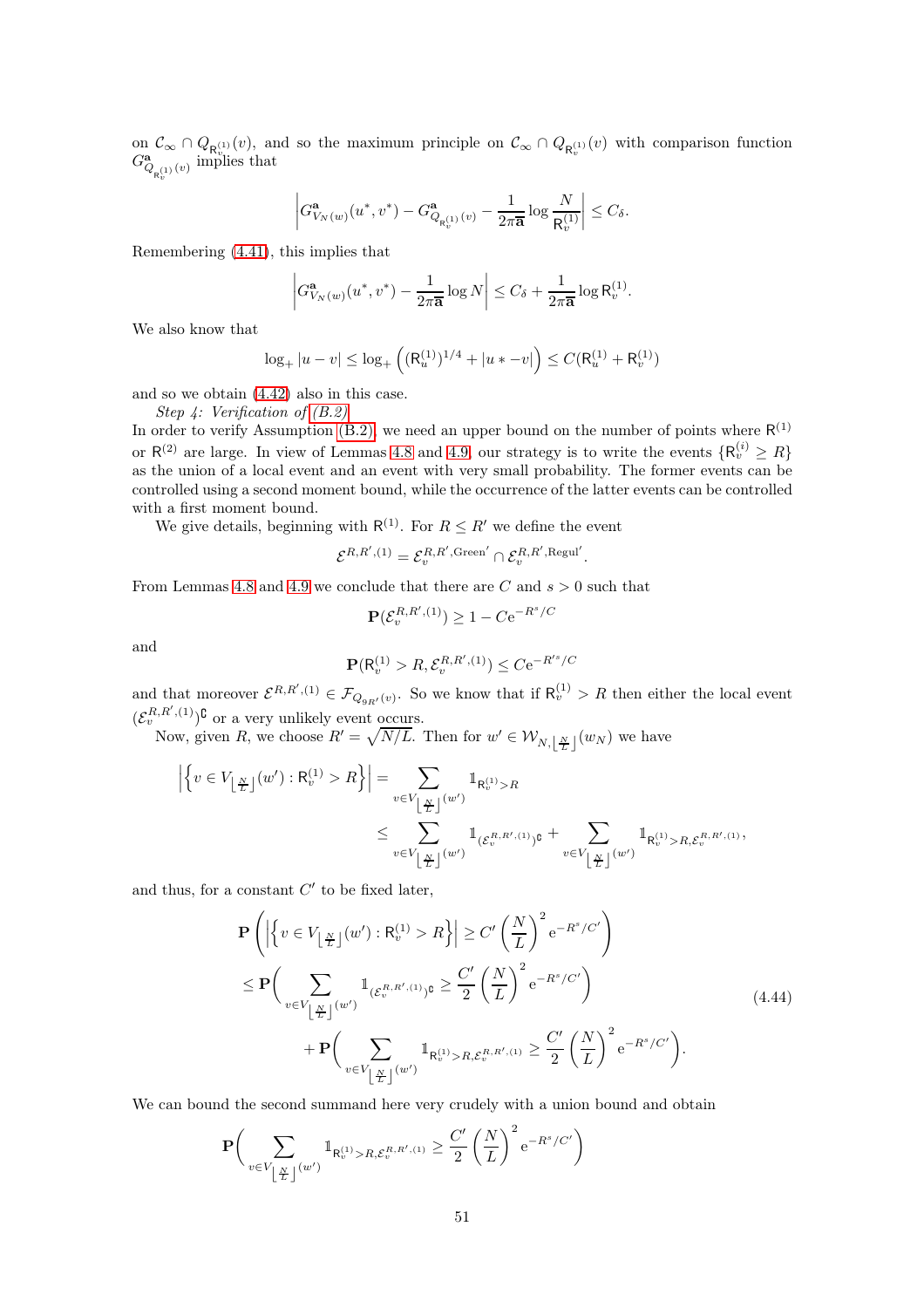$$
\leq \mathbf{P}\left(\exists v\colon \mathsf{R}_v^{(1)} > R, \mathcal{E}_v^{R,R',(1)}\right) \leq C(\frac{N}{L})^2 e^{-(N/L)^{s/2}/C} \leq C e^{-(N/L)^{s/2}/C}.
$$

For the first summand, we use that the events  $\mathcal{E}_v^{R,R', (1)}$  and  $\mathcal{E}_{v'}^{R,R', (1)}$  are independent when  $|v-v'| \ge$ 18R'. Thus we can partition  $V_{\lfloor \frac{N}{L} \rfloor}(w')$  into  $(18R')^2 = 324N/L$  classes  $(A_i)_{i=1}^{(18R')^2}$  of at most  $C\left(\frac{N}{18R'L}\right)^2 \leq C\frac{N}{L}$  elements such that for each i the events corresponding to  $v \in A_i$  are independent. Using now, for example, Hoeffding's inequality on each  $A_i$ , we find

$$
\begin{split} &\mathbf{P}\Big(\sum_{v\in V_{\left\lfloor\frac{N}{L}\right\rfloor}(w')}\mathbbm{1}_{(\mathcal{E}_v^{R,R',(1)})\mathbf{G}}\geq \frac{C'}{2}\left(\frac{N}{L}\right)^2\mathrm{e}^{-R^s/C'}\Big)\\ &\leq \sum_{i=1}^{324N/L}\mathbf{P}\Bigg(\sum_{v\in A_i}\mathbbm{1}_{(\mathcal{E}_v^{R,R',(1)})\mathbf{G}}\geq \frac{C'}{648}\frac{N}{L}\mathrm{e}^{-R^s/C'}\Bigg)\\ &\leq C\frac{N}{L}\exp\Bigg(-2\left(\frac{C'}{648}\frac{N}{L}\mathrm{e}^{-R^s/C'}-\mathbb{E}\left(\sum_{v\in A_i}\mathbbm{1}_{(\mathcal{E}_v^{R,R',(1)})\mathbf{G}}\right)\right)^2\Bigg)\\ &\leq C\frac{N}{L}\exp\Bigg(-2\left(\frac{C'}{648}\frac{N}{L}\mathrm{e}^{-R^s/C'}-C\frac{N}{L}\mathrm{e}^{-R^s/C}\right)^2\Bigg)\leq C\frac{N}{L}\exp\Bigg(-C\frac{N}{L}\mathrm{e}^{-R^s/C}\Bigg)\,, \end{split}
$$

where the last step holds provided we have chosen  $C'$  large enough.

Inserting these results into [\(4.44\)](#page-50-0), we have shown that

$$
\mathbf{P}\left(\left|\left\{v \in V_{\left\lfloor \frac{N}{L} \right\rfloor}(w') : \mathsf{R}_v^{(1)} > R\right\}\right| \ge C'\left(\frac{N}{L}\right)^2 e^{-R^s/C'}\right) \le C\left(\frac{N}{L}\exp\left(-C\frac{N}{L}e^{-R^s/C}\right) + e^{-(N/L)^{s/2}/C}\right).
$$

As the right-hand side is exponentially small in  $N$ , it follows from the Borel-Cantelli lemma that for each fixed  $R$  and  $L$ 

$$
\mathbf{P}\left(\limsup_{N\to\infty}\left(\frac{L}{N}\right)^2 \left|\left\{v\in V_{\left\lfloor\frac{N}{L}\right\rfloor}(w'): \mathsf{R}_v^{(1)}>R\right\}\right|\geq C'e^{-R^s/C'}\right)=0
$$

and this in turn easily implies the assertion on  $R^{(1)}$  in Assumption [\(B.2\).](#page-3-3)

The assertion on  $R^{(2)}$  is shown very similarly. We define

$$
\mathcal{E}^{R,R', (2)}_w = \mathcal{E}^{R,R',\mathrm{Homog}'}_v
$$

and use that  $R_w^{(2)} \ge L'$  implies that either  $\mathcal{E}_w^{L', R', (2)}$  does not hold or  $\left\{ R_w^{(2)} \ge L' \right\} \cap \mathcal{E}_w^{L', R', (2)}$ . The latter event is so unlikely that with the choice  $R' = \sqrt{\frac{N}{L}}$  we can control its occurrence with a union bound, while the former event is local, so that upon partitioning into  $CR'^2$  classes we gain independence and can argue using Hoeffding's inequality as before.

Step 5: Verification of [\(B.3\)](#page-3-4)

When we consider  $\delta_{\mathbb{P}^{L'}}, w''$  as a random variable with values in  $\mathcal{M}_1(V_{L'}(w''))$ , then it is  $\mathcal{F}_{Q'_{L}(w'')}$ measurable and its law is invariant under translations of a. So Assumption [\(B.3\)](#page-3-4) follows from an appropriate ergodic theorem for random variables with values in the Polish space  $\mathcal{M}_1(\mathbb{R}^{V_{L'}(0)})$ .

#### <span id="page-51-0"></span>4.3 Large deviation results for highly supercritical percolation clusters

All previous results were valid for any  $p > \frac{1}{2}$ , and we did not care about the dependence on p. For the quantitative estimate in [\(B.1\)](#page-3-1) we cannot be so careless. As a preparation for the second part of the proof of Theorem [1.9,](#page-5-0) we collect here three large deviation results for  $\mathcal{C}_{\infty}$ . We no longer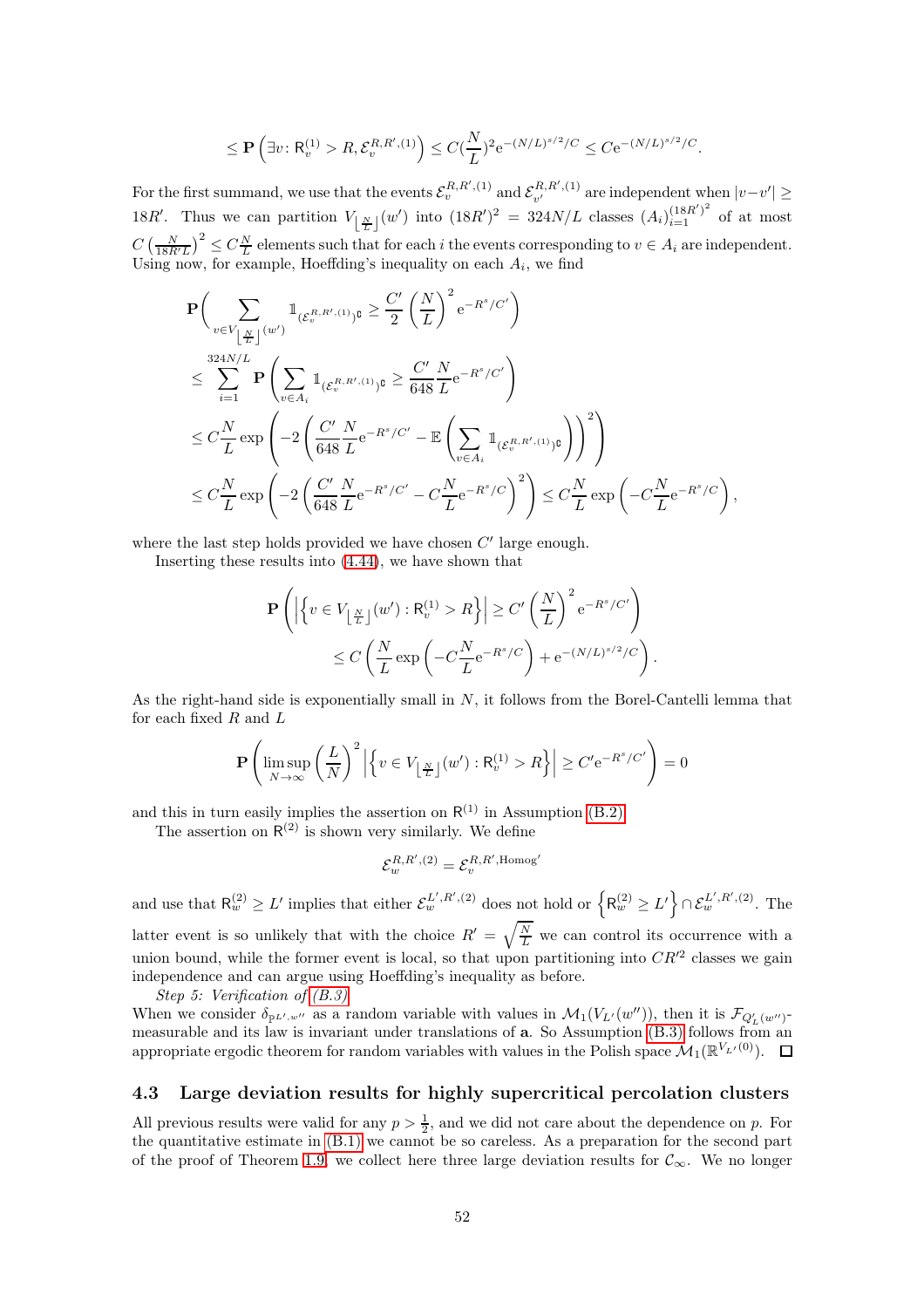care about whether the relevant events are (asymptotically) local, however we are now interested in the decay rates as p gets close to 1.

The first result complements Lemma  $4.5$ , however we want now a  $p$ -independent lower bound on the density of the cluster. Of course this is only possible if  $p$  is close enough to 1.

<span id="page-52-2"></span>**Lemma 4.10.** For any  $\kappa > 0$  there is  $p_{\kappa}^{\text{Dens}} < 1$  with the following property. For  $p_{\kappa}^{\text{Dens}} \leq p \leq 1$ there is  $C > 0$  such that for any  $v \in \mathbb{Z}^2$ ,  $R \in \mathbb{N}$  we have

$$
\mathbf{P}\left(|\mathcal{C}_{\infty} \cap Q_{R}(v)| \geq \frac{R^2}{2}\right) \geq 1 - Ce^{-\kappa R}.
$$

*Proof.* This is essentially a contour argument. An even stronger result can be found in [\[DP96\]](#page-62-20).  $\Box$ 

The second result is an estimate for the isoperimetric constant of sufficiently large subsets of  $\mathcal{C}_{\infty}$ . For  $A \subset \mathcal{C}_{\infty}$  we denote by

$$
\partial^+ A = \{ u \in \mathcal{C}_\infty \setminus A \colon \exists v \in A \text{ such that } (u, v) \in E(\mathcal{C}_\infty) \}
$$

the outer (vertex) boundary of A in  $\mathcal{C}_{\infty}$ . Our result then is.

<span id="page-52-3"></span>**Lemma 4.11.** For any  $\kappa > 0$  there is  $p_{\kappa}^{\text{Iso}} < 1$  with the following property. For  $p_{\kappa}^{\text{Iso}} \le p \le 1$  there is  $C > 0$  such that for any  $v \in \mathbb{Z}^2$ ,  $R \in \mathbb{N}$  we have

$$
\mathbf{P}\left(\exists A\subset\mathcal{C}_{\infty}\colon v\in A, |A|\geq R^2, |\partial^+A|\leq |A|^{1/2}\right)\leq C\mathrm{e}^{-\kappa R}.
$$

Proof. This is once again a straightforward Peierls' argument. The same argument (with the p-dependence not made explicit) can be found for example in [\[BM03,](#page-61-22) Proof of Theorem 2.4]. 口

The third result is a large-deviation result for the graph distance (or chemical distance), which essentially follows from [\[AP96\]](#page-61-20). For this specific version we use a result of [\[GM07\]](#page-62-21).

<span id="page-52-4"></span>**Lemma 4.12.** For any  $\kappa > 0$  there is  $p_{\kappa}^{\text{Chem}} \leq 1$  with the following property. For  $p_{\kappa}^{\text{Chem}} \leq p \leq 1$ there is  $C > 0$  such that for any  $v \in \mathbb{Z}^2$ ,  $R \in \mathbb{N}$  we have

<span id="page-52-0"></span>
$$
\mathbf{P}\left(\max_{u,u' \in \mathcal{C}_{\infty} \cap Q_R(v)} \mathsf{d}_{\mathcal{C}_{\infty}}(u,u') \le 24R\right) \ge 1 - C e^{-\kappa R}.\tag{4.45}
$$

*Proof.* Applying [\[GM07,](#page-62-21) Theorem 1.4], we have for all  $p$  sufficiently close to 1 the large deviation estimate

<span id="page-52-1"></span>
$$
\mathbf{P}(\mathsf{d}_{\mathcal{C}_{\infty}}(u, u') \ge 2|u - v|) \le C e^{-\kappa |u - u'|} \tag{4.46}
$$

for any  $u, u' \in \mathcal{C}_{\infty}$ . This bound is useful for us when  $|u - u'| \geq cR$ . To get an estimate also for u, u' which are closer to each other, we proceed as follows. We can assume that  $\mathcal{C}_{\infty} \cap Q_{3R}(v)$ is non-empty, as otherwise the left-hand side of [\(4.45\)](#page-52-0) is trivially equal to 1. So take some  $\bar{u} \in$  $\mathcal{C}_{\infty} \cap (Q_{3R}(v) \setminus Q_{3R}(v))$ . If there are  $u, u' \in \mathcal{C}_{\infty} \cap Q_R(v)$  with  $d_{\mathcal{C}_{\infty}}(u, u') \geq 24R$ , then one of  $d_{\mathcal{C}_{\infty}}(u, \bar{u})$  and  $d_{\mathcal{C}_{\infty}}(u', \bar{u})$  must be at least  $12R$ , while  $R \leq |u - \bar{u}| \leq 6R$  and  $\rho \leq |u' - \bar{u}| \leq 6R$ . Thus, using [\(4.46\)](#page-52-1) and a union bound,

$$
\begin{split} &\mathbf{P}\left(\exists u,u'\in\mathcal{C}_{\infty}\cap Q_{R}(v)\colon\mathsf{d}_{\mathcal{C}_{\infty}}(u,u')>24R\right)\\ &\leq\mathbf{P}\left(\exists u\in\mathcal{C}_{\infty}\cap Q_{R}(v),\bar{u}\in\mathcal{C}_{\infty}\cap\left(Q_{3R}(v)\setminus Q_{2R}(v)\right)\colon\mathsf{d}_{\mathcal{C}_{\infty}}(u,\bar{u})\geq12R\right)\\ &\leq\sum_{u\in\mathcal{C}_{\infty}\cap Q_{R}(v)}\sum_{\bar{u}\in\mathcal{C}_{\infty}\cap\left(Q_{3R}(v)\setminus Q_{2R}(v)\right)}\mathbf{P}(\mathsf{d}_{\mathcal{C}_{\infty}}(u,\bar{u})\geq12R)\leq CR^{4}\mathrm{e}^{-\kappa R}, \end{split}
$$

which implies [\(4.45\)](#page-52-0).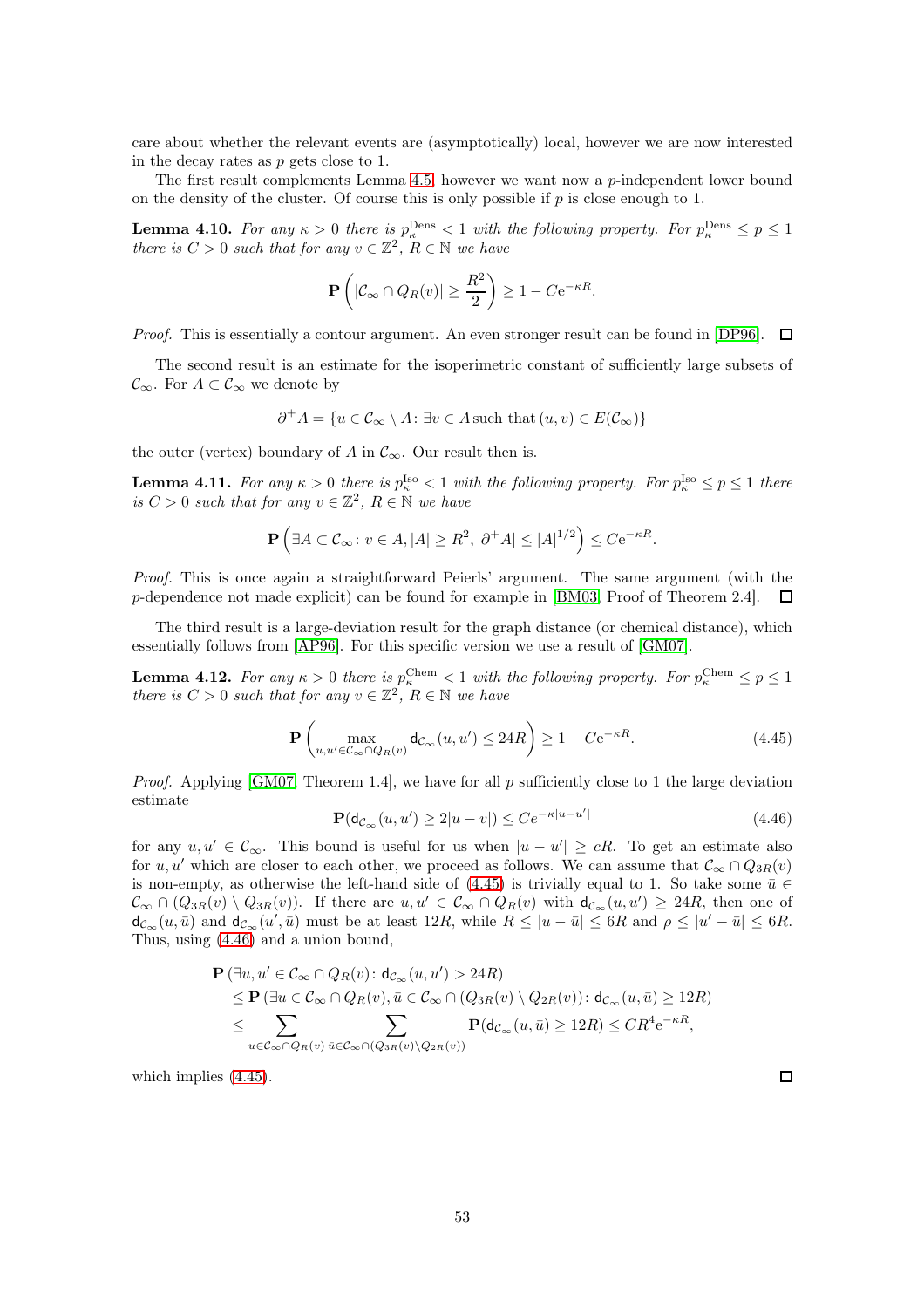#### <span id="page-53-0"></span>4.4 Proof of Theorem [1.9,](#page-5-0) second part

In this section we will complete the proof of Theorem [1.9](#page-5-0) by showing that for  $p$  sufficiently close to 1, also Assumptions  $(A.1)$  and  $(B.1)$  are satisfied for a suitable choice of  $T$ .

In the previous section the dependence of various quantities on p and  $\Lambda^+/\Lambda^-$  was unimportant for as, as anyhow all relevant results held for all supercritical  $p$ . This will be different in this section, and we change our convention on notation slightly: the generic constant C might still depend on p or  $\Lambda^+/\Lambda^-$ , but for all other named constants we now indicate explicitly their dependence on p and  $\Lambda^+/\Lambda^-$ .

The Assumptions [\(A.1\)](#page-2-1) and [\(B.1\)](#page-3-1) are at first glance very similar to Assumptions [\(A.2\)](#page-2-2) and [\(B.2\).](#page-3-3) However, establishing them is substantially more challenging, mainly because of two new difficulties. The first is that we now require estimates not just in  $V_N^{\delta}$  for some  $\delta > 0$ , but up to the boundary. Near the boundary, the full-space Green's function  $G^{\mathbf{a}}$  is no longer a useful comparison function to be used for the maximum principle, as it was used e.g. in the proof of Lemma [4.8.](#page-41-0) Instead we will need to use half-space Green's functions as comparison function. Therefore, as a first step we prove asymptotics for these, by using Lemma [4.8](#page-41-0) together with the reflection principle.

The other difficulty is even more serious. Namely [\(B.1\)](#page-3-1) is a quantitative upper bound on the number of points  $v \in V_N(w)$  where  $\mathsf{T}_v$  is large. Our argument for [\(B.2\)](#page-3-3) was also quantitative, but the resulting bounds are too weak to be useful here. In more detail, for [\(A.2\)](#page-2-2) we have used Lemma [4.8](#page-41-0) together with the maximum principle to obtain estimates for  $G^{\mathbf{a}}(\cdot,v)$  on lengthscales at least  $\mathsf{R}_{v}^{(1)}$ , and used the deterministic estimate [\(4.41\)](#page-49-1) to control  $G^{\mathbf{a}}(\cdot,v)$  in the box  $Q_{\mathsf{R}_{v}^{(1)}}(v)$ . This has lead to bounds on  $G^{\mathbf{a}}(u, v)$  with error term of order  $(\mathsf{R}_v^{(1)})^2$ . In order to establish  $(A.1)$ , we would thus need to choose  $\mathsf{T}_v = C(\mathsf{R}_v^{(1)})^2$ . In view of the tail-bound

<span id="page-53-1"></span>
$$
\mathbf{P}(\mathsf{R}_v^{(1)} \ge R) \le C \mathrm{e}^{-R^s/C} \tag{4.47}
$$

we would then obtain the tail-bound

$$
\mathbf{P}(\mathsf{T}_v \geq T) \leq C e^{-T^{s/2}/C}
$$

where  $s > 0$  is some small exponent. This only gives us a chance to also establish [\(B.1\)](#page-3-1) if we are able to take  $s = 2$  (or even better  $s > 2$ ).

So a natural question is whether [\(4.47\)](#page-53-1) holds for some  $s \geq 2$ . Unfortunately, the answer to that question is no, and the best possible s one can hope for is  $s = 1$ . The problem (which is explained well in  $[DG21, Section 1.4]$  is that one needs to change only  $CR$  bonds to (almost) disconnect a box  $Q_R(v)$  from its complement, which makes the environment very irregular on length-scale R around v. Therefore, the probability that  $R_v^{(1)} > R$  should be at least the probability of this particular bad event, which is at least  $ce^{-R/C}$ .

Thus, with the approach that worked well for Assumptions  $(A.2)$  and  $(B.2)$ , we cannot hope to also show [\(A.1\)](#page-2-1) and [\(B.1\).](#page-3-1) However, we remark that if  $p = 1$  (i.e. we are in the setting of uniformly bounded conductances), then things are much easier. Namely, then instead of [\(4.41\)](#page-49-1) we could use the upper bound

$$
0 \le G^{\mathbf{a}}_{V_N(w)}(u^*, v^*) \le \frac{\log N}{2\pi\Lambda^-}
$$

(which follows from Rayleigh monotonicity), that would allow us to take  $T_v = cR_v^{(1)}$ . With this choice of  $T_v$ , [\(4.47\)](#page-53-1) would easily be strong enough to obtain exponential (and not just stretchedexponential) tails for  $T_v$ , and so we would have a good chance to establish [\(B.1\).](#page-3-1)

If  $p < 1$ , though, then  $(4.41)$  is clearly best-possible as a deterministic estimate. Our idea to establish  $(A.1)$  and  $(B.1)$  now is that we do not actually need a bound like  $(4.41)$  that holds for all environments, but only a bound that holds for most environments. In other words, we need to understand the upper tail of the random variable  $G_{Q_N}^{\mathbf{a}}(v^*, v^*)$ , and in fact we need to show that it is exponentially unlikely in T that this random variable exceeds its typical value  $\log N/(2\pi\overline{a})$  by more that  $T$ . Such a quantitative tail estimate appears to be new, and previously only qualitative estimates were known (see e.g. [\[Abe15\]](#page-60-4) and the references therein, although of course stronger quantitative bounds could be deduced from [\[DG21\]](#page-61-19)).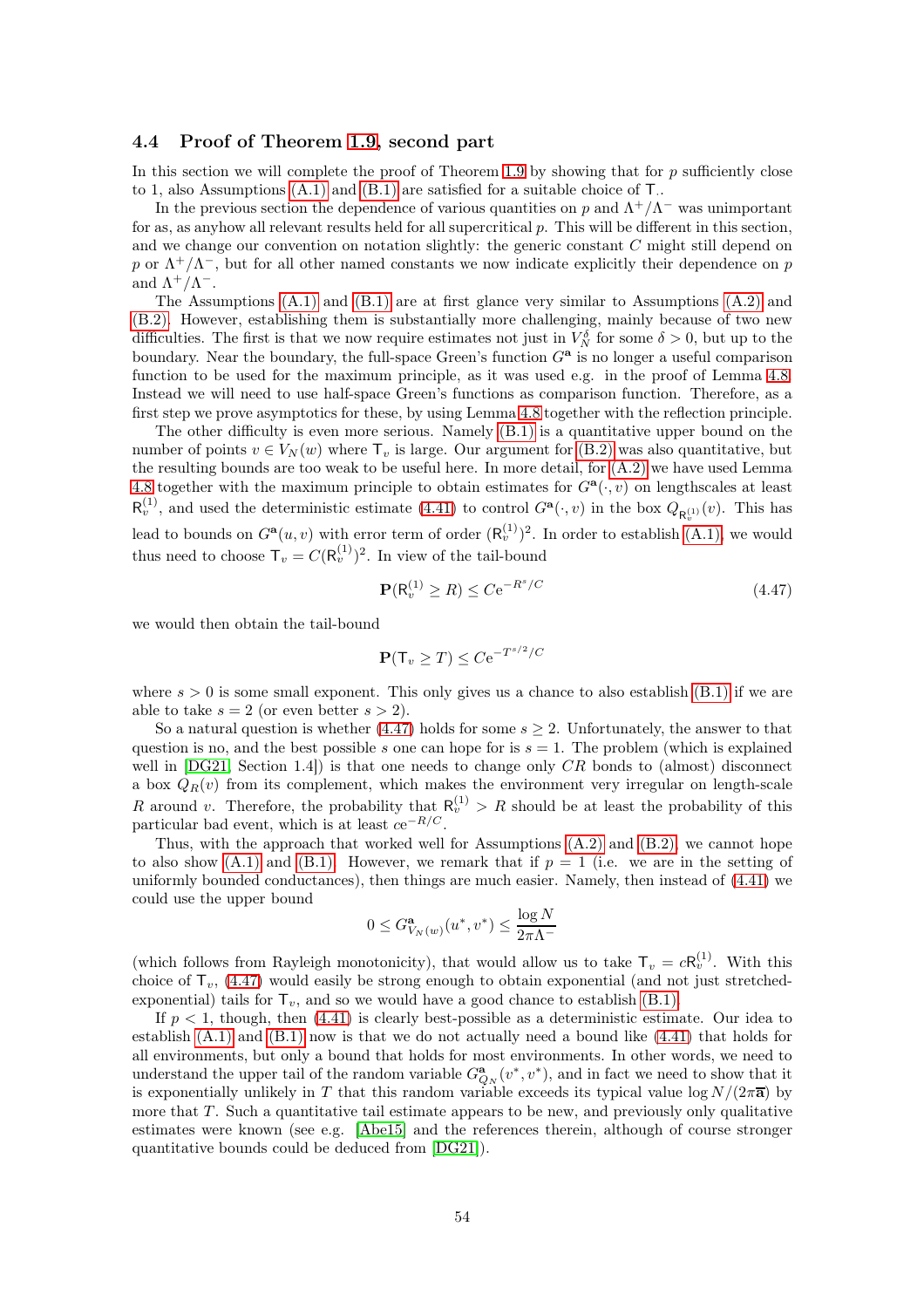Turning now to the actual proof, we begin with the asymptotics for the Green's function in half-spaces. Let us first introduce some notation. For  $w \in \mathbb{Z}^2$  and  $\vec{e} \in {\vec{e_1}, -\vec{e_1}, \vec{e_2}, -\vec{e_2}}$  let

$$
Q^{\vec{e}}(w) = \{ v \in \mathbb{Z}^2 \colon (v - w) \cdot \vec{e} \ge 0 \}
$$

be a half-space, and let  $G^{\mathbf{a}}_{Q^{\vec{e}}(w)}: \mathcal{C}_{\infty} \times \mathcal{C}_{\infty} \to \mathbb{R}$  be the Green's function on  $Q^{\vec{e}}(w)$ . That is, if  $v \notin Q^{\vec{e}}(w)$ , then  $G^{\mathbf{a}}_{Q^{\vec{e}}(w)}(\cdot, v) = 0$ , while if  $v \in Q^{\vec{e}}(w)$  then  $G^{\mathbf{a}}_{Q^{\vec{e}}(w)}(\cdot, v)$  is 0 on  $\mathcal{C}_{\infty} \setminus Q^{\vec{e}}(w)$  and satisfies  $-\Delta_{\mathbf{a}}G^{\mathbf{a}}_{Q^{\vec{e}}(w)}(\cdot,v) = \delta_v$  on  $Q^{\vec{e}}(w) \cap \mathcal{C}_{\infty}$  and grows sublinearly at infinity. Equivalently,  $G^{\mathbf{a}}_{Q^{\vec{e}}(w)}$  is the Green's function for random walk on  $\mathcal{C}_{\infty}$  killed when exiting  $Q^{\vec{e}}(w)$ .

It follows from the general homogenization results in [\[DG21\]](#page-61-19) (or already from a qualitative invariance principle for the random walk on  $\mathcal{C}_{\infty}$ ), that **P**-almost surely there is a unique such  $G^{\mathbf{a}}_{Q^{\vec{e}}(w)}$ , and it is non-negative on  $\mathcal{C}_{\infty} \times \mathcal{C}_{\infty}$ .

We also denote by

$$
v_{w,\vec{e}} := v - 2((v-w)\cdot\vec{e})\vec{e}
$$

the mirror point of v under reflection at  $\partial Q^{\vec{e}}(w)$ . Then we have the following asymptotics for  $G^{\mathbf{a}}_{Q^{\vec{\varepsilon}}(w)}$  beyond some random scale.

<span id="page-54-0"></span>**Lemma 4.13.** For each  $p > 1/2$  and any  $\Lambda^+/\Lambda^- \geq 1$  there are  $C > 0$  and random variables  $\mathsf{R}_{v}^{\text{Green}''} \in \mathbb{N}$  indexed by  $v \in \mathbb{Z}^{2}$  with the following property: if  $w \in \mathbb{Z}^{2}$ ,  $\vec{e}' \in {\vec{e_1}, -\vec{e_1}, \vec{e_2}, -\vec{e_2}}$ and  $u, v \in Q^{\vec{e}}(w)$  satisfy  $|u - v| \geq R_v^{\text{Green}''}, (v - w) \cdot \vec{e} \geq R_v^{\text{Green}''}$  and we also have  $u \in \mathcal{C}_{\infty}$  or  $(u - w) \cdot \vec{e} \geq R_u^{\text{Green}''}, \text{ then}$ 

<span id="page-54-3"></span>
$$
\left| G^{\mathbf{a}}_{Q^{\vec{e}}(w)}(u^*, v^*) - \frac{1}{2\pi \overline{\mathbf{a}}} \log \left( \frac{|u^* - v_{w, \vec{e}}|}{|u^* - v|} \right) \right| \le \frac{4}{\overline{\mathbf{a}}}.
$$
\n(4.48)

In addition, for any  $v \in \mathbb{Z}^2$  and any  $R, R' \in \mathbb{N}$  with  $R \leq R'/2$  there is an event  $\mathcal{E}_v^{R,R',\text{Green}''} \in$  $\mathcal{F}_{Q_{10R'}(v)}$  such that, with  $s > 0$  uniform,

<span id="page-54-1"></span>
$$
\mathbf{P}(\mathcal{E}_v^{R,R',\text{Green}'}) \ge 1 - C e^{-R^s/C} \tag{4.49}
$$

and

<span id="page-54-2"></span>
$$
\mathbf{P}(\mathsf{R}_v^{\text{Green}''} > R, \mathcal{E}_v^{R,R',\text{Green}''}) \le C e^{-R'^s/C}.\tag{4.50}
$$

The heat kernel asymptotics in [\[DG21\]](#page-61-19) actually imply even sharper asymptotics for  $G^{\mathbf{a}}_{Q^{\vec{e}}(w)}$ (with error term  $o(1)$  instead of  $O(1)$ . However the estimate stated in Lemma [4.13](#page-54-0) is sufficient for our purposes, and it has the advantage that it follows relatively easily from Lemma [4.8.](#page-41-0)

Proof. Our strategy is to use Lemma [4.8](#page-41-0) in combination with the reflection principle. For that purpose we need to know that  $R^{\text{Green}'}$  is small not just at v but also at the relevant mirror point. So we define  $\mathsf{R}^{\text{Green}'}$  in such a way that it control  $\mathsf{R}^{\text{Green}'}$  at v as well as at the mirror points. To be precise, define

$$
\mathsf{R}_{v}^{\mathrm{Green}''} = \mathsf{R}_{v}^{\mathrm{Green}'} \vee \max \left\{ R \colon \mathsf{R}_{v_{w',\vec{e}'}}^{\mathrm{Green}'} \leq \frac{|v - v_{w',\vec{e}'}|}{2} \; \forall w', \vec{e}' \text{ with } R \leq \frac{|v - v_{w',\vec{e}'}|}{2} \right\}
$$

and

$$
\mathcal{E}^{R,R',\mathrm{Green}''}_{v} = \mathcal{E}^{R,R',\mathrm{Green}'}_{v} \cap \bigcap_{\substack{w',\vec{e}'\\(w'-v')\cdot\vec{e}'\in\mathbb{N}\\R\leq |w'-v|\leq R'/2}} \mathcal{E}^{|v-v_{w',\vec{e}'}|/2,R',\mathrm{Green}'}
$$

and take s as in Lemma [4.8.](#page-41-0)

With these definitions, we have

$$
\mathbf{P}(\mathcal{E}_v^{R,R',\mathrm{Green}'}) \ge 1 - \mathbf{P}((\mathcal{E}_v^{R,R',\mathrm{Green}'})^{\complement}) - \sum_{\substack{w',\vec{e}' \\ R \le |w'-v'| \cdot \vec{e}' \in \mathbb{N} \\ R \le |w'-v| \le R'/2}} \mathbf{P}((\mathcal{E}_{v_{w',\vec{e}'}}^{|v-v_{w',\vec{e}'}|/2,R',\mathrm{Green}'})^{\complement})
$$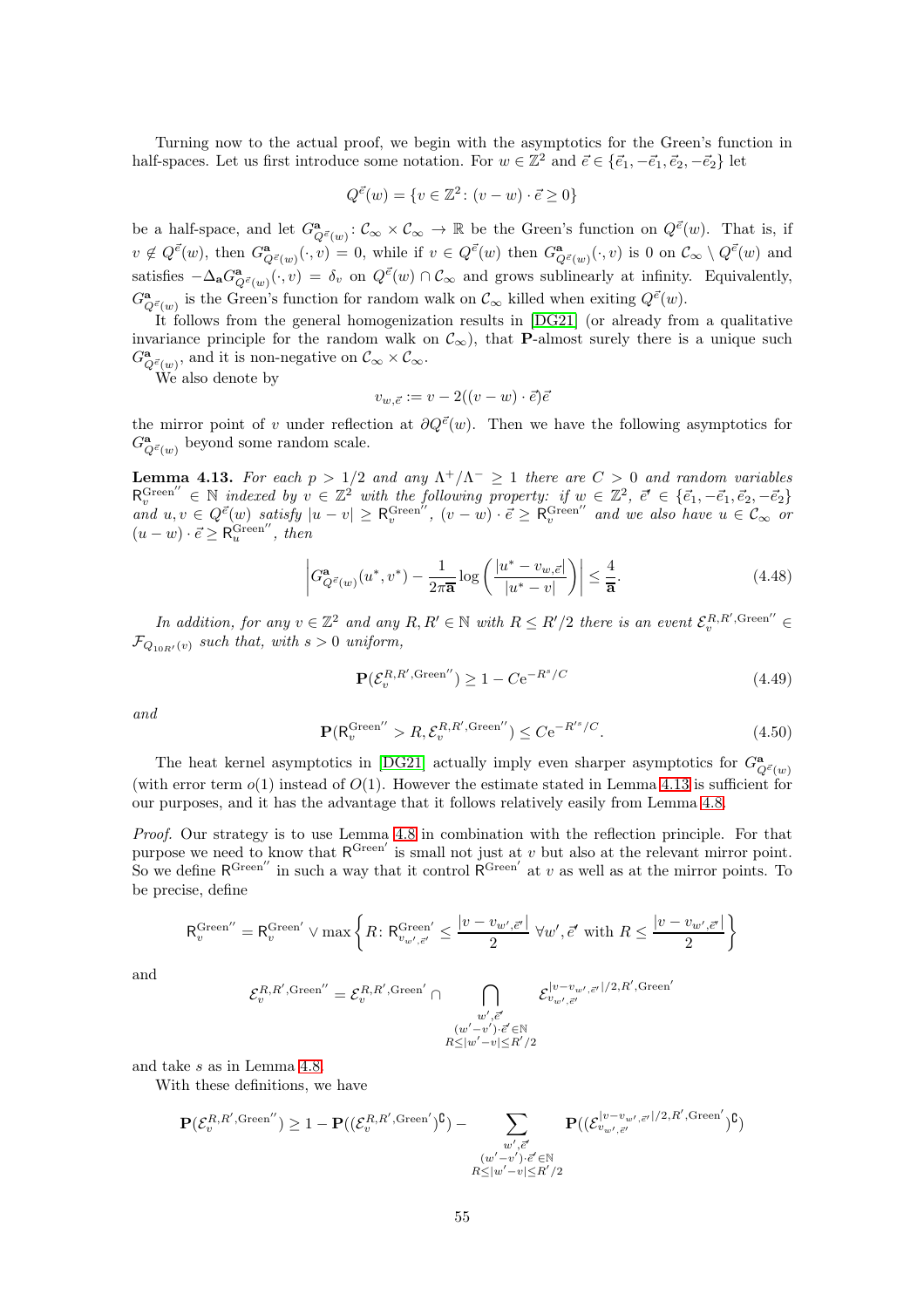$$
\geq 1 - C e^{-R^s/C} - \sum_{\substack{w',\vec{e}' \\ (w'-v')\cdot \vec{e}'\in \mathbb{N} \\ R\leq |w'-v|\leq R'/2}} C e^{-(|v-v_{w',\vec{e}'}|)^s/C} \geq 1 - C e^{-R^s/C}
$$

and thus [\(4.49\)](#page-54-1). The argument for [\(4.50\)](#page-54-2) is analogous. Moreover, since  $\mathcal{E}_v^{R,R',\text{Green}'} \in \mathcal{F}_{Q_{9R'}(v)}$ and  $\mathcal{E}_{v_{w',\vec{e}'}}^{|v-v_{w',\vec{e}'}|/2,R',\text{Green}'\,\in\mathcal{F}_{Q_{9R'}(v_{w',\vec{e}'})}\subset\mathcal{F}_{Q_{10R'}(v)}$ , we see that  $\mathcal{E}_{v}^{R,R',\text{Green}''}\in\mathcal{F}_{Q_{10R'}(v)}$ .

It remains to show [\(4.48\)](#page-54-3). For this purpose consider  $H^{\mathbf{a}}_{Q^{\vec{\epsilon}}(w)}: (\mathcal{C}_{\infty} \cap Q^{\vec{\epsilon}}(w)) \times (\mathcal{C}_{\infty} \cap Q^{\vec{\epsilon}}(w)) \to \mathbb{R}$ defined by

$$
H^{\bf a}_{Q^{\vec{e}}(w)}(u'^*,v'^*)=G^{\bf a}(u'^*,v'^*)-G^{\bf a}_{Q^{\vec{e}}(w)}(u'^*,(v_{w',\vec{e}'})^*)-{\sf K}'_{v'}+{\sf K}'_{v_{w',\vec{e}'}}.
$$

Consider some  $u' \in \mathcal{C}_{\infty} \cap \partial Q^{\vec{e}}(w)$ . Then  $|u'-v| \geq (v-w) \cdot \vec{e} \geq R_v^{\text{Green}'} \geq R_v^{\text{Green}'},$  and so by Lemma [4.8](#page-41-0) we know that

$$
\left|G^{\mathbf{a}}(u'^*, v^*) + \frac{1}{2\pi \overline{\mathbf{a}}}\log|u'^* - v| - \mathsf{K}_v'\right| \leq \frac{1}{\overline{\mathbf{a}}|u'^* - v|^{1/2}} \leq \frac{1}{\overline{\mathbf{a}}\mathsf{R}_v^{\text{Green}'}}.
$$

Similarly,  $|u'-v_{w,\vec{\epsilon}}| \geq R_{v_{w,\vec{\epsilon}}}^{\text{Green}'},$  and so by another application of [\(4.11\)](#page-41-2) we have

$$
\left|G^{\mathbf{a}}(u'^*, (v_{w,\vec{e}})^*) + \frac{1}{2\pi \overline{\mathbf{a}}}\log|u'^* - v_{w,\vec{e}}| - \mathsf{K}'_{v_{w,\vec{e}}}\right| \leq \frac{1}{\overline{\mathbf{a}}|u'^* - v_{w,\vec{e}}|^{1/2}} \leq \frac{1}{\overline{\mathbf{a}}\mathsf{R}_v^{\text{Green}''}}.
$$

Combining the last two estimates and using that  $|u' - v_{w,\vec{e}}| = |u'^* - v|$  by symmetry, we find that

$$
\left|H^{\mathbf{a}}_{Q^{\vec{e}}(w)}(u'^*, v^*)\right| \leq \frac{2}{\mathbf{a} \mathsf{R}_v^{\mathrm{Green}''}} \leq \frac{2}{\mathbf{a}}.
$$

In other words,  $H_{Q^{\vec{\varepsilon}}(w)}^{\mathbf{a}}(\cdot,v^*)$  grows sublinearly at infinity and is bounded by  $\frac{2}{\mathbf{a}}$  on  $\mathcal{C}_{\infty} \cap \partial Q^{\vec{\varepsilon}}(w)$ .

This means that  $G^{\mathbf{a}}_{Q^{\vec{e}}(w)}(\cdot, v^*) - H^{\mathbf{a}}_{Q^{\vec{e}}(w)}(\cdot, v^*)$  is a  $-\Delta_{\mathbf{a}}$ -harmonic function on  $\mathcal{C}_{\infty} \cap \partial Q^{\vec{e}}(w)$  that is bounded by  $\frac{2}{\overline{a}}$  on  $\mathcal{C}_{\infty} \cap \partial Q^{\vec{e}}(w)$  and grows sublinearly at infinity. Thus it must be bounded by  $\frac{2}{\overline{a}}$  everywhere. We conclude that

$$
\Big|G^{\bf a}_{Q^{\vec{e}}(w)}(u^*,v^*)-G^{\bf a}(u'^*,v'^*)-G^{\bf a}_{Q^{\vec{e}}(w)}(u'^*,(v_{w',\vec{e}'})^*)-{\sf K}'_{v'}+{\sf K}'_{v_{w',\vec{e}'}}\Big|\leq \frac{2}{\overline{\bf a}}
$$

We can now insert the asymptotics  $(4.11)$  from Lemma [4.8](#page-41-0) and directly obtain  $(4.48)$ .

As mentioned in the beginning of the section, we need a replacement for the deterministic upper bound on the Green's function in a (small) box given by [\(4.41\)](#page-49-1). The following lemma provides such an estimate. The random variable  $\mathsf{T}_{v}^{\text{Tail},S,\varepsilon}$  defined here is genuinely local, and so this time (as already for Lemma [4.3\)](#page-38-7) we do not need an estimate regarding its approximate locality.

<span id="page-55-0"></span>**Lemma 4.14.** For any  $\kappa > 0$  there is  $p_{\kappa}^{\text{Tail}} < 1$  with the following property. For  $p_{\kappa}^{\text{Tail}} \leq p \leq 1$ , for any  $0 < \Lambda^{-} \leq \Lambda^{+}$  and for any  $0 < \varepsilon < 1$  there are  $C > 0$  and random variables  $\mathsf{T}_{v}^{\text{Tail},\varepsilon} \in \mathbb{R}$ indexed by  $v \in \mathbb{Z}^2$  such that if  $R \in \mathbb{N}$  is such that  $R^{\varepsilon} \leq \mathsf{T}_v^{\text{Tail},\varepsilon}$  then

$$
\max_{u, u' \in Q_R(v)} G^{\mathbf{a}}_{Q_R(v)}(u^*, u'^*) \le \frac{\mathsf{T}^{\text{Tail}, \varepsilon}_v}{2\pi \Lambda^+}.
$$
\n(4.51)

Furthermore, for all  $T \in \mathbb{R}$  we have the tail bound

<span id="page-55-1"></span>
$$
\mathbf{P}(\mathbf{T}_v^{\text{Tail},\varepsilon} \le T, \mathcal{E}_v^{T^{1/\varepsilon}, \text{Clust}}) \ge 1 - C e^{-\kappa T \Lambda^{-}/\Lambda^{+}},\tag{4.52}
$$

and the event  $\{T_v^{\text{Tail},\varepsilon} \leq T\} \cap \mathcal{E}_v^{T^{1/\varepsilon},\text{Clust}}$  is  $\mathcal{F}_{Q_{9T^{1/\varepsilon}}(v)}$ -measurable.

Note that (by Rayleigh monotonicity) we have  $\overline{\mathbf{a}} \leq \Lambda^+$ . So this lemma will allow us to control  $2\pi \overline{\mathbf{a}}G_{Q_R(v)}(u^*,u'^*)$  by  $\mathsf{T}_v^{\text{Tail},\varepsilon}$ .

 $\Box$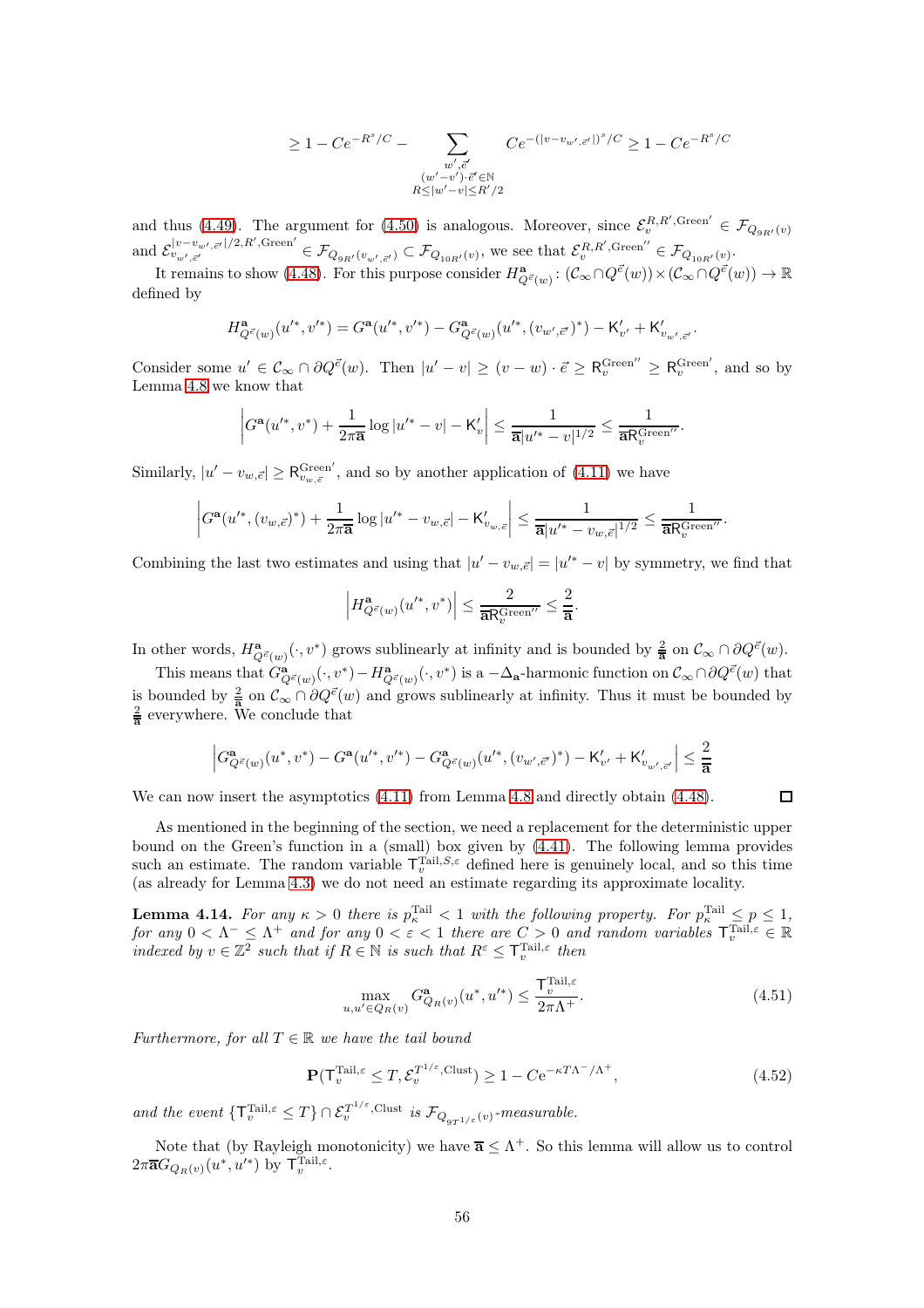*Proof.* For any  $\tau \in \mathbb{N}_{\varepsilon} := \{n^{\varepsilon} \colon n \in \mathbb{N}\}$  consider the event

$$
\mathcal{E}_{v}^{\tau,\mathrm{Tail},\varepsilon} = \left\{\max_{R \leq \tau^{1/\varepsilon}} \max_{u,u' \in Q_{R}(w)} G_{Q_{R}(w)}^{a}(u^*,u'^*) \leq \frac{\tau}{2\pi\Lambda^+}\right\}.
$$

This event only depends on  $\mathcal{C}_{\infty} \cap Q_{\tau^{1/\varepsilon}}(v)$ , and so  $\mathcal{E}_{v}^{\tau,\text{Tail},\varepsilon} \cap \mathcal{E}_{v}^{\tau^{1/\varepsilon},\text{Clust}}$  is  $\mathcal{F}_{Q_{9\tau^{1/\varepsilon}}(v)}$ -measurable. We can now define

$$
\mathsf{T}_{v}^{\text{Tail},\varepsilon} = \inf \left\{ \tau \in \mathbb{N}_{\varepsilon} \colon \mathcal{E}_{v}^{\tau,\text{Tail},\varepsilon} \right\}
$$

From Lemma [4.2](#page-38-1) we know that

$$
\mathbf{P}(\mathcal{E}_v^{\tau^{1/\varepsilon},\mathrm{Clust}}) \ge 1 - C e^{-\tau^{1/\varepsilon}/C}.
$$

Now, if we also knew that

<span id="page-56-0"></span>
$$
\mathbf{P}(\mathcal{E}_v^{\tau,\text{Tail},\varepsilon}) \ge 1 - C e^{-\kappa \tau \Lambda^-/(2\Lambda^+)},\tag{4.53}
$$

.

then we would have

$$
\mathbf{P}\left(\mathcal{E}_v^{\tau,\mathrm{Tail},\varepsilon} \cap \mathcal{E}_v^{\tau^{1/\varepsilon},\mathrm{Clust}}\right) \ge 1-C\mathrm{e}^{-T^{1/\varepsilon}/C} - C\mathrm{e}^{-3\kappa\tau\Lambda^-/(4\Lambda^+)} \ge 1-C\mathrm{e}^{-\kappa\tau\Lambda^-/\Lambda^+}
$$

for a constant C depending on  $\Lambda^+/\Lambda^-$ ,  $\varepsilon$ , from which [\(4.52\)](#page-55-1) easily follows.

So it remains to prove [\(4.53\)](#page-56-0). Note first that

$$
\max_{u,u' \in Q_R(v)} G^{\mathbf{a}}_{Q_R(v)}(u^*,u'^*) \le \max_{u \in \mathcal{C} \infty \cap Q_R(v)} G^{\mathbf{a}}_{Q_R(v)}(u,u),
$$

and so [\(4.53\)](#page-56-0) follows from a union bound if we show

<span id="page-56-1"></span>
$$
\mathbf{P}\left(G_{Q_R(v)}^{\mathbf{a}}(u,u) > \frac{\tau}{2\pi\Lambda^+}\right) \le C e^{-\kappa\tau\Lambda^-/(4\Lambda^+)} \quad \forall R \le \tau^{1/\varepsilon}, u \in \mathcal{C}_{\infty} \cap Q_R(v). \tag{4.54}
$$

Our proof strategy for [\(4.54\)](#page-56-1) follows closely the approach in [\[BK05\]](#page-61-21), where the super-levelsets of  $G^{\mathbf{a}}_{Q_R(v)}(\cdot, u)$  are studied and their size is related to their isoperimetry. We use this exact strategy on larger scales (once the level sets have grown to size  $\geq cT^2$ ). On smaller scales we use another argument, namely that the difference of the Green  $G^{\mathbf{a}}_{Q_R(v)}(\cdot, u)$  on two different points is bounded by their chemical distance. In this manner we can efficiently find a large super-level set at height close to v.

To make this precise, fix for the moment some  $u \in C_{\infty} \cap Q_{R}(v)$ . As in [\[BK05\]](#page-61-21) and as in the argument that showed [\(4.41\)](#page-49-1), it is convenient to use the viewpoint of electrical network theory. That is, we consider  $G_{Q_R(v)}^{\mathbf{a}}(\cdot, u)$  equivalently as the voltage distribution that arises when a unit current flows from  $u$  through the electrical network given by the conductances  $a$ . Then the voltage drop along each edge is at most  $1/\Lambda^-$ . Moreover, for each  $A \subset \mathcal{C}_{\infty}$  with  $u \in A \subset Q_R(v)$  the total current flowing out of A is equal to 1. Let  $n = |\mathcal{C}_{\infty} \cap Q_{R}(v)|$ . For  $k \in \mathbb{N}$  let

$$
\theta(k) := \sup_{\substack{B \subset \mathcal{C}_{\infty} \\ B \text{ connected} \\ |B| = k}} \min_{\bar{u} \in B} G^{\mathbf{a}}_{Q_R(v)}(\bar{u}, u)
$$

and let  $A_k$  be the optimizer (with ties broken in some deterministic manner). By the maximum principle,  $G^{\mathbf{a}}_{Q_R(v)}(\bar{u}, u) \leq \theta(k)$  for all  $\bar{u} \in \mathcal{C}_{\infty} \setminus A_k$ .

Trivially,  $\hat{\theta}(k)$  is non-increasing in k, and  $\theta(k) = 0$  for  $k \geq n + 1$ . Our goal will be to bound the decrements of  $\theta(k)$ , assuming some good events, which we define next.

Let

$$
\mathcal{E}_u^{\tau,(I)} = \left\{ |\mathcal{C}_{\infty} \cap Q_{\tau \Lambda^-/(100\pi\Lambda^+)}(u)| \ge \frac{\tau^2 (\Lambda^-)^2}{20000\pi^2 (\Lambda^+)^2} \right\},
$$
  

$$
\mathcal{E}_u^{\tau,(II)} = \left\{ \max_{u' \in \mathcal{C}_{\infty} \cap Q_{\tau \Lambda^-/(100\pi\Lambda^+)}(u)} d_{\mathcal{C}_{\infty}}(u, u') \le \frac{\tau \Lambda^-}{4\pi \Lambda^+} \right\},
$$
  

$$
\mathcal{E}_u^{\tau,(III)} = \left\{ \exists A \subset \mathcal{C}_{\infty} : u \in A, |A| \ge \frac{\tau^2 (\Lambda^-)^2}{20000\pi^2 (\Lambda^+)^2}, |\partial^+ A| \le |A|^{1/2} \right\}^{\complement}.
$$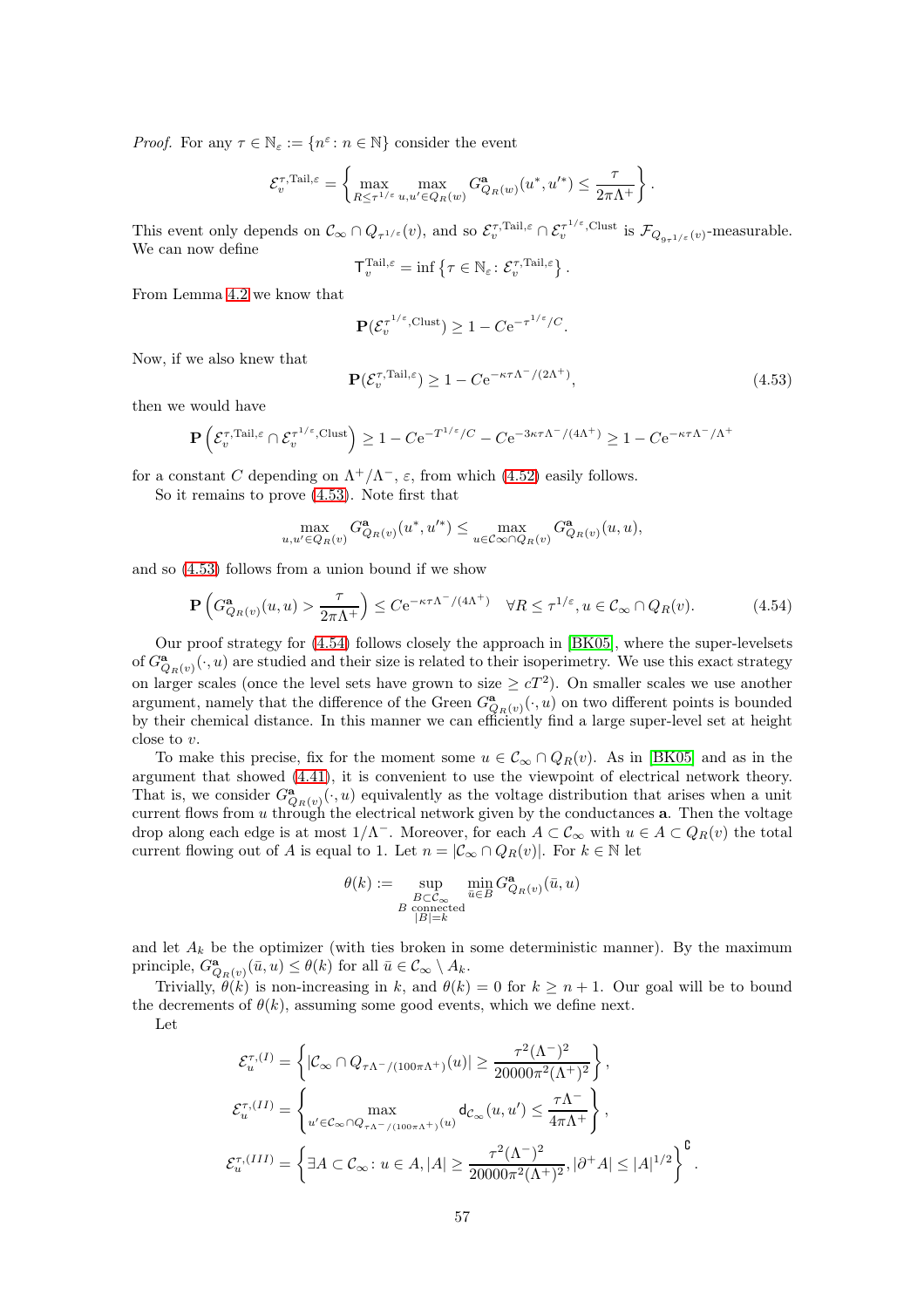According to Lemma [4.10,](#page-52-2) Lemma [4.11](#page-52-3) and Lemma [4.12](#page-52-4) we can make the probability of each of these three events larger than  $1 - Ce^{-\kappa \tau \Lambda^{-}/(4\Lambda^{+})}$ , if we choose p close enough to 1 (depending on  $\kappa$  only).

On the event  $\mathcal{E}_u^{\tau,(I)} \cap \mathcal{E}_u^{\tau,(II)}$  there are at least  $\tau^2(\Lambda^-)^2/(20000\pi^2(\Lambda^+)^2)$  points in  $\mathcal{C}_{\infty}$  at graph distance at most  $\tau \Lambda^{-}/(4\pi \Lambda^{+})$  from u. Call the set of these points A. As the voltage drop along each edge in  $\mathcal{C}_{\infty}$  is at most  $1/\Lambda^{-}$ , the voltage difference between u and any point in A is at most  $(1/\Lambda^-) \cdot (\tau \Lambda^- / 4\pi \Lambda^+) = \tau / (4\pi \Lambda^+)$ . In other words,

$$
\min_{\bar{u}\in A_k} G^{\mathbf{a}}_{Q_R(v)}(\bar{u},u) \geq G^{\mathbf{a}}_{Q_R(v)}(u,u) - \frac{\tau}{4\pi\Lambda^+}.
$$

As A is also clearly connected, we have shown that on  $\mathcal{E}_v^{\tau,(I)} \cap \mathcal{E}_v^{\tau,(II)}$  we have

<span id="page-57-1"></span>
$$
\theta\left(\left\lceil \frac{\tau^2 (\Lambda^-)^2}{10000\pi^2 (\Lambda^+)^2} \right\rceil \right) \ge G_{Q_R(v)}^{\mathbf{a}}(u, u) - \frac{\tau}{4\pi \Lambda^+}.
$$
\n(4.55)

On the other hand, assume for the moment that  $\mathcal{E}_u^{\tau,(III)}$  holds. We can now directly reuse the argument from [\[BK05\]](#page-61-21) on large scales. Namely, let  $k \ge \tau^2 (\Lambda^{-})^2 / (20000\pi^2 (\Lambda^{+})^2)$ . If  $\theta(k) > 0$  then  $A_k \subset Q_R(u)$ , so the current flowing out of  $A_k$  is exactly 1. On the other hand, on  $\mathcal{E}_u^{\tau,(III)}$  there are at least  $\sqrt{k}$  vertices in  $\partial^+ A_k$ . So by the pigeon-hole principle for at least  $\sqrt{k}/2$  of the vertices in  $\partial^+ A_k$  the total current flowing from A into each of them is at most  $2/\sqrt{k}$ . Let  $\tilde{A}_k$  be the set of these vertices. For each vertex in  $\tilde{A}_k$  the voltage drop from  $A_k$  can be at most  $2/(\sqrt{k}\Lambda^{-})$ . This means that

$$
\min_{\bar{u}\in A_{\cup}\tilde{A}_k} G^{\mathbf{a}}_{Q_R(v)}(\bar{u}, u) \ge \theta(k) - \frac{2}{\sqrt{k}\Lambda^-}
$$

and as  $A_k \cup \tilde{A}_k$  is clearly connected and has at least  $k + \sqrt{k}/2$  elements, we have shown that on  $\mathcal{E}_u^{\tau,(III)}$ , if  $k \ge \tau^2 (\Lambda^-)^2 / (20000\pi^2 (\Lambda^+)^2)$  and  $\theta(k) > 0$  then

<span id="page-57-0"></span>
$$
\theta\left(\left[k+\frac{\sqrt{k}}{2}\right]\right) \ge \theta(k) - \frac{2}{\sqrt{k}}.\tag{4.56}
$$

The same estimate also holds trivially if  $\theta(k) = 0$  so we can remove that condition. We can now iterate [\(4.56\)](#page-57-0)  $2\sqrt{k}$  times to obtain that for such k,  $\theta(2k) \ge \theta(k) - C/\Lambda^{-}$ . We also know that  $\theta(n+1) = 0$ , and so we see that on  $\mathcal{E}_u^{\tau,(III)}$  we have

$$
\theta\left(\left\lceil \frac{\tau^2 (\Lambda^-)^2}{20000\pi^2 (\Lambda^+)^2} \right\rceil \right) \le C \frac{\log n}{\Lambda^-} \le C \frac{\log R^2}{\Lambda^-} \le C \frac{\log \tau}{\varepsilon \Lambda^-},\tag{4.57}
$$

<span id="page-57-2"></span>where  $C$  is an absolute constant.

Now we are almost done. Combining [\(4.55\)](#page-57-1) and [\(4.57\)](#page-57-2), we showed that on the event  $\mathcal{E}_u^{\tau,(I)}$  $\mathcal{E}_u^{\tau,(II)} \cap \mathcal{E}_u^{\tau,(III)}$  we have

$$
G_{Q_R(v)}^{\mathbf{a}}(u,u) \le \frac{\tau}{4\pi\Lambda^+} + C \frac{\log \tau}{\varepsilon\Lambda^-}.
$$

For  $\tau$  large enough the right-hand side here is bounded by  $\tau/2\pi\Lambda^{+}$ , and so we have shown [\(4.54\)](#page-56-1) when  $\tau \geq C'$  for some constant C' (which depends on  $\Lambda^+/(\varepsilon\Lambda^-)$ , but not on  $\kappa$  or p). But this is enough, as for  $\tau < C'$  the estimate [\(4.54\)](#page-56-1) trivially holds if we choose the constant there large enough.  $\Box$ 

We can now turn to showing Assumptions  $(A.1)$  and  $(B.1)$ . In this proof, we will have to make the p-dependence of various quantities explicit.

### Proof of Theorem [1.9,](#page-5-0) second part.

#### Step 1: Preliminaries

In principle we would like to take  $\mathsf{T}_v = \mathsf{T}_v^{\text{Tail},\varepsilon}$ . However there are several other rare events that we need to account for: On the one hand, if  $R_v^{\text{Green}''} \geq T_{\text{odd}}^{1/\varepsilon}$ , then  $T_v^{\text{Tail},\varepsilon}$  no longer controls  $G^{\mathbf{a}}_{Q_{\mathsf{R}_{v}^{\text{Green}'}}}(v, v)$ . On the other hand, we also need control over  $\mathsf{R}_{v}^{\text{Dist}}$ , which  $\mathsf{T}_{v}^{\text{Tail}, \varepsilon}$  does not provide. So the actual definition of  $\mathsf{T}_v$  is a little involved.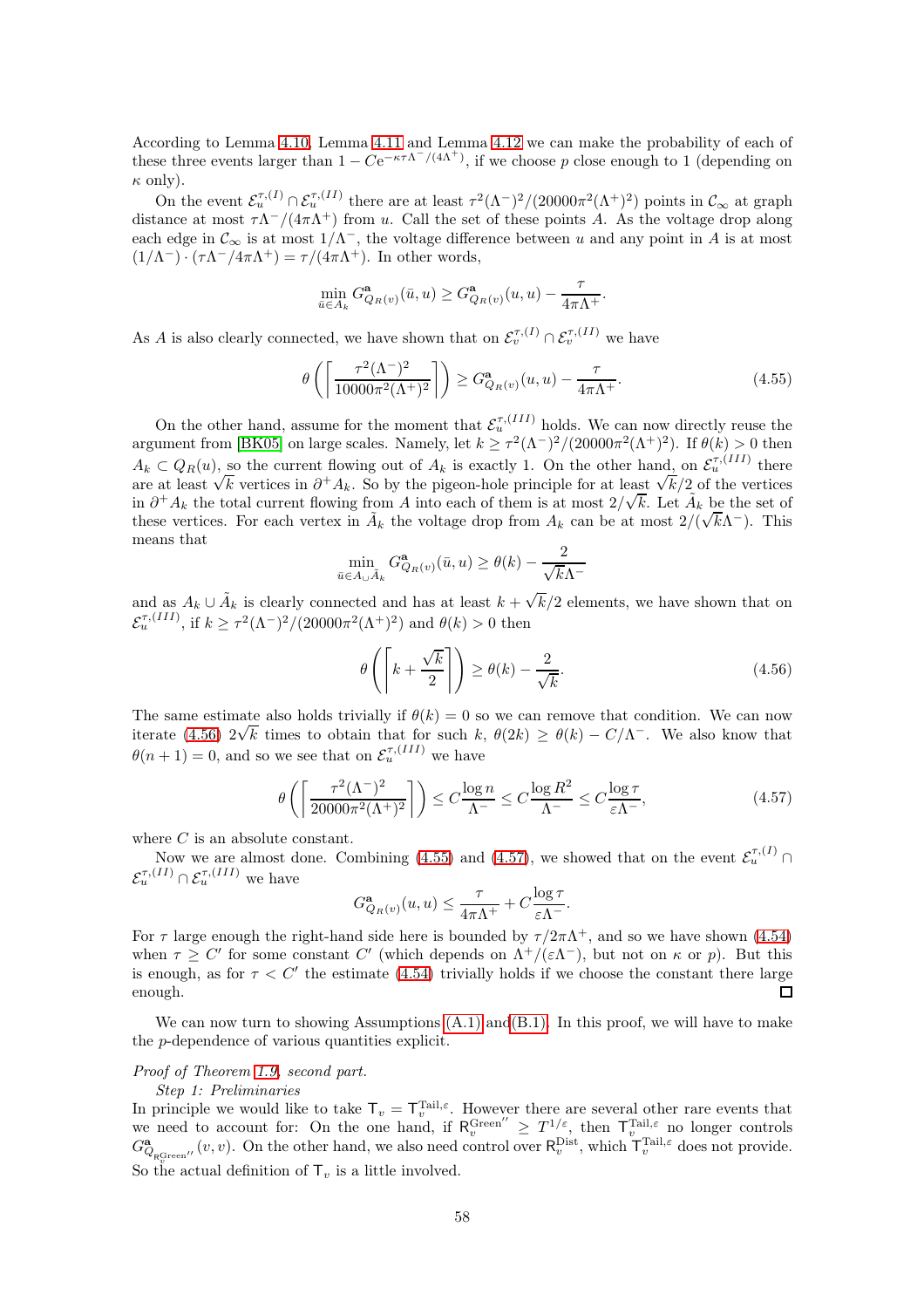The exponent s in Lemma [4.13](#page-54-0) is uniformly in p bounded away from 1/2. So there is  $s_* > 0$ such that  $s \geq s_*$  for any  $p \geq 3/4$ , say. We fix such an  $s_*,$  and choose  $\varepsilon = s_*/2$ . We also take  $\kappa = 3\Lambda^+/\Lambda^-$ , and define  $p_{\Lambda^+/\Lambda^-} = p_{\kappa}^{\text{Tail}} \vee \frac{3}{4}$ . This means that for  $p \ge p_{\Lambda^+/\Lambda^-}$  the decay rate in  $(4.52)$  is  $e^{-3T}$ .

We now define

$$
\begin{aligned} &\tilde{\mathsf{T}}_v = 2\pi\Lambda^+ \max_{u,u'\in\mathcal{C}_\infty\cap Q_{\mathsf{R}_v^\mathsf{Green}}(v)} G_{Q_{\mathsf{R}_v^\mathsf{Green}}(v)}(u^*,u'^*) \vee (\mathsf{R}_v^\mathsf{Dist})^\varepsilon, \\ &\mathsf{T}_v = \tilde{\mathsf{T}}_v + C', \\ &\mathcal{E}_v^{T,T'} = \left\{ \mathsf{T}_v^{T,\mathsf{Tail},\varepsilon} \leq T \right\} \cap \mathcal{E}_v^{T^{1/\varepsilon},\mathsf{Clust}} \cap \mathcal{E}_v^{T^{1/\varepsilon},T'^{1/\varepsilon},\mathsf{Green}''} \cap \left\{ \mathsf{R}_v^\mathsf{Dist} \leq T^{1/\varepsilon} \right\}, \end{aligned}
$$

where the objects here are as in Lemma [4.2,](#page-38-1) Lemma [4.3,](#page-38-7) Lemma [4.13](#page-54-0) and Lemma [4.14,](#page-55-0) and  $C'$  is a constant that depends on  $\Lambda^+/\Lambda^-$  only and will be fixed later.

The point of these definitions is that we want  $\mathsf{T}_v$  to control the Green's function on lengthscale  $R_v^{\text{Green}'}$ . As on lengthscales larger than that we have the estimates from Lemma [4.13,](#page-54-0) we will be able to control the Green's function on all scales. Furthermore  $\mathcal{E}_v^{T,T'}$  is supposed to provide a local event that approximates  $\{\mathsf{T}_v \leq T\}$ . Of the two terms to approximate in the definition of  $\tilde{\mathsf{T}}_v$ , the tricky one is the first one. There we use that if  $R_{i}^{\text{Green''}} \leq T^{1/\varepsilon}$  then the term is controlled by  $\mathsf{T}_{v}^{T,\text{Tail},\varepsilon}$  (which is local once we intersect with  $\mathcal{E}_{v}^{T^{1/\varepsilon},\text{Clust}}$ ), while if  $\mathsf{R}_{v}^{\text{Green''}} > T^{1/\varepsilon}$  we use that  $\mathsf{R}_{v}^{\text{Green''}}$  itself is asymptotically local.

Step 2: Verification of [\(A.1\)](#page-2-1)

We want to show that with  $T_v$  as defined above we have  $(A.1)$ . The argument will be based on the maximum principle (similar to the argument that lead to [\(A.2\)\)](#page-2-2).

In view of [\(4.31\)](#page-47-2) we have to prove that

<span id="page-58-1"></span><span id="page-58-0"></span>
$$
2\pi \overline{\mathbf{a}} G_{V_N(w)}^{\mathbf{a}}(v^*, v^*) \le \log N + \tilde{\mathsf{T}}_v + C \tag{4.58}
$$

$$
2\pi \overline{\mathbf{a}} \left( G_{V_N(w)}^{\mathbf{a}}(v^*, v^*) - G_{V_N(w)}^{\mathbf{a}}(u^*, v^*) \right) \le \log_+ |u - v| + \tilde{\mathsf{T}}_u + \tilde{\mathsf{T}}_v + C \tag{4.59}
$$

hold true for all  $u, v \in V_N(w)$  (then  $(A.1)$  follows once we take the constant C' sufficiently large). We will begin by showing a stronger version of  $(4.58)$ , which we will also use in the proof of  $(4.59)$ . Thus, we claim that

<span id="page-58-3"></span>
$$
2\pi \overline{\mathbf{a}}G_{V_N(w)}^{\mathbf{a}}(v^*, v^*) \le \log \left(1 + \frac{\mathsf{d}(v, \partial^+ V_N(w))}{\mathsf{R}_v^{\text{Green}''}}\right) + \tilde{\mathsf{T}}_v + C. \tag{4.60}
$$

To see this, we use the maximum principle in a similar manner as for [\(A.2\).](#page-2-2) We can assume without loss of generality that the side of  $V_N(w)$  closest to v is the bottom side. The maximum principle on  $V_N(w)$  implies that

$$
G^{\mathbf{a}}_{V_N(w)}(\cdot, v^*) \leq G^{\mathbf{a}}_{Q^{\vec{e}_1}(w)}(\cdot, v^*)
$$

on  $\mathcal{C}_{\infty} \cap V_N(w)$ . We know that for  $u \in \mathcal{C}_{\infty} \cap \partial Q_{\mathsf{R}_{v}^{\text{Green''}}}(v)$  we have  $|u^* - v| = \mathsf{R}_{v}^{\text{Green''}}$  and  $|u^* - v_{w, \vec{e}_1}| \leq \mathsf{R}_{v}^{\text{Green}''} + 2\mathsf{d}(v, \partial^{+}V_N(w))$ , and so Lemma [4.13](#page-54-0) implies that

<span id="page-58-2"></span>
$$
G_{V_N(w)}^{\mathbf{a}}(u^*, v^*) \le \frac{4}{\mathbf{a}} + \frac{1}{2\pi\overline{\mathbf{a}}}\log\left(1 + \frac{2\mathbf{d}(v, \partial^+V_N(w))}{\mathbf{R}_v^{\text{Green}''}}\right) \le \frac{C}{\overline{\mathbf{a}}} + \frac{1}{2\pi\overline{\mathbf{a}}}\log\left(1 + \frac{\mathbf{d}(v, \partial^+V_N(w))}{\mathbf{R}_v^{\text{Green}''}}\right) \tag{4.61}
$$

for  $u^* \in \mathcal{C}_{\infty} \cap Q^{\vec{e}_1}(w) \cap \partial Q_{\mathsf{R}_{v}^{\mathsf{Green}\prime\prime}}(v)$ .

We can now apply the maximum principle once again, namely on  $\mathcal{C}_{\infty} \cap Q^{\vec{e}_1}(w) \cap \partial Q_{\mathsf{R}_{v}^{\text{Green}\prime}}(v)$ with comparison function  $G^{\mathbf{a}}_{Q^{\vec{e}}(w)\cap \partial Q_R(v)}$  and conclude from [\(4.61\)](#page-58-2) that

$$
G_{V_N(w)}^{\mathbf{a}}(v^*, v^*) \leq \frac{C}{\overline{\mathbf{a}}} + \frac{1}{2\pi \overline{\mathbf{a}}}\log\left(1 + \frac{\mathsf{d}(v, \partial^+V_N(w))}{\mathsf{R}_v^{\mathrm{Green}''}}\right) + G_{Q_{\mathsf{R}_v^{\mathrm{Green}''}}}(v^*, v^*).
$$

Because  $\overline{\mathbf{a}} \leq \Lambda^+$ , this implies [\(4.60\)](#page-58-3) (if C' in the definition of  $\mathsf{T}_v$  is taken sufficiently large).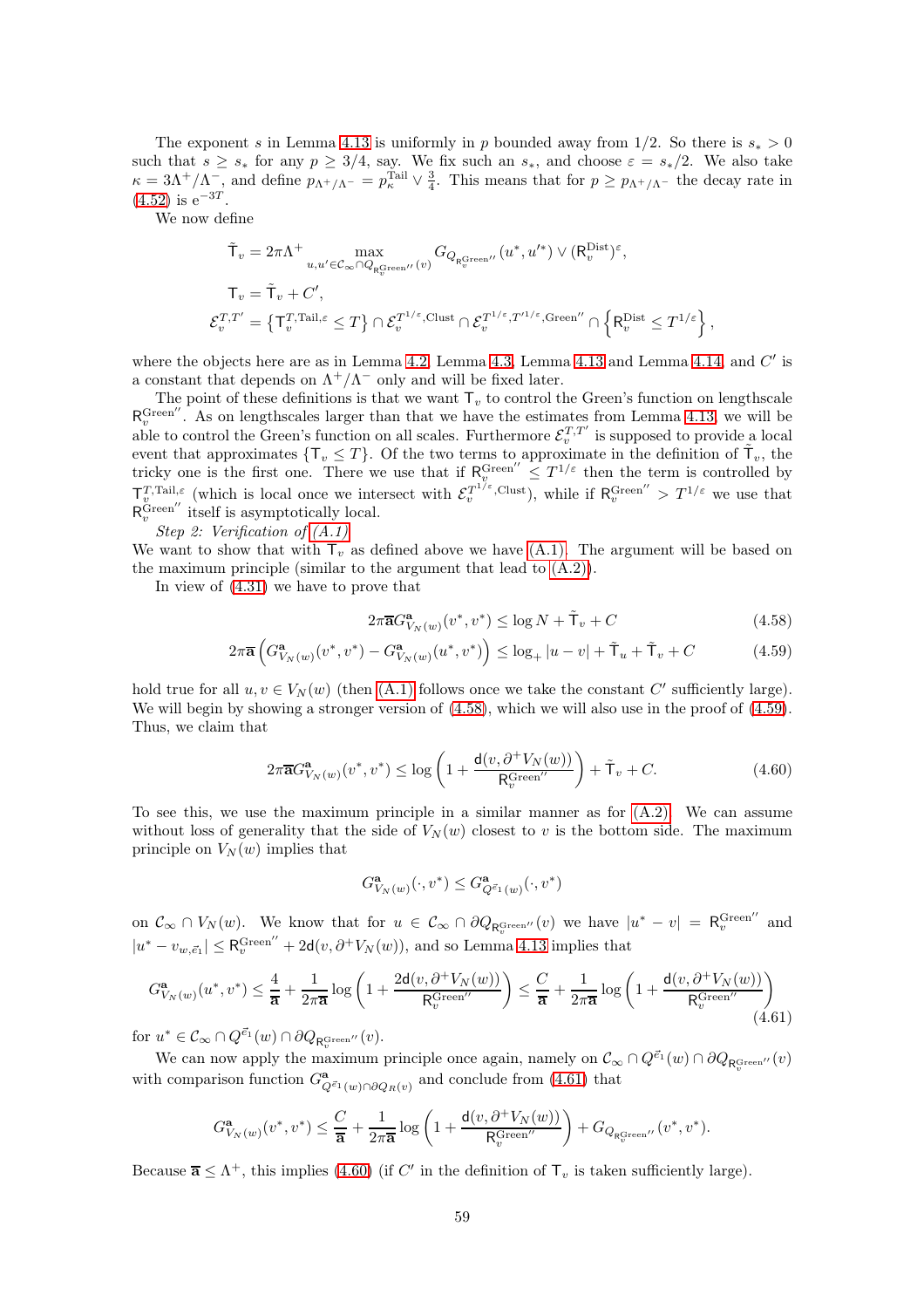Having showed  $(4.60)$  (and in particular also  $(4.58)$ ), we now turn to  $(4.59)$ . The argument here is similar. We first note that if  $R_v^{\text{Green}''} > d(v, \partial^+ V_N(w))$ , then [\(4.59\)](#page-58-1) follows from [\(4.60\)](#page-58-3) and the trivial lower bound  $G_{V_N(w)}^{\mathbf{a}}(u^*, v^*) \geq 0$ . So we can assume that  $\mathsf{R}_v^{\text{Green}''} \leq \mathsf{d}(v, \partial^+V_N(w))$ . In that case we need a nontrivial lower bound for  $G^{\mathbf{a}}_{V_N(w)}(u^*, v^*)$ .

We claim that

<span id="page-59-0"></span>
$$
G_{V_N(w)}^{\mathbf{a}}(u^*, v^*) \ge \frac{1}{2\pi \overline{\mathbf{a}}} \log \left( \frac{\mathbf{d}(v, \partial^+ V_N(w))}{|u^* - v| \vee \mathsf{R}_v^{\text{Green}''}} \right) - \frac{C}{\overline{\mathbf{a}}} \tag{4.62}
$$

To see this, we use once again the maximum principle. Note that by Lemma [4.13](#page-54-0) we have  $G^{\mathbf{a}}_{Q^{\vec{e}_1}(w)}(\cdot, v^*) \leq \frac{C}{\overline{\mathbf{a}}}$  on  $\mathcal{C}_{\infty} \setminus Q_{\mathsf{R}_{v}^{\text{Green}}}(v) \supset \mathcal{C}_{\infty} \cap \partial Q_N(w)$ , and so the maximum principle on  $\mathcal{C}_{\infty} \cap V_N(w)$  implies that

<span id="page-59-1"></span>
$$
G_{V_N(w)}^{\mathbf{a}}(\cdot, v^*) \ge G_{Q^{\vec{e}_1}(w)}^{\mathbf{a}}(\cdot, v^*) - \frac{C}{\overline{\mathbf{a}}}
$$
\n(4.63)

on  $\mathcal{C}_{\infty} \cap V_N(w)$ . If  $|u^* - v| \geq R_v^{\text{Green}''}$  this directly implies [\(4.62\)](#page-59-0), while if  $|u^* - v| \leq R_v^{\text{Green}''}$  we obtain from [\(4.63\)](#page-59-1) and Lemma [4.13](#page-54-0) that

$$
G^{\mathbf{a}}_{V_N(w)}(\cdot,v^*) \geq \frac{1}{2\pi \mathbf{\overline{a}}}\log \left(\frac{\mathsf{d}(v,\partial^+V_N(w))}{\mathsf{R}_v^{\mathrm{Green}''}}\right) - \frac{C}{\mathbf{\overline{a}}}
$$

on  $\mathcal{C}_{\infty} \cap \partial Q_{R_v^{\text{Green}}''}(w)$ , from which [\(4.62\)](#page-59-0) follows by an application of the maximum principle on  $\mathcal{C}_\infty \cap Q_{\mathsf{R}_v^{\mathrm{Green} \prime \prime}}(w).$ 

We can now combine [\(4.60\)](#page-58-3) and [\(4.62\)](#page-59-0) into

<span id="page-59-2"></span>
$$
G_{V_N(w)}^{\mathbf{a}}(v^*, v^*) - G_{V_N(w)}^{\mathbf{a}}(u^*, v^*) \le \frac{1}{2\pi\overline{\mathbf{a}}}\log\left(\frac{|u^* - v| \vee \mathsf{R}_v^{\text{Green}''}}{\mathsf{R}_v^{\text{Green}''}}\right) + \tilde{\mathsf{T}}_v + \frac{C}{\overline{\mathbf{a}}}.\tag{4.64}
$$

This already looks similar to [\(4.59\)](#page-58-1). In fact, if  $|u^* - v| \leq R_v^{\text{Green}''}$  it directly implies (4.59), so we can assume the opposite. Then we still to make sure that  $|u - v|$  is not much smaller that  $|u^* - v|$ . For that purpose we estimate that  $|u^* - u| = \mathsf{R}_u^{\text{Dist}} \leq (\tilde{\mathsf{T}}_u)^{1/\varepsilon}$  and therefore

$$
\log|u^*-v| \leq \log\left(|u-v| + (\tilde{T}_u)^{1/\varepsilon}\right) \leq \log|u-v| + \frac{1}{\varepsilon}\log \tilde{T}_u.
$$

Inserting this into [\(4.64\)](#page-59-2), we finally obtain [\(4.59\)](#page-58-1).

Step 3: Verification of [\(B.1\)](#page-3-1)

It remains to show that our choice of  $\mathsf{T}_v$  also satisfies [\(B.1\).](#page-3-1) As  $\mathsf{T}$  and  $\tilde{T}$  only differ by a constant, it suffices to check that  $\hat{T}$  satisfies [\(B.1\).](#page-3-1) This is similar to the proof of [\(B.2\),](#page-3-3) so we will be brief here.

We claim that

<span id="page-59-4"></span><span id="page-59-3"></span>
$$
\mathbf{P}(\mathcal{E}_v^{T,T'}) \ge 1 - C e^{-3T},\tag{4.65}
$$

$$
\mathbf{P}(\tilde{\mathbf{T}}_v > T, \mathcal{E}_v^{T,T'}) \le C e^{-3T'}.
$$
\n(4.66)

Indeed, [4.14](#page-55-0) and our choice of  $\kappa$  imply that

$$
\mathbf{P}(\mathsf{T}_v^{\text{Tail},\varepsilon} \leq T, \mathcal{E}_v^{\mathsf{T}^{1/\varepsilon},\text{Clust}}) \geq 1 - C e^{-\kappa T \Lambda^{-}/\Lambda^{+}}.
$$

Moreover, Lemma [4.13](#page-54-0) implies that

$$
\mathbf{P}(\mathcal{E}_v^{T^{1/\varepsilon},T'^{1/\varepsilon},\text{Green}'}) \ge 1 - C e^{-T^2/C},
$$

and Lemma [4.3](#page-38-7) implies a similar estimate for  $\{R_v^{\text{Dist}} \leq T^{1/\varepsilon}\}\cap \mathcal{E}_v^{T^{1/\varepsilon}, \text{Clust}}$ . Combining these results, we find

$$
\mathbf{P}(\mathcal{E}_v^{T,T'}) \ge 1 - C e^{-3T} - C e^{-T^2/C},
$$

which implies [\(4.65\)](#page-59-3) if we choose the constant there sufficiently large (depending on  $\frac{\Lambda^{+}}{\Lambda^{-}}$  and p).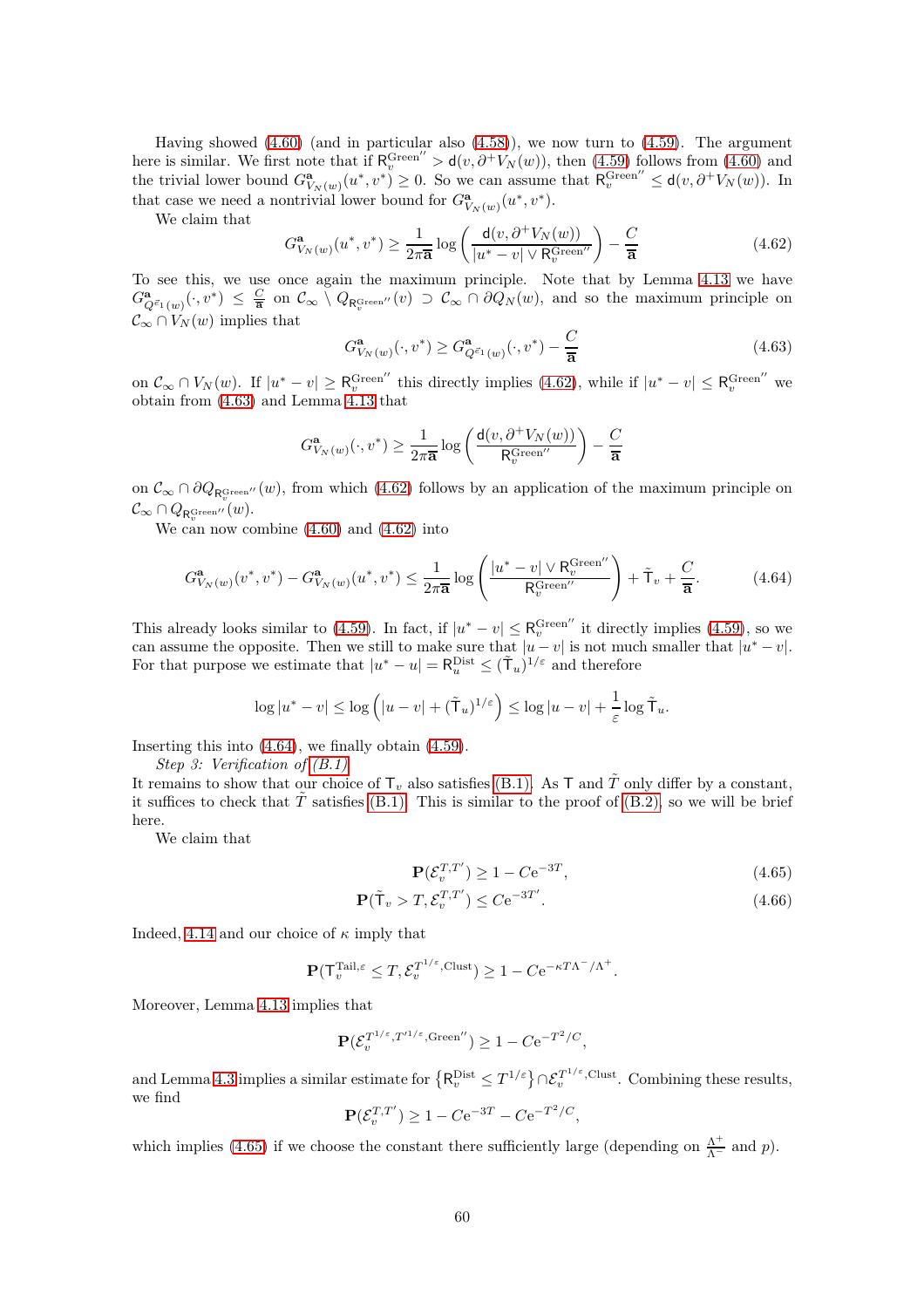Regarding [\(4.66\)](#page-59-4), observe that if  $\tilde{T}_v > T$  and  $\mathcal{E}_v^{T,T'}$  occurs, then by definition of  $\mathsf{T}_v^{\text{Tail},\varepsilon}$  we must have  $\mathsf{R}_{v}^{\text{Green''}} \geq \mathsf{T}^{1/\varepsilon}$ . But  $\mathcal{E}_{v}^{T,T'}$  also implies that  $\mathcal{E}_{v}^{T^{1/\varepsilon},T^{1/\varepsilon},\text{Green''}}$  occurs, and according to Lemma [4.13](#page-54-0) we have

$$
\mathbf{P}(\mathsf{R}_v^{\mathrm{Green}''} \geq \mathsf{T}^{1/\varepsilon}, \mathcal{E}_v^{T^{1/\varepsilon}, T'^{1/\varepsilon}, \mathrm{Green}''}) \leq C \mathrm{e}^{-T^2/C}.
$$

From this we obtain [\(4.66\)](#page-59-4). Moreover,  $\mathcal{E}_v^{T,T'}$  is  $\mathcal{F}_{Q_{10T'^{1/\varepsilon}}(v)}$ -measurable.

Now the proof of [\(B.1\)](#page-3-1) proceeds just like the proof of [\(B.2\).](#page-3-3) We choose  $T' = \left(\frac{N}{L}\right)^{1/(2\varepsilon)}$ . If  $\tilde{T}_v \geq T$  then the local event  $Ev_v^{T,T'}$  or a very rare event occurs. The latter events can be controlled by a union bound, and the former events using Hoeffding's inequality and the locality.  $\Box$ 

<span id="page-60-1"></span>**Remark 4.15.** Lemma [4.14](#page-55-0) is the main step in the verification of  $(A.1)$  and  $(B.1)$ . In view of Question [1.10,](#page-6-0) let us explain why this proof cannot work for p close to 1/2. For convenience, we only consider the (easiest) case where  $\Lambda^+ = \Lambda^-$ , and recall that we denoted the corresponding  $\overline{\mathbf{a}}$  by  $a_p$  in that case.

Roughly speaking, we would need to prove that for a generic  $v \in V_N(w)$  we have

$$
\mathbf{P}\left(\frac{1}{2\pi a_p} G_{V_N(w)}^{\mathbf{a}}(v^*, v^*) \ge \frac{1}{2\pi a_p} (\log N + T) \right) \le C_p e^{-(2+\varepsilon)T}
$$

for some  $\varepsilon > 0$  or equivalently,

<span id="page-60-5"></span>
$$
\mathbf{P}\left(\frac{1}{2\pi a_p} G_{V_N(w)}^{\mathbf{a}}(v^*, v^*) \ge \frac{\log N}{2\pi a_p} + T\right) \le C_p e^{-ca_p T} \tag{4.67}
$$

for a constant  $c > 4\pi$ . There is a competition here: As  $p \searrow 1/2$ , bad environments such as long pipes (which contribute variance of order of the length of the pipe) become more likely, so, for fixed T, the left-hand side should be increasing. On the other hand,  $a_p$  goes to 0 as  $p \searrow 1/2$ , so the right-hand side is also increasing as  $p \searrow 1/2$ .

In fact, critical scaling theory and numerical estimates suggest that  $a_p \sim (p-1/2)^t$  as  $p \searrow 1/2$ , where  $t \approx \frac{4}{3} \cdot 0.9826 \approx 1.310$ , see [\[Gra99\]](#page-62-22). This means that as  $p \searrow 1/2$ , we have a good (albeit nonrigorous) prediction of the behavior of the right-hand side of [\(4.67\)](#page-60-5). Unfortunately, it is unclear to us even heuristically how the left-hand side of [\(4.67\)](#page-60-5) behaves as  $p \searrow 1/2$ , and whether a variant of our proof of Lemma [4.14](#page-55-0) could be made to work for p close to  $1/2$ . If one wanted to extend our proof, one would need to understand the large-deviation behavior of the isoperimetric profile and of the volume of balls with respect to the chemical distance for  $p$  close to  $1/2$ , and both tasks seem difficult. In fact, it might well be that our estimate of the effective resistance by the chemical distance is already too crude, and so new ideas might be necessary.

#### Acknowledgements

This project has received funding from the European Research Council (ERC) under the European Union's Horizon 2020 research and innovation programme (grant agreement No. 692452). Florian Schweiger is also supported by the Foreign Postdoctoral Fellowship Program of the Israel Academy of Sciences and Humanities.

## References

<span id="page-60-4"></span>

| [Abe15]           | Y. Abe. Effective resistances for supercritical percolation clusters in boxes. Ann. Inst. Henri |  |
|-------------------|-------------------------------------------------------------------------------------------------|--|
|                   | <i>Poincaré Probab. Stat.</i> , 51(3):935–946, 2015.                                            |  |
| $I$ A DD $\Omega$ | $\blacksquare$                                                                                  |  |

- <span id="page-60-0"></span>[ABR20] L.-P. Arguin, P. Bourgade, and M. Radziwiłł. The Fyodorov-Hiary-Keating conjecture. I, 2020. [arXiv:2007.00988.](http://arxiv.org/abs/2007.00988)
- <span id="page-60-2"></span>[Aco16] J. E. Acosta. Convergence in law of the centered maximum of the mollified Gaussian free field in two dimensions. PhD thesis, University of Minnesota, 2016.
- <span id="page-60-3"></span>[AD18] S. Armstrong and P. Dario. Elliptic regularity and quantitative homogenization on percolation clusters. Comm. Pure Appl. Math., 71(9):1717–1849, 2018.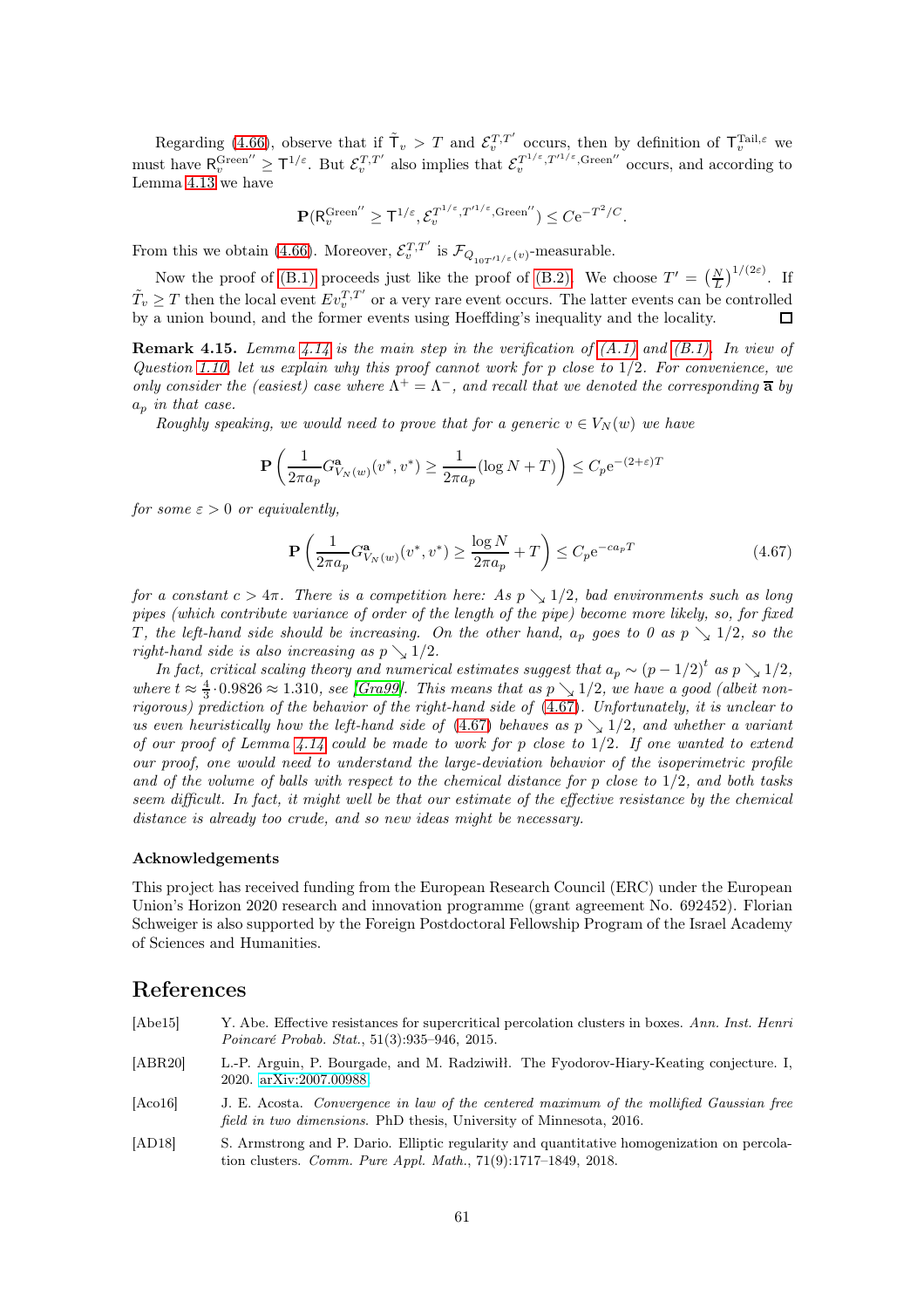- <span id="page-61-11"></span>[ADS20] S. Andres, J.-D. Deuschel, and M. Slowik. Green kernel asymptotics for two-dimensional random walks under random conductances. Electron. Commun. Probab., 25:Paper No. 58, 14, 2020. [AKM17] S. Armstrong, T. Kuusi, and J.-C. Mourrat. The additive structure of elliptic homogenization. Invent. Math., 208(3):999–1154, 2017.
- <span id="page-61-13"></span><span id="page-61-12"></span>[AKM19] S. Armstrong, T. Kuusi, and J.-C. Mourrat. *Quantitative stochastic homogenization and* large-scale regularity, volume 352 of Grundlehren der mathematischen Wissenschaften [Fundamental Principles of Mathematical Sciences]. Springer, Cham, 2019.
- <span id="page-61-20"></span>[AP96] P. Antal and A. Pisztora. On the chemical distance for supercritical Bernoulli percolation. Ann. Probab., 24(2):1036–1048, 1996.
- <span id="page-61-10"></span>[Bar04] M. T. Barlow. Random walks on supercritical percolation clusters. Ann. Probab., 32(4):3024– 3084, 2004.
- <span id="page-61-9"></span>[BB07] N. Berger and M. Biskup. Quenched invariance principle for simple random walk on percolation clusters. Probab. Theory Related Fields, 137(1-2):83–120, 2007.
- <span id="page-61-4"></span>[BDZ16a] M. Bramson, J. Ding, and O. Zeitouni. Convergence in law of the maximum of nonlattice branching random walk. Ann. Inst. Henri Poincaré Probab. Stat., 52(4):1897–1924, 2016.
- <span id="page-61-7"></span>[BDZ16b] M. Bramson, J. Ding, and O. Zeitouni. Convergence in law of the maximum of the twodimensional discrete Gaussian free field. Comm. Pure Appl. Math., 69(1):62–123, 2016.
- <span id="page-61-8"></span>[Bis11] M. Biskup. Recent progress on the random conductance model. Probab. Surv., 8:294–373, 2011.
- <span id="page-61-6"></span>[Bis20] M. Biskup. Extrema of the two-dimensional discrete Gaussian free field. In Random graphs, phase transitions, and the Gaussian free field, volume 304 of Springer Proc. Math. Stat., pages 163–407. Springer, Cham, 2020.
- <span id="page-61-21"></span>[BK05] I. Benjamini and G. Kozma. A resistance bound via an isoperimetric inequality. Combinatorica, 25(6):645–650, 2005.
- <span id="page-61-17"></span>[BK07] M. Biskup and R. Kotecký. Phase coexistence of gradient Gibbs states. Probab. Theory Related Fields, 139(1-2):1–39, 2007.
- <span id="page-61-15"></span>[BL16] M. Biskup and O. Louidor. Extreme local extrema of two-dimensional discrete Gaussian free field. Comm. Math. Phys., 345(1):271–304, 2016.
- <span id="page-61-5"></span>[BL18] M. Biskup and O. Louidor. Full extremal process, cluster law and freezing for the twodimensional discrete Gaussian free field. Adv. Math., 330:589–687, 2018.
- <span id="page-61-22"></span>[BM03] I. Benjamini and E. Mossel. On the mixing time of a simple random walk on the super critical percolation cluster. Probab. Theory Related Fields, 125(3):408–420, 2003.
- <span id="page-61-0"></span>[BMP22] P. Bourgade, K. Mody, and M. Pain. Optimal local law and central limit theorem for β-ensembles, 2022. [arXiv:2103.06841.](http://arxiv.org/abs/2103.06841)
- <span id="page-61-18"></span>[BS11] M. Biskup and H. Spohn. Scaling limit for a class of gradient fields with nonconvex potentials. Ann. Probab., 39(1):224–251, 2011.
- <span id="page-61-3"></span>[BZ12] M. Bramson and O. Zeitouni. Tightness of the recentered maximum of the two-dimensional discrete Gaussian free field. Comm. Pure Appl. Math., 65(1):1–20, 2012.
- <span id="page-61-2"></span>[CFLW21] T. Claeys, B. Fahs, G. Lambert, and C. Webb. How much can the eigenvalues of a random Hermitian matrix fluctuate? Duke Math. J., 170(9):2085–2235, 2021.
- <span id="page-61-1"></span>[CN19] R. Chhaibi and J. Najnudel. On the circle,  $GMC^{\gamma} = \varprojlim_{n} C\beta E_n$  for  $\gamma = \sqrt{\frac{2}{\beta}}, (\gamma \le 1), 2019$ . [arXiv:1904.00578.](http://arxiv.org/abs/1904.00578)
- [CP20] F. Comets and S. Popov. Two-dimensional Brownian random interlacements. Potential Anal., 53:727–771, 2020.
- <span id="page-61-16"></span>[CPV16] F. Comets, S. Popov, and M. Vachkovskaia. Two-dimensional random interlacements and late points for random walks. Comm. Math. Phys., 343(1):129–164, 2016.
- <span id="page-61-14"></span>[CR22] L. Chiarini and W. M. Ruszel. Stochastic homogenization of Gaussian fields on random media, 2022. [arXiv:2201.12013.](http://arxiv.org/abs/2201.12013)
- <span id="page-61-19"></span>[DG21] P. Dario and C. Gu. Quantitative homogenization of the parabolic and elliptic Green's functions on percolation clusters. Ann. Probab., 49(2):556–636, 2021.